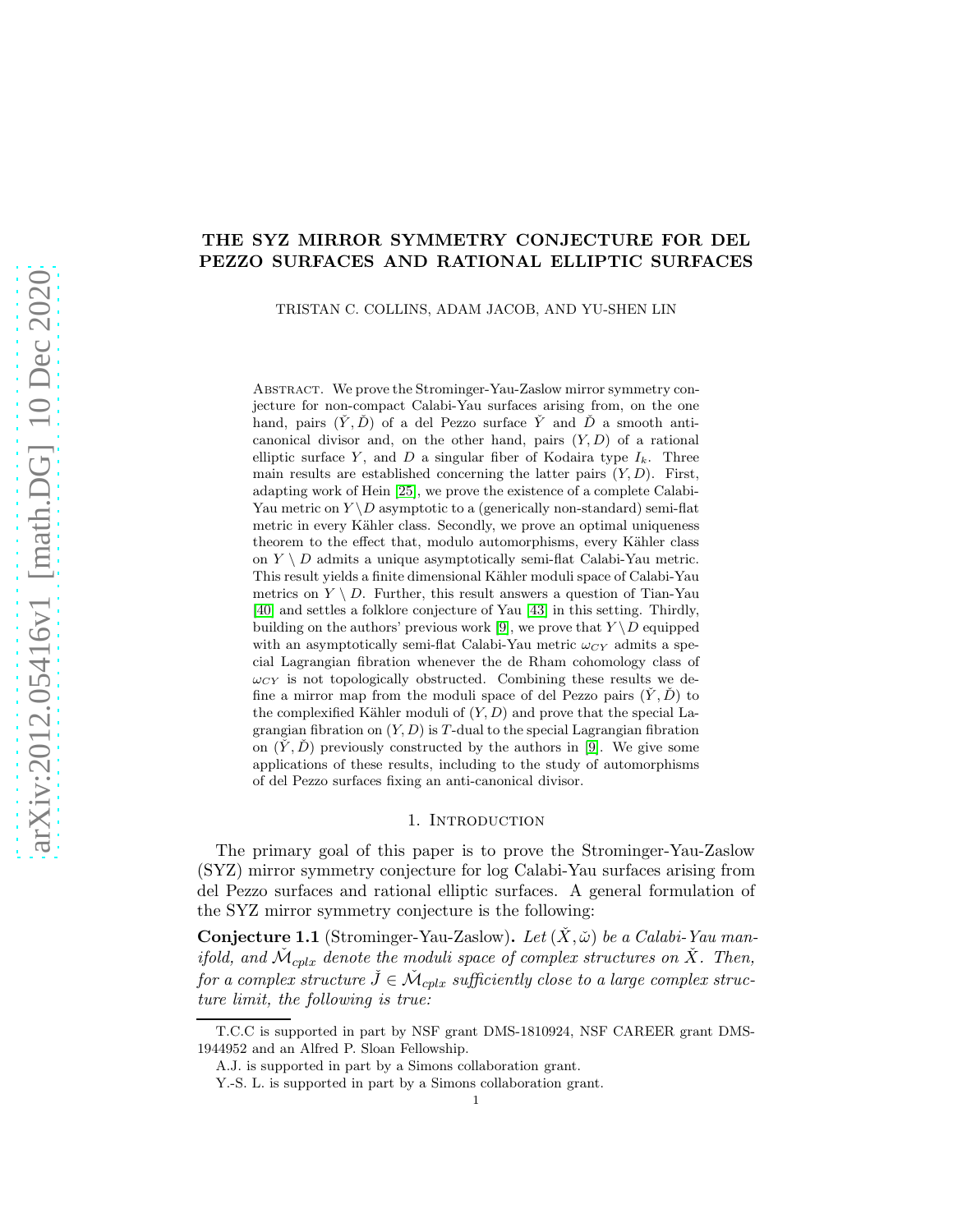- (1)  $(\check{X}, \check{J}, \check{\omega})$  admits a special Lagrangian torus fibration  $\check{\pi} : \check{X} \to \check{B}$ onto a base  $\ddot{B}$  equipped with an integral affine structure.
- (2) There is another Calabi-Yau manifold  $(X, J, \omega)$  with a special Lagrangian fibration  $\pi : X \to B$  and B is equipped with an integral affine structure.
- (3) Let  $\mathcal{M}_{K\ddot{a}h}$  denote the complexified Kähler moduli space of X. There is a mirror map  $q : \mathcal{M}_{cplx} \to \mathcal{M}_{Käh}$  which is a local diffeomorphism such that  $\text{Im}(q(\check{J})) = \omega$ .
- (4) There is an isomorphism  $\varphi : \check{B} \to B$  compatible with the affine structures, and such that the Riemannian volumes of the special Lagrangian torus fibers over  $\check{b} \in \check{B}$ ,  $\varphi(\check{b}) \in B$  are inverse to one another.

If X is a compact Calabi-Yau of dimension n, then the mirror  $\tilde{X}$  is also a compact Calabi-Yau of dimension  $n$ , and the third point implies the exchange of Hodge numbers

$$
h^{n-1,1}(\check{X}) = h^{1,1}(X).
$$

An important philosphical point is that  $\mathcal{M}_{\text{Käh}}$  can be viewed as the symplectic moduli space of Calabi-Yau structures on X thanks to Yau's solution of the Calabi conjecture [\[44\]](#page-75-3). Similarly,  $\check{\mathcal{M}}_{cplx}$  can be viewed as the complex moduli space of Calabi-Yau structures on  $\dot{X}$ , thanks to the Bogomolov-Tian-Todorov theorem [\[5,](#page-74-1) [39,](#page-75-4) [41\]](#page-75-5).

According to work of Hitchin [\[24\]](#page-75-6) the integral affine structure on the base of the special Lagrangian torus fibrations in Conjecture [1.1](#page-0-0) is inherited from the complex/symplectic geometry of  $X, X$ . Furthermore, Hitchin shows that point (4) of Conjecture [1.1](#page-0-0) can be viewed as an instantiation of the central principle of the SYZ conjecture: mirror symmetry is T-duality.

The SYZ conjecture has served as a guiding principle in the study of mirror symmetry over the past 20+ years, but outside of simple cases like K3 surfaces and abelian varieties, there are essentially no examples where it is known to hold (for some recent progress on a weak version of point (1) of the SYZ conjecture, see [\[30,](#page-75-7) [31\]](#page-75-8)). This has inspired synthetic approaches to mirror symmetry including the Gross-Siebert program [\[20\]](#page-74-2), the work of Kontsevich-Soibelman [\[29\]](#page-75-9) and Doran-Harder-Thompson [\[11\]](#page-74-3).

While mirror symmetry was originally discovered in the context of compact Calabi-Yau manifolds it is now understood to be a rather general phenomenon. For example, mirror symmetry is expected to apply to Fano manifolds and more generally to manifolds with effective anti-canonical bundle. In this case the mirror manifold is no longer compact but instead is expected to be a Landau-Ginzburg model consisting of a non-compact complex manifold M equipped with a superpotential  $W : M \to \mathbb{C}$ .

If Y is a compact Kähler manifold and  $D \in |-K_Y|$  is an anti-canonical divisor, Auroux [\[1\]](#page-74-4) formulated conjectures to the effect that mirror symmetry for Y could be obtained from SYZ mirror symmetry applied to the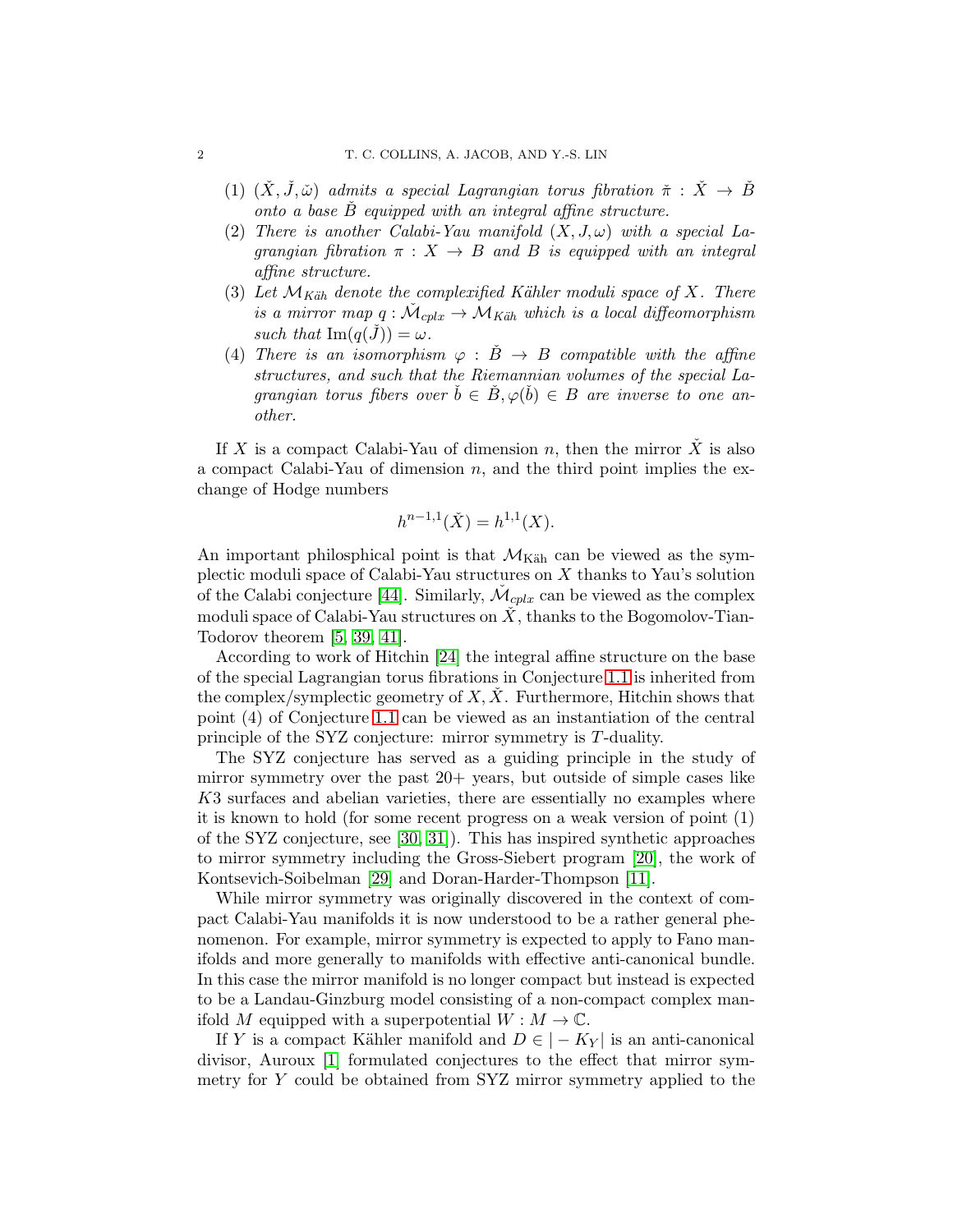non-compact manifold  $X = Y \ D$ . Note that X has trivial canonical bundle and hence can be regarded as a non-compact Calabi-Yau manifold, though the existence of a complete Ricci-flat Kähler metric on  $X$  does not follow from Yau's solution of the Calabi conjecture [\[44\]](#page-75-3). Auroux [\[1,](#page-74-4) [2\]](#page-74-5) conjectured the existence of special Lagrangian torus fibrations on  $X$  and furthermore made several detailed conjectures about the structure of these fibrations.

In this paper we focus on the case of rational elliptic surfaces and del Pezzo surfaces. Recall that a rational elliptic surface (RES) is a rational surface with a relatively minimal elliptic fibration onto  $\mathbb{P}^1$  which admits a section. Let  $\check{Y}$  be a rational elliptic surface or a del Pezzo surface and assume that  $\hat{D} \in |-K_{\check{Y}}|$  is a smooth divisor. Tian-Yau [\[40\]](#page-75-1) proved the existence of a complete Ricci-flat metric on the non-compact manifold  $\check{X} = \check{Y} \setminus \check{D}$ . In this setting the authors recently proved part (1) of the SYZ conjecture, verifying some conjectures of Auroux.

<span id="page-2-0"></span>**Theorem 1.2** (Theorem 1.2, [\[9\]](#page-74-0)). Let Y be a del Pezzo surface or a rational elliptic surface and  $\check{D}$  a smooth anti-canonical divisor. Then, for any choice of simple closed loop  $\gamma \in H_1(D, \mathbb{Z})$ ,  $\dot{X} = \dot{Y} \setminus \dot{D}$ , equipped with the Tian-Yau metric admits a special Lagrangian fibration  $\check{\pi}_{\gamma} : \check{X} \to \mathbb{R}^2$ .

The techniques developed in [\[9\]](#page-74-0), particularly those establishing Theorem [1.2](#page-2-0) will play an important role in our proof of Conjecture [1.1](#page-0-0) for del Pezzo surfaces and rational elliptic surfaces.

Before outlining our results we note that homological mirror symmetry between rational elliptic surfaces and del Pezzo surfaces is quite well understood. Auroux-Katzarkov-Orlov [\[3\]](#page-74-6) proved that the derived category of coherent sheaves on a del Pezzo surface  $\check{Y}$  of degree k is equivalent to the Fukaya-Seidel category of the complement  $Y \ D$  where Y is a rational elliptic surface and D is an  $I_k$  singular fiber. Lunts-Przyjalkowski [\[33\]](#page-75-10) proved mirror symmetry of Hodge diamonds, where the Hodge numbers are defined following a proposal of Katzarkov-Kontsevich-Pantev [\[28\]](#page-75-11). Doran-Thompson [\[12\]](#page-74-7) studied the mirror correspondence in the sense of lattice polarized mirror symmetry, as motivated by the Doran-Harder-Thompson conjecture [\[11\]](#page-74-3). Gross-Hacking-Keel [\[18\]](#page-74-8) have constructed formal mirrors to rational elliptic surfaces with an  $I_k$  singular fiber along the lines of the Gross-Siebert program. Similarly, formal mirrors for del Pezzo surfaces were constructed via the Gross-Siebert program by Carl-Pumperla-Siebert [\[7\]](#page-74-9).

Let us now explain the central results of this paper which allow us to prove SYZ mirror symmetry for del Pezzo surfaces and rational elliptic surfaces. We pause for the following important remark:

Remark 1.3. In what follows, rather than stating the precise results we obtain with all relevant technical assumptions, we will state the results in as much precision as necessary to motivate the discussion and provide references to the precisely stated theorems in the body of the text.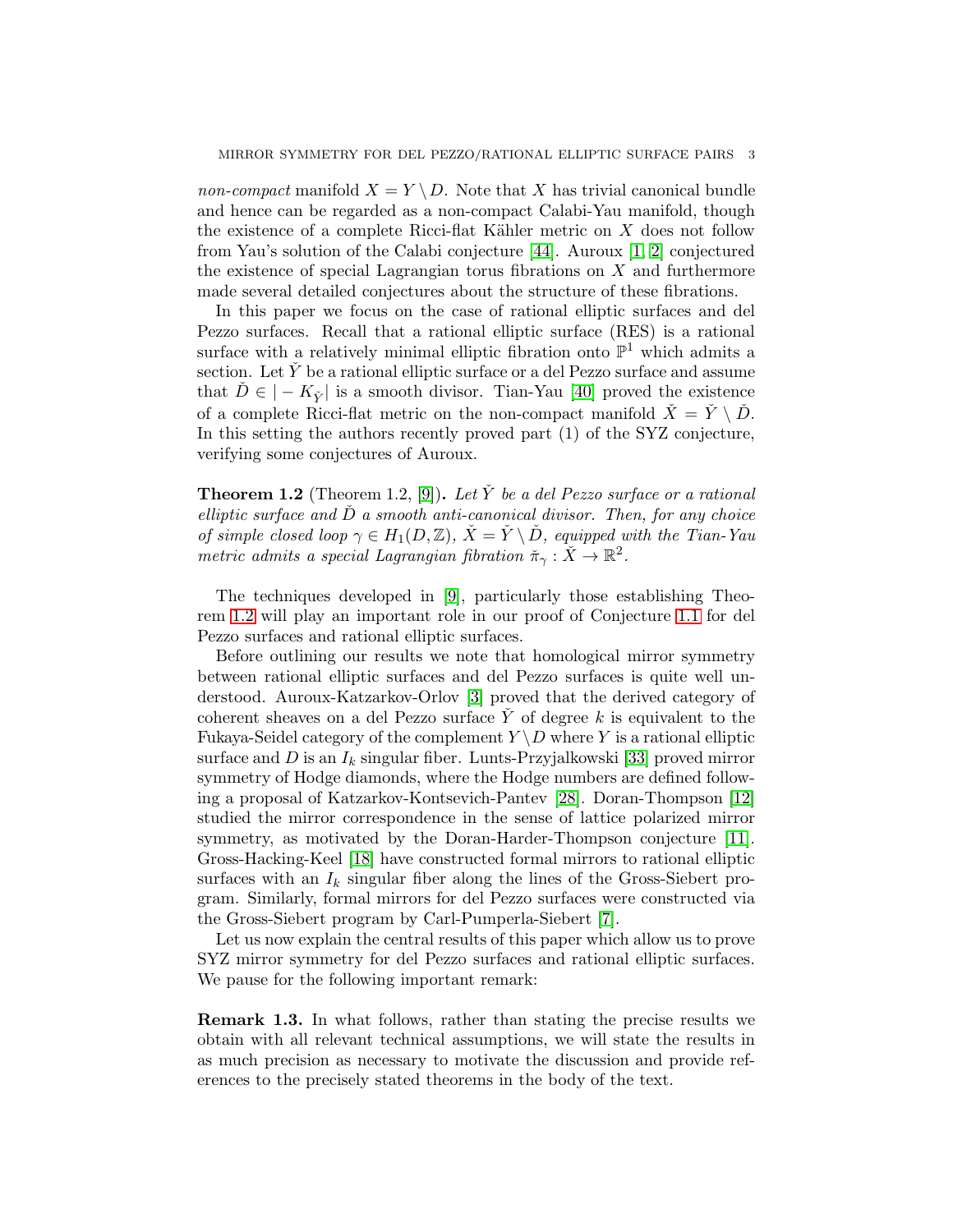Let Y<sup> $\dot{Y}$ </sup> be a del Pezzo surface of degree k and  $\check{D} \in |-K_{\check{Y}}|$  a smooth anticanonical divisor and let  $\check{X} = \check{Y} \setminus \check{D}$ . The complex moduli space of del Pezzo pairs  $(Y, D)$  is well understood thanks to the Torelli theorem of McMullen [\[34\]](#page-75-12). The existence of Calabi-Yau metrics on  $\check{X}$  was established by Tian-Yau [\[40\]](#page-75-1) and the existence of special Lagrangian fibrations was established by the authors in [\[9\]](#page-74-0) (see Theorem [1.2\)](#page-2-0). Thus, in the context of Conjecture [1.1,](#page-0-0) point (1) can be taken to be understood.

Now suppose  $\pi : Y \to \mathbb{P}^1$  is a rational elliptic surface and  $D \in |-K_Y|$ is a singular fiber of Kodaira type  $I_k$ ; namely, a wheel of k rational curves with self-intersection  $-2$ . In order to address point (2) of Conjecture [1.1,](#page-0-0) a first step is to understand the existence of complete Calabi-Yau metrics on  $X = Y \backslash D$ . Suppose  $\omega_0$  is a Kähler metric on Y. Hein [\[25\]](#page-75-0) constructed complete Calabi-Yau metrics in  $[\omega_0|_X] \in H^2_{dR}(X,\mathbb{R})$  asymptotic to the standard semi-flat metrics constructed by Greene-Shapere-Vafa-Yau [\[17\]](#page-74-10). However, these metrics cover only a codimension 1 slice of the full Kähler cone of  $X$ . Furthermore, the construction of [\[25\]](#page-75-0) yields infinitely many Calabi-Yau metrics in a given de Rham class, and leaves open the possibility of (infinitely many) distinct Calabi-Yau metrics even within a fixed Bott-Chern cohomology class. In this paper we adapt Hein's construction to prove the existence of Calabi-Yau metrics in *every* de Rham class in  $H^2_{dR}(X,\mathbb{R})$  containing a Kähler form. These Calabi-Yau metrics are, in general, asymptotic to nonstandard semi-flat metrics; see Section [2.4](#page-11-0) for discussion. Furthermore, we address the uniqueness of these metrics (see Theorem [4.1\)](#page-35-0) solving a wellknown folklore conjecture of Yau [\[43\]](#page-75-2) and answering a question of Tian-Yau [\[40\]](#page-75-1) in this setting (see Corollary [4.3](#page-36-0) and Proposition [4.8\)](#page-48-0). Summarizing our results we have

<span id="page-3-0"></span>**Theorem 1.4.** Let  $\pi: Y \to \mathbb{P}^1$  be a rational elliptic surface, D a singular fiber of type  $I_k$ , and let F denote a fiber of  $\pi$ . Let  $X = Y \setminus D$  and  $\pi : X \to \mathbb{C}$ be the induced elliptic fibration. Define  $\text{Aut}_0(X, \mathbb{C})$  to be the fiber preserving biholomorphisms of  $X$  which are homotopic to the identity. Then:

- (i) For every de Rham cohomology class  $[\omega] \in H^2(X, \mathbb{R})$  containing a Kähler form  $\omega$  and having  $[\omega][F]$  sufficiently small, there is a complete Calabi-Yau metric asymptotic to a (possibly non-standard) semi-flat Kähler metric. Furthermore, this metric is unique modulo the action of  $\text{Aut}_0(X,\mathbb{C})$ .
- (ii) If  $\omega_{CY}$  is a complete Calabi-Yau metric on X asymptotic to a quasiregular semi-flat metric, then there is a special Lagrangian torus fibration  $\pi : (X, \omega_{CY}) \to \mathbb{R}^2$ .

**Remark 1.5.** For the precise statement of part $(i)$  we refer the reader to Corollary [4.2](#page-35-1) and Proposition [4.8.](#page-48-0) Part  $(ii)$  is the conclusion of Theorem [3.4.](#page-33-0)

The third author [\[32\]](#page-75-13) computed the superpotential for the special Lagrangian fibrations on del Pezzo surfaces constructed by the authors in [\[9\]](#page-74-0).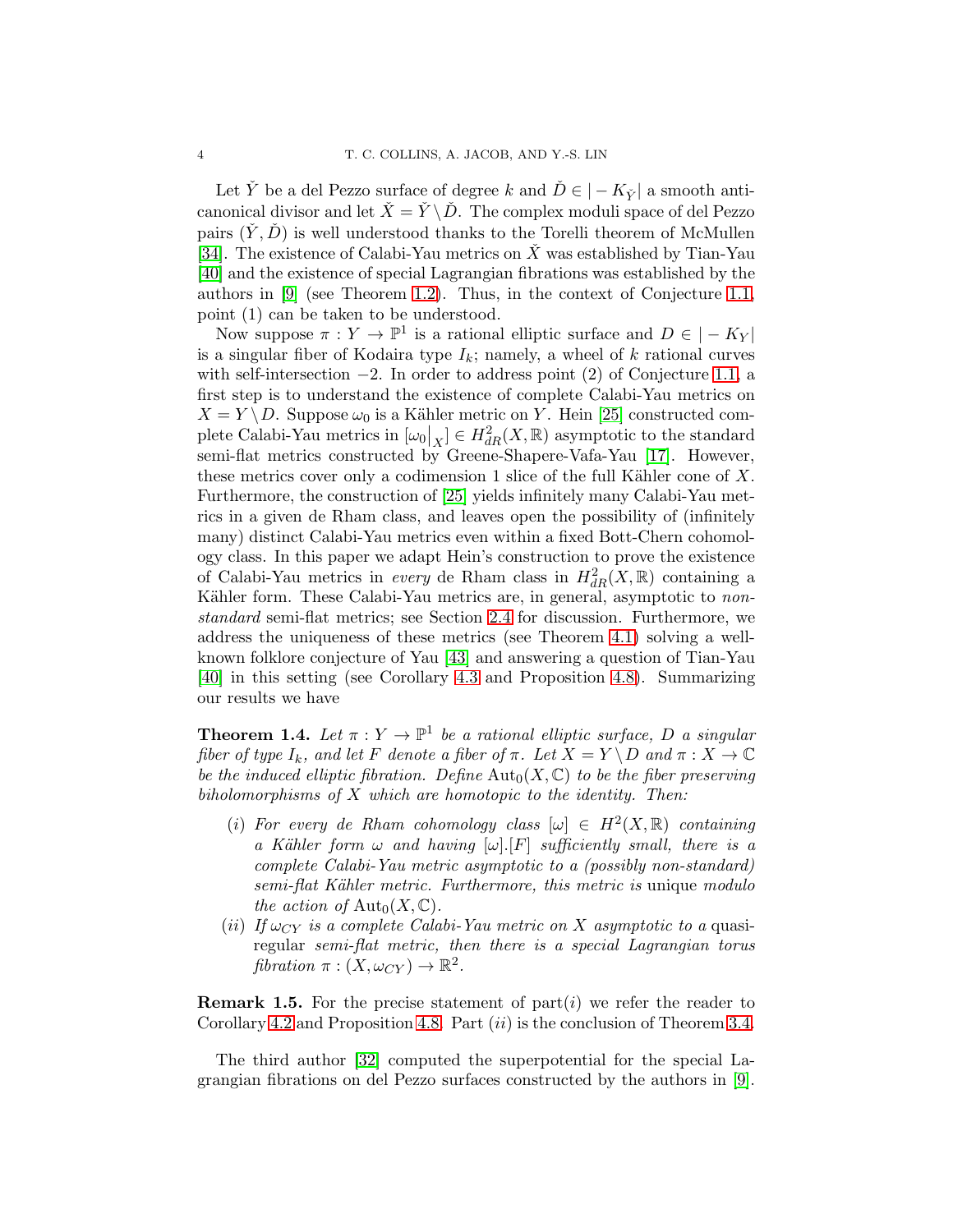Combining this work with Theorem [1.4](#page-3-0) confirms the conjectural picture of Auroux [\[1\]](#page-74-4) for del Pezzo surfaces and rational elliptic surfaces.

Theorem [1.4](#page-3-0) plays two roles in the proof of the Conjecture [1.1](#page-0-0) for del Pezzo/RES pairs. First, it establishes point (2) of Conjecture [1.1.](#page-0-0) Secondly, and equally importantly, it yields a finite dimensional complexified Kähler moduli space  $\mathcal{M}_{\text{Käh}}$  parametrizing Calabi-Yau metrics on X. Using Theorem [1.4,](#page-3-0) we construct the mirror map  $q$  from the complex moduli of del Pezzo pairs to the complexified Kähler moduli of a particular rational elliptic surface with an  $I_k$  fiber. In order to define the mirror map we introduce a notion of large complex structure limit for a del Pezzo pair  $(Y, D)$ , which to the authors knowledge has not appeared in the literature before (see Definition [5.1\)](#page-51-0).

<span id="page-4-0"></span>**Theorem 1.6.** Let  $\check{\mathcal{M}}_{cplx}$  denote the complex moduli space of pairs  $(\check{Y}, \check{D})$ consisting of a del Pezzo surface  $\check{Y}$  of degree k and a smooth anti-canonical divisor  $\tilde{D} \in |-K_{\tilde{Y}}|$ . There is a rational elliptic surface  $\pi : Y \to \mathbb{P}^1$  with an  $I_k$  singular fiber  $D$  and local diffeomorphism

$$
q: \check{\mathcal{M}}_{cplx} \to \mathcal{M}_{K\ddot{a}h}
$$

defined near a large complex structure limit point of  $\check{\mathcal{M}}_{cplx}$ , where  $\mathcal{M}_{Käh}$ denotes the complexified Kähler moduli of  $(Y, D)$  such that Conjecture [1.1](#page-0-0) holds.

A corollary of this is an equality of the geometrically defined Hodge numbers

Corollary 1.7. In the setting of Theorem [1.6](#page-4-0) we have

$$
\dim_{\mathbb{C}} \tilde{\mathcal{M}}_{cplx} = \dim_{\mathbb{C}} \mathcal{M}_{K\ddot{a}h} = 10 - k.
$$

Furthermore, by the calculation Lunts-Przyjalkowski [\[33\]](#page-75-10), these dimensions agree with the algebro-geometric Hodge numbers proposed by Katzarkov-Kontsevich-Pantev [\[28\]](#page-75-11).

For the precise statement of Theorem [1.6](#page-4-0) we refer the reader to Theorem [5.6.](#page-55-0)

In the course of establishing Theorems [1.4](#page-3-0) and Theorem [1.6](#page-4-0) we obtain several intermediate results along the way. For example, we identify the symplectic structure associated to the hyperKähler rotated Tian-Yau metric on a del Pezzo surface (see Proposition [4.13\)](#page-50-0), answering a question of Yau [\[43\]](#page-75-2). Combining these results we make deductions regarding the automorphisms of del Pezzo pairs  $(Y, D)$ , recovering, for example, a classical result concerning automorphisms of  $\mathbb{P}^2$  fixing a plane cubic [\[42\]](#page-75-14).

We now outline the organization of this paper. In Section [2](#page-5-0) we discuss the basic properties of rational elliptic surfaces and semi-flat Calabi-Yau metrics which will play an essential role in this paper. While some of this discussion has appeared elsewhere (e.g. [\[22,](#page-75-15) [25\]](#page-75-0)) we give a thorough discussion adapted to our applications. Section [2](#page-5-0) contains the basic existence theorem for complete Calabi-Yau metrics asymptotic to (non-standard) semi-flat metrics,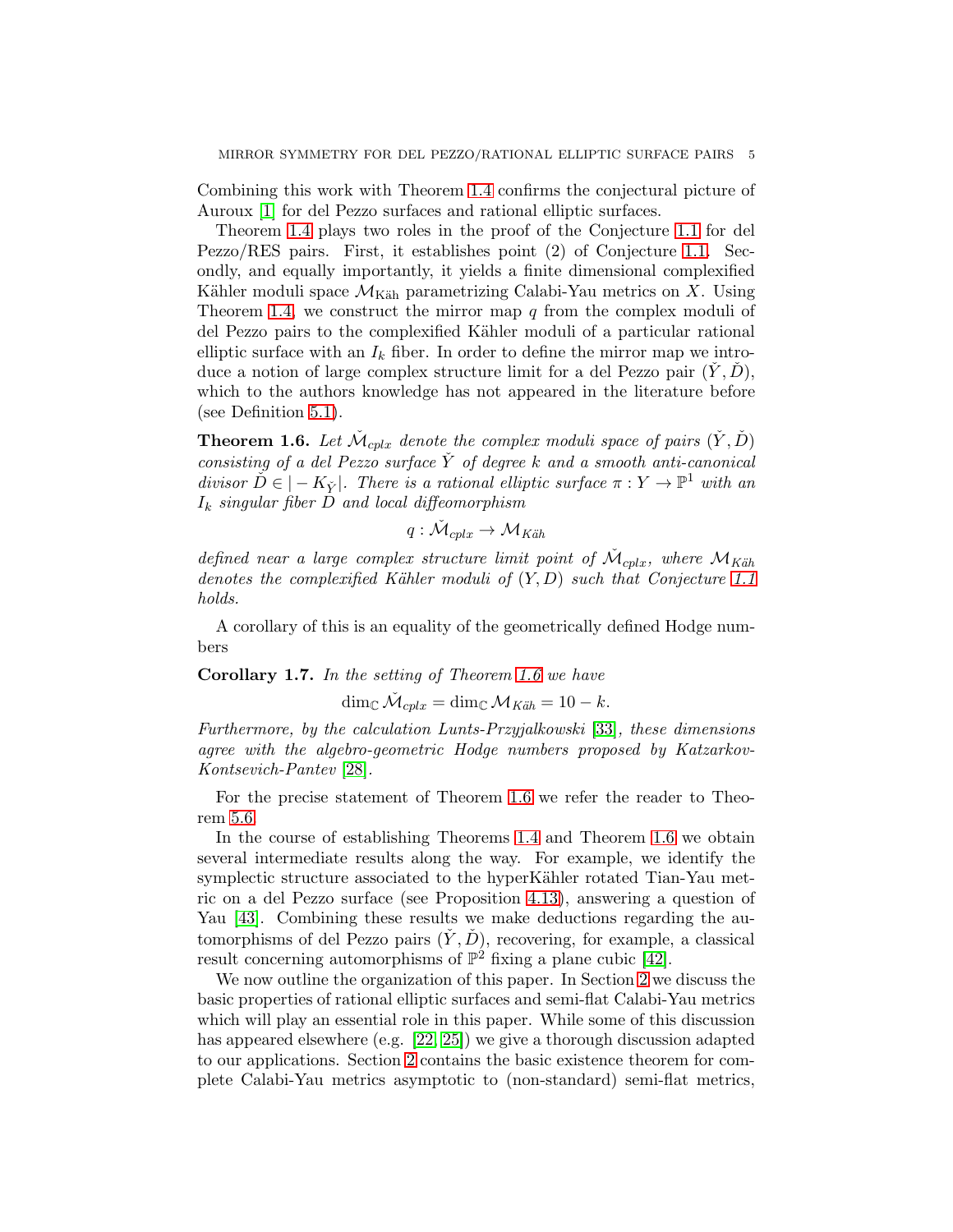based on Hein's work [\[25\]](#page-75-0), see Theorem [2.16.](#page-15-0) Section [2](#page-5-0) describes the de Rham and Bott-Chern moduli of Kähler metrics on the complement of a  $I_k$  singular fiber in a RES, which is an important step in establishing our subsequent uniqueness results. In Section [3](#page-27-0) we prove the existence of special Lagrangian fibrations on rational elliptic surfaces equipped with complete Calabi-Yau metrics asymptotic to (quasi-regular) semi-flat metrics. The arguments in this section build on the authors previous work [\[9\]](#page-74-0). In Section [4](#page-35-2) we prove the basic uniqueness theorem for the Calabi-Yau metrics constructed in Section [2,](#page-5-0) and discuss some applications. In Section [5](#page-50-1) we define the mirror map and combine our previous results to prove mirror symmetry for rational elliptic surfaces and del Pezzo surfaces. We also discuss how our results compare with those of Gross-Hacking-Keel [\[18\]](#page-74-8) and give some applications. Finally, the paper concludes with two appendices. Ap-pendix [A](#page-60-0) computes explicitly the hyperKähler rotation of the Calabi model, which serves as the asymptotic geometry for the Tian-Yau metric. This calculation is used in Section [4.](#page-35-2) Appendix [B](#page-67-0) discusses the relevant modifications to Hein's work [\[25\]](#page-75-0) needed to obtain the basic existence theorem in Section [2.](#page-5-0)

Acknowledgements: The third author would like to thank P. Hacking for several very helpful discussions. The authors are grateful to S.-T. Yau for his interest and encouragement.

## <span id="page-5-0"></span>2. Rational Elliptic Surfaces, Elliptic fibrations and semi-flat **METRICS**

In this section we will collect some basic facts about the differential and algebraic geometry of rational elliptic surfaces. The primary objective will be to explain the existence of Calabi-Yau metrics on rational elliptic surfaces, following Hein's work [\[25\]](#page-75-0), and to understand the parameter space for these metrics which will be necessary to understand the moduli.

Recall that, for  $k \geq 2$ , an  $I_k$  singular fiber of an elliptic fibration is a wheel of  $k \geq 2$  rational curves with self-intersection (−2). An  $I_1$  singular fiber is a nodal rational curve, while an  $I_0$  fiber is smooth. In this paper and  $I_k$  fiber will mean  $I_k$  for  $k \geq 1$ . Suppose that  $\pi : Y \to \mathbb{P}^1$  is a rational elliptic surface with an  $I_k$  singular fiber  $D = \pi^{-1}(\infty)$  and let  $X = Y \setminus D$ . Since  $D \in |-K_Y|$  there is a unique (up to scale) rational  $(2,0)$  form  $\Omega$  on Y with a simple pole on  $D$ . To describe the Ricci-flat Kähler metric on  $X$  we need to first explain the local models near D. These metrics, called semi-flat Kähler metrics, were discovered by Greene-Shapere-Vafa-Yau [\[17\]](#page-74-10) and have been subsequently studied by several authors (see, e.g. [\[22,](#page-75-15) [21,](#page-74-11) [25\]](#page-75-0)). Our discussion of the semi-flat metrics will follow [\[22,](#page-75-15) [25\]](#page-75-0), but with a slightly different emphasis, suited for our later purposes.

2.1. The model fibration. Let  $\Delta = \{z \in \mathbb{C} : |z| < 1\}$  and suppose we have an elliptic fibration  $\pi : X_{\Delta} \to \Delta$ , which we assume has no singular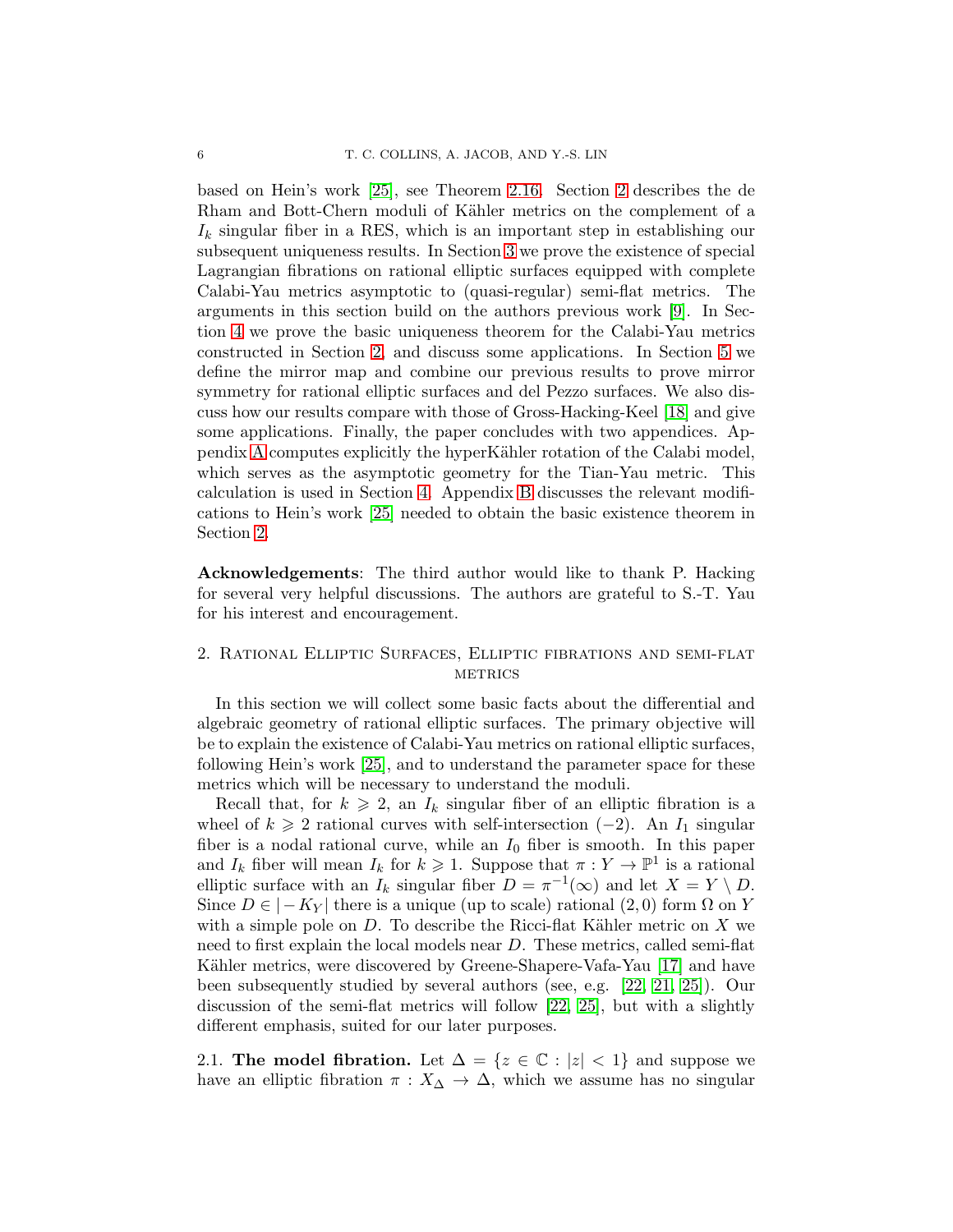fibers in  $X_{\Delta^*} = \pi^{-1}(\Delta^*)$ , where  $\Delta^* = \Delta \setminus \{0\}$  is the punctured disk. We suppose that  $\pi^{-1}(0) = D$  is a singular fiber of type  $I_k$ . Let  $\sigma : \Delta^* \to X_{\Delta^*}$  be a holomorphic section of the fibration. The choice of  $\sigma$  fixes a natural origin in each fiber of  $X_{\Delta^*}$ . By choosing a basis of  $H_1(\pi^{-1}(z))$  compatible with the topological monodromy we can use the Abel-Jacobi map with respect to  $\sigma$ , denoted  $F_{A J, \sigma}$ , to obtain a holomorphic map identifying

$$
F_{AJ,\sigma}: X_{\Delta^*} \to X_{mod}
$$

where  $\pi_{mod}: X_{mod} \to \Delta^*$  is the model fibration

$$
X_{mod} := \mathbb{C}/\Lambda(z), \qquad \Lambda(z) := \mathbb{Z} \oplus \mathbb{Z} \frac{k}{2\pi\sqrt{-1}} \log(z).
$$

Note that, by definition,  $F_{AJ,\sigma}: \pi^{-1}(z) \to \pi_{mod}^{-1}(z)$ . Under this identification the section  $\sigma : \Delta^* \to X_{\Delta^*}$  is mapped to the canonical zero section of  $X_{mod}$ .

**Remark 2.1.** The choice of a section  $\sigma : \Delta^* \to X_{\Delta^*}$  gives each fiber the structure of a complex Lie group. Thus, for any holomorphic section  $\sigma' : \Delta^* \to X_{\Delta^*}$  we get fiberwise translation maps

$$
T_{\sigma'}: X_{\Delta^*} \to X_{\Delta^*} \qquad T_{\sigma'}(x, z) = (x + \sigma'(z), z).
$$

While these maps are only defined relative to the choice of section  $\sigma$ , we will suppress this dependence. We hope this does not cause any confusion.

It will be useful to have

<span id="page-6-0"></span>**Lemma 2.2** (Lemma 3.28, [\[15\]](#page-74-12)). After fixing a section  $\sigma : \Delta^* \to X_{\Delta^*}$ , and *identifying*  $X_{\Delta^*}$  with  $X_{mod}$ , any holomorphic section  $\eta : \Delta^* \to X_{mod}$  can be identified with a multivalued holomorphic function

$$
\eta(z) = h(z) + \frac{a}{2\pi\sqrt{-1}}\log z + \frac{b}{(2\pi\sqrt{-1})^2}(\log(z))^2
$$

where  $h(z): \Delta^* \to \mathbb{C}$  is holomorphic,  $\frac{2b}{k} \in \mathbb{Z}$ , and  $a + b \in \mathbb{Z}$ .

We will need the following definition, following [\[25,](#page-75-0) Definition 1.2]

**Definition 2.3.** Consider the topological monodromy representation of  $\pi_1(\Delta^*)$ in the mapping class group of any fiber F over  $\Delta^*$ . Let  $\gamma \subset F$  be a simple loop such that  $[\gamma] \in H_1(F, \mathbb{Z})$  is indivisible and invariant under the monodromy.

- (i) A bad 2-cycle  $[C] \in H_2(X,\mathbb{Z})$  is one that arises from the following process, up to isotopy. With  $\gamma$  as above, move  $\gamma$  around the puncture by lifting a simple loop  $\overline{\gamma} \subset \Delta^*$  up to every point in  $\gamma$  such that the union of the translates of  $\gamma$  is a 2-torus embedded in  $\pi^{-1}(\overline{\gamma})$ .
- (ii) A quasi-bad 2-cycle  $[C] \in H_2(X,\mathbb{Z})$  arises in the same way, except we lift a non-simple loop  $\overline{\gamma} \subset \Delta^*$  up to every point in  $\gamma$  such that the union of the translates of  $\gamma$  is a 2-torus embedded in  $\pi^{-1}(\overline{\gamma})$ . We will say that a quasi-bad cycle  $C$  is an m-quasi-bad if it covers a a simple loop in the base m-times.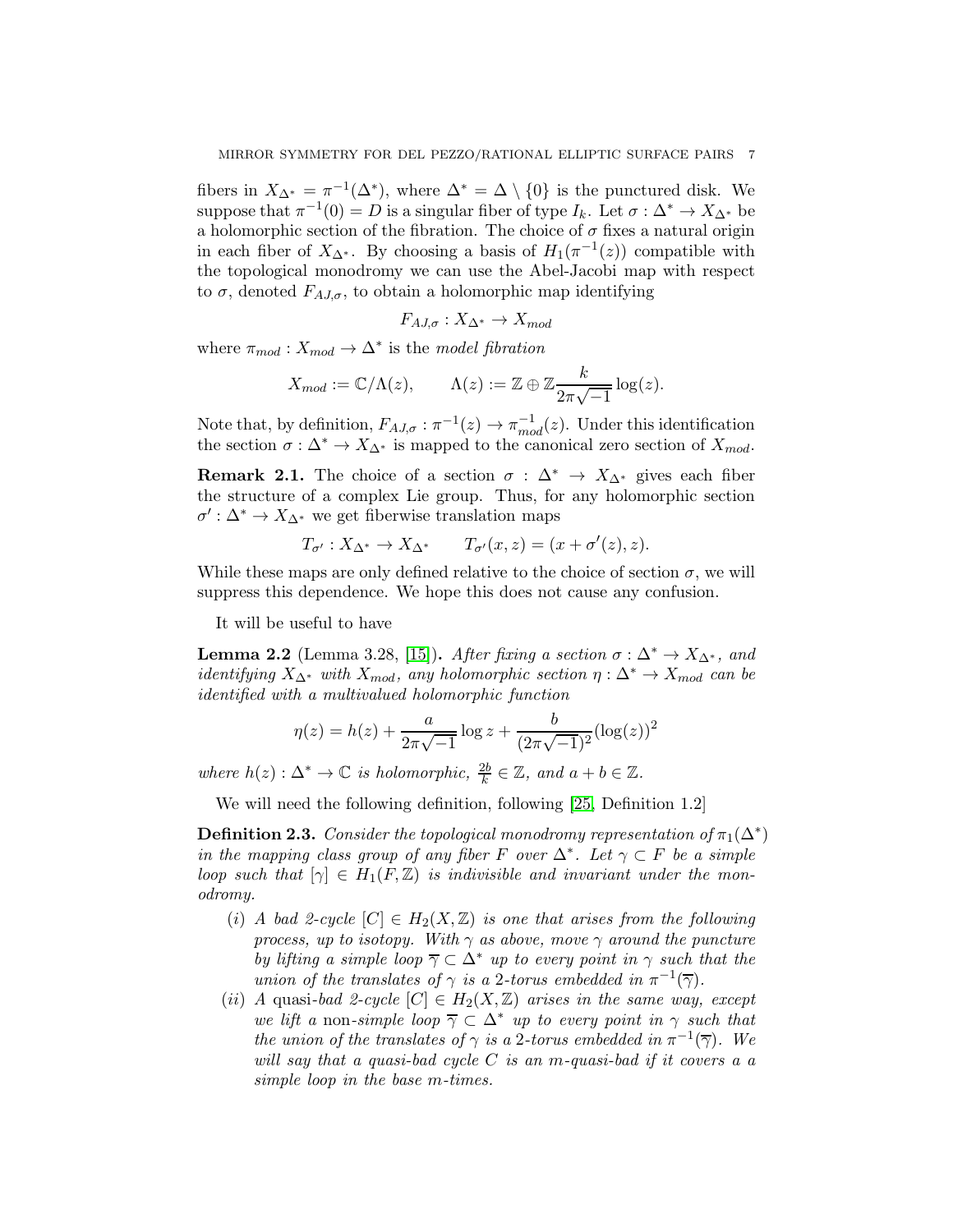In either case, we orient C so that

$$
\int_C \frac{dx\wedge dz}{z}\in \sqrt{-1}\mathbb{R}_{>0}.
$$

For an  $I_k$  singular fiber the topological monodromy representation on  $H_1(F, \mathbb{Z})$  admits a unique invariant loop in each fiber. On the other hand, it is not hard to see that there are many choices of bad (and quasi-bad) cycle. Concretely, if we fix a section  $\sigma : \Delta^* \to X_{\Delta^*}$ , and identify  $X_{\Delta^*}$  with  $X_{mod}$ via  $F_{A,J,\sigma}$ . The cycle  $C_0(\ell) := {\text{Im}(x) = 0, |z| = \ell}$  is one possible choice for the bad cycle in  $X_{mod}$ , (and hence  $F_{AJ,\sigma}^{-1}(C_0(\ell))$  is a bad cycle in X). But, for any  $m \in \mathbb{Z}$ , one could equally well take

$$
C_m(\ell) := \left\{ \text{Im}(x) = m(-\frac{k}{2\pi} \log \ell) \frac{\theta}{2\pi}, \quad |z| = \ell \right\}.
$$

The cycle  $F_{A,J,\sigma}^{-1}(C_m(\ell))$  is another choice of bad cycle in X. It is not hard to see that, up to isotopy and orientation, these are all possible choices of bad cycles.

The quasi-bad cycles can be treated similarly. Given  $m_1, m_2 \in \mathbb{Z}$  relatively prime with  $m_1 > 0$ , consider

$$
C_{m_1,m_2}(\ell) := \left\{ \text{Im}(x) = \frac{m_2}{m_1} \left( -\frac{k}{2\pi} \log \ell \right) \frac{\theta}{2\pi}, \quad |z| = \ell \right\}.
$$

which is an embedded torus covering the loop  $\{|z| = \ell\}$  m<sub>1</sub> times. Again, up to orientation and isotopy, it is easy to see that these examples constitute all quasi-bad cycles. Note that for different values of  $\ell$ , one obtains isotopic cycles, and hence, to ease notation, we will suppress the dependence on  $\ell$ when it is irrelevant.

<span id="page-7-0"></span>Lemma 2.4. With notation as above, the following holds:

(i) All bad 2-cycles in  $H_2(X,\mathbb{Z})$  are isotopic to  $F_{A,J,\sigma}^{-1}(C_m)$  for  $m \in \mathbb{Z}$ and, for any two bad cycles  $[C], [C']$  we have

$$
[C] - [C'] = m[F]
$$

for some  $m \in \mathbb{Z}$ , where  $[F]$  is the class of the fiber.

(ii) All quasi-bad 2-cycles in  $H_2(X, \mathbb{Z})$  are isotopic to  $F_{A J, \sigma}^{-1}(C_{m_1, m_2})$  for  $m_1, m_2 \in \mathbb{Z}$  relatively prime. If we fix a bad cycle C, then any quasibad cycle can be written as

$$
[C_{m_1,m_2}] = m_1[C] + m_2[F] \in H_2(X_{\Delta^*}, \mathbb{Z}).
$$

(iii) Every bad cycle (resp. quasi-bad cycle) is isotopic to a cycle  $F_{A J, \sigma}^{-1} T_{\eta_\ell}^{-1}(C_0)$ where  $\eta_{\ell} = \frac{\ell k}{2(2\pi\sqrt{\ell})^2}$  $\frac{\ell k}{2(2\pi\sqrt{-1})^2}(\log(z))^2$  and  $C_0 = \{Im(x) = 0, |z| = \text{const}\}\subset$  $X_{mod}$  (resp.  $F_{A,J,\sigma}^{-1}T_{\eta_\ell}^{-1}(C_{m_1,m_2})$  where  $m_1, m_2 \in \mathbb{Z}_{>0}$  are relatively prime,  $\frac{m_2}{m_1} \in (0,1)$ ).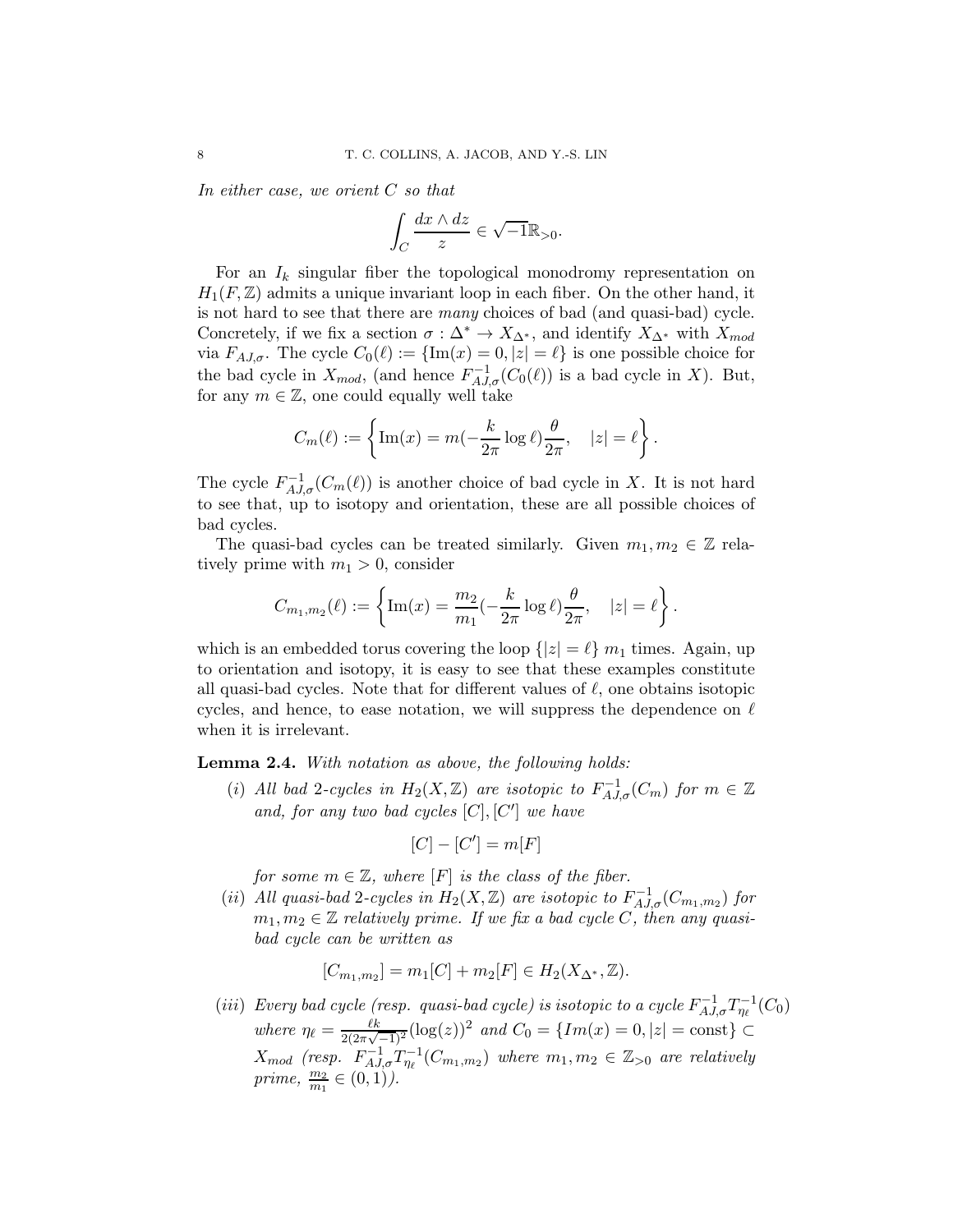*Proof.* To prove (*i*), we only need to prove the statement for bad cycles in (iii). This follows immediately from our description of the bad cycles. If we write  $z = re^{\sqrt{-1}\theta}$  then

$$
\tilde{x} := T_{\eta_\ell}(x) = x + \left(\frac{\ell k}{8\pi^2}(\theta^2 - (\log(r))^2) + \sqrt{-1}\ell\left(\frac{-k}{2\pi}\log r\right)\frac{\theta}{2\pi}\right)
$$

and so

$$
T_{\eta_{\ell}}^{-1}(C_0) = \left\{ \text{Im}(x) = -\ell \left( \frac{-k}{2\pi} \log r \right) \frac{\theta}{2\pi}, \quad |z| = \text{const} \right\},\,
$$

which is what we claimed.

The proof of  $(ii)$  is similar, using the fact that any rational number q can be written as  $q = q' + \ell$  where  $q' \in (0, 1)$ , and  $\ell = \lfloor q \rfloor$ .

As a corollary of this result it makes sense to define

**Definition 2.5.** We say that a bad 2-cycle C is induced by a section  $\sigma$ :  $\Delta^* \to X_{\Delta^*}$  if

$$
[C] = [F_{AJ,\sigma}^{-1}(\{\text{Im}(x) = 0, |z| = \text{const}\})] \in H_2(X_{\Delta^*}, \mathbb{Z})
$$

where  $(x, z)$  are the usual coordinates on  $X_{mod}$ . By Lemma [2.4](#page-7-0) all bad 2cycles are induced by  $\sigma$  for some choice of  $\sigma$ .

2.2. Compactifications and coordinates near the  $I_k$  fiber. It is well-known (see, for example [\[15\]](#page-74-12)) that any choice of a local section  $\sigma : \Delta^* \to X_{\Delta^*}$ induces a compactification  $Y_{\sigma} \supset X$  where  $Y_{\sigma}$  is a rational elliptic surface such that  $Y_{\sigma} \setminus X$  consists of an  $I_k$  fiber and  $\sigma$  extends to a holomorphic section  $\overline{\sigma} : \Delta \to Y_{\sigma}$ . We will briefly explain how this is done since it will also allow us to describe local coordinates near the  $I_k$  fiber.

Consider the open set  $U = \{(u, v) \in \mathbb{C}^2 : |uv| < 1\}$ . Take  $k + 1$  copies of this set  $U_i$ , indexed by  $i = 0, \ldots, k$  with coordinates  $(u_i, v_i)$ . Glue these sets according to the map

$$
\{(u_i, v_i) \in U_i : v_i \neq 0\} \longmapsto (v_i^{-1}, u_i v_i^2) \in U_{i+1},
$$

where we identify  $(u_0, v_0) = (u_k, v_k)$ , and let X be the resulting space. It is not hard to check that  $\mathcal X$  is smooth. Note that the identifications preserve the product  $u_i v_i$ , and so there is a well-defined map  $\pi : \mathcal{X} \to \Delta$  defined by  $\pi(u_i, v_i) = u_i v_i =: z$ . From the definition of z we can write

$$
(u_i, v_i) = (u_0 z^{-i}, v_0 z^i)
$$

and thus for  $z \in \Delta^*$  we have  $\pi^{-1}(z) = \mathbb{C}^*/(z^k)$ . If we set  $u_0 = e^{2\pi\sqrt{-1}x}$ ,  $v_0 =$  $ze^{-2\pi\sqrt{-1}x}$ , then we get an identification

$$
\pi^{-1}(\Delta^*) = \mathbb{C}/\left(\mathbb{Z} \oplus \mathbb{Z} \frac{k}{2\pi\sqrt{-1}} \log(z)\right).
$$

Finally, one checks that  $\pi^{-1}(0)$  is a chain of k rational curves intersecting transversally, given in  $U_i$  by the sets  $\{u_i = 0\}$  and  $\{v_i = 0\}$  with each of the k intersection points corresponding to the origin for  $0 \leq i \leq k - 1$ . We can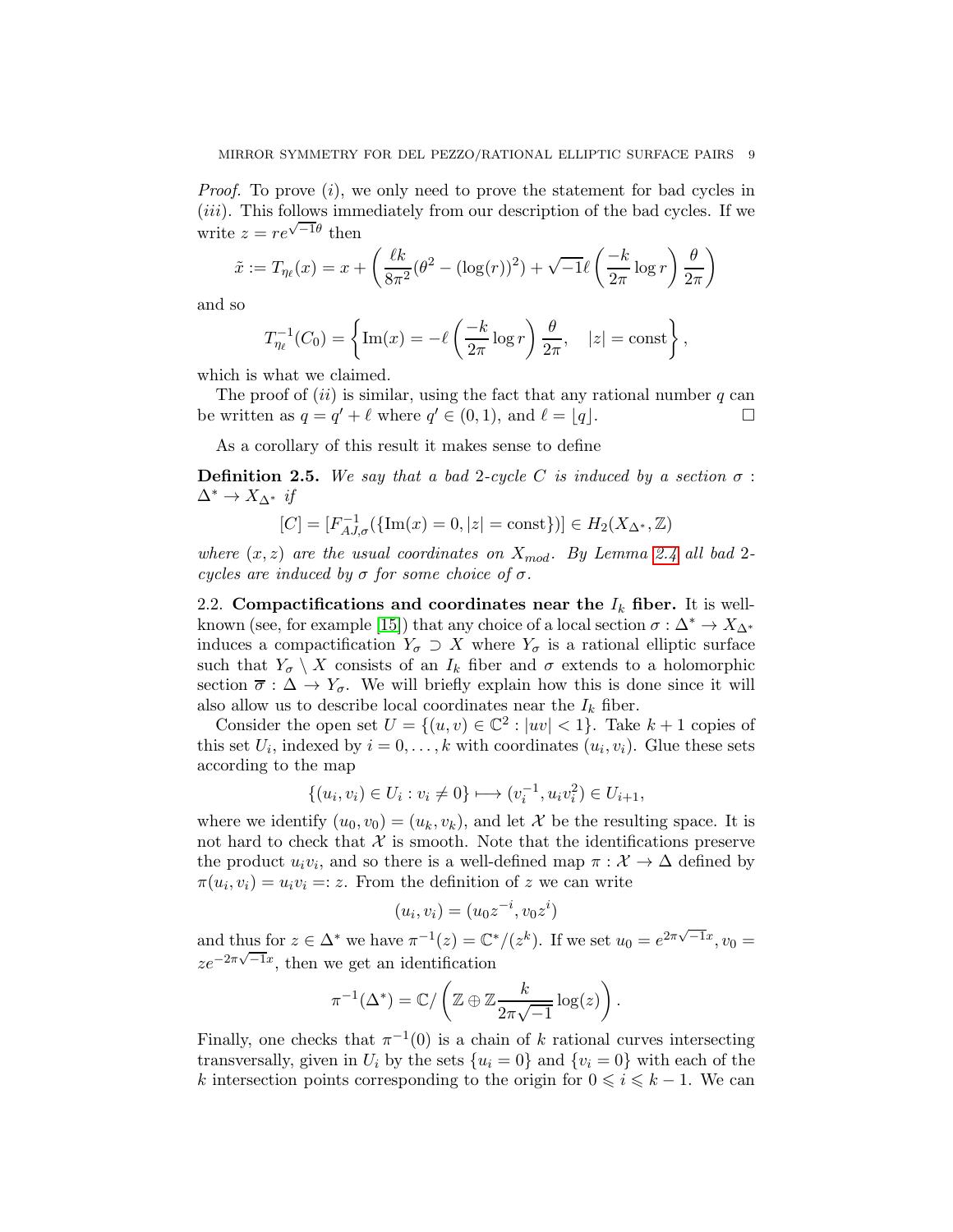therefore use the coordinates  $(u_i, v_i), 0 \leq i \leq k-1$  as coordinates near the I<sub>k</sub> singular fiber. The (2,0) form  $\frac{dx \wedge dz}{z}$  defines a meromorphic (2,0) form on  $\mathcal X$  with a simple pole on the  $I_k$  fiber, since

$$
\frac{dx \wedge dz}{z} = \frac{du \wedge dv}{uv}.
$$

As before, we fix a section  $\sigma : \Delta^* \to X_{\Delta^*}$ , and identify  $X_{\Delta^*}$  with the model fibration. Using  $\sigma$  we can glue X to the above compactification of  $X_{mod}$  resulting in a compact complex space  $Y_{\sigma}$ . It is not hard to show (using, for example, classification of surfaces, see e.g. the proof of [\[9,](#page-74-0) Theorem 6.4]) that  $Y_{\sigma} \to \mathbb{P}^1$  is a rational elliptic surface. Furthermore, since  $\sigma$  is identified with the canonical zero section in  $X_{mod}$  it trivially extends to a section  $\overline{\sigma} : \Delta \to Y_{\sigma}$ . In fact, we have

<span id="page-9-0"></span>**Lemma 2.6.** Fix a section  $\sigma : \Delta^* \to X_{\Delta^*}$ . Let  $\eta : \Delta^* \to X_{\Delta^*}$  be another section, which is identified with the multivalued holomorphic function

$$
\eta(z) = h(z) + \frac{a}{2\pi\sqrt{-1}}\log z + \frac{b}{(2\pi\sqrt{-1})^2}(\log(z))^2
$$

as in Lemma [2.2.](#page-6-0) Then

- (i) The compactifications  $Y_{\sigma}$ ,  $Y_{\eta}$  are biholomorphic.
- (ii) η extends to a holomorphic section  $\overline{\eta}: \Delta \to Y_{\sigma}$  if and only if h extends to a holomorphic function on  $\Delta$ ,  $b = 0$  and  $a \in \mathbb{Z}$ .

*Proof.* There are several ways to prove statement (i) (e.g. by appealing to [\[13,](#page-74-13) Chapter 7, Theorem 8]). But for the sake of concreteness we describe an explicit construction of the map  $Y_{\sigma} \to Y_{\eta}$ .

First, assume that  $\eta$  extends to a holomorphic section on  $Y_{\sigma}$ . Explicitly, we have

$$
Y_{\sigma}=X\cup_{\sigma}\mathcal{X}
$$

where we identify points in  $X_{\Delta^*} \subset X$  with points in  $X_{mod} \subset \mathcal{X}$  via the fiberwise Abel-Jacobi map relative to  $\sigma$ . Consider the map

$$
\Phi_{(\sigma,\eta)}:Y_{\sigma}\to Y_{\eta}
$$

given by

$$
\Phi_{(\sigma,\eta)}(x) := \begin{cases} x & \text{if } x \in X \\ T_{-\eta}(x) & \text{if } \in \mathcal{X} \end{cases}
$$

where  $T_{-\eta}$  denotes the inverse of translation by  $\eta$  with respect to  $\sigma$ . Note that since  $\eta$  extends to a holomorphic section on  $Y_{\sigma}$ ,  $T_{-\eta}$  induces a welldefined holomorphic map  $T_{-\eta}: \mathcal{X} \to \mathcal{X}$ . To show that  $\Phi$  gives a holomorphic map  $\Phi: Y_{\sigma} \to Y_{\eta}$  it suffices to show that it is well-defined. Explicitly, we must show that, if  $x \in X_{\Delta^*}$  then

$$
x = F_{AJ,\eta}^{-1} \circ T_{-\eta} \circ F_{AJ,\sigma}(x)
$$

but this is a tautology.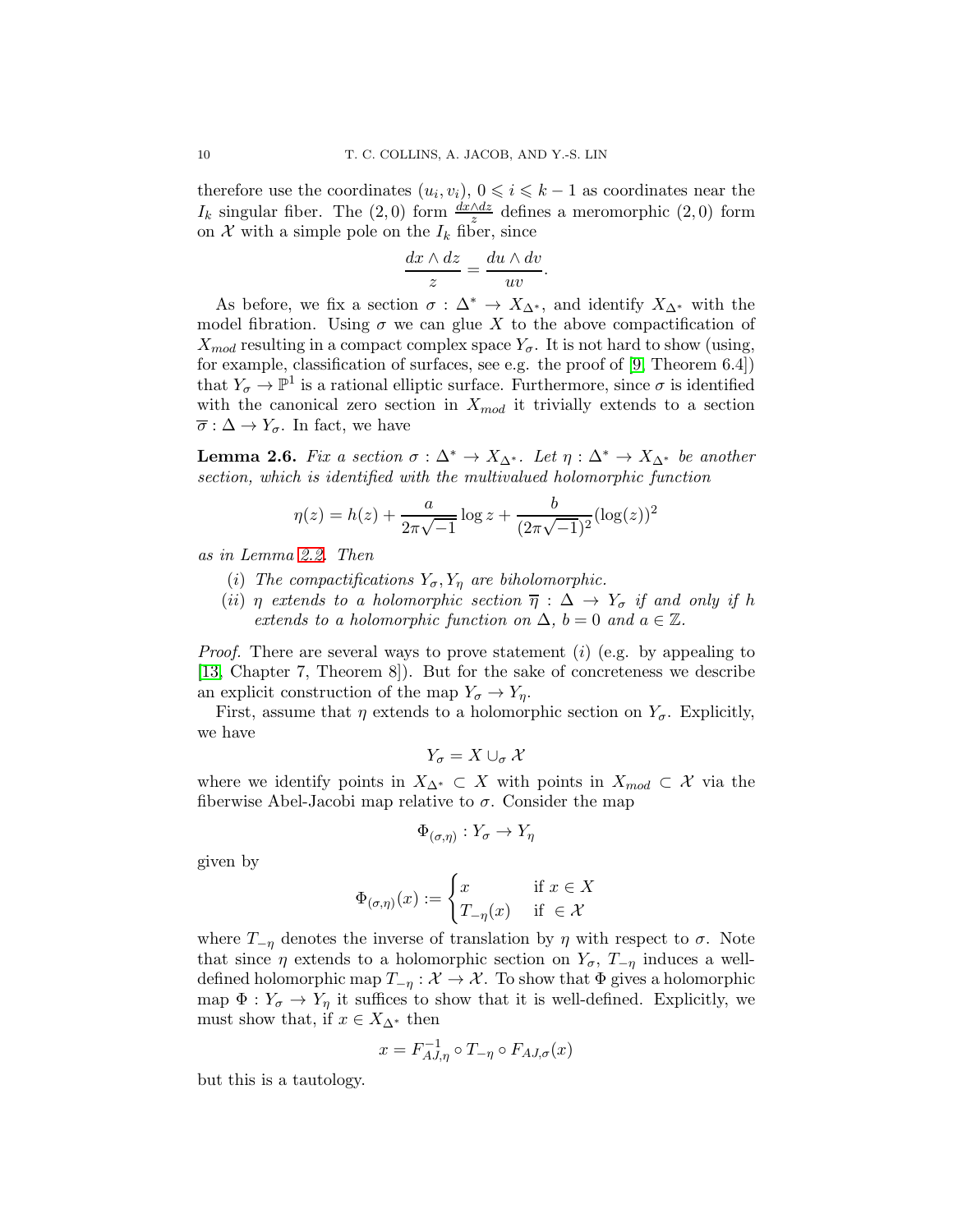Next consider the case when  $\sigma, \eta : \mathbb{C} \to X$  are global holomorphic sections. Let  $T_n$  denote the holomorphic map which agrees with translation by  $\eta$ with respect to  $\sigma$  on the smooth fibers of X. Note since  $\sigma, \eta$  are global holomorphic sections, it is an easy consequence of the Riemann extension theorem the  $T_{\eta}$  extends to an invertible holomorphic map  $T_{\eta}: X \to X$ . Consider the map

$$
\Psi_{(\sigma,\eta)} : (x) = \begin{cases} T_{\eta}(x) & \text{if } x \in X \\ x & \text{if } x \in \mathcal{X} \end{cases}
$$

Again, to show that  $\Psi_{(\sigma,\eta)}$  defines a holomorphic map  $\Psi_{(\sigma,\eta)} : Y_{\sigma} \to Y_{\eta}$  it suffices to show that the map is well-defined. Explicitly, we need to show that if  $x \in X_{\Delta^*}$  then

$$
F_{AJ,\eta}^{-1} \circ F_{AJ,\sigma}(x) = T_{\eta}(x).
$$

Again, this is a tautology.

Now we address the general case. Let  $\sigma, \eta : \Delta^* \to X_{\Delta^*}$  be local holomorphic sections, and let  $Y_{\sigma}$  (resp.  $Y_{\eta}$ ) be the rational elliptic surface obtained by compactifying X using  $\sigma$  (resp.  $\eta$ ). Since  $Y_{\sigma}$ ,  $Y_{\eta}$  are rational elliptic surfaces, they admit global holomorphic sections  $\tilde{\sigma} : \mathbb{P}^1 \to Y_{\sigma}$ , and  $\tilde{\eta} : \mathbb{P}^1 \to Y_{\eta}$ . Let  $Y_{\tilde{\sigma}}, Y_{\tilde{\eta}}$  be the compactifications of X obtained from  $\tilde{\sigma}, \tilde{\eta}$ . Then we consider the composition

$$
\Phi^{-1}_{(\eta,\tilde{\eta})}\circ\Psi_{(\tilde{\sigma},\tilde{\eta})}\circ\Phi_{(\sigma,\tilde{\sigma})}:Y_{\sigma}\longrightarrow Y_{\eta}
$$

This map is holomorphic with holomorphic inverse, and gives the desired biholomorphic map. Statement  $(ii)$  is [\[15,](#page-74-12) Lemma 3.28].

 $\Box$ 

2.3. The standard semi-flat metric. To describe the standard semi-flat metric it is useful to pass to the universal cover of the model fibration. Therefore, we define a coordinate  $y = -\log(z)$ , and let

$$
\mathcal{H}_{>0} = \{ y \in \mathbb{C} : \text{Re}(y) > 0 \}
$$

which we regard as the universal cover of  $\Delta^*$ . Let x denote the standard coordinate on  $\mathbb{C}$ . If  $\Omega$  is a holomorphic  $(2,0)$  form on  $X_{\Delta^*}$  with a simple pole on  $\pi^{-1}(0)$ , then by the calculation in the preceding subsection we can write

$$
\Omega = \kappa(z) \frac{dx \wedge dz}{z}
$$

for  $\kappa(z)$ :  $\Delta \to \mathbb{C}$  a holomorphic function with  $\kappa(0) \neq 0$ . By scaling we may as well assume that  $\kappa(0) = 1$ . We pull  $\Omega$  back to the holomorphic volume form  $\Omega = \kappa (e^{-y}) dy \wedge dx$  on the universal cover  $\mathbb{C} \times \mathcal{H}_{>0}$ .

<span id="page-10-0"></span>**Definition 2.7.** Fix  $\varepsilon > 0$ . The standard model semi-flat metric for an  $I_k$ fiber relative to the holomorphic volume form  $\Omega$  is the metric on the covering elliptic fibration

$$
\mathbb{C}\big/\left(\mathbb{Z}\oplus \frac{\sqrt{-1}ky}{2\pi}\mathbb{Z}\right)\to \mathcal{H}_{>0}
$$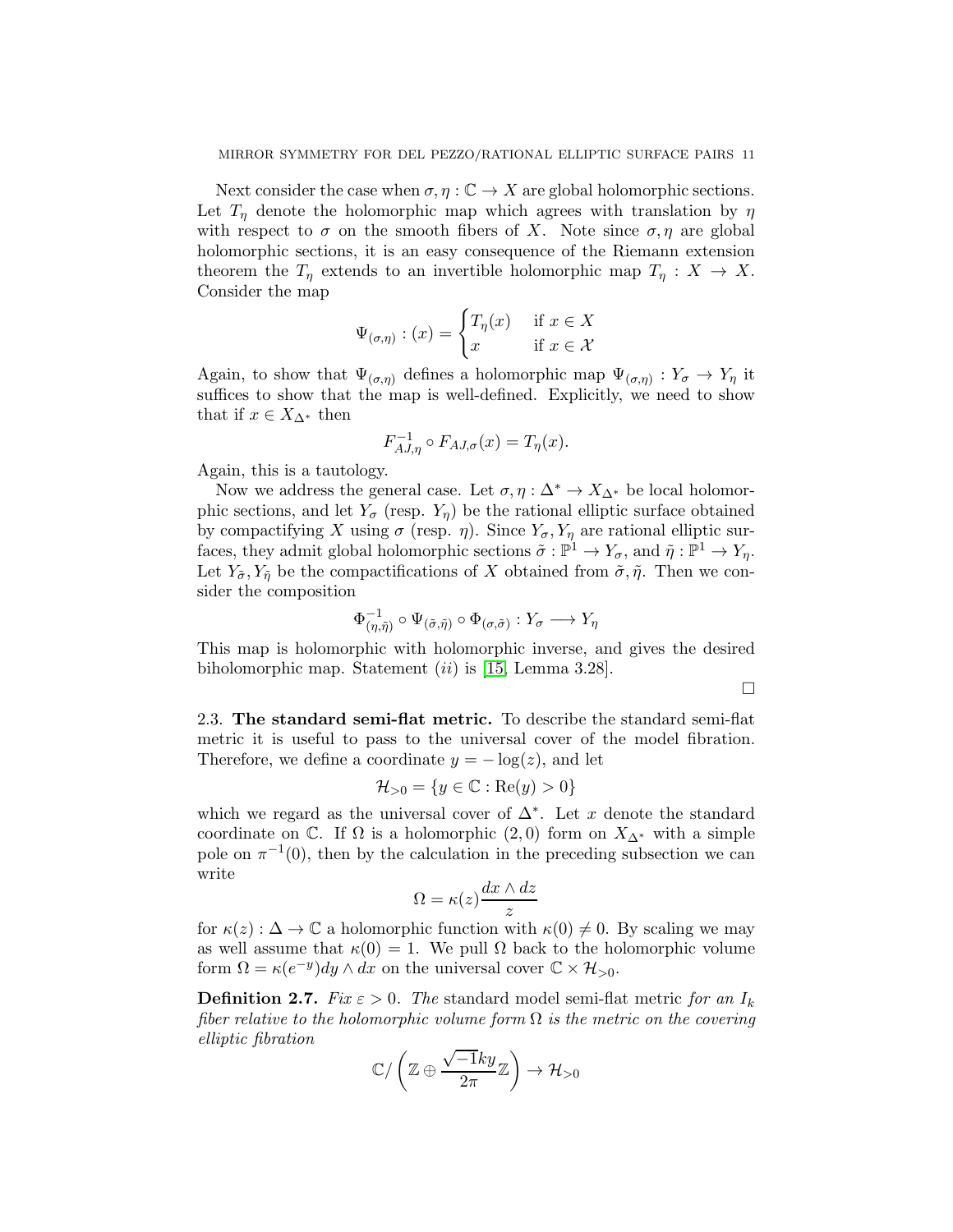given by the formula

$$
\omega_{sf,\varepsilon} := \sqrt{-1} |\kappa(e^{-y})|^2 W^{-1} \frac{dy \wedge d\bar{y}}{\varepsilon} + \frac{\sqrt{-1}}{2} W \varepsilon \left( dx - \sqrt{-1} \frac{\text{Im}(x)}{\text{Re}(y)} dy \right) \wedge \overline{\left( dx - \sqrt{-1} \frac{\text{Im}(x)}{\text{Re}(y)} dy \right)}
$$

where

$$
W = \frac{4\pi}{k(y + \bar{y})}.
$$

We can write the standard semi-flat metric in terms of the coordinates  $(x, z)$  on  $X_{mod}$  as

$$
\omega_{s f, \varepsilon} = \sqrt{-1} |\kappa(z)|^2 \frac{k |\log|z||}{2\pi \varepsilon} \frac{dz \wedge d\overline{z}}{|z|^2}
$$

$$
+ \frac{\sqrt{-1}}{2} \frac{2\pi \varepsilon}{k |\log|z||} (dx + B(x, z) dz) \wedge (dx + B(x, z) dz)
$$

where  $B(x, z) = -\frac{\text{Im}(x)}{\sqrt{-1}z|\log|z|}.$ 

**Definition 2.8.** Fix  $\varepsilon > 0$ . The standard semi-flat metric (for an  $I_k$  fiber) on  $\pi: X_{\Delta^*} \to \Delta^*$ , relative to a section  $\sigma: \Delta^* \to X_{\Delta^*}$  and the holomorphic volume form  $\Omega$  is defined by

$$
\omega_{sf,\sigma,\varepsilon}:=F_{AJ,\sigma}^*\omega_{sf,\varepsilon}.
$$

A point we are trying to emphasize is that the standard model semi-flat metric is defined on the universal cover of the model fibration  $\pi : X_{mod} \rightarrow$  $\Delta^*$ , not on the fibration  $\pi: X_{\Delta^*} \to \Delta^*$ . A semi-flat metric relative to the section  $\sigma$ ,  $\omega_{s,f,\sigma}$  is then induced by using  $\sigma$  to identify X and  $X_{mod}$ . The model semi-flat metric is Ricci-flat on  $X_{mod}$ , and flat along the fibers of  $\pi_{mod}$  (hence the title "semi-flat"), and thus the same holds for any induced semi-flat metric  $\omega_{s,f,\sigma,\varepsilon}$  on  $X_{\Delta^*}$ .

<span id="page-11-0"></span>2.4. Non-standard semi-flat metrics. Let us describe a construction of semi-flat metrics which are not standard, in the sense of Definition [2.7.](#page-10-0) As before we pass to the universal cover of the model fibration,  $\mathbb{C} \times \mathcal{H}_{>0}$ , with coordinates  $y = -\log(z)$ , and x the standard coordinate on  $\mathbb{C}$ , and let  $\Omega = \kappa (e^{-y}) dy \wedge dx$  be the holomorphic (2,0) form on the universal cover  $\mathbb{C} \times \mathcal{H}_{>0}$ . Let  $h(y)$  be a holomorphic function on  $\mathcal{H}_{>0}$  and consider the translation map

$$
T_h(x, y) = (x + h(y), y).
$$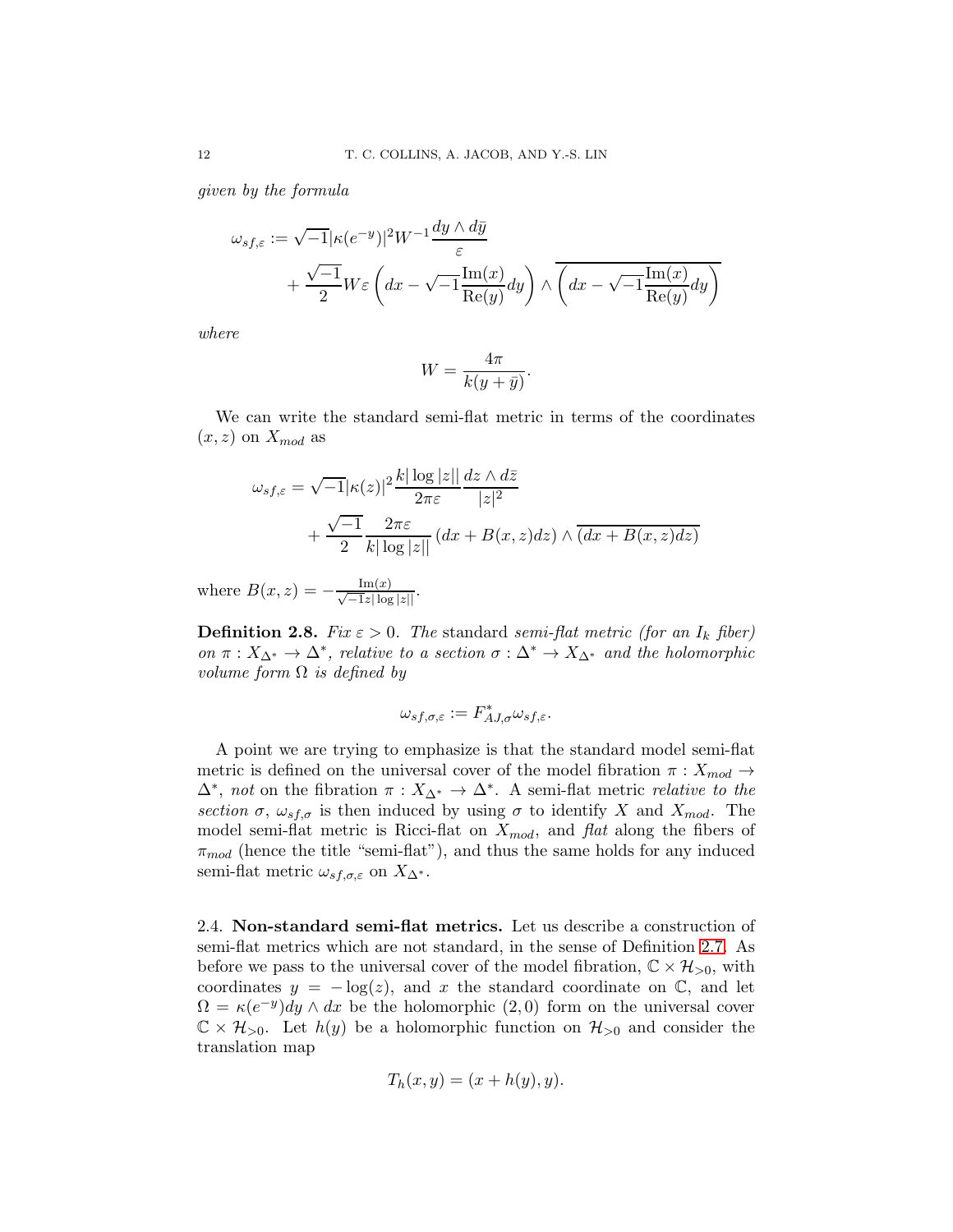Let  $\omega_{s,f,\varepsilon}$  denote the standard semi-flat metric on  $\mathbb{C}\times\mathcal{H}_{>0}$ , as in Defini-tion [2.7.](#page-10-0) Pulling back  $\omega_{sf,\varepsilon}$  by  $T_h$  yields

(2.1) 
$$
T_h^* \omega_{sf,\varepsilon} = \omega_{sf,\varepsilon} + \frac{\sqrt{-1}W}{2} \varepsilon \overline{\left(h'(y) - \sqrt{-1}\frac{\text{Im}(h)}{\text{Re}(y)}\right)} dx \wedge d\bar{y} + \frac{\sqrt{-1}W}{2} \varepsilon \left(h'(y) - \sqrt{-1}\frac{\text{Im}(h)}{\text{Re}(y)}\right) dy \wedge d\bar{x} + \frac{\sqrt{-1}W}{2} \varepsilon \left|\left(h'(y) - \sqrt{-1}\frac{\text{Im}(h)}{\text{Re}(y)}\right)\right|^2 dy \wedge d\bar{y}.
$$

Now we ask: under what conditions does  $T^*_{h} \omega_{s,f,\varepsilon}$  induce a well-defined Kähler metric on  $X_{mod}$ ? Since  $\omega_{sf,\varepsilon}$  is invariant under translations by the lattice  $\Lambda(z)$ , this is evidently true for  $T^*_{h}\omega_{sf,\varepsilon}$  as well (since translations commute). Therefore the only requirement for  $T^*_{h} \omega_{sf,\varepsilon}$  to descend to  $X_{mod}$  is that the function

$$
G(y) := h'(y) - \sqrt{-1} \frac{\operatorname{Im}(h(y))}{\operatorname{Re}(y)}
$$

satisfies  $G(y) = G(y + \sqrt{-12\pi})$ . We have the following simple lemma.

<span id="page-12-0"></span>**Lemma 2.9.** Suppose  $h : \mathcal{H}_{>0} \to \mathbb{C}$  is a holomorphic function such that

$$
h'(y) - \sqrt{-1} \frac{\operatorname{Im}(h(y))}{\operatorname{Re}(y)} = h'(y + \sqrt{-1}2\pi) - \sqrt{-1} \frac{\operatorname{Im}(h(y + \sqrt{-1}2\pi))}{\operatorname{Re}(y)}.
$$

Then

<span id="page-12-1"></span>(2.2) 
$$
h(y) = f(e^{-y}) + \frac{c_0}{2\pi\sqrt{-1}}y + \frac{b_0}{(2\pi\sqrt{-1})^2}y^2
$$

for some holomorphic function  $f(e^{-y})$  and  $b_0, c_0 \in \mathbb{R}$ .

*Proof.* Consider the function  $\tilde{h}(y) := h(y + 2\pi\sqrt{-1}) - h(y)$ . By assumption we have

$$
\tilde{h}'(y) - \sqrt{-1} \frac{\text{Im}(\tilde{h}(y))}{\text{Re}(y)} = 0.
$$

It follows easily that  $\tilde{h}(y) = a_0 + \frac{a_1}{2\pi\sqrt{y}}$  $\frac{a_1}{2\pi\sqrt{-1}}y$  for some  $a_0, a_1 \in \mathbb{R}$ , [\[22,](#page-75-15) p. 516]. Let  $2b_0 = a_1$  and  $c_0 + b_0 = a_0$  and consider

$$
H(y) = h(y) - \frac{c_0}{2\pi\sqrt{-1}}y - \frac{b_0}{(2\pi\sqrt{-1})^2}y^2.
$$

Then

$$
H(y + 2\pi\sqrt{-1}) - H(y) = a_0 + \frac{a_1}{2\pi\sqrt{-1}}y - c_0 - \frac{2b_0}{2\pi\sqrt{-1}}y - b_0 = 0.
$$

Thus  $H(y)$  is a holomorphic function invariant under  $y \mapsto y + 2\pi\sqrt{-1}$  and so we can write  $H(y) = f(e^{-y})$  for some holomorphic function f.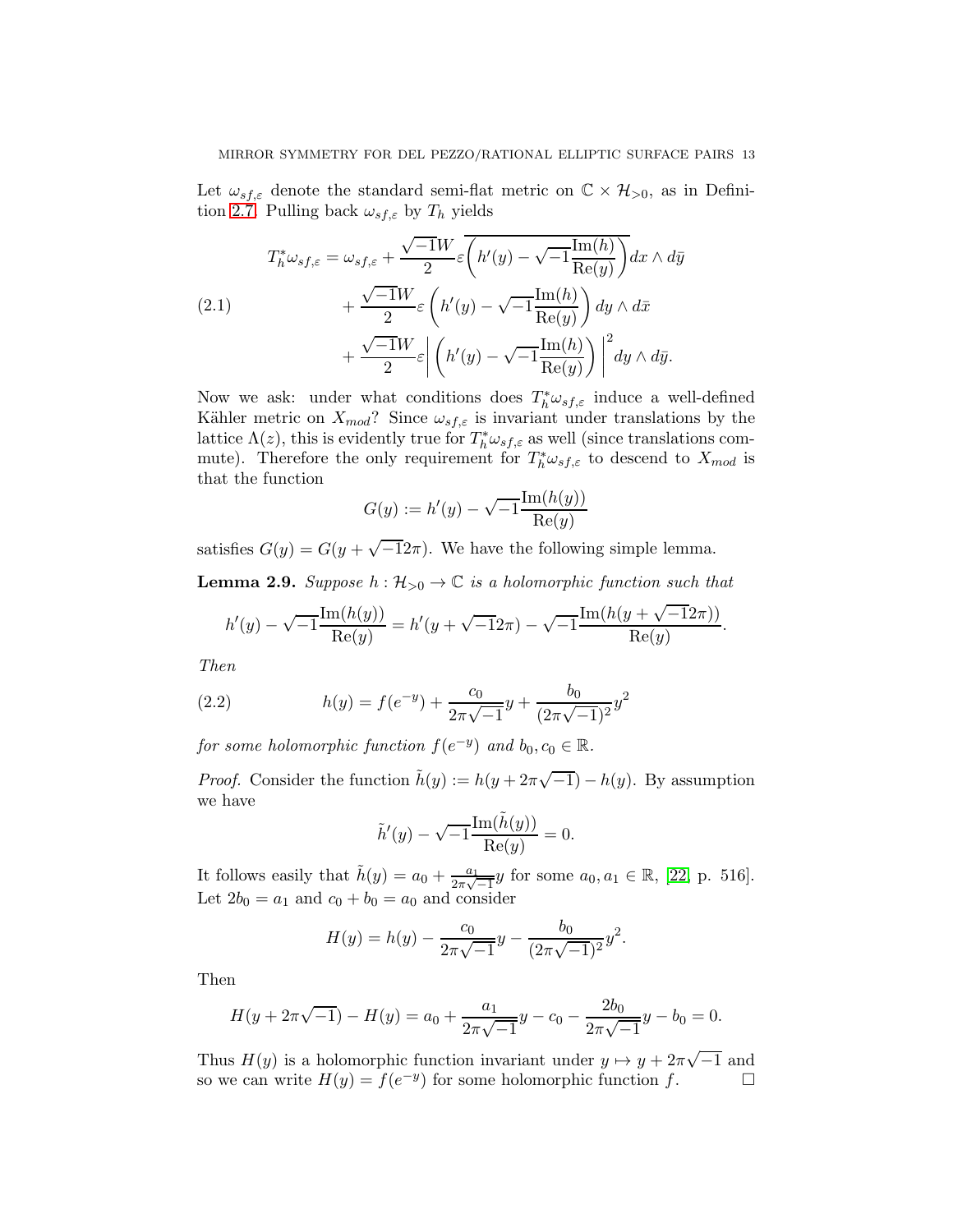Let h be as in Lemma [2.9,](#page-12-0) and assume for simplicity that  $f = 0$  in [\(2.2\)](#page-12-1). We define

<span id="page-13-0"></span>(2.3) 
$$
\omega_{sf,b_0,\varepsilon} := T_h^* \omega_{sf,\varepsilon} = \sqrt{-1} \frac{|\kappa(e^{-y})|^2}{\varepsilon} W^{-1} dy \wedge d\bar{y} + \frac{\sqrt{-1}}{2} W \varepsilon (dx - \Gamma(x, y, b_0) dy) \wedge (dx - \Gamma(x, y, b_0) dy)
$$

where

$$
\Gamma(x, y, b_0) = \sqrt{-1} \frac{\text{Im}(x)}{\text{Re}(y)} + \frac{b_0}{2\pi^2} \text{Re}(y).
$$

We can also rewrite this in terms of the holomorphic coordinates  $(x, z)$ , as

<span id="page-13-1"></span>(2.4) 
$$
\omega_{sf,b_0,\varepsilon} = \sqrt{-1} \frac{|\kappa(z)|^2}{\varepsilon} W^{-1} \frac{dz \wedge d\overline{z}}{|z|^2} + \frac{\sqrt{-1}}{2} W \varepsilon \left( dx + \widetilde{\Gamma}(x,z,b_0) dz \right) \wedge \overline{\left( dx + \widetilde{\Gamma}(x,z,b_0) dz \right)}
$$

where,  $W = \frac{1}{\frac{k}{2\pi} |\log |z||}$  as before, and

$$
\widetilde{\Gamma}(x, z, b_0) = B(x, z)dz + \frac{b_0}{2\pi^2} \frac{|\log|z||}{z}, \qquad B(x, z) = -\frac{\text{Im}(x)}{\sqrt{-1}z|\log|z||}.
$$

**Remark 2.10.** It is important to note that if  $\frac{2b_0}{k} \notin \mathbb{Z}$ , then  $T_h^* \omega_{sf,\varepsilon}$  is not a standard semi-flat metric on  $X_{mod}$  for any choice of section  $\sigma : \Delta^* \to X_{mod}$ .

**Definition 2.11.** Fix  $\varepsilon > 0$ , and  $b_0 \in \mathbb{R}$  with  $\frac{2b_0}{k} \notin \mathbb{Z}$ . A non-standard model semi-flat metric *(for an*  $I_k$  *fiber)* relative to the holomorphic volume form  $\Omega$  is the metric on the covering elliptic fibration

$$
\mathbb{C}/\left(\mathbb{Z}\oplus\frac{\sqrt{-1}ky}{2\pi}\mathbb{Z}\right)\to\mathcal{H}_{>0}
$$

given by the formula [\(2.3\)](#page-13-0). We say that this metric is quasi-regular if  $\frac{2b_0}{k} \in$  $\mathbb{Q}\setminus\mathbb{Z}$ , and irregular if  $\frac{2b_0}{k}\in\mathbb{R}\setminus\mathbb{Q}$ .

**Definition 2.12.** Fix  $\varepsilon > 0$ , and  $b_0 \in \mathbb{R}$  such that  $\frac{2b_0}{k} \notin \mathbb{Z}$ . The nonstandard semi-flat metric (for an  $I_k$  fiber) on  $\pi : X_{\Delta^*} \to \Delta^*$ , relative to a section  $\sigma : \Delta^* \to X_{\Delta^*}$  and the holomorphic volume form  $\Omega$  is defined by

$$
\omega_{sf,\sigma,b_0,\varepsilon} := F_{AJ,\sigma}^* \omega_{sf,b_0,\varepsilon}.
$$

<span id="page-13-2"></span>**Remark 2.13.** A non-standard semi-flat metric  $\omega_{sf,\sigma,b_0,\varepsilon}$  can be viewed as a standard semi-flat metric  $\omega_{s,f,\sigma',\varepsilon}$  but with  $\sigma': \Delta^* \to X_{\Delta^*}$  a multivalued section.  $\omega_{s,f,\sigma,b_0,\varepsilon}$  is quasi-regular precisely when  $\sigma'$  is finitely-many valued, and irregular otherwise.

The following lemma is meant to indicate the importance of non-standard semi-flat metrics for our purposes. Namely, the lemma shows that the cohomology classes of standard semi-flat metrics always lie in a countable union of hyperplanes of  $H^2_{dR}(X_{\Delta^*}, \mathbb{R})$ . On the other hand, cohomology classes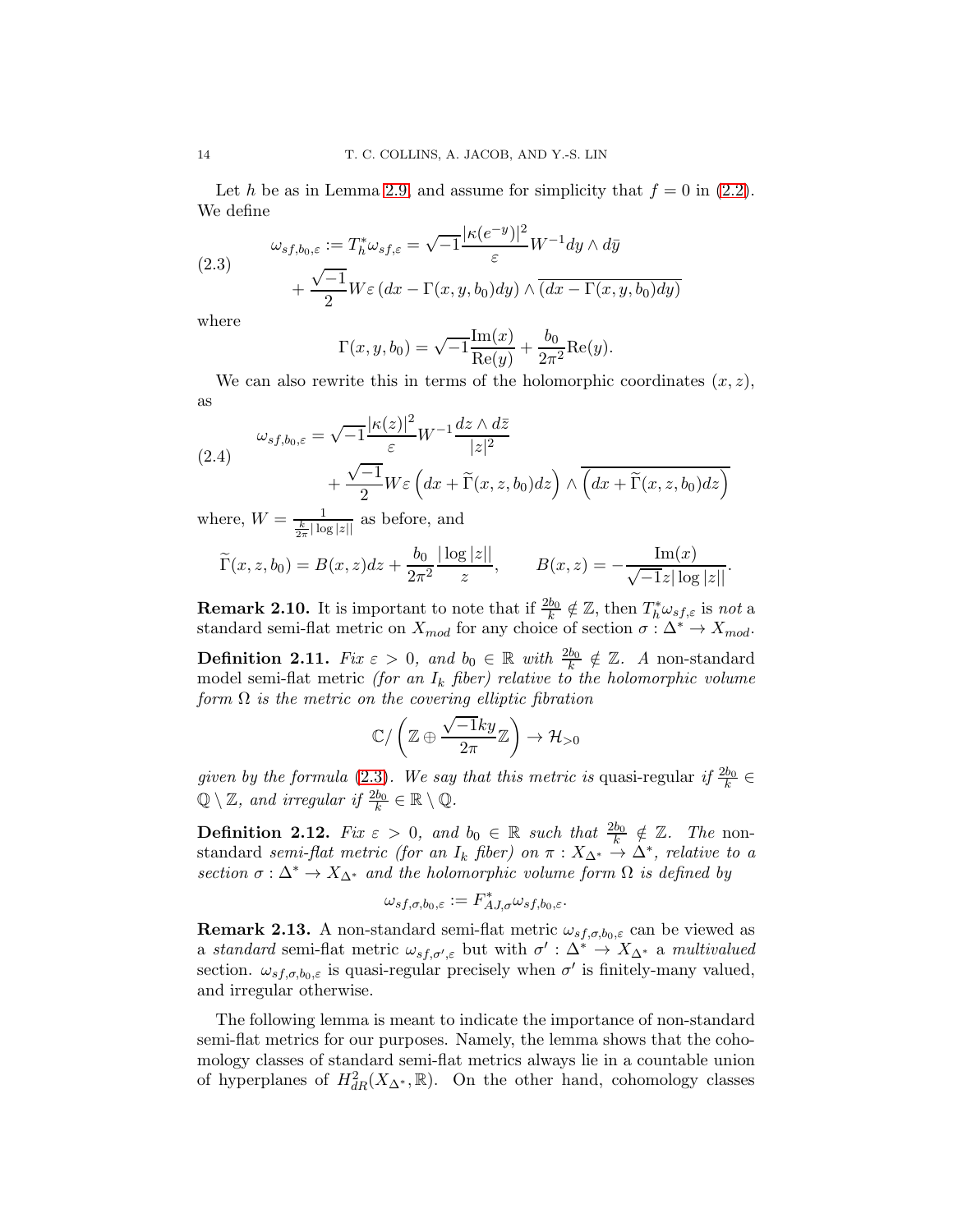of non-standard semi-flat metrics in fact *generate*  $H^2_{dR}(X_{\Delta^*}, \mathbb{R})$ ; see Corollary [2.15.](#page-14-0)

<span id="page-14-1"></span>**Lemma 2.14.** Fix a section  $\sigma : \Delta^* \to X_{\Delta^*}$  and let  $[C] \in H_2(X_{\Delta^*}, \mathbb{Z})$  be the bad cycle induced by  $\sigma$ , and let  $[F]$  denote the class of the fiber.

(i) If  $\omega_{s f, \sigma', \varepsilon}$  is any standard semi-flat metric then

$$
[\omega_{sf,\sigma',\varepsilon}]_{dR}.[C] = m[\omega_{sf,\sigma',\varepsilon}]_{dR}.[F]
$$

for some  $m \in \mathbb{Z}$ .

(ii) If  $\omega_{s,f,\sigma,b_0,\varepsilon}$  is a non-standard semi-flat metric then

$$
[\omega_{sf,\sigma,b_0,\varepsilon}]_{dR}.[C] = \frac{2b_0}{k} [\omega_{sf,\sigma,b_0,\varepsilon}]_{dR}.[F],
$$

where  $\frac{2b_0}{k} \notin \mathbb{Z}$ . In particular,  $[\omega_{sf,\sigma,b_0,\varepsilon}]_{dR}$  does not pair to zero with any bad-cycle.

- (iii) If  $\frac{2b_0}{k} \in \mathbb{Q} \setminus \mathbb{Z}$ , then  $[\omega_{s,f,\sigma,b_0,\varepsilon}]_{dR}$ .  $[C'] = 0$  for some quasi-bad cycle  $[C'] \in H_2(X_{\Delta^*}, \mathbb{Z}).$
- $(iv)$  If  $\frac{2b_0}{k_1} \in \mathbb{R} \setminus \mathbb{Q}$ , then  $[\omega_{sf,\sigma,b_0,\varepsilon}]_{dR}$ .  $[C] \neq 0$  for any cycle  $[C] \in$  $H_2(X_{\Delta^*},\mathbb{Z}).$

*Proof.* The first point is immediate, since if  $[C']$  is the bad cycle induced by  $[\sigma']$  then by Lemma [2.4](#page-7-0) we have  $[C] = [C'] + m[F]$  for some  $m \in \mathbb{Z}$ . Then the claim follows from the fact that  $[\omega_{s f, \sigma', \varepsilon}].[C'] = 0.$ 

The second point is a straightforward calculation. Using  $\sigma$  to identify  $X_{\Delta^*}$  with  $X_{mod}$  it suffices to compute the integral of  $\omega_{s,f,b_0,\varepsilon}$  over the cycle  $C = \{Im(x) = 0, |z| = r\}$ . Writing  $x = x_1 + \sqrt{-1}x_2$ , [\(2.4\)](#page-13-1) gives

$$
\omega_{sf,b_0,\varepsilon}\big|_C = \frac{\sqrt{-1}}{2} \frac{\varepsilon}{\frac{k}{2\pi} |\log r|} (dx_1 + \frac{b_0}{2\pi^2} |\log |r||\sqrt{-1}d\theta) \wedge (dx_1 - \frac{b_0}{2\pi^2} |\log |r||\sqrt{-1}d\theta)
$$

$$
= \frac{\varepsilon b_0}{k\pi} dx_1 \wedge d\theta
$$

Using the choice of orientation for C and integrating yields the result.

For the third claim, take  $m_1, m_2 \in \mathbb{Z}$  relatively prime with  $m_1 > 0$  so that  $\frac{2b_0}{k} = -\frac{m_2}{m_1}$  $\frac{m_2}{m_1}$ . Then it is straightforward to check that the quasi-bad cycle  $C_{m_1,m_2} = \{\frac{m_2}{m_1}\}$  $\frac{m_2}{m_1}(-\frac{k}{2n})$  $\frac{k}{2\pi} \log r |\theta| |z| = r$  satisfies  $\omega_{s f, b_0, \varepsilon}|_{C_{m_1, m_2}} = 0$ , and so  $C_{m_1,m_2}$  is in fact Lagrangian for the symplectic form  $\omega_{s,f,b_0,\varepsilon}$ .

Finally, assume  $\frac{2b_0}{k} \in \mathbb{R} \setminus \mathbb{Q}$ . By [\[22,](#page-75-15) Lemma 4.3] (see also [\[25,](#page-75-0) Claim 1]),  $H_2(X_{\Delta^*}, \mathbb{Z})$  is generated by [C], [F]. If we consider any cycle  $m_1[C]$  +  $m_2[F] \in H_2(X_{\Delta^*}, \mathbb{Z})$ , for  $m_1, m_2 \in \mathbb{Z}$ , we have

$$
[\omega_{sf,b_0,\varepsilon}].(m_1[C] + m_2[F]) = \frac{2b_0}{k}m_1\varepsilon + m_2\varepsilon \neq 0.
$$

<span id="page-14-0"></span>**Corollary 2.15.** Let  $[\omega]_{dR} \in H^2_{dR}(X_{\Delta^*}, \mathbb{R})$  be the de Rham cohomology class of a smooth Kähler metric. Then there exists a (possibly non-standard) semi-flat metric  $\omega_{s,f,\sigma,b_0,\varepsilon}$  such that  $[\omega] = [\omega_{s,f,\sigma,b_0,\varepsilon}].$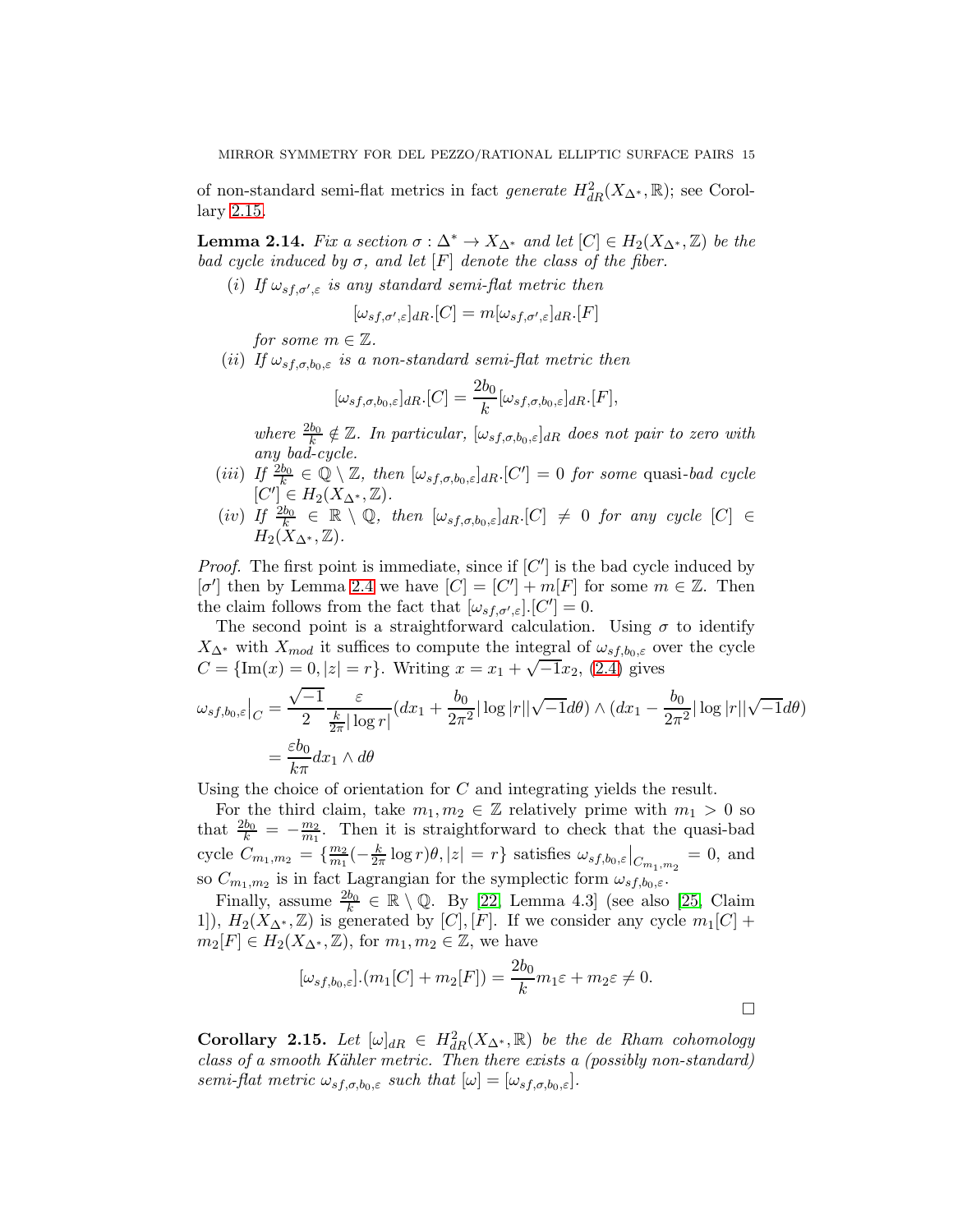*Proof.* Fix a section  $\sigma : \Delta^* \to X_{\Delta^*}$  and let [C] be the bad cycle induced by  $\sigma$ . By [\[22,](#page-75-15) Lemma 4.3] (see also [\[25,](#page-75-0) Claim 1]) we have that  $[\omega]_{dR} = [\omega_{sf,\sigma,b_0,\varepsilon}]_{dR}$ if and only if

$$
[\omega]_{dR}.[F] = [\omega_{sf,\sigma,b_0,\varepsilon}]_{dR}.[F]
$$

$$
[\omega]_{dR}.[C] = [\omega_{sf,\sigma,b_0,\varepsilon}]_{dR}.[C].
$$

Let  $\varepsilon = [\omega]_{dR} [F]$ . Then by definition we have  $[\omega_{s,f,\sigma,b_0,\varepsilon}]_{dR} [F] = \varepsilon =$  $[\omega]_{dR}$  [F]. Now write  $[\omega]$ . [C]  $=\frac{2b_0}{k}\varepsilon$  for  $b_0 \in \mathbb{R}$ . Then by Lemma [2.14](#page-14-1) we have  $[\omega]_{dR}$ .[C] =  $[\omega_{sf,\sigma,b_0,\varepsilon}]_{dR}$ .[C] and the corollary follows.  $\square$ 

One can easily check that the semi-flat metrics defined above are complete at the  $I_k$  fiber. Even more precisely, if we fix a point  $p_0 := (x_0, z_0) \in X_{\Delta^*}$ , then the distance to a point  $p := (x, z) \in X_{\Delta^*}$  with respect to a semi-flat metric is given by

$$
r(p) = d_{\omega_{sf}}(p_0, p) \sim (-\log|z|)^{3/2}.
$$

Recall that, after fixing a section  $\sigma : \Delta^* \to X_{\Delta^*}$ , we get well-defined, fiber preserving translation maps  $T_n: X_{\Delta^*} \to X_{\Delta^*}$ . It will be important for us to understand the effect of translation on the semi-flat metric. For a general choice of  $\eta$ , the translation  $T_{\eta}$  is not an isometry for  $\omega_{s f, \sigma, \varepsilon}$ , and can change the geometry drastically; see Lemma [2.29](#page-23-0) below. However, it is a tautology that  $T^*_{\eta}\omega_{s,f,\sigma,\varepsilon}=\omega_{s,f,\widetilde{\sigma},\varepsilon}$  for some other choice of section  $\widetilde{\sigma}:\Delta^*\to X_{\Delta^*}.$ 

Before stating the existence theorem recall that the Bott-Chern cohomology of a complex manifold is given by

$$
H_{BC}^{p,q}(X) := \frac{\text{Ker} d : \Lambda^{p,q} \to \Lambda^{p+1,q} \oplus \Lambda^{p,q+1}}{\text{Im}\sqrt{-1}\partial\overline{\partial} : \Lambda^{p-1,q-1} \to \Lambda^{p,q}}.
$$

The Bott-Chern cohomology refines the de Rham cohomology, in the sense that  $H^{p,q}_{BC}(X) \to H^{p+q}_{dR}(X)$ .

The following result is due to Hein [\[25\]](#page-75-0) under two additional assumptions; see Remark [2.17](#page-16-0) below and Appendix [B](#page-67-0) for the necessary adaptions to obtain this result from Hein's work.

<span id="page-15-0"></span>**Theorem 2.16.** Let  $\pi: Y \to \mathbb{P}^1$  be a rational elliptic surface, D a fiber of type  $I_k$  over  $\infty \in \mathbb{P}^1$ . Let  $\Omega$  be the (unique up to scale) holomorphic volume form on  $X := Y \setminus D$  with a simple pole on D. Let  $\Delta^*$  denote a punctured neighborhood of  $\infty$  and fix a holomorphic section  $\sigma : \Delta^* \to X_{\Delta^*}$ . Let [F] denote the homology class of a fiber, and  $[C]$  be the bad 2-cycle induced by σ. Suppose that  $ω_0$  is any Kähler metric on X, and let

$$
[\omega_0]_{dR}.[F] = \varepsilon, \qquad [\omega_0]_{dR}.[C] = \frac{2b_0}{k}\varepsilon
$$

for some  $b_0 \in \mathbb{R}$ . Then the following holds:

(i) there is a holomorphic function  $h(z) : \Delta^* \to \mathbb{C}$  depending only on  $[\omega_0]_{BC} \in H_{BC}^{1,1}(X, \mathbb{R}),$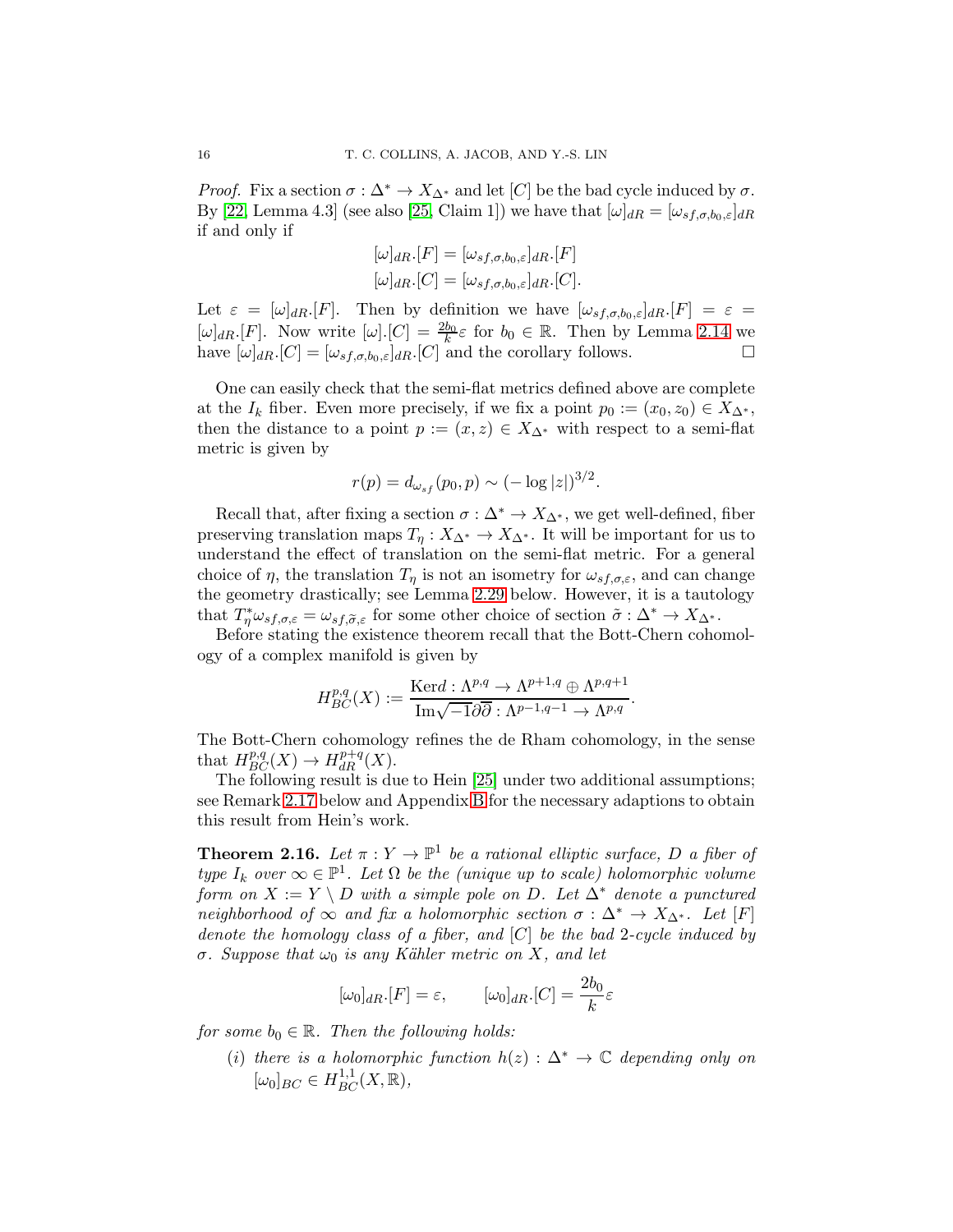(ii) for all  $\alpha > 0$  there is a complete Kähler metric  $\omega_{\alpha}$  on X with  $[\omega_{\alpha}]_{BC} = [\omega_0]_{BC}$  in  $H_{BC}^{1,1}(X, \mathbb{R})$  such that, in a neighborhood of D we have

$$
\omega_{\alpha} = \alpha T_h^* \omega_{s f, \sigma, b_0, \frac{\varepsilon}{\alpha}}
$$

and  $\omega_{\alpha} = \omega_0$  outside a neighborhood of D.

Furthermore, there is a number  $\alpha_0 > 0$  such that, for all  $\alpha > \alpha_0$  there exists a complete, Ricci-flat metric  $\omega_{CY}$  on X with

$$
\omega_{CY} = \omega_{\alpha} + \sqrt{-1}\partial\overline{\partial}\varphi
$$

satisfying the following:

(*iii*)  $\omega_{CY}$  solves the Monge-Ampère equation

$$
\omega_{CY}^2 = \alpha^2 \Omega \wedge \overline{\Omega}.
$$

- (iv) The injectivity radius of  $\omega_{CY}$  has asymptotics inj $(x) \sim r(x)^{-1/3}$ .
- (v) The curvature of  $\omega_{CY}$  satisfies  $|\nabla^k Rm|_{\omega_{CY}} \lesssim r^{-2-k}$  for every  $k \in \mathbb{N}$ .
- (vi)  $\omega_{CY}$  is asymptotic to the semi-flat metric  $\omega_{\alpha}$  above in the following sense; there is a constant  $\delta > 0$  such that, for every  $k \in \mathbb{N}$ , there holds

$$
|\nabla^k \varphi|_{\omega_{CY}} \sim O(e^{-\delta r^{2/3}}),
$$

where  $r$  denotes the distance from a fixed base point in  $X$ .

A couple of remarks are in order.

<span id="page-16-0"></span>Remark 2.17. Theorem [2.16](#page-15-0) is obtained by Hein [\[25\]](#page-75-0) under two additional assumptions:

- (i) The semi-flat metric is *standard*, and  $[\omega_0]_{dR}$ .  $[C'] = 0$  for *some* bad cycle [C']. In particular, by Lemma [2.14,](#page-14-1) the cohomology class  $[\omega_0]_{dR}$ lies in a hyperplane in  $H^2_{dR}(X,\mathbb{R})$ .
- (*ii*) The background Kähler form  $\omega_0$  has  $\int_X \omega_0^2 < +\infty$ . For a Kähler class which is not restricted from a compactification of  $X$  (in particular, a Kähler class not pairing to zero with any bad cycle) it is not clear how to construct Kähler forms with this property. In fact, we expect such forms cannot exist in general.

Due to these differences, we have opted to give a sketch of the relevant adaptions of Hein's work in Appendix [B.](#page-67-0)

Remark 2.18. The construction in Theorem [2.16](#page-15-0) depends on various background choices (for example, the background metric  $\omega_0$ ). In particular, Theorem [2.16](#page-15-0) may produce many Calabi-Yau metrics in any given Bott-Chern Kähler class on  $X$ . We will explicitly rule this out in Section [4](#page-35-2) by establishing a robust uniqueness theorem.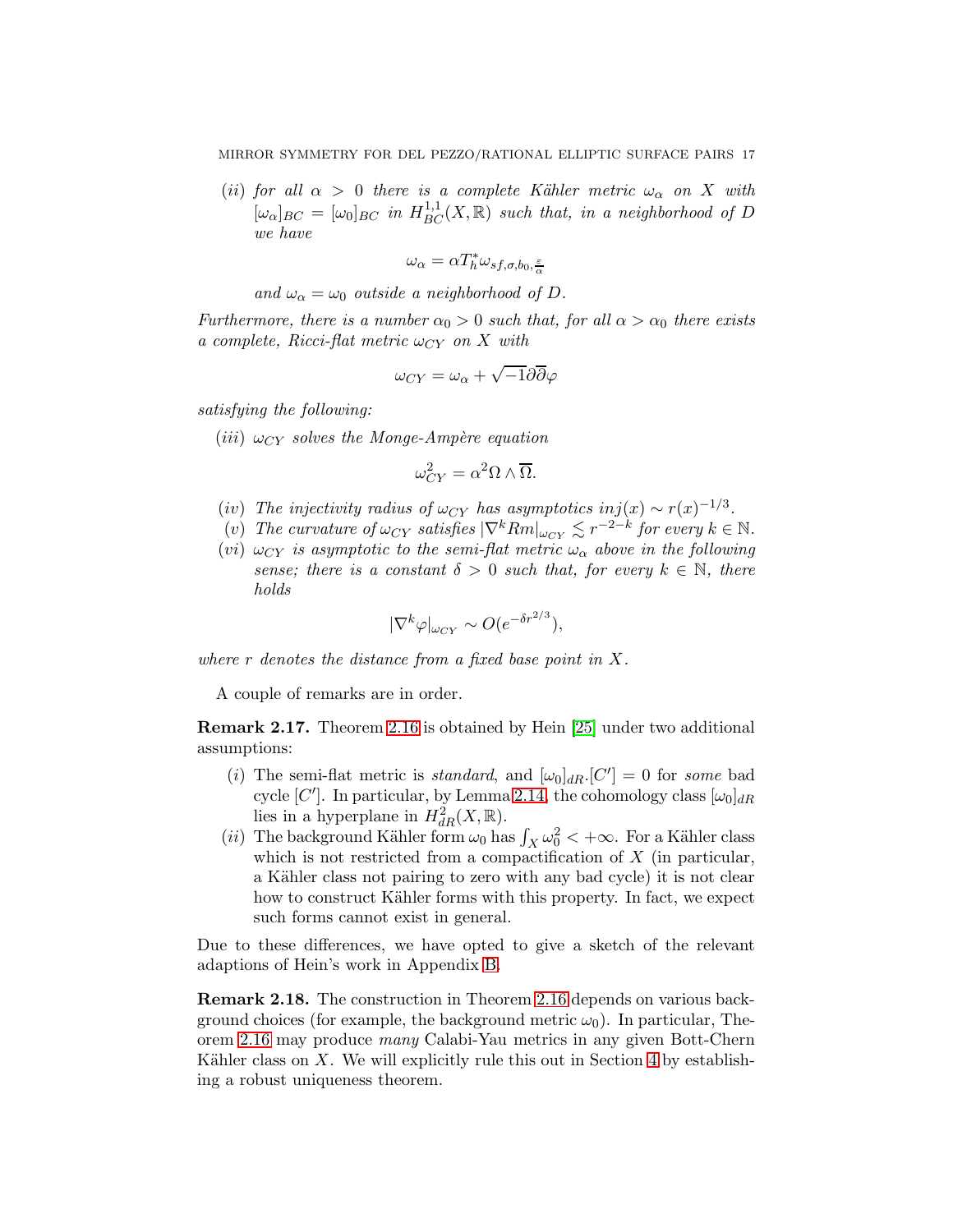2.5. Dependence on parameters. In order to prove SYZ mirror symmetry for rational elliptic surfaces it is crucial to understand the moduli of Ricci-flat metrics on  $X$ . The first step in this direction is to understand precisely the parameters in Theorem [2.16.](#page-15-0) Apart from the obvious parameter  $\alpha > 0$ , there are several parameters which enter into Hein's construction of the Ricci-flat metrics.

- (1) A choice of section  $\sigma : \Delta^* \to Y$ .
- (2) A Kähler metric  $\omega_0$  on X.
- (3) The Bott-Chern cohomology class  $[\omega_0]_{BC} \in H_{BC}^{1,1}(X,\mathbb{R})$ , which enters both through the de Rham and Bott-Chern cohomology classes of the Calabi-Yau metric and the holomorphic function  $h(z)$  in The-orem [2.16](#page-15-0) part  $(i)$ .

For the remainder of this section we will be primarily interested in understanding how the Calabi-Yau metrics produced by Theorem [2.16](#page-15-0) are parametrized. Together with a uniqueness result proved in Section [4,](#page-35-2) this will yield a description of the moduli of Calabi-Yau metrics asymptotic to semi-flat metrics.

The most obvious parameters in appearing in Theorem [2.16](#page-15-0) are the de Rham and Bott-Chern cohomology class of Kähler metrics  $\omega_0$  on X.

2.5.1. de Rham Cohomology. We begin with the relatively simple task of calculating the de Rham cohomology.

<span id="page-17-0"></span>**Lemma 2.19.** Let  $\pi: Y \to \mathbb{P}^1$  be a rational elliptic surface, and  $\pi^{-1}(\infty) =$  $D = \sum_{i=1}^{k} D_i$  be a singular fiber of type  $I_k$ , with irreducible components  $D_i$ . Let  $X = Y \setminus D$ . Fix a choice of bad cycle  $C \subset X$ , and define, for each  $m \in \mathbb{Z}$ 

 $V_m = \left\{ [\omega]_{dR} \in H_{dR}^2(X, \mathbb{R}) : \omega \text{ is Kähler }, m[\omega][F] = [\omega][C] \right\}.$ 

Then  $V_m \cong V$  is (non-canonically) isomorphic to a fixed open cone  $V \subset$  $\mathbb{R}^{10-k}$  given by

 $V = \mathcal{K}_Y / \{ \operatorname{Span}_{\mathbb{R}} \{ D_i \}_{1 \leq i \leq k} \}$ 

where  $\mathcal{K}_Y \subset H^{1,1}(Y,\mathbb{R})$  is the Kähler cone of Y. Furthermore, each de Rham class in  $V_m$  can be represented by the restriction of a Kähler metric from some rational elliptic surface  $Y_{\sigma}$  compactifying X.

*Proof.* Fix a cohomology class  $[\omega_0]_{dR} \in V_m$  for some  $m \in \mathbb{Z}$ . By assumption  $[\omega_0]_{dR}$ .[F] =  $\varepsilon$  and  $[\omega_0]_{dR}$ .[C] =  $\varepsilon m$ . By Lemma [2.4,](#page-7-0) after changing the bad cycle to  $[C'] = [C] - m[F]$ , we can assume that  $[\omega_0]_{dR}$   $[C'] = 0$  and we can choose a section  $\sigma : \Delta^* \to X_{\Delta^*}$  so that  $C'$  is induced by  $\sigma$ . Let  $Y_{\sigma}$  be the rational elliptic surface compactifiying X induced by this choice of  $\sigma$ , and let  $D_{\sigma} \subset Y_{\sigma}$  be the  $I_k$  fiber so that  $X = Y_{\sigma} \setminus D_{\sigma}$ ; recall that by Lemma [2.6,](#page-9-0) all such compactifications are biholomorphic.

Since  $Y_{\sigma}$  is obtained by blowing-up  $\mathbb{P}^2$  at the base locus of a smooth pencil of cubics, we have  $H^{1,1}(Y_\sigma,\mathbb{R}) \sim \mathbb{R}^{10}$ . Since  $D_\sigma$  is a cycle of k-rational curves the restriction map  $H^{1,1}(Y_\sigma,\mathbb{R}) \to H^2_{dR}(X,\mathbb{R})$  has a k-dimensional kernel,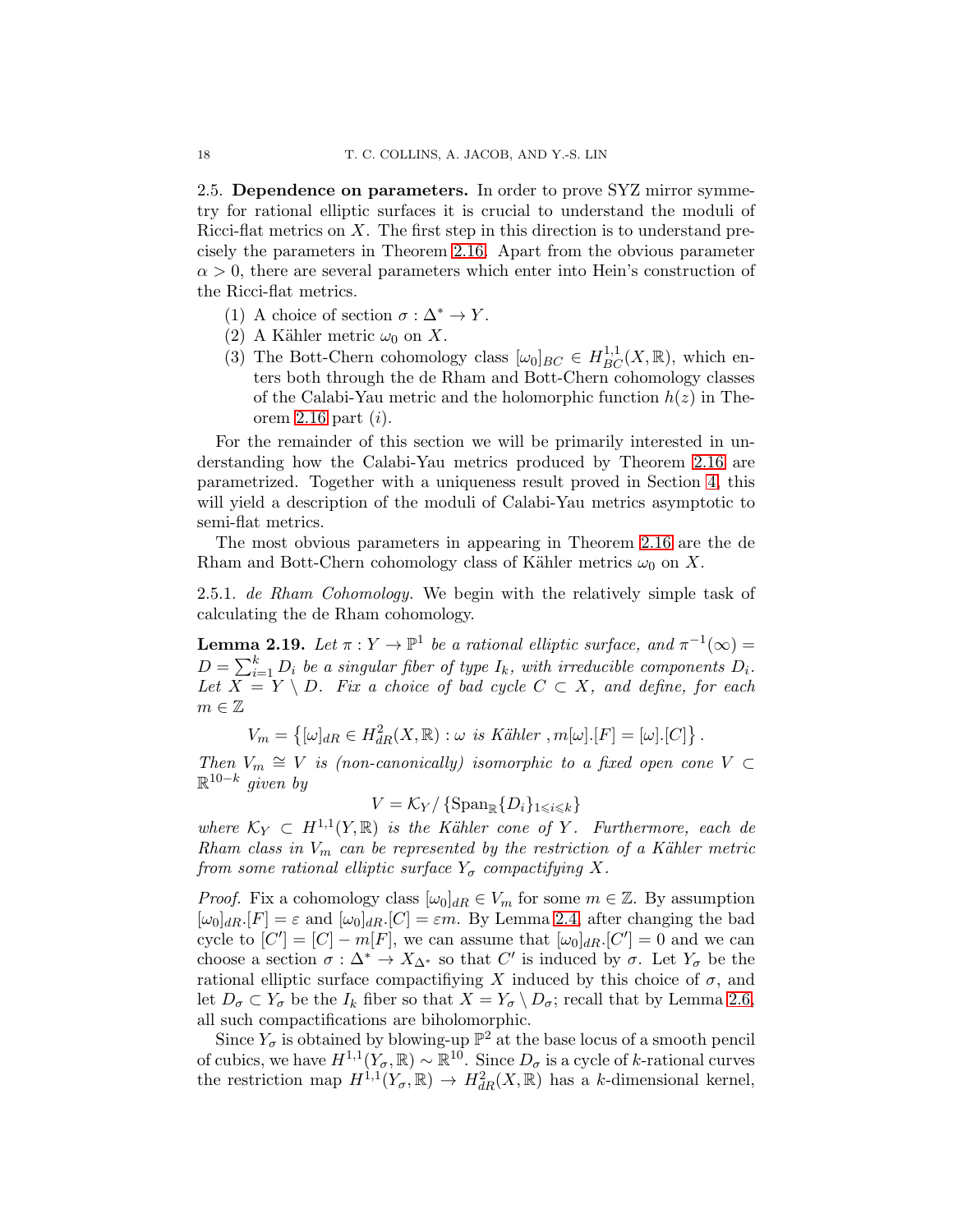and  $10-k$  dimensional image. Note that  $H^{2,0}(Y_{\sigma}) = H^0(Y_{\sigma}, K_{Y_{\sigma}}) = 0$  since  $-K_{Y_{\sigma}}$  is effective. Now we consider the exact sequence in relative homology

$$
\mathbb{Z} \simeq H_3(Y, X) \to H_2(X) \to H_2(Y_{\sigma})
$$

where  $H_3(Y_\sigma, X)$  is generated by the bad cycle C' (which is a homologous to zero in  $Y_{\sigma}$ ). Dualizing we have

<span id="page-18-0"></span>
$$
(2.5) \qquad \mathbb{Z}^k \simeq H^2(Y_\sigma, X) \to H^2(Y_\sigma) \to H^2(X) \to H^3(Y_\sigma, X) \simeq \mathbb{Z}
$$

Now any class in  $H^2(X)$  which pairs to zero with the bad cycle C' is in the image of the restriction map  $H^2(Y_\sigma) \to H^2(X)$ . On the other hand, since  $H^2(Y_{\sigma}) = H^{1,1}(Y_{\sigma})$ , every closed 2-form on X pairing to zero with C' is cohomologous to the restriction of a  $(1, 1)$  form on  $Y_{\sigma}$ . Thus, we have

$$
V_m = \mathcal{K}_{Y_{\sigma}} / \left\{ \mathrm{Span}_{\mathbb{R}} \{ (D_{\sigma})_i \} _{1 \leq i \leq k} \right\}.
$$

But since any two compactifications are biholomorphic by Lemma [2.6,](#page-9-0) we have

$$
V_m = \mathcal{K}_{Y_{\sigma}} / \{ \text{Span}_{\mathbb{R}} \{ (D_{\sigma})_i \}_{1 \leq i \leq k} \} = \mathcal{K}_Y / \{ \text{Span}_{\mathbb{R}} \{ (D_i \}_{1 \leq i \leq k} \} = V.
$$

The main corollary of this result that will be relevant to us is

<span id="page-18-2"></span>**Corollary 2.20.** Let  $\mathcal{K}_{dR,X} \subset H^2_{dR}(X,\mathbb{R})$  denote the set of de Rham cohomology classes which can be represented by Kähler forms. Then  $\mathcal{K}_{dR,X}$  is a convex cone with non-empty interior in  $H^2_{dR}(X,\mathbb{R}) \sim \mathbb{R}^{11-k}$ .

*Proof.* The proof is essentially trivial. That  $\mathcal{K}_{dR,X}$  is a convex cone is obvious, while  $\dim H^2_{dR}(X,\mathbb{R}) = 11 - k$  follows from [\(2.5\)](#page-18-0). Finally, by Lemma [2.19,](#page-17-0) for each  $m \in \mathbb{Z}$ , the sets  $V_m \subset \mathcal{K}_{dR,X}$  are disjoint, open convex cones contained in the 10−k dimensional hyperplanes  $V_m$ , for  $m \in \mathbb{Z}$ . Since  $\mathcal{K}_{dR,X}$  is convex, we get that

<span id="page-18-1"></span>(2.6) Convex Hull 
$$
\left(\bigcup_{m \in \mathbb{Z}} V_m\right) \subset \mathcal{K}_{dR,X}
$$
.

Since  $V_m \cap V_{m'} = \emptyset$  if  $m \neq m'$ , we are done.

**Remark 2.21.** It would be interesting to understand the Kähler cone  $\mathcal{K}_{dR,X}$ completely, but a priori it could behave rather differently than in the compact case. For instance, it is not even clear that  $\mathcal{K}_{dR,X}$  is open in  $H^2_{dR}(X,\mathbb{R})$ . In any event, it is not hard to see that the containment in [\(2.6\)](#page-18-1) is proper since one can take convex combinations of Kähler forms and *semi-positive* forms on X. Since Y is obtained by blowing-up  $\mathbb{P}^2$  at 9 points, Y (and hence X) admits many semi-positive classes.

We also note the following corollary of Lemma [2.19,](#page-17-0) which indicates that, for a generic choice of Kähler metric on  $X$ , Theorem [2.16](#page-15-0) produces a complete Calabi-Yau metric asymptotic to a non-standard semi-flat metric. Since the proof is a trivial consequence of Lemma [2.14,](#page-14-1) we omit it.

$$
\Box
$$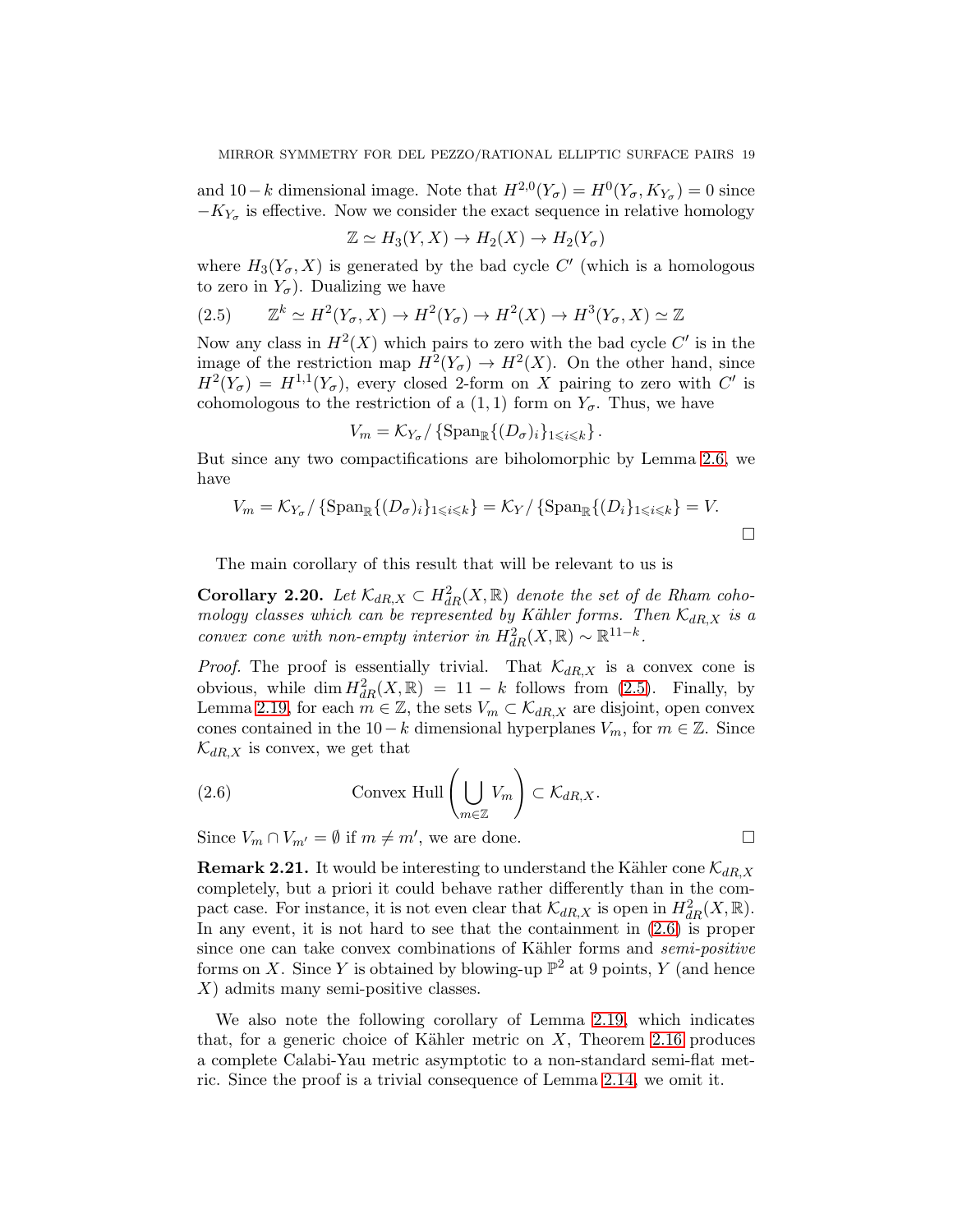**Corollary 2.22.** Suppose  $[\omega_0], [\omega_1] \in H^2_{dR}(X, \mathbb{R})$  are Kähler classes such that there are bad 2-cycles  $[C_0], [C_1]$  with  $[C_1] = [C_0] + m[F]$  for some  $m \in \mathbb{Z}$ and

 $[\omega_0]$ .[C<sub>0</sub>] = 0,  $[\omega_1]$ .[C<sub>1</sub>] = 0,  $[\omega_0]$ .[F] =  $\varepsilon = [\omega_1]$ .[F].

Consider the Kähler class  $[\omega_{\delta}] := [(1 - \delta)\omega_0 + \delta\omega_1]$  obtained as a convex combination of  $[\omega_0], [\omega_1]$ . For every  $\delta \in [0,1]$  there is a semi-flat metric  $\omega_{s,f,\sigma,b_0,\varepsilon}$  such that

$$
[\omega_{sf,\sigma,b_0,\varepsilon}] = [\omega_{\delta}] \in H^2(X_{\Delta^*},\mathbb{Z}).
$$

Furthermore,  $\omega_{s f, \sigma, b_0, \varepsilon}$  is non-standard unless  $\delta m = n$  for some  $n \in \mathbb{Z}$ .

2.5.2. *Bott-Chern Cohomology*. Understanding the Bott-Chern cohomology of X is somewhat more difficult than the coarser de Rham cohomology. For later purposes it will be useful to understand the Bott-Chern cohomology of X and  $X_{\Delta^*}$ . Therefore we will consider the elliptic fibration  $X \to C$  where  $C = \mathbb{C}$ , or  $\Delta^*$ , with the undersanding that  $X \to \Delta^*$  is  $X_{\Delta^*}$ . The exposition here follows analogous discussions in [\[22,](#page-75-15) [25\]](#page-75-0) with modifications to suit our purposes. Consider the map

(2.7) 
$$
0 \to K_0 \to H_{BC}^{1,1}(X, \mathbb{R}) \to H_{dR}^2(X, \mathbb{R}) \to 0
$$

where  $K_0$  is defined to be the kernel of the natural map  $H_{BC}^{1,1}(X,\mathbb{R}) \rightarrow$  $H_{dR}^2(X,\mathbb{R})$ ; note that the surjectivity of this map follows, for example, from Corollary [2.20.](#page-18-2) Suppose  $\alpha_1, \alpha_2$  are closed, real  $(1, 1)$  forms on X and  $[\alpha_1]_{dR} = [\alpha_2]_{dR}$ . Write

<span id="page-19-0"></span>
$$
\alpha_1 - \alpha_2 = d\beta = \partial \beta^{0,1} + \overline{\partial} \overline{\beta^{0,1}}
$$

where  $\beta^{0,1}$  is a  $(0,1)$ -form with  $\overline{\partial}\beta^{0,1}=0$ . Note that  $\beta$  is only well-defined modulo closed real 1-forms, a point that we will return to shortly.  $\beta^{0,1}$ defines an element of  $H_{\overline{5}}^{0,1}$  $\frac{\partial}{\partial \theta}(X)$  and it is not hard to see that  $[\alpha_1 - \alpha_2]_{BC} = 0$ if and only if  $\beta^{0,1}$  is the zero class in  $H_{\overline{\beta}}^{0,1}$  $\frac{\partial}{\partial}$  (X). Furthermore, for any  $\partial$ closed (0, 1) form  $\beta$ ,  $\alpha = d(\beta + \overline{\beta})$  is an exact, real (1, 1) form inducing  $\beta$ . Therefore, we have a surjective map

(2.8) 
$$
H_{\overline{\partial}}^{0,1}(X) \to K_0 \to 0.
$$

Thus, to understand the Bott-Chern cohomology we first need to understand  $H_{\frac{1}{2}}^{0,1}$  $\frac{0,1}{\partial}(X)$ . By the Dolbeault isomorphism we have  $H_{\overline{\partial}}^{0,1}$  $\frac{\partial^{0,1}}{\partial}(X) \cong H^1(X, \mathcal{O}_X)$ and the latter group can be understood using the Leray spectral sequence;

$$
0 \longrightarrow H^1(C, R^0 \pi_* \mathcal{O}_X) \longrightarrow H^1(X, \mathcal{O}_X)
$$
  

$$
H^0(C, R^1 \pi_* \mathcal{O}_X) \longrightarrow H^2(X, R^0 \pi_* \mathcal{O}_X) \longrightarrow H^2(X, \mathcal{O}_X).
$$

It follows from [\[15,](#page-74-12) Chapter I, Lemma 3.18] that the direct image sheaf  $R^1\pi_*\mathcal{O}_Y=\mathcal{O}_{\mathbb{P}^1}(-1)$ . Since the restriction of this line bundle to C is trivial,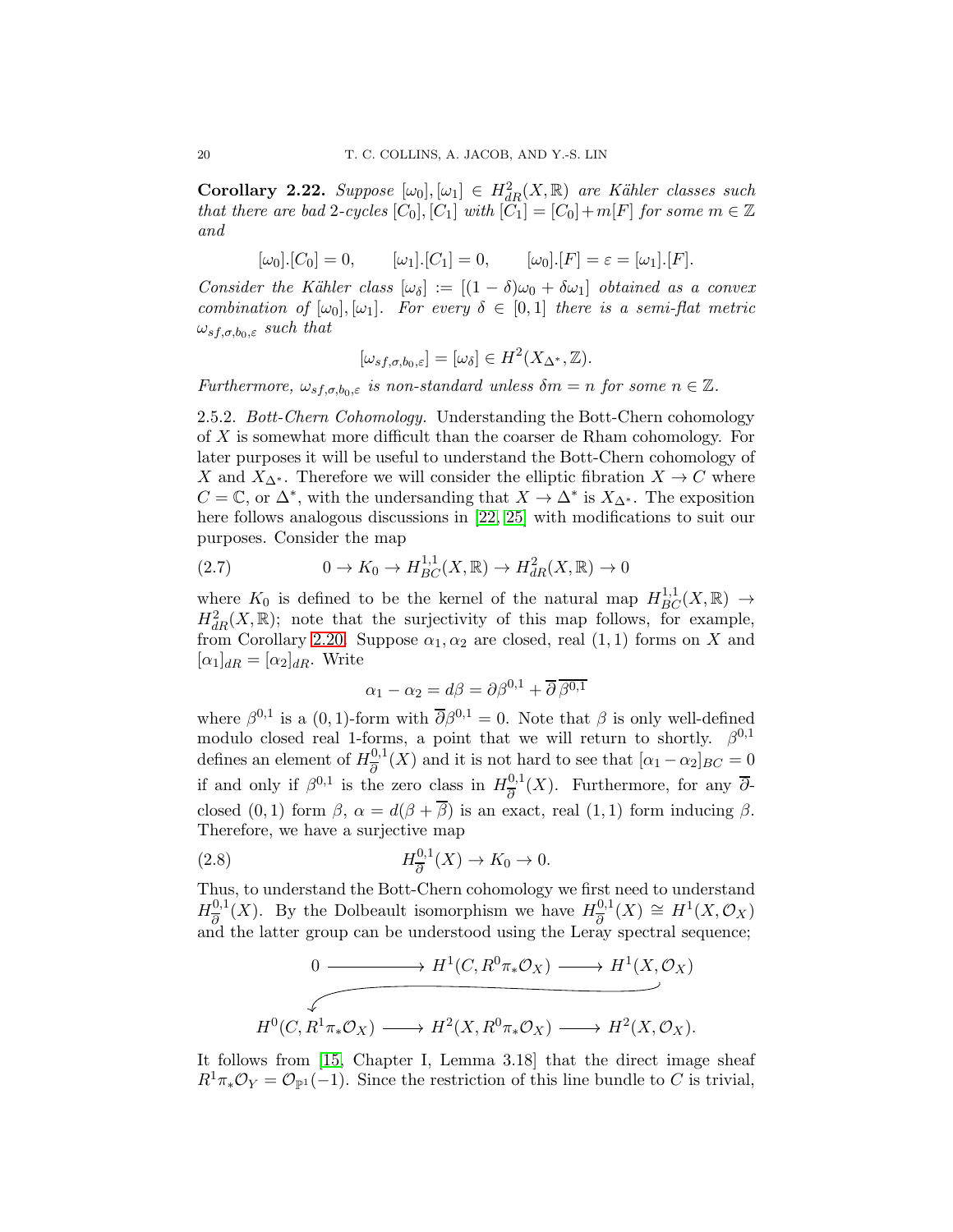we can identify (non-canonically)  $H^0(C, R^1 \pi_* \mathcal{O}_X) \cong H^0(C, \mathcal{O}_C)$ . On the other hand  $R^0\pi_*\mathcal{O}_X = \mathcal{O}_C$ , and  $H^i(C, \mathcal{O}_C) = 0$  for  $i \geq 1$  since C is Stein. We therefore obtain

$$
H_{\overline{\partial}}^{0,1}(X) \cong H^1(X, \mathcal{O}_X) \cong H^0(C, R^1 \pi_* \mathcal{O}_X).
$$

It remains to understand the kernel of the map [\(2.8\)](#page-19-0). By tracing the definitions we have

$$
H_{dR}^1(X, \mathbb{R}) \to H_{\overline{\partial}}^{0,1}(X) \to K_0 \to 0
$$

where the map  $H^1_{dR}(X,\mathbb{R}) \to H^{0,1}_{\overline{\partial}}$  $\frac{\partial}{\partial \theta}(X)$  sends a d-closed 1-form to its  $(0,1)$ part. Thus, it suffices to understand the image of  $H^1_{dR}(X,\mathbb{R}) \to H^{0,1}_{\overline{\partial}}$  $\frac{\partial}{\partial}(X).$ In the global case, when  $C = \mathbb{C}$ , we have  $H^1_{dR}(X, \mathbb{R}) = 0$ , and so we deduce

<span id="page-20-0"></span>**Lemma 2.23.** Let  $\pi : Y \to \mathbb{P}^1$  be a rational elliptic surface with an  $I_k$ singular fiber,  $D = \pi^{-1}(\infty) \subset Y$ . Then, writing  $\mathbb{C} = \mathbb{P}^1 - \{\infty\}$ , we have the exact sequence on  $X = Y \setminus D$ ,

$$
0 \to H^0(\mathbb{C}, R^1 \pi_* \mathcal{O}_X) \cong H^{0,1}_{\overline{\partial}}(X) \to H^{1,1}_{BC}(X, \mathbb{R}) \to H^2_{dR}(X, \mathbb{R}) \to 0.
$$

In particular, since  $H^0(\mathbb{C}, R^1\pi_*\mathcal{O}_X) \cong H^0(\mathbb{C}, \mathcal{O}_\mathbb{C})$ , we conclude that  $H^{1,1}_{BC}(X,\mathbb{R})$ is infinite dimensional.

When  $C = \Delta^*$ ,  $X_{\Delta^*}$  retracts onto the torus bundle  $\pi^{-1}(\{|z|=1\})$ , and hence  $H^1(X^*_{\Delta}, \mathbb{R})$  is 2-dimensional with topological monodromy conjugate to

$$
\begin{pmatrix} 1 & k \\ 0 & 1 \end{pmatrix}.
$$

In order to describe the degeneracy it is easiest to work in coordinates on  $X_{mod}$ . Fix a section  $\sigma : \Delta^* \to X_{\Delta^*}$ , and identify  $X_{\Delta^*}$  with  $X_{mod}$ , and let  $(x, z)$  be the usual coordinates, and write  $x = x_1 + \sqrt{-1}x_2$  and  $z = re^{\sqrt{-1}\theta}$ . The cohomology group  $H^1(X_{\Delta^*}, \mathbb{R})$  is generated by the 1-forms

$$
d\theta
$$
,  $Wdx_2 + x_2dW$ , where  $W := \frac{1}{\frac{k}{2\pi}|\log|z||}$ .

Now  $d\theta^{0,1} = \frac{\sqrt{-1}}{2}$  $\frac{d\bar{z}}{\bar{z}} = \sqrt{-1}\overline{\partial}\log|z|$ , so the image of  $d\theta$  in  $H_{\overline{\partial}}^{0,1}$  $\frac{\partial}{\partial}(X_{\Delta^*})$  is zero. On the other hand, we have

$$
(Wdx_2 + x_2 dW)^{0,1} = \frac{-\sqrt{-1}}{2}W\left(d\bar{x} + \frac{\text{Im}(x)}{\sqrt{-1}\bar{z}|\log|z||}d\bar{z}\right)
$$

and so  $H^1_{dR}(X_{\Delta^*}, \mathbb{R})$  maps to the real line in  $H_{\overline{\partial}}^{0,1}$  $\frac{0,1}{\partial}(X_{\Delta^*})$  spanned by  $\sqrt{-1}Wd\bar{x}$ . We now need to understand the image in  $R^1\pi_*\mathcal{O}_X$ . Suppose  $\zeta$  is a  $\overline{\partial}$ -closed  $(0, 1)$  form. We can write

$$
\zeta = \sqrt{-1} f(x, z) \left( W \left( d\bar{x} + \frac{\operatorname{Im}(x)}{\sqrt{-1}\bar{z}|\log|z||} d\bar{z} \right) \right) + g(x, z) d\bar{z}
$$

For each z we have

$$
[\zeta|_{\pi^{-1}(z)}] = [f_0(z)\sqrt{-1}Wd\bar{x}] \in H^{0,1}(\pi^{-1}(z))
$$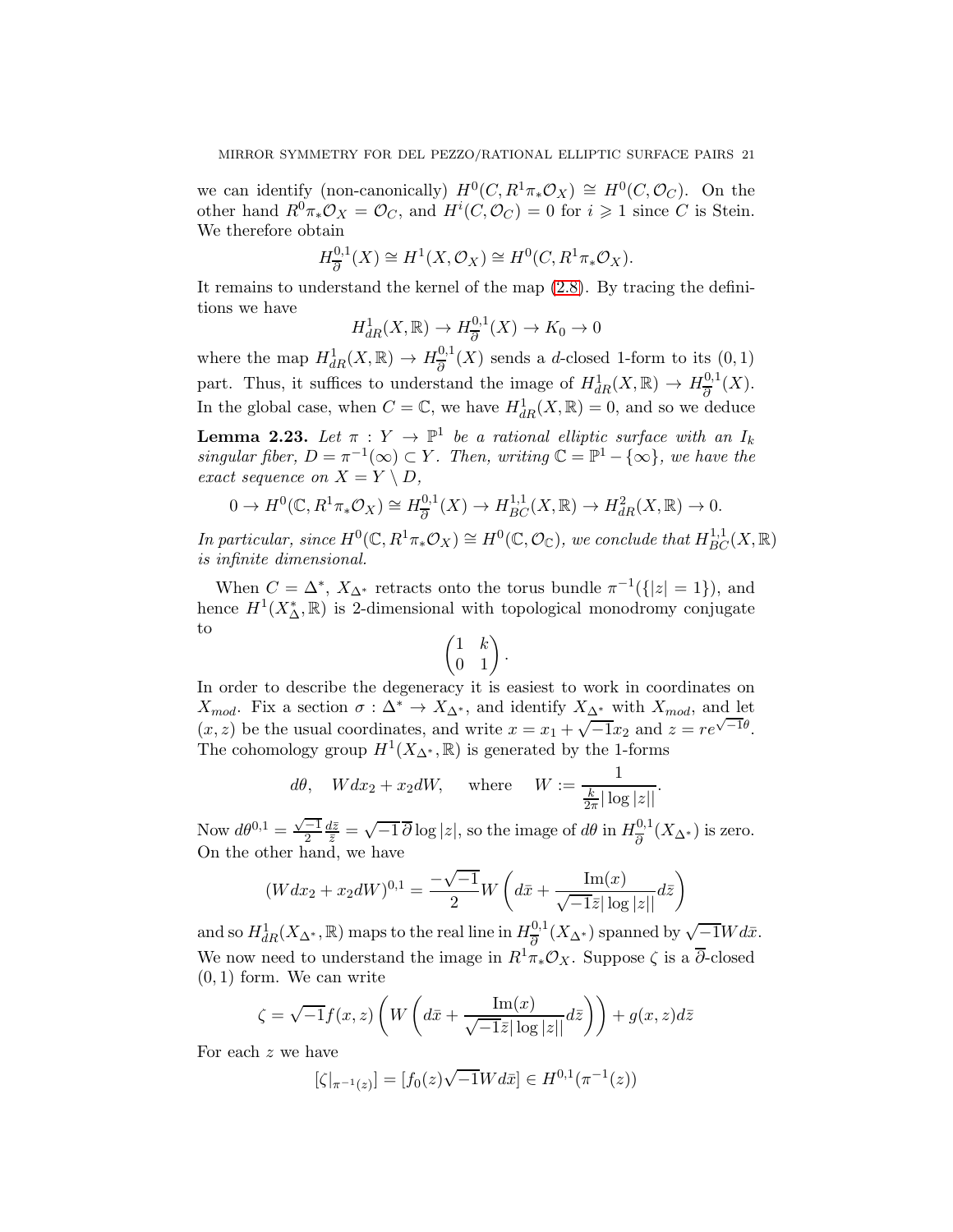where  $f_0(z)$  is the constant term in the fiberwise Fourier series of f. From  $\overline{\partial}\zeta = 0$  one can check that  $f_0(z) : \Delta^* \to \mathbb{C}$  is holomorphic. The section  $[f_0(z)\sqrt{-1}Wd\bar{x}]$  is precisely the section of  $R^1\pi_*\mathcal{O}_X$  induced by  $\zeta$ . With this description it is easy to see that  $H^1_{dR}(X_{\Delta^*}, \mathbb{R})$  generates the constant sections  $\left[\sqrt{-1}cWd\bar{x}\right] \in H^0(\Delta^*, R^1\pi_*\mathcal{O}_X)$  for  $c \in \mathbb{R}$ .

<span id="page-21-1"></span>**Lemma 2.24.** Let  $\pi$  :  $X_{\Delta} \to \Delta$  be an elliptic fibration, smooth outside of  $0 \in \Delta$ , with  $\pi^{-1}(0)$  an  $I_k$  singular fiber. Then, relative to the above choice of trivialization for  $R^1\pi_*\mathcal{O}_{X_\Delta}$ , we have the following exact sequence

 $0 \to \mathbb{R} \to H^0(\Delta^*, R^1 \pi_* \mathcal{O}_{X_\Delta}) \to H^{1,1}_{BC}(X_{\Delta^*}, \mathbb{R}) \to H^2_{dR}(X^*_{\Delta}, \mathbb{R}) \to 0.$ 

Since  $X$  is non-compact, it is not immediately clear that the Bott-Chern cohomology classes of Kähler metrics form an open subset of  $H_{BC}^{1,1}(X,\mathbb{R})$ . Therefore, while we have a detailed understanding of the Bott-Chern cohomology of  $X$ , it requires further work to understand the cone of Bott-Chern classes represented by Kähler metrics. We will delay this discussion until after we discuss translation maps.

2.5.3. Translation maps. In this section we will describe two aspects of translation maps. First, we will explain how to construct global translation maps. Secondly, we will explain how these translation maps act on Bott-Chern cohomology and how they effect the geometry of semi-flat metrics.

**Definition 2.25.** Let  $\pi : X \to C$  be an elliptic fibration over a curve C. We define  $\text{Aut}_0(X, C)$  to be the set of fiber preserving holomorphic automorphisms of X homotopic to the identity.

We have the following lemma

<span id="page-21-0"></span>**Lemma 2.26.**  $\pi$  :  $X \to C$  be a relatively minimal elliptic fibration over a curve C without multiple fibers, and suppose there is a holomorphic section  $\sigma: C \to X$ . There is an inclusion

$$
H^0(C, R^1 \pi_X \mathcal{O}_X) \hookrightarrow \mathrm{Aut}_0(X, C).
$$

Proof. The lemma is a consequence of the construction of the relative Jacobian fibration. Recall [\[6,](#page-74-14) Section V.9] that the relative Jacobian fibration is the fibration

$$
\pi_{Jac}: Jac = R^1 \pi_* \mathcal{O}_X/R^1 \pi_* \mathbb{Z} \to C.
$$

Furthermore, given the section  $\sigma$ , there is a natural fiber preserving inclusion  $J \hookrightarrow X$  identifying the zero section in J with  $\sigma$  [\[6,](#page-74-14) Proposition V.9.1]. Now an element of  $s \in H^0(C, R^1 \pi_* \mathcal{O}_X)$  naturally induces a fiber preserving automorphism of Jac by translation in each fiber. It is not hard to show that the map which corresponds to translation by s extends to a holomorphic map  $T_s: X \to X$ . This map is clearly fiber preserving and homotopic to the identity.

We claim that the map  $T_s: X \to X$  is independent of the choice of section  $\sigma: C \to X$ . To see this note that is  $\sigma': C \to X$  is another section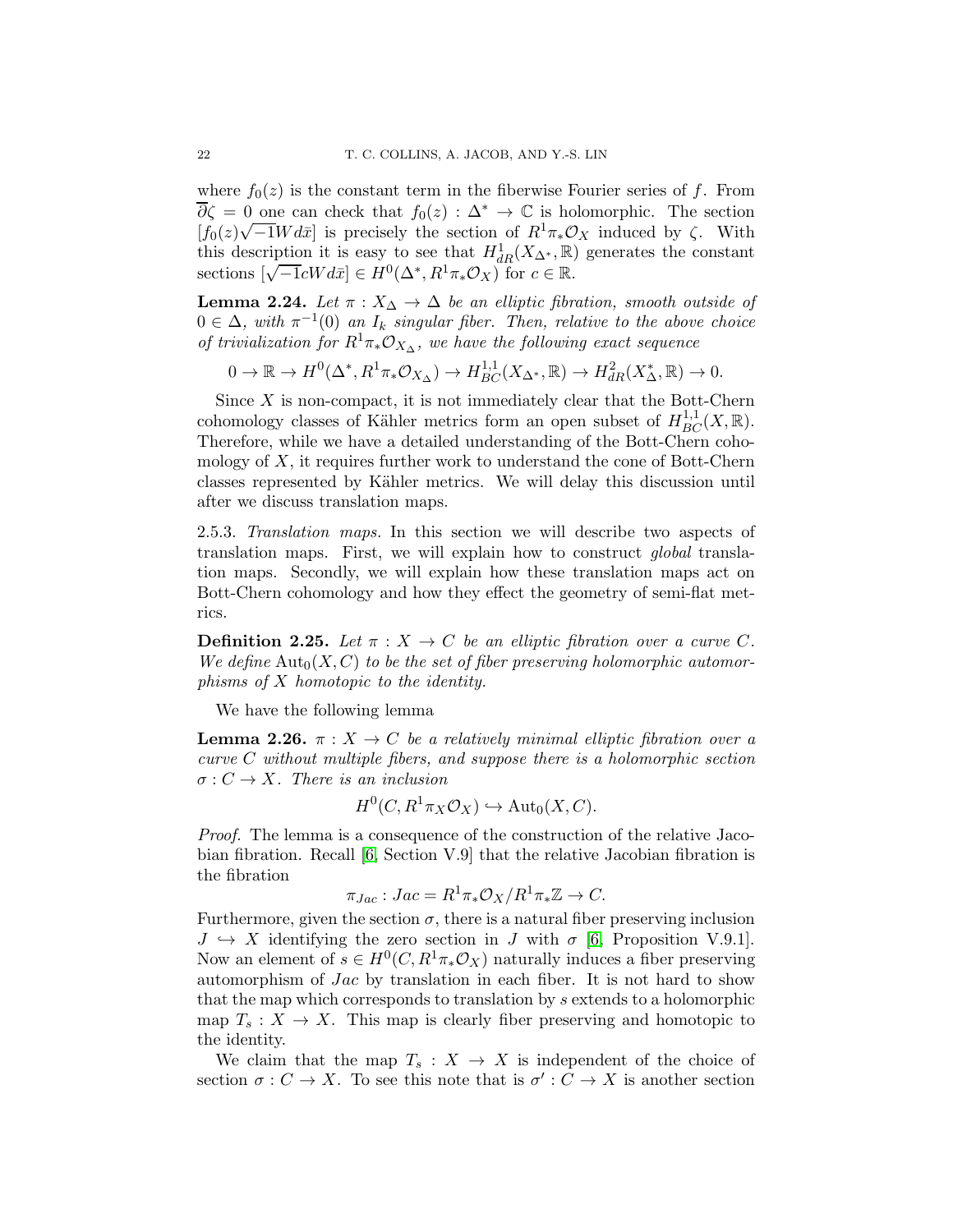then for  $c \in C$  such that  $\pi_J^{-1}(c)$  is smooth, the corresponding translation map  $T'_s : \pi_J^{-1}(c) \to \pi_J^{-1}(c)$  can be written as  $T'_s := T_{-f} \circ T_s \circ T_f$  for some  $f \in \pi_J^{-1}(c)$ . But since the group of translations is abelian,  $T_s' = T_s$ .

<span id="page-22-0"></span>**Remark 2.27.** Fix a section  $\sigma : \Delta^* \to X_{\Delta^*}$ . If  $\tau = [\sqrt{-1}h(z)Wd\bar{x}] \in$  $H^0(\Delta^*, R^1\pi_*\mathcal{O}_X)$  for some holomorphic function  $h(z): \Delta^* \to \mathbb{C}$ , then the local translation map  $T_h(x, z) = (x + h(z), z)$  defined on  $X_{\Delta^*}$  is a coordinate description of the translation map constructed in a coordinate invariant fashion in Lemma [2.26.](#page-21-0) This can be checked explicitly, following, for example [\[6,](#page-74-14) Section V.9].

Let us next turn our attention to the effect of translation on the geometry of the semi-flat metric. Fix a reference section  $\sigma : \Delta^* \to X_{\Delta^*}$ , and some other section  $\eta : \Delta^* \to X_{\Delta^*}$ . We will first compute  $T^*_{\eta}\omega_{sf,\sigma,b_0,\varepsilon}$ , with the aim of understanding how the asymptotics depend on  $\eta$ . In order to simplify the notation, let us suppress the dependence of the metrics on  $\sigma$  and denote  $\omega_{s,f,\sigma,b_0,\varepsilon} = \omega_{s,f,b_0,\varepsilon}$  with the understanding that  $\sigma$  is fixed.

By Lemma [2.2](#page-6-0) a section of  $\pi_{mod}: X_{mod} \to \Delta^*$  corresponds to a multivalued holomorphic function

$$
\eta(z) = h(z) + \frac{a}{2\pi\sqrt{-1}}\log z + \frac{b}{(2\pi\sqrt{-1})^2}(\log(z))^2
$$

such that  $a + b \in \mathbb{Z}$ ,  $\frac{2b}{k}$  $\frac{2b}{k}$  ∈ Z, and  $h(z)$  is a holomorphic function on  $\Delta^*$ . In order to understand the translation  $T^*_{\eta}\omega_{sf,b_0,\varepsilon}$  it is useful to introduce the following frame of  $(1,0)$  forms considered in [\[22\]](#page-75-15).

$$
\Theta_v := W(dx + B(x, z)dz) \qquad \Theta_h := dz
$$
  

$$
\partial_v := W^{-1}\partial_x \qquad \partial_h := \partial_z - B\partial_x,
$$

where

$$
W = \frac{1}{\frac{k}{2\pi}|\log|z||} \qquad B(x, z) = -\frac{\text{Im}(x)}{\sqrt{-1}z|\log|z||}.
$$

**Remark 2.28.** Note that  $\Theta_v$  is a globally defined  $(1,0)$  form on  $X_{\Delta^*}$  since it is invariant under the translations  $x \mapsto x + 1$  and  $x \mapsto x + \frac{k}{2\pi\sqrt{-1}}\log(z)$ . Furthermore, one can check that  $\partial \Theta_v = 0$ .

In this frame, a (possibly non-standard) semi-flat metric  $\omega_{s,f,b_0,\varepsilon}$  can be written as

$$
\omega_{sf,b_0,\varepsilon} = \frac{\sqrt{-1}}{W} \left( |\kappa(z)|^2 \frac{\Theta_h \wedge \overline{\Theta}_h}{\varepsilon |z|^2} + \frac{\varepsilon}{2} \left( \Theta_v + \frac{b_0}{2kz} \Theta_h \right) \wedge \left( \overline{\Theta_v + \frac{b_0}{2kz} \Theta_h} \right) \right).
$$
  
Consider the map  $T$   $(x, z) = (x + n(z), z)$ . Note that

Consider the map  $T_{\eta}(x, z) = (x + \eta(z), z)$ . Note that

$$
T_{\eta}^{*}(Bdz) = \frac{-\text{Im}(x + \eta(z))}{\sqrt{-1}z(-\log|z|)}dz = Bdz - \frac{\text{Im}(\eta(z))}{\sqrt{-1}z(-\log|z|)}\Theta_h,
$$

and so

$$
T_{\eta}^* \Theta_v = \Theta_v + W \left( \eta'(z) - \frac{\operatorname{Im}(\eta(z))}{\sqrt{-1}z(-\log|z|)} \right) \Theta_h.
$$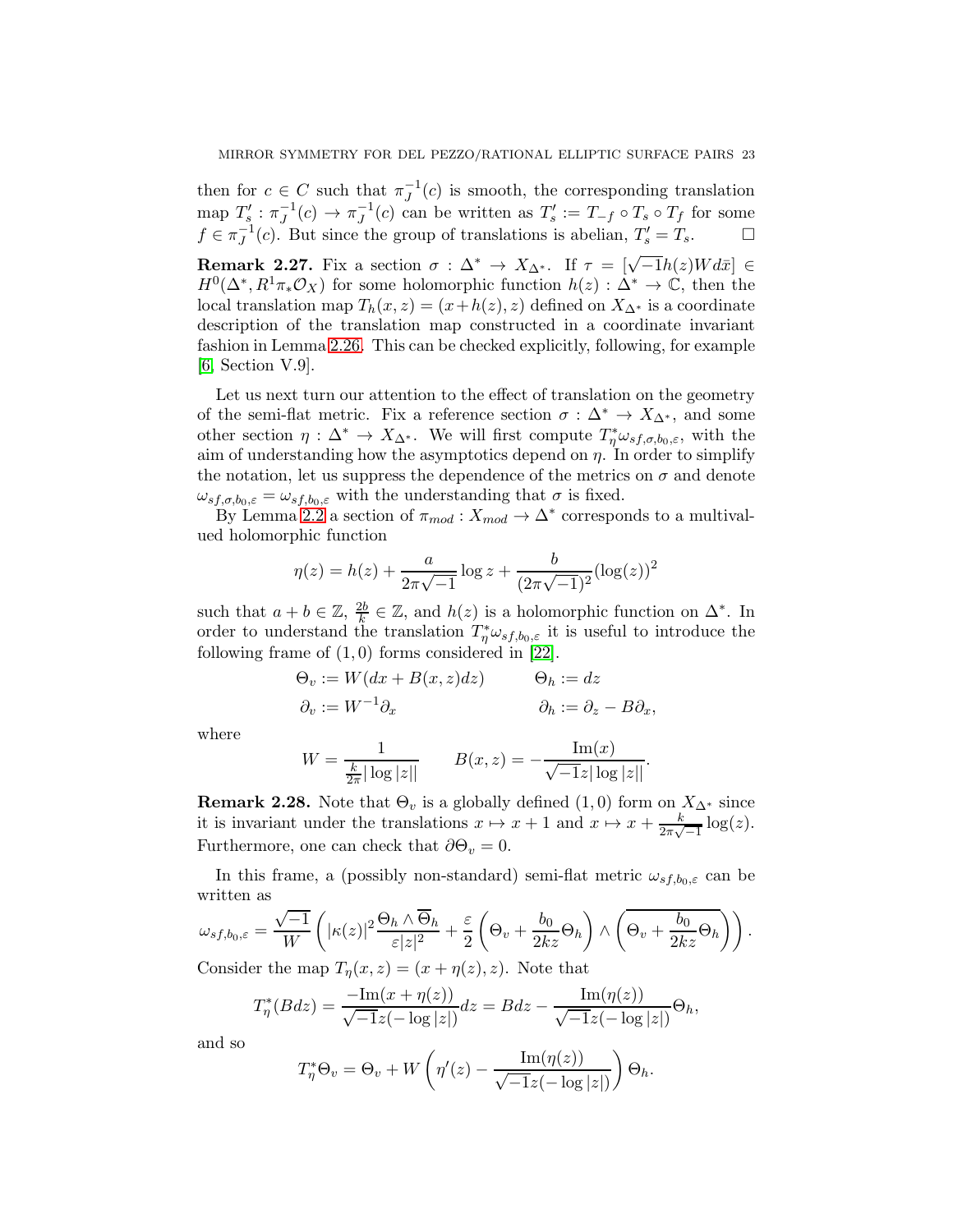Define

$$
\widetilde{B}(\eta,z) := W\left(\eta'(z) - \frac{\operatorname{Im}(\eta(z))}{\sqrt{-1}z(-\log|z|)}\right).
$$

We have

$$
(2.9)
$$

$$
T_{\eta}^{*}\omega_{sf,b_{0},\varepsilon}-\omega_{sf,b_{0},\varepsilon}=W^{-1}\frac{\sqrt{-1}\varepsilon}{2}\left(\widetilde{B}\Theta_{h}\wedge\left(\overline{\Theta_{v}+\frac{b_{0}}{2kz}\Theta_{h}}\right)\right) +W^{-1}\frac{\sqrt{-1}\varepsilon}{2}\left(\overline{\widetilde{B}}\left(\Theta_{v}+\frac{b_{0}}{2kz}\Theta_{h}\right)\wedge\overline{\Theta}_{h}+|\widetilde{B}|^{2}\Theta_{h}\wedge\overline{\Theta}_{h}\right).
$$

<span id="page-23-0"></span>**Lemma 2.29.** Let  $\eta$  be a local section of  $\pi : X_{\Delta^*} \to \Delta^*$ , and write

$$
\eta(z) = h(z) + \frac{a}{2\pi\sqrt{-1}}\log z + \frac{b}{(2\pi\sqrt{-1})^2}(\log(z))^2
$$

where  $a + b \in \mathbb{Z}, \frac{2b}{k}$  $\frac{2b}{k}$  ∈ Z and  $h(z)$  is a holomorphic function on  $\Delta^*$ . Then, with the notation above, we have

- (i) If  $h(z)$  has a pole at 0, then  $\omega_{s f, b_0, \varepsilon}$  and  $T^*_{\eta} \omega_{s f, b_0, \varepsilon}$  define Kähler metrics which are not uniformly equivalent.
- (ii) If  $h(z)$  is holomorphic at 0, but  $b \neq 0$ , then  $\omega_{s f, b_0, \varepsilon}$ ,  $T^*_{\eta} \omega_{s f, b_0, \varepsilon}$  are uniformly equivalent, but there is a constant  $C > 1$  such that

$$
C^{-1}|b| \leqslant \left| \omega_{sf,b_0,\varepsilon} - T^*_{\eta} \omega_{sf,b_0,\varepsilon} \right|_{\omega_{sf,b_0,\varepsilon}} \leqslant C|b|
$$

(iii) If  $h(z)$  is holomorphic at 0, and  $b = 0$ , then in addition to being uniformly equivalent, we have the decay

$$
\left| \left( \omega_{sf,b_0,\varepsilon} - T_{\eta}^* \omega_{sf,b_0,\varepsilon} \right) \right|_{\omega_{sf,b_0,\varepsilon}} \sim O(r^{-\frac{4}{3}})
$$

where r is the distance from a fixed point with respect to  $\omega_{sf,b_0,\varepsilon}$ .

(iv) If  $h(z)$  is holomorphic at 0, and  $b = 0$ , and  $h(0) \in \mathbb{R}$  then we have the improved decay

$$
|\omega_{sf,b_0,\varepsilon}-T^*_\eta \omega_{sf,b_0,\varepsilon}|_{\omega_{sf,b_0,\varepsilon}}\leqslant Ce^{-r^{2/3}}
$$

*Proof.* To ease notation, set  $\omega_{sf} = \omega_{sf,b_0,\varepsilon}$ . In the frame  $\{\Theta_v, \Theta_h\}$  the Riemannian metric g associated to  $\omega_{sf,b_0,\varepsilon}$  is given by

$$
g = W^{-1} \left( |\kappa(z)|^2 \frac{|\Theta_h|^2}{\varepsilon |z|^2} + \frac{\varepsilon}{2} |\Theta_v + \frac{b_0}{2kz} \Theta_h|^2 \right)
$$

from which it follows that

<span id="page-23-1"></span>
$$
(2.10) \qquad |\omega_{sf} - T_{\eta}^{*}\omega_{sf}|_{g}^{2} \sim \left(\frac{2\pi}{k}\right)^{2} \frac{|z|^{2}}{(-\log|z|)^{2}} \left|\eta'(z) - \frac{\operatorname{Im}(\eta(z))}{\sqrt{-1}z(-\log|z|)}\right|^{2} + \left(\frac{2\pi}{k}\right)^{4} \frac{|z|^{4}}{(-\log|z|)^{4}} \left|\eta'(z) - \frac{\operatorname{Im}(\eta(z))}{\sqrt{-1}z(-\log|z|)}\right|^{4}
$$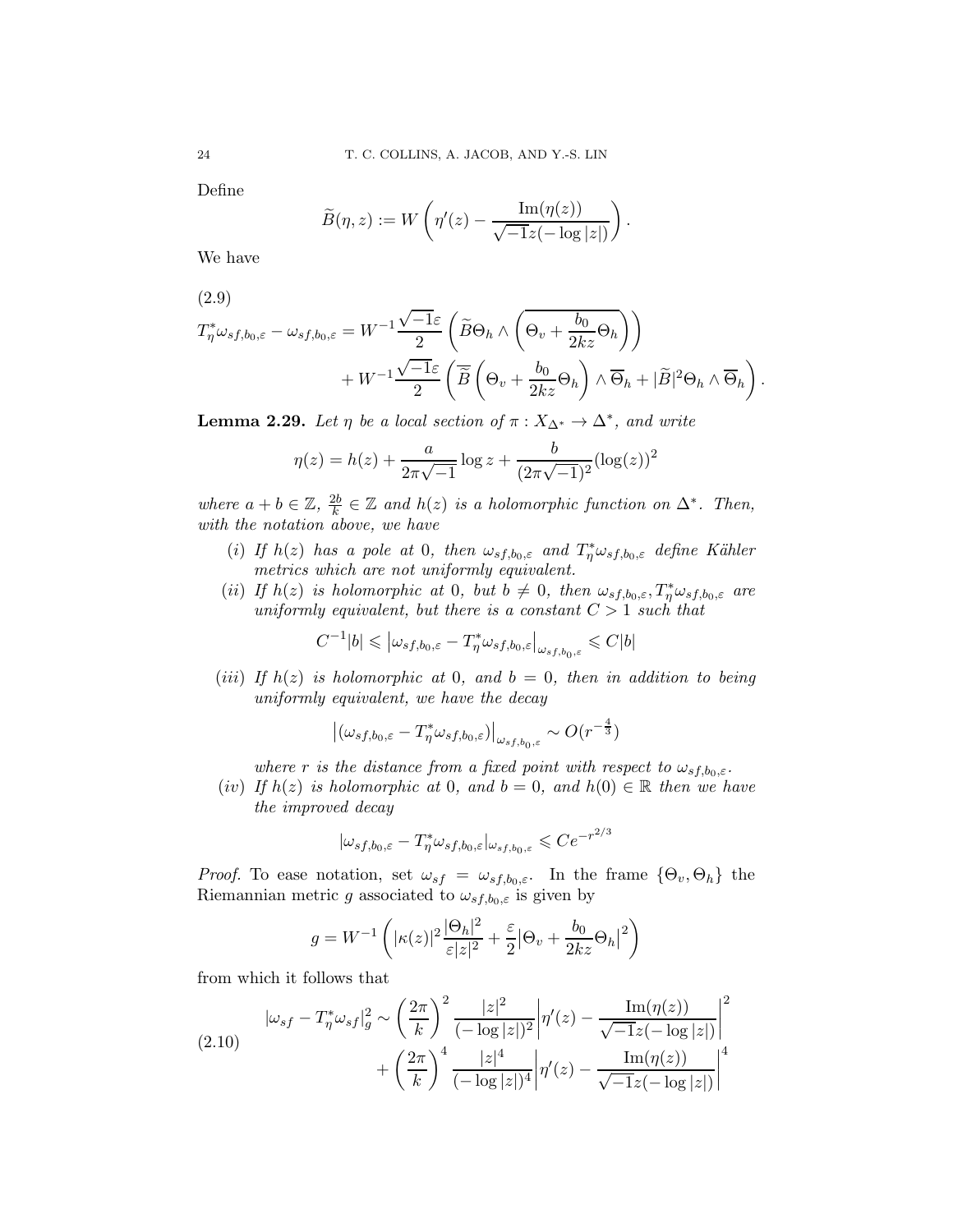If the Laurent series of h contains a term like  $z^{-M}$  for some  $M \geq 1$  then

$$
\left|\eta'(z) - \frac{\operatorname{Im}(\eta(z))}{\sqrt{-1}z(-\log|z|)}\right|^2 \geq C^{-1}|z|^{-2(M+1)},
$$

for some constant  $C$  and hence the right hand side of  $(2.10)$  behaves at least like  $(|z|^M(-\log|z|))^{-4}$  which is unbounded as  $z \to 0$ , establishing (i). We may therefore assume that  $h$  is holomorphic at 0. Now a direct calculation shows that

$$
\eta'(z) - \frac{\operatorname{Im}(\eta(z))}{\sqrt{-1}z(-\log|z|)} = h'(z) - \frac{\operatorname{Im}(h(z))}{\sqrt{-1}z(-\log|z|)} + \frac{2b}{(2\pi\sqrt{-1})^2} \frac{\log|z|}{z}.
$$

Note in particular that the  $log(z)$  term of  $\eta$  does not contribute. Thus, if  $b \neq 0$ , then we have

$$
\left|\eta'(z) - \frac{\operatorname{Im}(\eta(z))}{\sqrt{-1}z(-\log|z|)}\right|^2 \sim b^2 \frac{(\log|z|)^2}{|z|^2},
$$

which proves (ii). Now assume  $b = 0$ , and h is holomorphic. If  $\text{Im}(h(0)) \neq 0$ then we have

$$
\left|\eta'(z) - \frac{\operatorname{Im}(\eta(z))}{\sqrt{-1}z(-\log|z|)}\right|^2 \sim \frac{|\operatorname{Im}(h(0))|^2}{|z|^2(-\log|z|)^2},
$$

and hence we get the estimate

$$
|\omega_{sf} - T_{\eta}^* \omega_{sf}|_{g}^2 \sim \frac{|\text{Im}(h(0))|^2}{(-\log|z|)^4}.
$$

But, as we noted before, if  $r$  denotes the distance from a fixed point with respect to  $\omega_{sf}$ , then we have  $r(x, z) \sim (-\log|z|)^{\frac{3}{2}}$ , yielding *(iii)*. Finally, if  $h(0) \in \mathbb{R}$  we have

$$
\left|\eta'(z) - \frac{\operatorname{Im}(\eta(z))}{\sqrt{-1}z(-\log|z|)}\right|^2 \leq C
$$

from which we get the bound

$$
|\omega_{sf} - T_{\eta}^* \omega_{sf}|_g^2 \leq \frac{C|z|^2}{(-\log|z|)^2} \leq Ce^{-2r^{2/3}}
$$

<span id="page-24-0"></span>**Remark 2.30.** Note that the computation above also shows that  $T<sub>\eta</sub>$  is an isometry of the semi-flat metric if and only if  $\eta = c + \frac{a}{2\pi\sqrt{a}}$  $\frac{a}{2\pi\sqrt{-1}}\log(z)$  for some real constants  $c, a$ . This is a well-known, but important fact [\[25,](#page-75-0) [22\]](#page-75-15).

The next lemma explains how translating by a section acts on the Bott-Chern cohomology of  $X_{\Delta^*}$  in the case of differences of Kähler metrics. It is not difficult to extend this discussion to general real  $(1, 1)$  forms following [\[22,](#page-75-15) [25\]](#page-75-0), but since we won't need this we will not pursue it. We first analyze the effect of translation on the semi-flat metrics.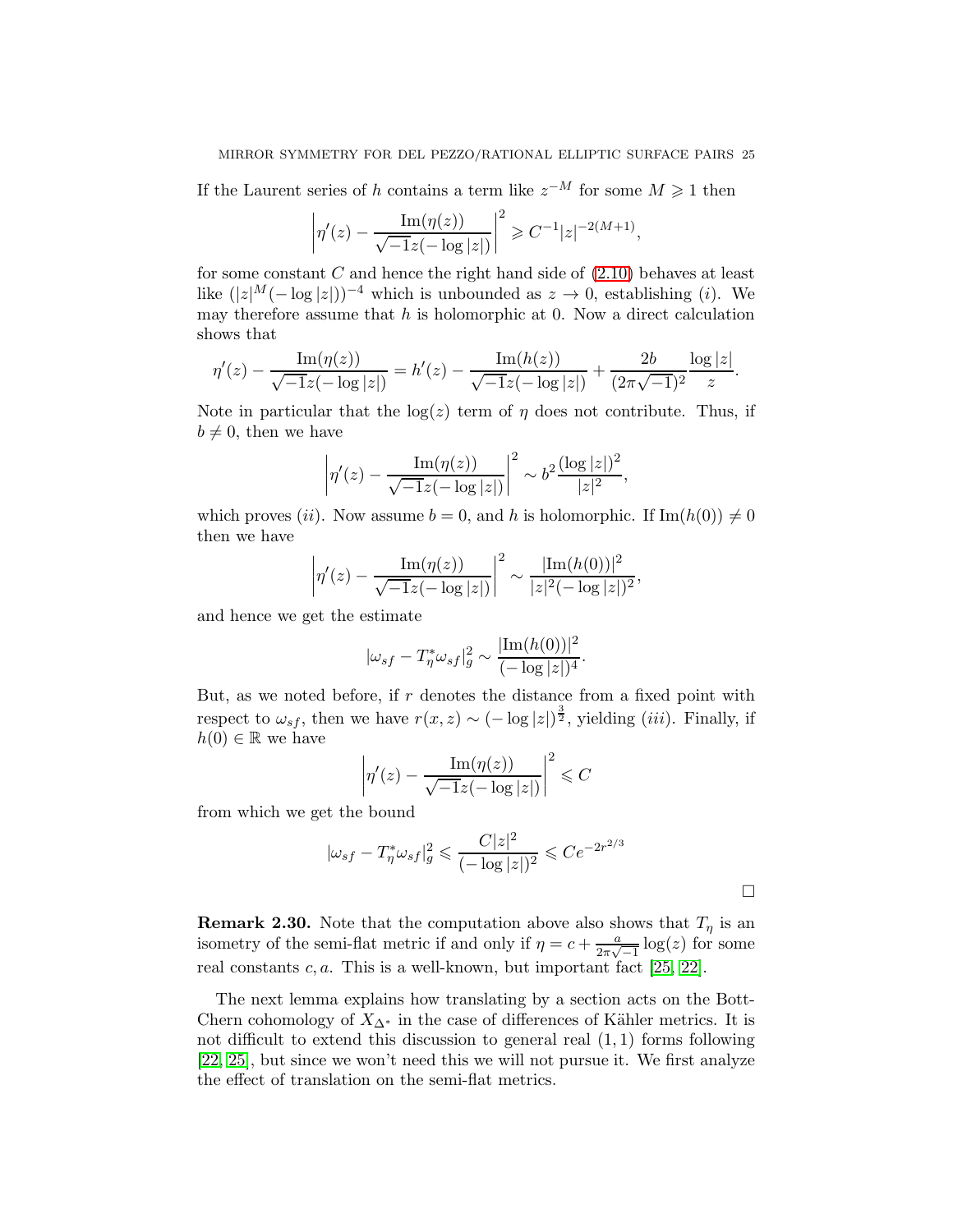<span id="page-25-0"></span>**Lemma 2.31.** Let  $\sigma : \Delta^* \to X_{\Delta^*}$  be a holomorphic section, and fix  $\varepsilon > 0$ . Let  $h : \Delta^* \to \mathbb{C}$  be a holomorphic function. Then, with the identification in Lemma [2.24,](#page-21-1) we have

$$
[T_h^*\omega_{sf,\sigma,b_0,\varepsilon}-\omega_{sf,\sigma,b_0,\varepsilon}]_{BC} \longleftrightarrow \frac{\varepsilon h}{2} \in H^0(\Delta^*, R^1\pi_*\mathcal{O}_{X_{\Delta^*}})/\mathbb{R}
$$

Proof. This follows essentially from the proof of [\[25,](#page-75-0) Claim 1]. Working in coordinates  $(x, z)$  on  $X_{mod}$ , via the identification induced by  $\sigma$ , we consider  $T_{th}(x, z) = (x + th(z), z)$  for  $t \in [0, 1]$ . Then by Cartan's magic formula we have  $T_h^* \omega_{s,f,b_0,\varepsilon} - \omega_{s,f,b_0,\varepsilon} = d\zeta$  where

$$
\zeta = \int_0^1 2\text{Re}\left(h\frac{\partial}{\partial x}\right) \lrcorner T_{th}^* \omega_{sf,b_0,\varepsilon}
$$

Now a direct calculation shows that the  $(0, 1)$  part of  $\zeta$  is

$$
\zeta^{0,1} = \frac{\sqrt{-1}\varepsilon W}{2} h\left(d\bar{x} + \overline{B(x,z)}d\bar{z} + \frac{1}{2}\overline{B}(h(z),z)d\bar{z} + \frac{b_0}{2\pi^2} \frac{|\log|z||}{\overline{z}}d\bar{z}\right)
$$

Thus, the lemma follows from the discussion leading to Lemma [2.24.](#page-21-1)  $\Box$ 

We note the following corollary

<span id="page-25-1"></span>**Corollary 2.32.** Let  $[\omega]_{dR} \in H^2_{dR}(X_{\Delta^*}, \mathbb{R})$  be any Kähler class. Then there exists a (possibly non-standard) semi-flat metric  $\omega_{sf,\sigma,b_0,\varepsilon}$  and a holomorphic function  $h : \Delta^* \to \mathbb{C}$  such that

$$
[\omega]_{BC} = [T_h^* \omega_{sf,\sigma,b_0,\varepsilon}]_{BC} \in H_{BC}^{1,1}(X_{\Delta^*}, \mathbb{R}).
$$

where  $T_h$  denotes translation with respect to  $\sigma$ . Furthermore,  $T_h^* \omega_{s,f,\sigma,b_0,\varepsilon}$  is the unique semi-flat metric in  $[\omega]_{BC} \in H_{BC}^{1,1}(X_{\Delta^*}, \mathbb{R})$ .

*Proof.* Fix a section  $\sigma$  and identify  $X_{\Delta^*}$  with  $X_{mod}$ . Let  $\omega_{sf,\varepsilon}$  denote the standard semi-flat metric on  $X_{mod}$ . By Lemma [2.9](#page-12-0) and Remark [2.13,](#page-13-2) it suffices to show that there is a multivalued section

$$
\eta = h(z) + \frac{a}{2\pi\sqrt{-1}}\log(z) + \frac{b_0}{(2\pi\sqrt{-1})^2}(\log(z))^2
$$

where  $h : \Delta^* \to \mathbb{C}$  is holomorphic, such that  $[\omega]_{BC} = [T^*_{\eta} \omega_{sf,\epsilon}]$ . By Lemma [2.14](#page-14-1) and Corollary [2.15,](#page-14-0) the de Rham cohomology class  $[\omega]_{dR} \in$  $H_{dR}^2(X_{\Delta^*}, \mathbb{R})$  uniquely determines  $\varepsilon, b_0$ . By Remark [2.30](#page-24-0) we can assume that  $a = 0$ , since translation by  $\frac{a}{2\pi\sqrt{-1}} \log(z)$  is an isometry of the semi-flat metric. Finally, if  $\tilde{\eta} = \frac{b_0}{\sqrt{2\pi\sqrt{a^2}}}$  $\frac{b_0}{(2\pi\sqrt{-1})^2} (\log(z))^2$ , then by Lemma [2.24,](#page-21-1) h is determined up to addition of a real constant, by  $[T_h^*T_{\tilde{\eta}}^*\omega_{sf,\varepsilon}]_{BC} = [\omega]_{BC}$ . To see this, fix  $[\sqrt{-1}Wd\bar{x}]$  identifying  $R^1\pi_*\mathcal{O}_X \cong \mathcal{O}_{\Delta^*}$ . Suppose that  $[\omega - T^*_{\tilde{\eta}}\omega_{sf,\varepsilon}]_{BC}$ induces a holomorphic function  $s_0(z): \Delta^* \to \mathbb{C}$ . By Lemma [2.31,](#page-25-0) the difference  $[\omega - T_h^* T_{\tilde{\eta}}^* \omega_{sf,\varepsilon}]_{BC}$  induces  $s_0(z) - \sqrt{-1} \frac{\varepsilon h}{2}$  $\frac{ch}{2}$ , and so if we take  $h = -\frac{2\sqrt{-1}}{\varepsilon} s_0$ then  $[\omega_1 - T_h^* \omega_{s f, \sigma, \varepsilon}]_{BC} = 0$ . By Remark [2.30,](#page-24-0) translation by a real constant is an isometry of the semi-flat metric and hence the semi-flat metric in the Bott-Chern class  $[\omega]_{BC}$  is uniquely determined.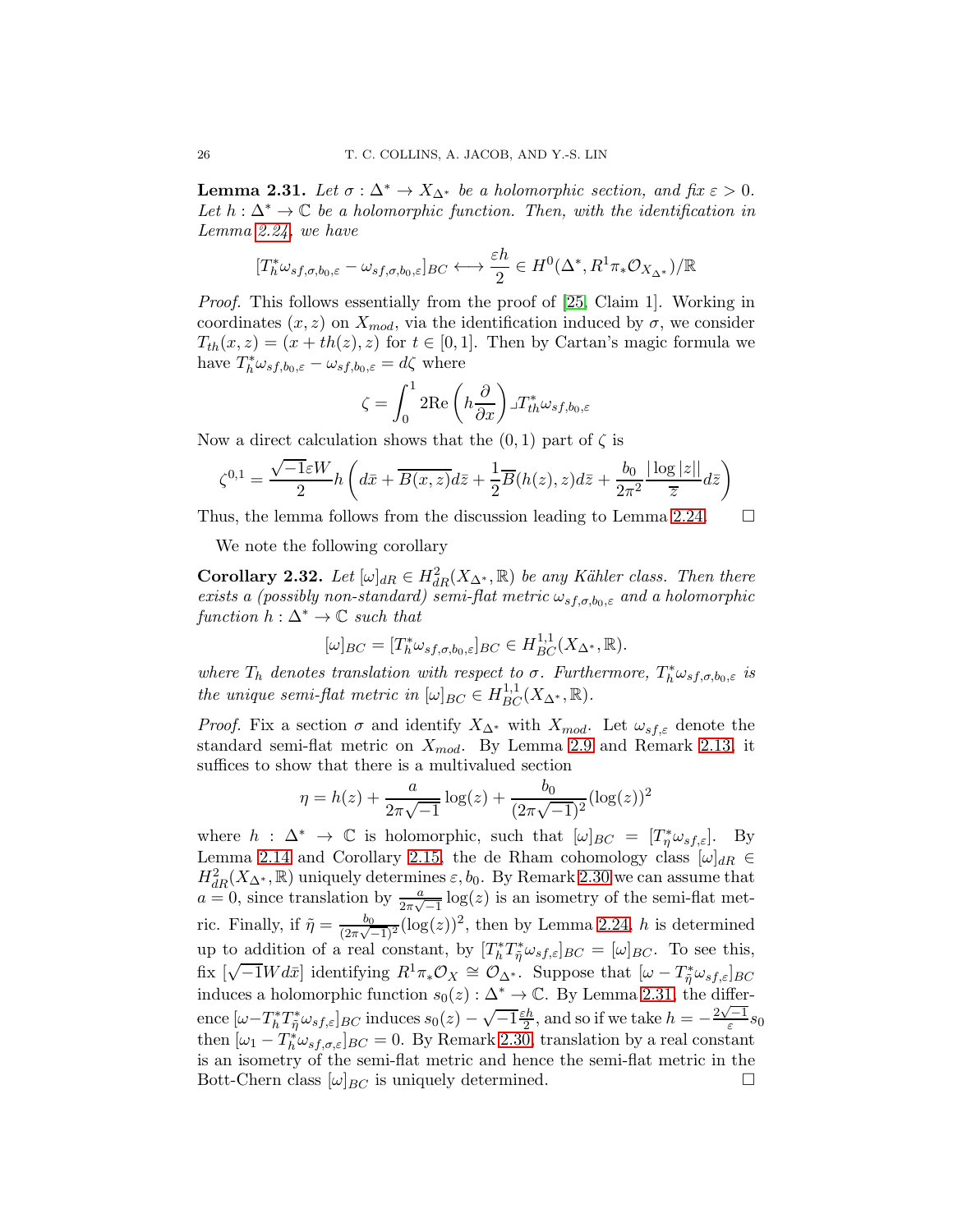We can now prove

**Proposition 2.33.** Let  $\pi : Y \to \mathbb{P}^1$  be a rational elliptic surface, and  $\pi^{-1}(\infty) = D = \sum_{i=1}^k D_i$  be a singular fiber of type  $I_k$ , with irreducible components  $D_i$ . Let  $X = Y \setminus D$  and identify  $\mathbb{C} = \mathbb{P}^1 \setminus \{\infty\}$ . Define the de Rham and Bott-Chern Kähler cones by

$$
\mathcal{K}_{dR,X} = \{ [\omega]_{dR} \in H^2(X, \mathbb{R}) : \omega \text{ is Kähler } \},
$$
  

$$
\mathcal{K}_{BC,X} = \{ [\omega]_{BC} \in H^{1,1}_{BC}(X, \mathbb{R}) : \omega \text{ is Kähler } \}.
$$

Then

- (i)  $\mathcal{K}_{dR,X}$  is a convex cone in  $H^2_{dR}(X,\mathbb{R})$  with non-empty interior.
- (ii) Consider the exact sequence from Lemma [2.23:](#page-20-0)

$$
0 \to H^0(\mathbb{C}, R^1\pi_*\mathcal{O}_X) \to H^{1,1}_{BC}(X, \mathbb{R}) \xrightarrow{\ p} H^2_{dR}(X, \mathbb{R}) \to 0.
$$

Then  $\mathcal{K}_{BC,X} = p^{-1}(\mathcal{K}_{dR,X})$ . In other words, we have

$$
\mathcal{K}_{BC,X} = \mathcal{K}_{dR,X} \times H^0(\mathbb{C}, R^1 \pi_* \mathcal{O}_X).
$$

(iii) For any  $\tau \in H^0(\mathbb{C}, R^1\pi_*\mathcal{O}_X)$ , let  $\Phi_{\tau} \in \text{Aut}_0(X, \mathbb{C})$  be the auto-morphism induced by Lemma [2.26.](#page-21-0) Then, for any Kähler class  $[\omega]_{dR} \in H^2_{dR}(X,\mathbb{R})$  we the map  $\Phi^*_{\tau}: p^{-1}([\omega]_{dR}) \longrightarrow p^{-1}([\omega]_{dR})$  is determined by

$$
[\Phi_{\tau}^*\omega-\omega]_{BC} \longleftrightarrow \frac{\varepsilon}{2}\tau\in H^0(\mathbb{C},R^1\pi_*\mathcal{O}_X).
$$

where  $\varepsilon = [\omega]_{dR}$ . [F] with [F] the class of a fiber.

Proof. We have already proved (i) in Lemma [2.19](#page-17-0) and Corollary [2.20.](#page-18-2) To prove (ii), let  $\omega_1, \omega_2$  on X with  $[\omega_1]_{dR} = [\omega_2]_{dR}$  we have seen that  $[\omega_1 - \omega_2]_{BC}$ can be identified with an element of  $H^0(\mathbb{C}, R^1\pi_*\mathcal{O}_X)$ . This proves that

$$
\mathcal{K}_{BC,X} \subset \mathcal{K}_{dR,X} \times H^0(\mathbb{C}, R^1 \pi_* \mathcal{O}_X)
$$

It suffices to show that we have equality. This will be accomplished by proving (iii). Fix  $\omega_0$  a Kähler form on X. Since Y is a rational elliptic surface it admits a global section  $\sigma : \mathbb{P}^1 \to Y$ . Let  $\tau \in H^0(\mathbb{C}, R^1\pi_*\mathcal{O}_X)$ , and denote by  $\Phi_{\tau} \in \text{Aut}_{0}(X,\mathbb{C})$  the automorphism induced by Lemma [2.26.](#page-21-0) Since  $\Phi_{\tau}$  is homotopic to the identity,  $[\Phi_{\tau}^* \omega_0]_{dR} = [\omega_0]_{dR}$ . We will compute the section of  $R^1\pi_*\mathcal{O}_X$  associated to the class  $[\Phi^*_\tau\omega_0 - \omega_0]_{BC}$ .

Let  $\Delta^*$  denote a punctured neighborhood of  $\infty \in \mathbb{P}^1$ . Over  $\Delta^*$  we can write

$$
\tau = [\sqrt{-1}h(z)Wd\bar{x}]
$$

where  $h|_{\Delta^*}$  is a holomorphic function. By Corollary [2.32](#page-25-1) we can find a semi-flat metric  $\omega_{s,f,\sigma',b_0,\varepsilon}$  such that  $[\omega_0]_{BC} = [\omega_{s,f,\sigma',b_0,\varepsilon}]_{BC}$ . Thus we have

$$
[T_h^*\omega_0 - \omega_0]_{BC} = [T_h^*\omega_{sf,\sigma',b_0,\varepsilon} - \omega_{sf,\sigma',b_0,\varepsilon}]_{BC}
$$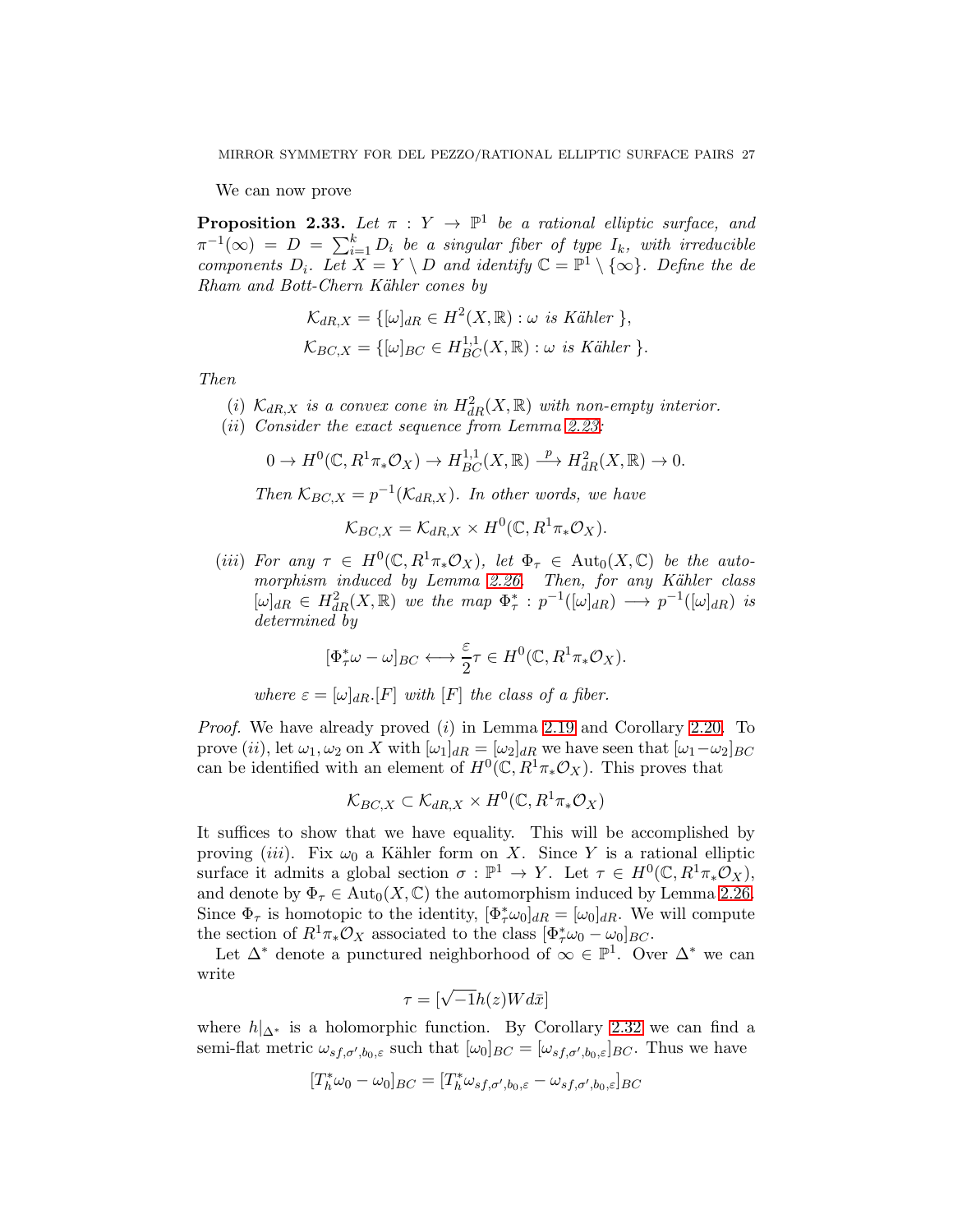in  $H_{BC}^{1,1}(X_{\Delta^*}, \mathbb{R})$ . Let  $\varepsilon = [\omega_0]_{dR}$ . [F], then by Lemma [2.31,](#page-25-0)  $[T_h^*\omega_0 - \omega_0]_{BC} \in$  $H_{BC}^{1,1}(X_{\Delta^*,\mathbb{R}})$  induces the section

$$
\left[\frac{\sqrt{-1}\varepsilon}{2}h(z)Wd\bar{z}\right] = \frac{\varepsilon}{2}\tau\big|_{\Delta^*} \in H^0(\Delta^*, R^1\pi_*\mathcal{O}_X).
$$

By Remark [2.27](#page-22-0) we conclude that  $[\Phi^*_\tau \omega_0 - \omega_0]_{BC}$  induces the global section ε  $\frac{\varepsilon}{2}\tau \in H^0(\mathbb{C}, R^1\pi_*\mathcal{O}_X).$ 

 $\Box$ 

We end by making the following definition.

<span id="page-27-1"></span>**Definition 2.34.** We say that the de Rham cohomology class of a Kähler metric  $[\omega]_{dR} \in H^2_{dR}(X,\mathbb{R})$  is rational near infinity if

$$
[\omega]_{dR}.[C_{m_1,m_2}] = 0
$$

 $\emph{for some quasi-bad cycle $C_{m_1,m_2}$}.$ 

Fix a choice of bad cycle  $[C] \in H_2(X, \mathbb{Z})$  and let  $[F]$  denote the class of a fiber. For  $m_1, m_2 \in \mathbb{Z}$  relatively prime define

(2.11) 
$$
V_{m_1,m_2} = \{ [\alpha]_{dR} \in H^2(X,\mathbb{R}) : [\alpha] \cdot (m_1[F] + m_2[C]) = 0 \}
$$

Then the Kähler classes which are rational at infinity are precisely those which lie in  $V_{m_1,m_2}$  for some  $(m_1, m_2)$ . Note that, by Lemma [2.14,](#page-14-1) any Kähler class which is not rational at infinity is topologically obstructed from admitting a special Lagrangian torus fibration.

### 3. Special Lagrangian Fibrations

<span id="page-27-0"></span>Let Y is a rational elliptic surface, D an  $I_k$  singular fiber and  $X = Y \setminus D$ . By Theorem [2.16,](#page-15-0) we may equip X with a complete Calabi-Yau metric  $\omega_{CY}$ asymptotic to a (possibly non-standard) semi-flat metric. In this section we prove the existence of special Lagrangian torus fibrations of  $(X, \omega_{CY})$  assuming that the de Rham class  $[\omega_{CY}]_{dR}$  is rational near infinity in the sense of Definition [2.34.](#page-27-1) The proof proceeds in three steps, following the techniques developed by the authors in [\[9\]](#page-74-0). First, we study the existence of special Lagrangian tori in the model geometry  $(X_{mod}, \omega_{sf})$ , where  $\omega_{sf}$  is a semi-flat metric which is either standard or quasi-regular. Secondly, we transplant these model special Lagrangians into Lagrangians in  $(X, \omega_{CY})$  with wellcontrolled geometry. We then run the Lagrangian mean curvature flow and establish the convergence of the flow to a special Lagrangian limit. Finally, we use the theory of holomorphic curves in combination with a hyperKähler rotation trick to deform this family to a special Lagrangian fibration. Since most of the technical ingredients for this argument were developed by the authors in [\[9\]](#page-74-0), this argument essentially reduces to understanding special Lagrangians in the model geometry.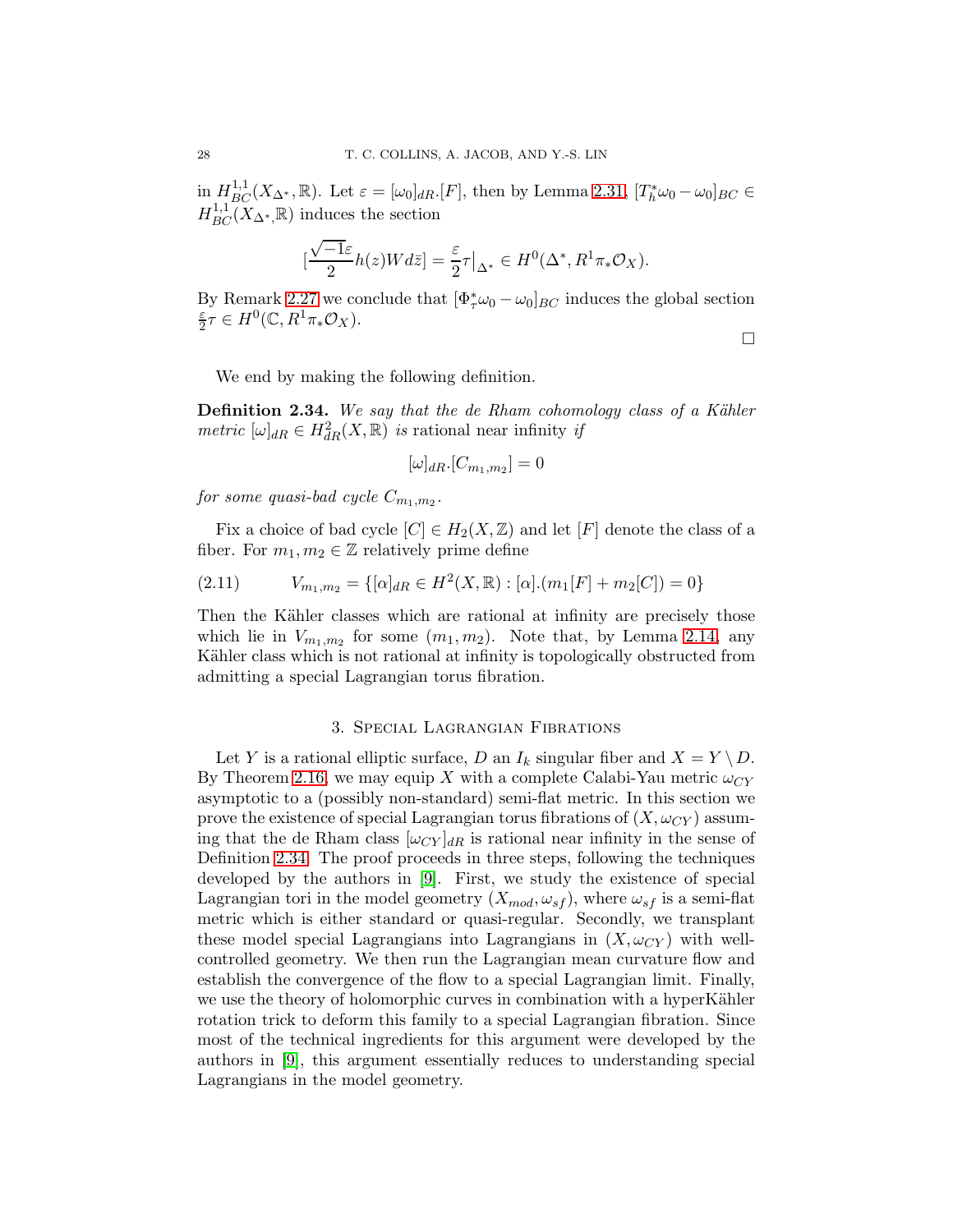3.1. Ansatz special Lagrangian tori and estimates of geometric quantities. Let  $\Delta = \{z \in \mathbb{C} : |z| < 1\}$ , and set  $\Delta^* = \Delta \setminus \{0\}$ . We begin by first working on the model fibration  $\pi_{mod}: X_{mod} \to \Delta^*$ , defined by

<span id="page-28-0"></span>(3.1) 
$$
X_{mod} := (\Delta^* \times \mathbb{C})/\Lambda(z) \qquad \Lambda(z) := \mathbb{Z} \oplus \mathbb{Z} \frac{k}{2\pi\sqrt{-1}} \log(z).
$$

Let x be the standard coordinate on  $\mathbb{C}$ , and consider logarithmic coordinates  $y = -\log(z)$  on the universal cover  $\mathcal{H}_{>0}$  of  $\Delta^*$ . The holomorphic volume form can be expressed in these coordinates as  $\Omega = \kappa(e^{-y})dy \wedge dx$  for a nonvanishing holomorphic function  $\kappa : \Delta \to \mathbb{C}$ , which we may assume satisfies  $\kappa(0)=1.$ 

As a first step we will discuss the case when  $\kappa \equiv 1$ . In this case, using Definition [2.7,](#page-10-0) the standard model semi-flat metric is given by

$$
\omega_{sf,\varepsilon} := \sqrt{-1}W^{-1}\frac{dy \wedge d\bar{y}}{\varepsilon} + \frac{\sqrt{-1}}{2}W\varepsilon(dx + Bdy) \wedge \overline{(dx + Bdy)}
$$

where

$$
W = \frac{4\pi}{k(y+\bar{y})} \qquad B = \frac{\bar{x} - x}{y + \bar{y}}.
$$

It is convenient to work in real coordinates. Set  $y = \ell + \sqrt{-1}\theta$  and  $x =$  $x_1 + \sqrt{-1}x_2$ . Then

$$
\omega_{s f, \varepsilon} = \left( \frac{k \ell}{\pi \varepsilon} + |B|^2 \frac{2 \pi \varepsilon}{k \ell} \right) (d\ell \wedge d\theta) + \frac{2 \pi \varepsilon}{k \ell} dx_1 \wedge dx_2 \n+ \sqrt{-1} \frac{\pi \varepsilon}{k \ell} (\bar{B} dx \wedge d\bar{y} - B d\bar{x} \wedge dy).
$$

Using that  $B$  is purely imaginary, the second line above reduces to

$$
\sqrt{-1}\frac{\pi\varepsilon}{k\ell}(-B+\bar{B})(dx_1\wedge d\ell+dx_2\wedge d\theta)=\frac{2\pi\varepsilon x_2}{k\ell^2}(dx_1\wedge d\ell+dx_2\wedge d\theta).
$$

Putting everything together

$$
\omega_{s f, \varepsilon} = \left( \frac{k \ell}{\pi \varepsilon} + \frac{2\pi \varepsilon x_2^2}{k \ell^3} \right) (d\ell \wedge d\theta) \n+ \frac{2\pi \varepsilon}{k \ell} dx_1 \wedge dx_2 + \frac{2\pi \varepsilon x_2}{k \ell^2} (dx_1 \wedge d\ell + dx_2 \wedge d\theta).
$$

Using the complex structure  $d\ell \mapsto d\theta$  and  $dx_1 \mapsto dx_2$ , the corresponding Riemannian metric is given by

(3.2) 
$$
g_{sf,\varepsilon} = \left(\frac{k\ell}{\pi\varepsilon} + \frac{2\pi\varepsilon x_2^2}{k\ell^3}\right) (d\ell^2 + d\theta^2) + \frac{2\pi\varepsilon}{k\ell} (dx_1^2 + dx_2^2) + \frac{2\pi\varepsilon x_2}{k\ell^2} (-dv d\theta - d\ell ds).
$$

Recall the standard bad cycle  $C_0 := \{x_2 = 0, \ell = \text{const}\}.$  There is in fact a one parameter family of such cycles, parametrized by  $\ell$ . We denote this family  $C_0(r)$ , where r is the intrinsic distance of the cycle from a fixed point in the base  $z_0$ . We can assume  $\ell > |z_0|$ .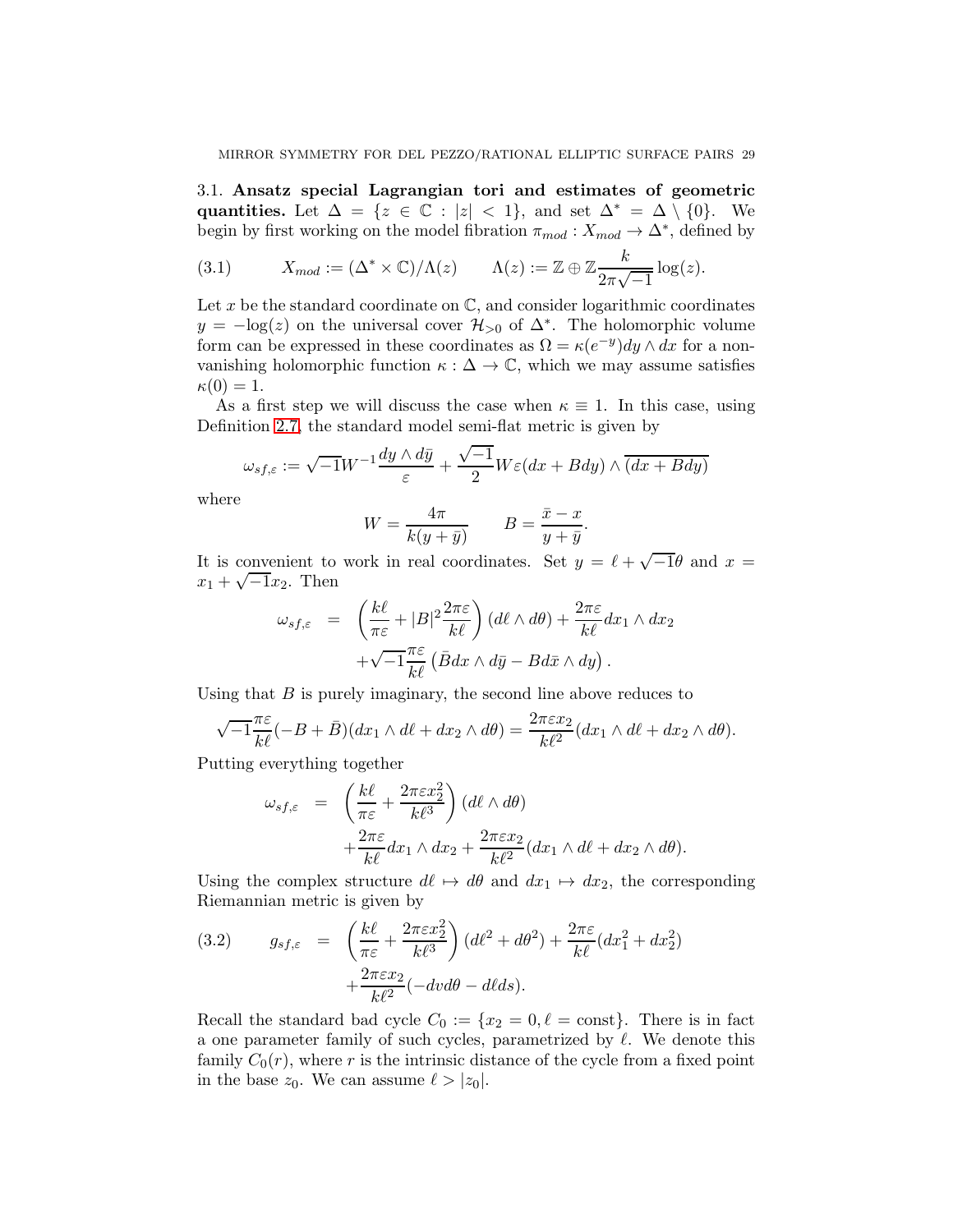As mentioned above,  $C_0(r)$  is an embedded torus, with tangent space spanned by  $\{\frac{\partial}{\partial \theta}, \frac{\partial}{\partial x}$  $\frac{\partial}{\partial x_1}$ . Right away we see that

$$
g_{sf,\varepsilon}|_{C_0(r)} = \frac{k\ell}{\pi\varepsilon}d\theta^2 + \frac{2\pi\varepsilon}{k\ell}dx_1^2,
$$

and since  $\ell$  is constant on the cycle the induced metric is flat and the volume form is simply vol $_{C_0(r)} = 2d\theta \wedge dx_1$ . Thus the volume of  $C_0(r)$  is independent of r. Also note that the cycles defined by  $\theta = const$  collapse as  $\ell \to \infty$ , while the cycles defined by  $v = const$  (and thus the diameter of  $C_0(r)$ ), grow like  $\ell^{\frac{1}{2}}$  as  $\ell \to \infty$ .

Note that  $C_0(r)$  is a Lagrangian submanifold. Furthermore, under our assumption  $k \equiv 1$ , the holomorphic volume form is given by  $\Omega = dy \wedge dx$ , and so

$$
\Omega|_{C_0(r)} = \sqrt{-1}d\theta \wedge dx_1 = \frac{\sqrt{-1}}{2}\text{vol}_{C_0(r)}.
$$

Thus  $C_0(r)$  has constant phase  $\frac{\pi}{2}$ , and is therefore a special Lagrangian. In particular  $C_0(r)$  has vanishing mean curvature  $H = 0$ .

Next we turn to the second fundamental form  $\Pi$  of  $C_0(r)$ , which we will estimate using Gauss' Theorem. Since  $H = 0$ , we can bound  $\Pi$  by the curvature of  $g_{sf,\varepsilon}$  and the induced metric on  $C_0(r)$ . Furthermore, the induced metric on  $C_0(r)$  is flat, so we only need to estimate the curvature of  $g_{sf,\varepsilon}$ , which by [\[25,](#page-75-0) Section 3.3] satisfies

(3.3) 
$$
|Rm_{g_{sf,\varepsilon}}|_{C^0(g_{sf,\varepsilon})} = O(r^{-2}).
$$

At a point  $p \in C_0(r)$ , let  $\{E_1, E_2\}$  be an orthonormal basis of the normal space  $(T C_0(r))^{\perp} \subset TM$ , and  $\{V, W\}$  and basis for  $TC_0(r)$ . The second fundamental form can be expressed as

<span id="page-29-0"></span>
$$
\Pi(V, W) = \langle S_1(V), W \rangle E_1 + \langle S_2(V), W \rangle E_2,
$$

where the shape operators  $S_i$  are defined by  $\langle S_i(V), W \rangle = \langle E_i, \nabla_V W \rangle$ . The mean curvature vector is given by

$$
\vec{H} = \frac{1}{2} \left( \text{Tr}(S_1) E_1 + \text{Tr}(S_2) E_2 \right),
$$

and since  $C_0(r)$  is a minimal surface, we have  $\text{Tr}(S_i) = 0$  for each i. Thus each  $S_i$  is a trace-free symmetric matrix, and in the basis  $\{V, W\}$  we denote

$$
S_1 = \begin{pmatrix} a & b \\ b & -a \end{pmatrix}, \qquad S_2 = \begin{pmatrix} e & d \\ d & -e \end{pmatrix}.
$$

Let K denote the sectional curvature of  $g_{sf,\varepsilon}$ . Since  $g_{sf,\varepsilon}|_{C_0(r)}$  is flat, Gauss' Theorem gives

$$
- K(V, W) = \langle \Pi(V, V), \Pi(W, W) \rangle - |\Pi(V, W)|^2.
$$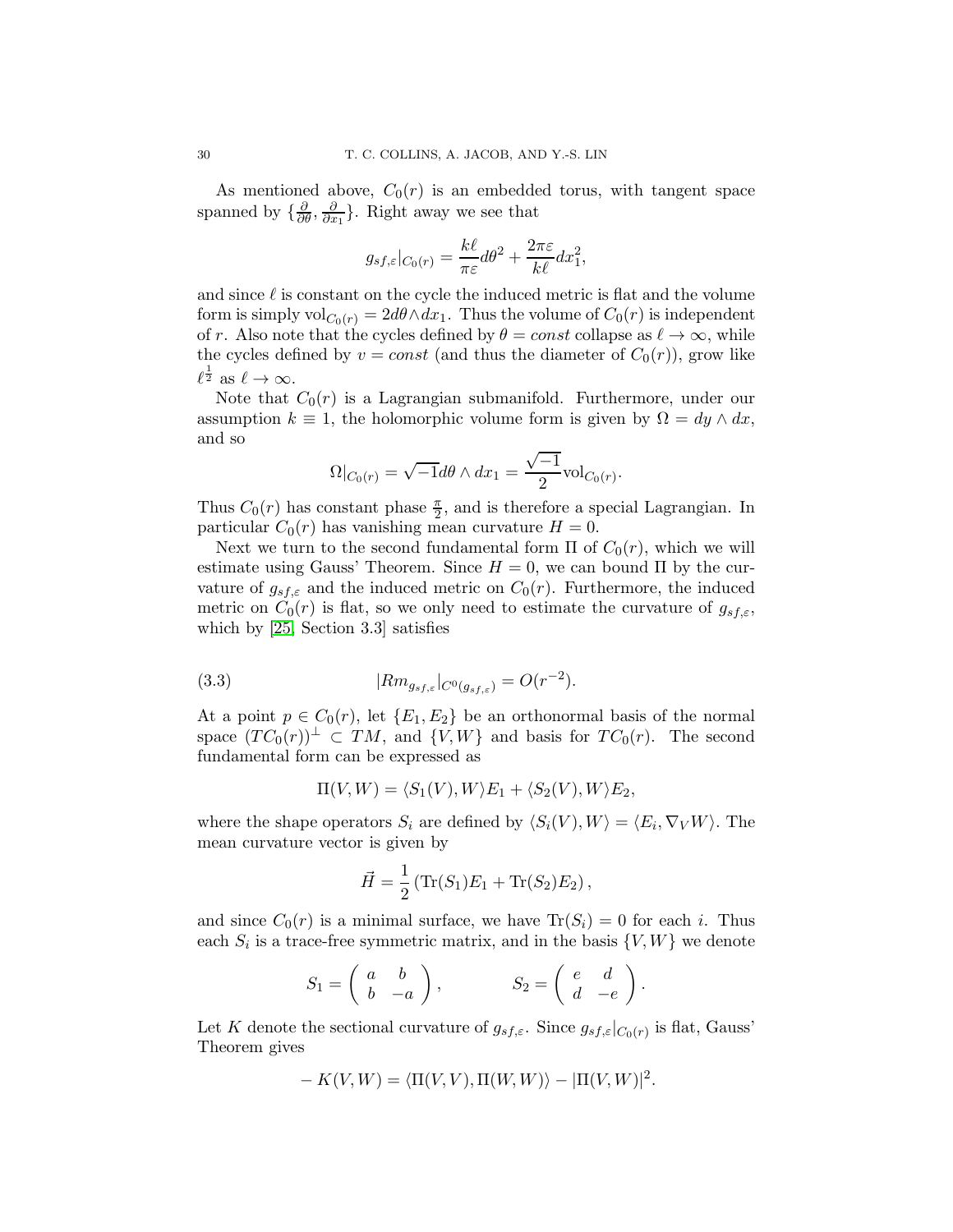Using our notation for  $S_i$  we see

$$
-K(V,W) = \langle aE_1 + eE_2, -aE_1 - eE_2 \rangle - \langle bE_1 + dE_2, bE_1 + dE_2 \rangle
$$
  
=  $-a^2 - e^2 - b^2 - d^2$ .

Since  $|K(V,W)|_{C^0(g_{s f,\varepsilon})} = O(r^{-2})$  by [\(3.3\)](#page-29-0), the square of every matrix entry for each shape operator must be in  $O(r^{-2})$ , and so

$$
|\Pi|_{C^0(g_{sf,\varepsilon})}=O(r^{-1}).
$$

We now turn to the non-collapsing scale for  $C_0(r)$ . We say  $C_0(r)$  is  $\alpha$ non-collapsed at scale  $\delta_0$  if, for every  $0 < \delta < \delta_0$ , and for every  $p \in C_0(r)$ , we have

$$
\text{Vol}\left(B(p,\delta)\subset C_0(r)\right)\geqslant\alpha\delta^2,
$$

where all quantities on the left are defined using the induced metric  $g_{sf,\varepsilon}|_{C_0(r)}$ . Pick a point  $p \in C_0(r)$ . Since  $C_0(r)$  is a flat torus, the local geometry near  $p$  can be modeled as follows. Fix an open set U containing  $p$  with coordinates  $(x_1, \theta)$ , and consider the mapping  $\Phi : U \to \mathbb{R}^2$  defined by  $(x_1, \theta) \mapsto (\sqrt{\frac{2\pi\varepsilon}{k\ell}}x_1, \sqrt{\frac{k\ell}{\pi\varepsilon}})$  $\frac{k\ell}{\pi\varepsilon}\theta$ ). Then  $g_{sf,\varepsilon}|_{C_0(r)}$  can be viewed as the pullback of the Euclidean metric on  $\mathbb{R}^2$  via  $\Phi$ . For any  $0 < \rho < 1$ , we show the above non-collapsing inequality holds for the geodesic ball  $B:=B(p,\rho\sqrt{\frac{2\pi\varepsilon}{k\ell}})$ . Consider a geodesic square S, with side length  $\rho \sqrt{\frac{4\pi \varepsilon}{k\ell}}$  with respect to  $g_{sf,\varepsilon}|_{C_0(r)}$ , inscribed inside B. If one instead measures the lengths of the sides with the Euclidean metric on U, the side of S with coordinate  $x_1$  will have length Latington mother on e, the side of  $C$  with coordinate  $u_1$  in the length  $\sqrt{2\rho}$ , while the side with coordinate  $\theta$  will have length  $\rho \frac{2\pi \varepsilon}{k\ell}$ . Since  $C_0(r)$ has volume form  $2dv \wedge d\theta$ , we see:

$$
\int_B d\text{vol}_{C_0(r)} \ge \int_{\mathcal{S}} 2dv \wedge d\theta = \sqrt{2}\rho^2 \left(\frac{4\pi\varepsilon}{k\ell}\right) = \sqrt{2}\left(\rho\sqrt{\frac{2\pi\varepsilon}{k\ell}}\right)^2.
$$

Setting  $\sqrt{2} = \alpha$ , it follows that  $C_0(r)$  is  $\sqrt{2}$ -non collapsed at scale  $\sqrt{\frac{2\pi\varepsilon}{k\ell}}$ . By the discussion in Section [2,](#page-5-0) we know for  $\ell$  large  $r \sim \ell^{\frac{3}{2}}$ , and thus  $C_0(r)$  is  $\sqrt{2}$ -non collapsed at scale  $O(r^{-\frac{1}{3}})$ .

Finally, we need to understand the asymptotics of the first non-zero eigenvalue of the Laplacian on  $C_0(r)$ , which we denote by  $\lambda_1$ . Since  $g_{sf,\varepsilon}|_{C_0(r)}$  is flat we may appeal to work of Li-Yau (for instance p.116 [\[36\]](#page-75-16)) which gives

$$
\lambda_1 \geqslant \frac{-1}{C(\text{diam})^2},
$$

where C is a constant depending only on dimension. Since and diam( $C_0(r)$ ) =  $O(\ell^{1/2})$ , the estimate of Li-Yau gives  $\lambda_1 \geqslant O(\ell^{-1})$ . Furthermore, we can estimate this eigenvalue from above using the Rayleigh quotient formula (as in [\[9\]](#page-74-0)), to achieve  $\lambda_1 \leqslant O(\ell^{-1})$ . Thus  $\lambda_1 = O(r^{-\frac{2}{3}})$ , where we used  $r \sim \ell^{\frac{3}{2}}$ .

Summing up, we have now demonstrated the following: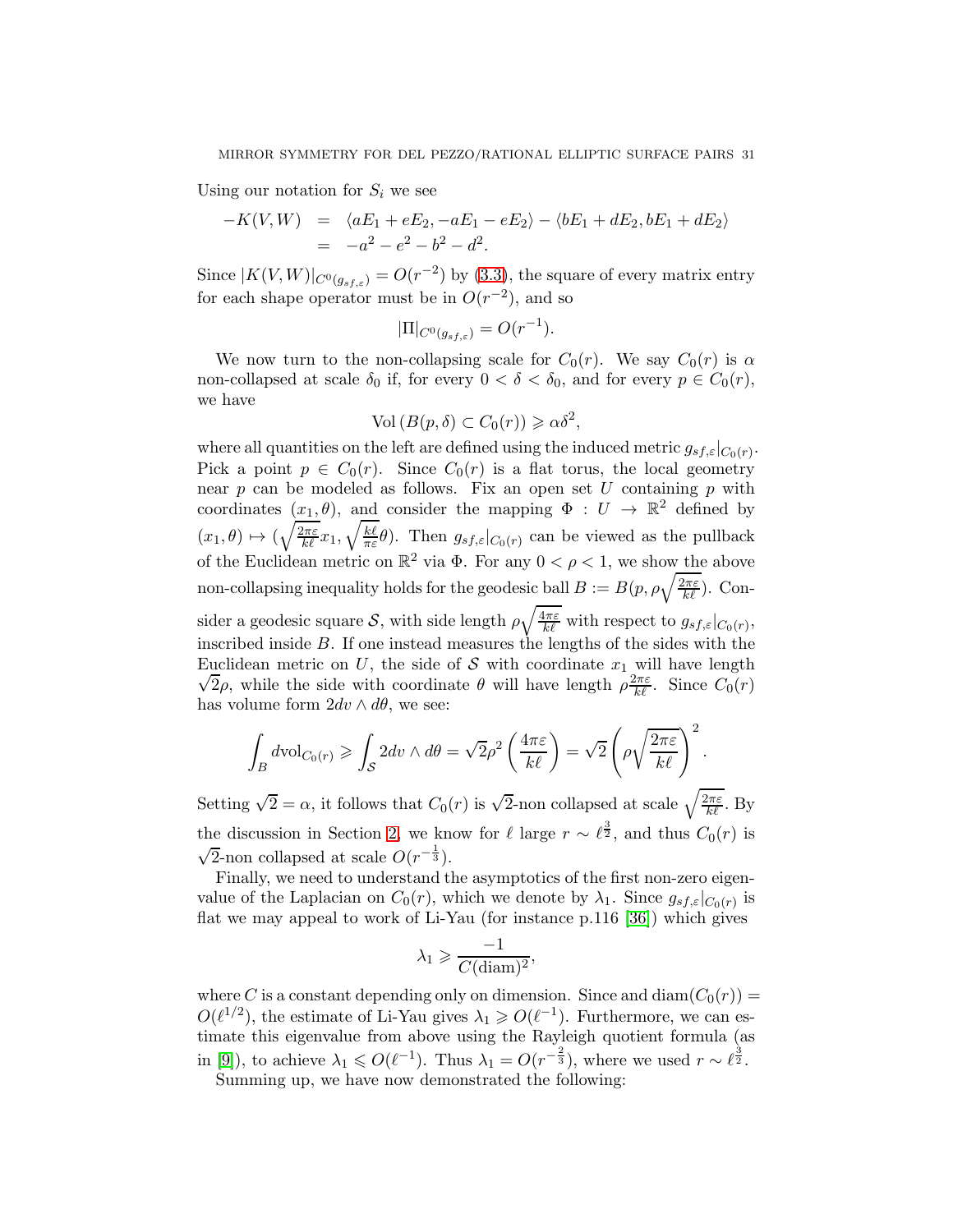<span id="page-31-0"></span>**Lemma 3.1.** Consider the model elliptic fibration  $X_{mod} \to \Delta$  defined by [\(3.1\)](#page-28-0), equipped with the holomorphic volume form  $\Omega = \frac{dz \wedge dx}{z}$ , and the standard model semi flat metric  $\omega_{s,f,\varepsilon}$  relative to  $\Omega$ . Let  $C_0(r)$  be the standard bad-cycle, with r the intrinsic distance of the cycle from a fixed point  $z_0$ . Then we have the following estimates for the relevant geometric quantities:

- (1) The second fundamental form satisfies  $|\Pi|_{C^0(\omega_{s,f,\varepsilon})} = O(r^{-1}).$
- (2) The mean curvature vanishes identically  $H \equiv 0$ .
- (3) The volume is independent of r.
- (4)  $C_0(r)$  is  $\sqrt{2}$ -non-collapsed at scale  $O(r^{-1/3})$ .
- (5) The first eigenvalue of the Laplacian satisfies  $\lambda_1 = O(r^{-2/3})$ .

We now consider the general case, when  $\Omega = \kappa(z) \frac{dx \wedge dz}{z}$ , for a holomorphic function  $\kappa$  that satisfies  $\kappa(0) = 1$ . Let  $\omega_{\kappa}$  denote the model semi-flat metric relative to the holomorphic volume form  $\kappa(z) \frac{dx \wedge dz}{z}$ , and let  $\omega_1$  denote the semi-flat metric relative to  $\frac{dx \wedge dz}{z}$ . Let  $g_{\kappa}, g_1$  denote the corresponding Riemannian metrics. Note that the family of bad cycles  $C_0(r)$  will be Lagrangian with respect to both  $\omega_1$  and  $\omega_\kappa$ , however, they are no longer special Lagrangian when measured against  $\kappa(z) \frac{dx \wedge dz}{z}$ . We show that the defect is exponentially suppressed as  $r \to \infty$ , and so we can easily control their geometry in terms of the estimates in Lemma [3.1.](#page-31-0)

Consider the following difference, using coordinates  $(y, x)$ :

$$
\omega_{\kappa} - \omega_1 = \sqrt{-1} (|\kappa(e^{-y})|^2 - 1) \frac{k|y|}{2\pi\varepsilon} dy \wedge d\bar{y}.
$$

As above it is convenient to work in real coordinates  $y = \ell + \sqrt{-1}\theta$ . Since  $\kappa(0) = 1$  we can expand

$$
|\kappa(z)|^2 - 1 = \sum_{n>0} \frac{a_n}{n!} e^{-ny}
$$

and hence there is a uniform constant  $C > 0$  so that

$$
C^{-1}\omega_1 \leqslant \omega_\kappa \leqslant C\omega_1.
$$

Furthermore, an easy induction shows that

$$
\partial_{\ell}^{m}(\ell \kappa(e^{-y})) = m \partial_{\ell}^{m-1} \kappa(e^{-y}) + \ell \partial_{\ell}^{m} \kappa(e^{-y})
$$

and so, since  $a_0 = 0$ , as  $\ell \to \infty$  we have

$$
\partial_{\ell}^{m}(\omega_{\kappa} - \omega_{1}) = \left( m \frac{\partial_{\ell}^{m-1} \kappa(e^{-y})}{\ell} + \partial_{\ell}^{m} \kappa(e^{-y}) \right) \frac{\ell}{2\pi\varepsilon} dy \wedge d\bar{y}
$$

$$
= O(e^{-\ell}) \frac{\ell}{2\pi\varepsilon} dy \wedge d\bar{y}.
$$

Since  $\omega_{\kappa} - \omega_1$  is independent of the remaining variables we get

$$
|\nabla^{m}(g_{\kappa} - g_1)| = O(e^{-r^{\frac{2}{3}}})
$$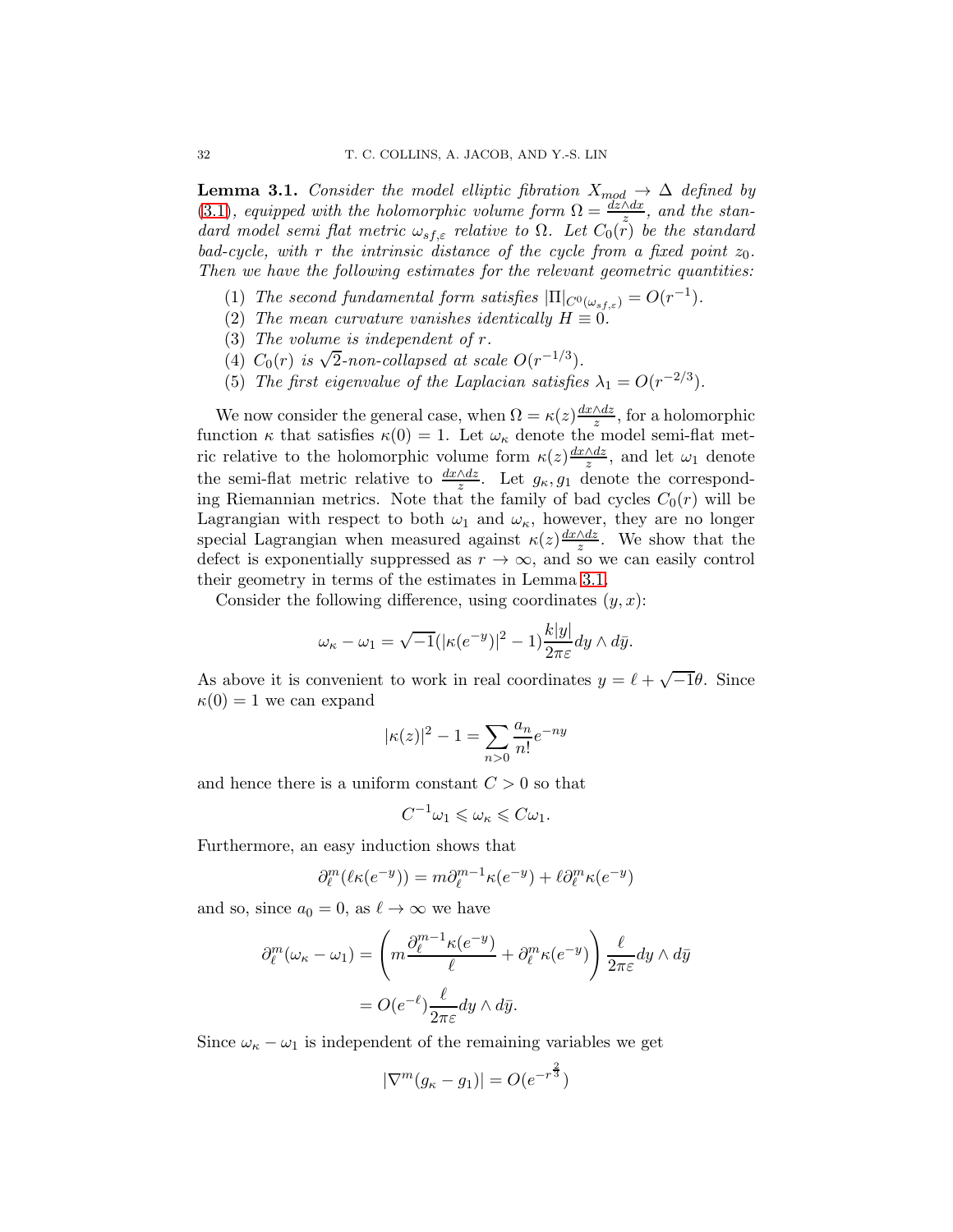as  $r \to +\infty$ . Here  $\nabla^m$  denotes the *m*-th covariant derivative with respect to either  $g_1$  or  $g_k$  and the norm is similarly measured with respect to either metric. As a consequence, we obtain

<span id="page-32-0"></span>**Lemma 3.2.** Consider the model elliptic fibration  $X_{mod} \rightarrow \Delta$  defined by [\(3.1\)](#page-28-0), equipped with the holomorphic volume form  $\Omega = \kappa(z) \frac{dz \wedge dx}{z}$ , and the standard model semi flat metric  $\omega_{s f, \varepsilon}$  relative to  $\Omega$ . Let  $C_0(r)$  be the standard bad-cycle, with r the intrinsic distance of the cycle from a fixed point  $z_0$ . Then we have the following estimates for the relevant geometric quantities:

- (1) The second fundamental form of  $C_0(r)$  satisfies  $|\Pi|_{C^0(\omega_{s,f,\varepsilon})} \sim O(r^{-1})$ .
- (2) The mean curvature vanishes satisfies  $|H|_{C^{0}(\omega_{s f,\varepsilon})} \sim O(e^{-\delta r^{\frac{2}{3}}}).$
- (3) The volume satisfies  $C^{-1} < Vol(C_0(r)) < C$ .
- (4)  $C_0(r)$  is  $C^{-1}$ -non-collapsed at scale ~  $O(r^{-1/3})$ .
- (5) The first eigenvalue of the Laplacian satisfies  $\lambda_1 = O(r^{-2/3})$ .

Here  $C, \delta > 0$  are uniform constants.

Additionally, one can consider quasi-bad cycles. Recall that a quasi-bad cycle is given by

$$
C_{m_1,m_2}(r) := \{x_2 = \frac{m_1}{m_2}(-\frac{k}{2\pi}\log|z|)\frac{\theta}{2\pi}, |z| = \text{const.}\}
$$

for  $m_2, m_1$  relatively prime with  $m_1 > 0$ . Let  $\eta_{m_1,m_2} = \frac{m_2 k}{2m_1(2\pi\sqrt{m_1})}$  $\frac{m_2 k}{2m_1(2\pi\sqrt{-1})^2}(\log(z))^2$ be a local multivalued section of  $X_{mod}$ . The embedded torus  $C_{m_1,m_2}(r)$  $T_{\eta_{m_1,m_2}}^{-1}(C_0(r))$ , is Lagrangian with respect to the quasi-regular semi-flat metric  $T_{\eta_{m_1,m_2}}^* \omega_{sf,\varepsilon}$ . Furthermore, since  $T_{\eta_{m_1,m_2}}$  defines a local isometry between the model  $C_0(r)$  with the standard semi-flat metric and the quasi-bad cycle equipped with the metric induced by  $T^*_{\eta_{m_1,m_2}} \omega_{sf,\varepsilon}$ , all local geometric estimates carry over verbatim. However, we need to be slightly more careful with integral estimates. Recall that  $\pi(C_{m_1,m_2}(r))$  covers the loop  ${|z| = const.}$   $m_1$  times, thus  $Vol(C_{m_1,m_2}(r)) = m_1 Vol(C_0(r))$ . A factor of  $m<sub>1</sub>$  also appears in the computation for the first eigenvalue of the laplacian, since the Rayleigh quotient formula involves integration. However, since  $m_1$ is fixed, all the results of Lemma [3.2](#page-32-0) all carry over to the quasi-bad case as well.

3.2. Existence of the Special Lagrangian Fibration. We now return to the general setting  $\pi : X_{\Delta} \to \Delta$ , which we assume has no singular fibers in  $\pi: X_{\Delta^*} \to \Delta^* = \Delta \setminus \{0\}$ . As above  $\pi^{-1}(0) = D$  is a singular fiber of type I<sub>k</sub>. Let  $\sigma : \Delta^* \to X_{\Delta^*}$  be a holomorphic section of the fibration. Again, using the Abel-Jacobi map with respect to  $\sigma$ , we obtain a holomorphic map  $F_{A J, \sigma}: X_{\Delta^*} \to X_{mod}$ , identifying our space  $X_{\Delta^*}$  with the model fibration  $X_{mod}$ . Since we have just constructed a family of special Lagrangians with respect to the model semi-flat metric on  $X_{mod}$ , this identification gives a family of special Lagrangians with respect to  $\omega_{s,f,\sigma,\varepsilon}$ , which we denote by  $L_r$ , living in a neighborhood of D in  $X^*_{\Delta}$ .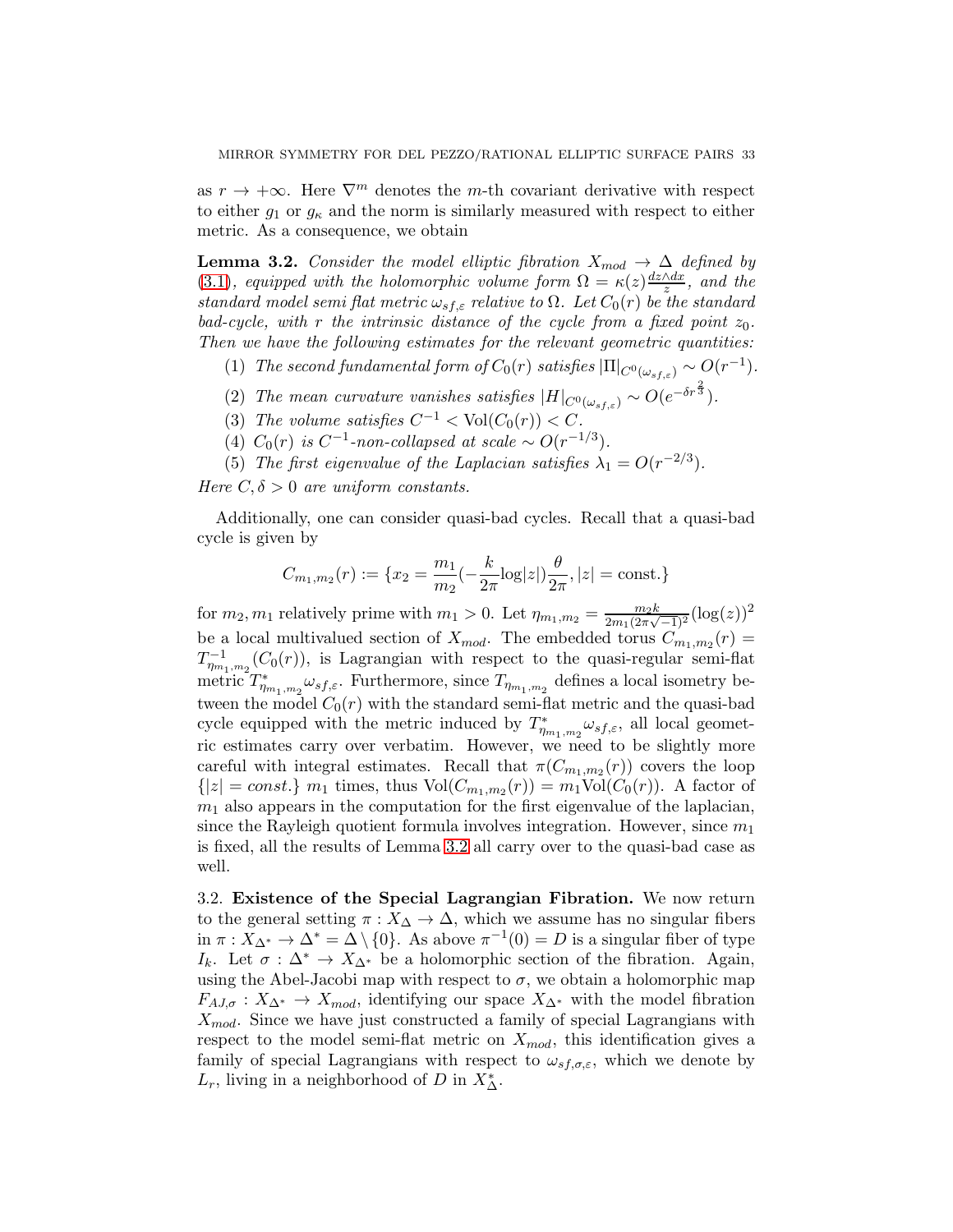We now construct a special Lagrangian fibration in  $X^*_{\Delta}$  with respect to the Ricci flat metric  $\omega_{CY}$ . The key input is the following theorem from [\[9\]](#page-74-0).

<span id="page-33-1"></span>**Theorem 3.3** (Theorem 5.5, [\[9\]](#page-74-0)). Let  $(X, g)$  be a complete hyperKähler surface, fix a point  $x_0 \in X$ , and let  $r(x) = d(x_0, x)$ . Suppose that

- (1) The sectional curvature of  $(X, g)$  is bounded.
- (2) There is a non-increasing function  $f : [0, \infty) \to \mathbb{R}_{>0}$  such that  $\int_0^{+\infty} f(s)ds = +\infty$ , and inj(x)  $\geq f(r(x))$ .
- (3) X has finite Euler characteristic;  $\chi(X) < +\infty$ .

Assume that there exists a (possibly immersed) special Lagrangian torus L with  $[L] \in H_2(X, \mathbb{Z})$  primitive, and  $[L]^2 = 0$ . Then

- $(1)$  X admits a special Lagrangian fibration with L as one of the fibers.
- (2) There are at most  $\chi(X)$  singular fibers, each classified by Kodaira, and no fiber is multiple.
- (3) L is a smooth embedded torus.

Using Theorem [3.3,](#page-33-1) we prove the main result of this section:

<span id="page-33-0"></span>**Theorem 3.4.** Assume that  $Y$  is a rational elliptic surface and  $D$  is a singular fiber of type  $I_k$ . Let  $X := Y \setminus D$ , and let  $[\omega]_{dR} \in H^2(X\mathbb{R})$  be a Kähler class which is rational near infinity. If  $\omega_{CY}$  denotes any of the Calabi-Yau metrics constructed in Theorem [2.16,](#page-15-0) then  $(X, \omega_{CY})$  admits a special Lagrangian fibration with fibers homologous to the unique quasi-bad cycle  $[C_{m_1,m_2}]$  satisfying  $[\omega]$ .  $[C_{m_1,m_2}] = 0$ .

Proof. By Theorem [3.3,](#page-33-1) it suffices to construct a single special Lagrangian tori representing a fixed class [L]. First, write the Ricci-flat metric as  $\omega_{CY}$  =  $\alpha\omega_{s f,\sigma,\frac{\varepsilon}{\alpha}}+i\partial\bar{\partial}\varphi$ , where the function  $\varphi$  satisfied the exponential decay

$$
|\nabla^k \varphi|_{\omega_\alpha} = O(e^{-\delta r^{\frac{2}{3}}}).
$$

Here  $\omega_{\alpha}$  is the background metric constructed in Theorem [2.16,](#page-15-0) and  $\delta > 0$ a uniform constant. Recall  $r$  is the geodesic distance from a fixed point  $x_0 \in X_{\Delta^*}$  towards D. First, using the section  $\sigma$ , we transplant the model Lagrangians  $C(r)$  constructed above to obtain Lagrangians  $L_r \subset X_{\Delta^*}$  with respect to  $\alpha \omega_{sf,\sigma,\frac{\varepsilon}{\alpha}}$ . Following the argument of the proof of [\[9,](#page-74-0) Theorem 1.1], we can now apply Moser's trick to deform the Lagrangians  $L_r$  to disjoint Lagrangian tori  $\tilde{L}_r$  with respect to  $\omega_{CY}$ . Furthermore, combining Lemma [3.2,](#page-32-0) the estimates of [\[9,](#page-74-0) Section 2], and the decay estimates of  $\varphi$ , there is a constant  $C > 0$  such that

(1) The second fundamental form  $\Pi$  of  $\tilde{L}_r$  satisfies  $\|\Pi\| \sim O(r^{-1})$ .

- (2) The mean curvature H of  $\tilde{L}_r$  satisfies  $\parallel H \parallel \sim O(e^{-\delta r^{2/3}})$ .
- (3) The volume of  $\tilde{L}_r$  statisfies  $C^{-1} < \text{Vol}(\tilde{L}_r) < C$ .
- (4)  $\tilde{L}_r$  is  $\kappa = C^{-1}$  non-collapsed at scale ~  $O(r^{-1/3})$ .
- (5) The first eigenvalue  $\lambda_1$  of the Laplacian on  $\tilde{L}_r$  satisfies  $\lambda_1 = O(r^{-2/3})$ .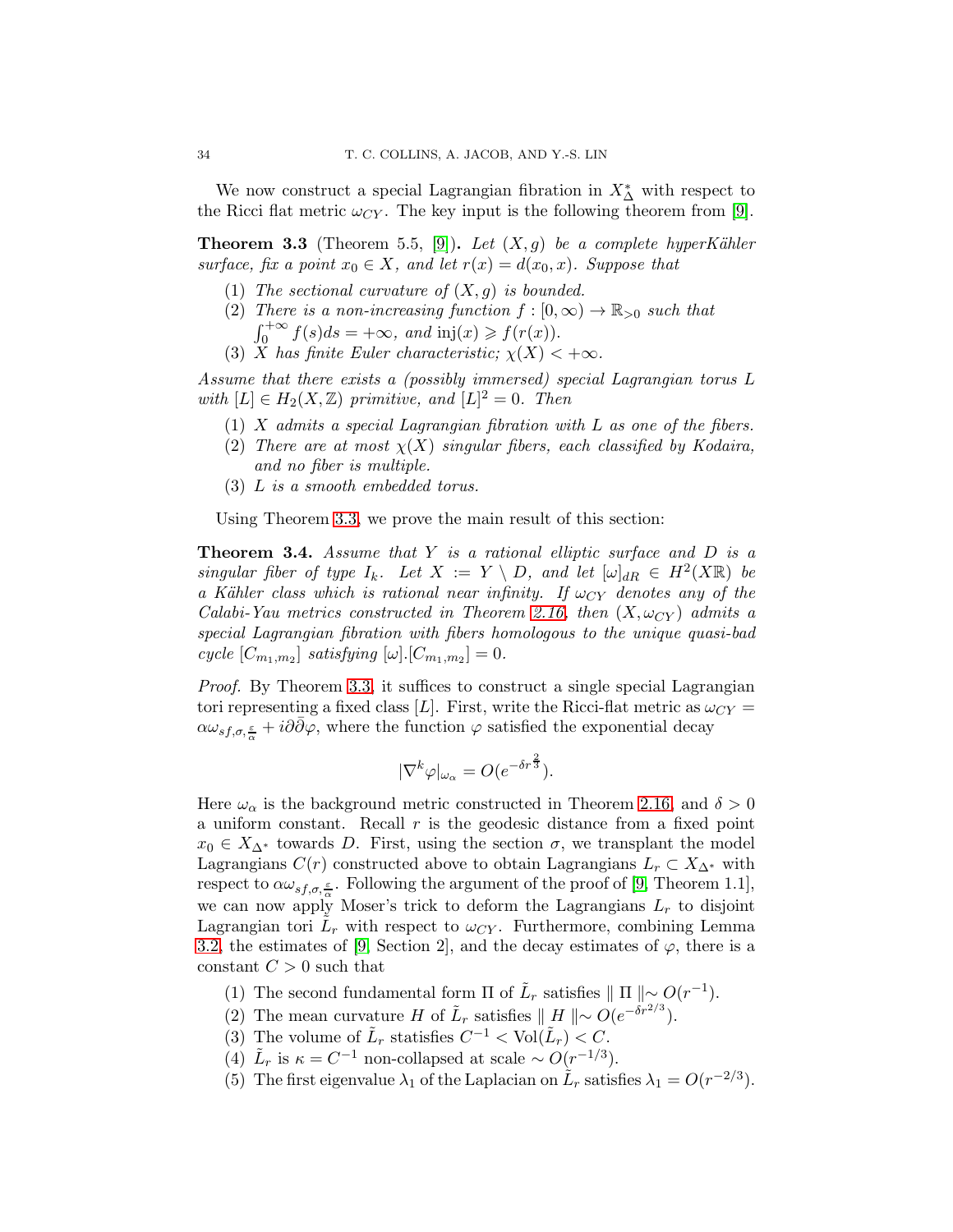This control of the geometry of  $\tilde{L}_r$  is precisely what we need to carry out the mean curvature flow argument from [\[9,](#page-74-0) Section 4.3]. According to [\[9,](#page-74-0) Definition 4.16 the Lagrangians  $\tilde{L}_r$  have  $(C, K, \delta)$  bounded geometry and hence the argument from [\[9,](#page-74-0) Theorem 4.22] can be applied verbatim.  $\square$ 

**Remark 3.5.** In fact, it's not hard to see that the manifolds  $C_t(r)$  =  ${\rm Im}(x) = t, |z| = r$  are special Lagrangian in the model space  $X_{mod}$  with the holomorphic volume form  $\Omega = \frac{dz \wedge dx}{z}$ . Furthermore, these manifolds, equipped with the restriction of the standard semi-flat metric, can easily be shown to be isometric to the manifolds  $C_0(r)$  in the above discussion. Thus, if  $[\omega_{CY}]_{dR}$  is rational near infinity, then  $(X, \omega_{CY})$  admits a Lagrangian fibration in a neighborhood of infinity with fibers having  $(C, K, \delta)$  bounded geometry in the sense of [\[9,](#page-74-0) Definition 4.16]. By [\[9,](#page-74-0) Proposition 5.24], this approximately special Lagrangian fibration is deformed by the Lagrangian mean curvature flow to the special Lagrangian fibration.

**Remark 3.6.** Given a log Calabi-Yau surface  $(Y, D)$ , where D is a wheel of k rational curves, Gross-Hacking-Keel [\[18\]](#page-74-8) constructed an integral affine manifold  $U^{trop}$ , which is the substitute for the base of SYZ fibration for the Gross-Siebert mirror symmetry program. Pascaleff [\[35,](#page-75-17) Section 5] proved that the algebraic affine structure  $U^{trop}$  agrees with the complex affine structure of the model fibration induced by Hitchin's construction [\[24\]](#page-75-6). From [\[9,](#page-74-0) Proposition 5.24], the special Lagrangian constructed in Theorem [3.4](#page-33-0) is asymptotic to the model fibration. Therefore, the complex affine structure of the special Lagrangian fibration constructed in Theorem [3.4](#page-33-0) is asymptotic to  $U^{trop}$ , after identifying points in the base of the fibration by the Lagrangian mean curvature flow.

We conclude this section by noting the following proposition

Proposition 3.7. Let Y be a rational elliptic surface with complex structure *J* and let  $D \subset Y$  be an  $I_k$  singular fiber. Let  $[\omega]_{dR} \in H^2_{dR}(X,\mathbb{R})$  be a Kähler class which is rational near infinity and let  $\omega_{CY}$  be the Calabi-Yau metric in  $[\omega]_{dR}$  constructed by Theorem [2.16](#page-15-0) asymptotic to a quasi-regular semiflat metric. Denote by  $\pi: Y \setminus D \to \mathbb{R}^2$  the special Lagrangian fibration of  $(Y \setminus D, \omega_{CY})$  constructed in Theorem [3.4.](#page-33-0) Then, after hyperKähler rotating to a complex structure  $\check{J}$  so that so that  $\pi : (Y \setminus D, \check{J}) \to \mathbb{C}$  is a holomorphic genus 1 fibration, there is a rational elliptic surface  $\pi': Y' \to \mathbb{P}^1$  with an  $I_k$ singular fiber  $D' = (\pi')^{-1}(\infty)$  such that  $(Y \setminus D, \check{J}) \cong Y' \setminus D'$  and  $\pi = \pi' \vert_{Y' \setminus D'}$ .

Proof. The proof is identical to the proof of [\[9,](#page-74-0) Theorem 6.4]. From Propo-sition [\[9,](#page-74-0) Proposition 5.24], the model special Lagrangian fibration in  $X_{mod}$ flows by Lagrangian mean curvature flow to the special Lagrangian fibration in the neighborhood of the infinity in  $X$ . In particular, the monodromy of the model special Lagrangian coincides with the monodromy at infinity of the special Lagrangian fibration constructed in Theorem [3.4.](#page-33-0) The former is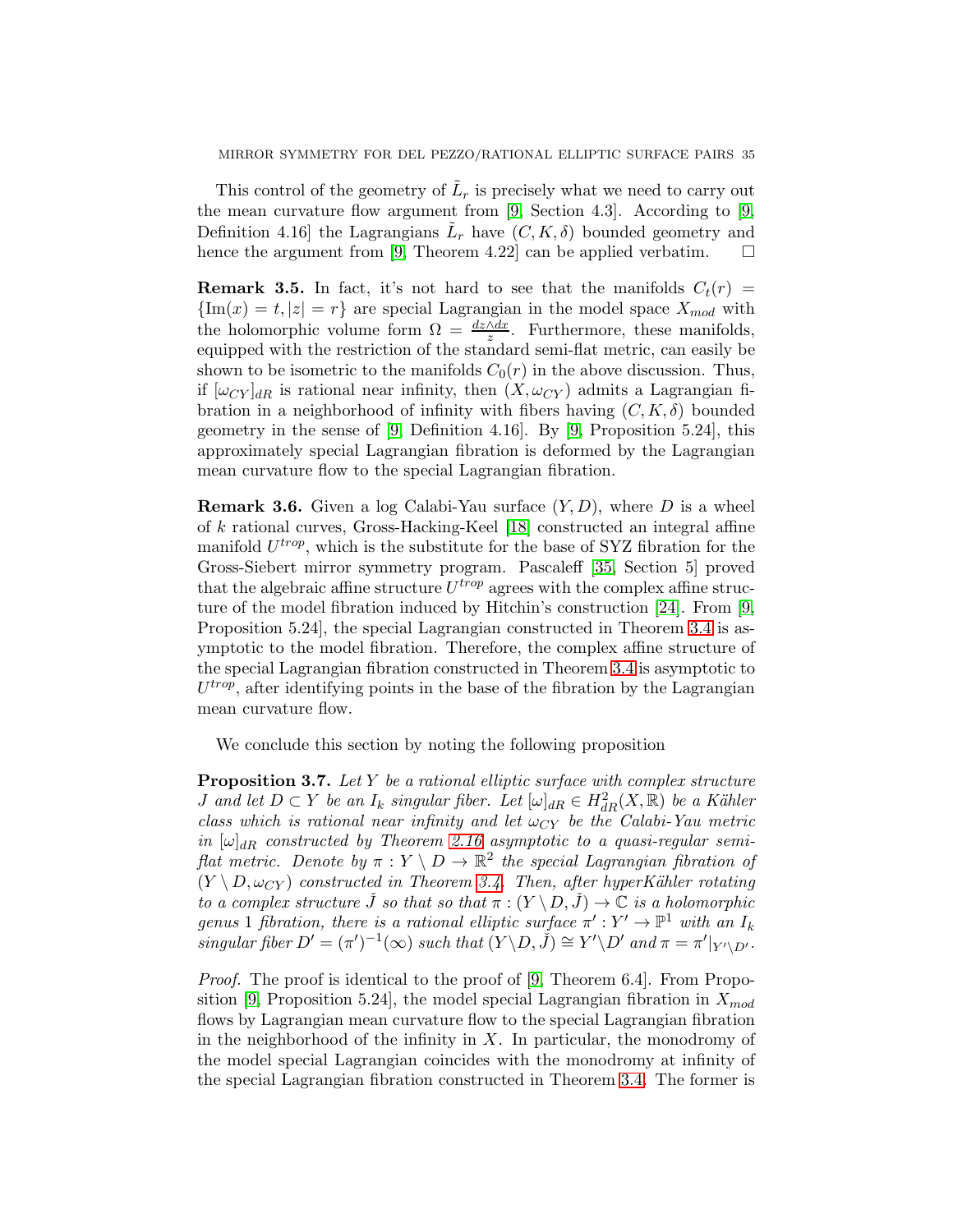conjugate to  $\begin{pmatrix} 1 & k \\ 0 & 1 \end{pmatrix}$ . Following the proof of [\[9,](#page-74-0) Lemma 6.1], one can compactify  $X'$  to an elliptic surface  $Y'$  by adding an  $I_k$  fiber at infinity. By the classification of compact complex surfaces,  $Y'$  is a rational elliptic surface. For more details we refer the details of the proof to [\[9,](#page-74-0) Theorem 6.4].

 $\Box$ 

#### 4. Moduli of Ricci-flat metrics and applications

<span id="page-35-2"></span>The goal of this section is to to understand the moduli of the Ricci-flat Kähler metrics asymptotic to semi-flat metrics. The main result of this section is the following uniqueness theorem.

<span id="page-35-0"></span>**Theorem 4.1.** Let Y be rational elliptic surface and D an  $I_k$  singular fiber. Suppose  $\omega_1, \omega_2$  are complete Kähler metrics on  $X = Y \setminus D$  satisfying

- (i)  $[\omega_1]_{dR} = [\omega_2]_{dR}$  in  $H^2_{dR}(X, \mathbb{R}),$
- (*ii*) for  $i = 1, 2$  we have

$$
\omega_i^2 = \alpha^2 \Omega \wedge \overline{\Omega}
$$

for some  $\alpha > 0$ ,

(iii) there is a (possibly non-standard) semi-flat metric  $\omega_{s,f,\varepsilon}$  such that, for  $i = 1, 2$  we have

$$
|\omega_i - \alpha \omega_{sf, \frac{\varepsilon}{\alpha}}|_{\alpha \omega_{sf, \frac{\varepsilon}{\alpha}}} \leqslant C r^{-4/3},
$$

where r denotes the distance from a fixed point  $x \in X$  with respect to either  $\omega_1$  or  $\omega_2$ .

Then  $\omega_1 = \omega_2$ .

This result yields the following corollary, which shows that the Calabi-Yau metrics constructed by Hein's method in Theorem [2.16](#page-15-0) are unique, so in particular do not depend on any choices made during the construction.

<span id="page-35-1"></span>**Corollary 4.2.** Fix a Bott-Chern cohomology class  $[\omega]_{BC} \in H_{BC}^{1,1}(X,\mathbb{R})$ containing a Kähler form  $\omega$ . Then we have

- (i) There is a unique semi-flat metric  $\omega_{s,f,\sigma,b_0,\varepsilon}$  in the Bott-Chern cohomology class  $[\omega]_{BC} \in H_{BC}^{1,1}(X_{\Delta^*}, \mathbb{R}).$
- (ii) There is an  $\alpha_0 > 0$  such that for all  $\alpha > \alpha_0$  there is a unique Calabi-Yau metric  $\omega_{CY}$  with  $[\omega_{CY}]_{BC} = [\omega]_{BC}$  solving

$$
\omega_{CY}^2 = \alpha^2 \Omega \wedge \overline{\Omega}
$$

and satisfying

$$
|\omega_{CY} - \alpha \omega_{sf,\sigma,b_0,\frac{\varepsilon}{\alpha}}|_{\omega_{CY}} \leq C r^{-4/3},
$$

where  $r$  is the distance from a fixed point with respect to the Calabi-Yau metric.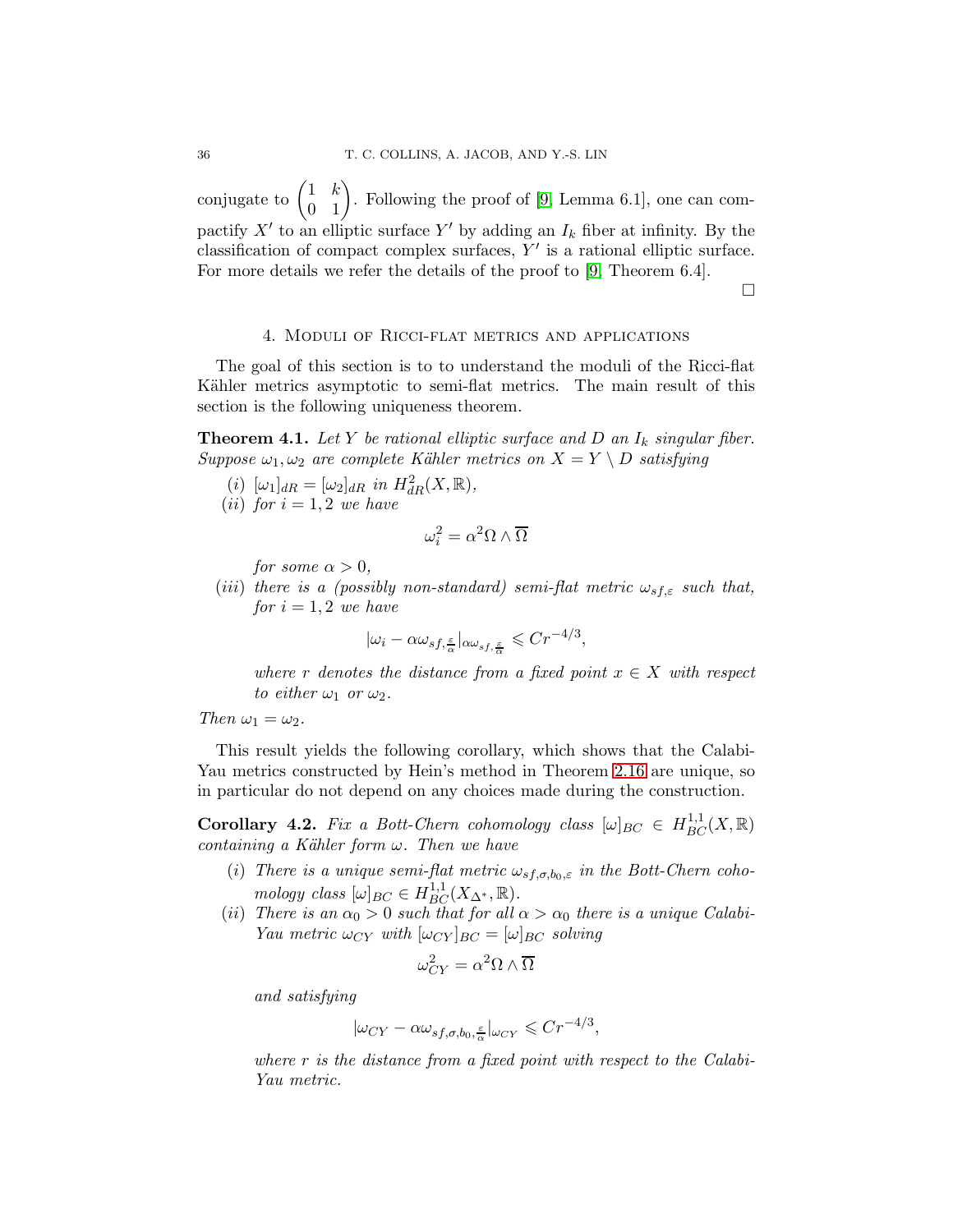(iii) Furthermore, for all  $k \in \mathbb{N}$  there is a constant  $C_k$  so that  $\omega_{CY}$  satisfies the improved decay estimates

$$
|\nabla^k(\omega_{CY}-\alpha\omega_{sf,\sigma,b_0,\frac{\varepsilon}{\alpha}})|_{\omega_{CY}}\leqslant C_k e^{-\delta r^{2/3}}.
$$

where  $\nabla$  is defined using  $\omega_{CY}$ .

*Proof.* (i) is Corollary [2.32.](#page-25-0) Part (ii) is Theorem [2.16,](#page-15-0) apart from the uniqueness which is a direct consequence of Theorem [4.1.](#page-35-0) Part  $(iii)$  follows from Hein's estimates; see Theorem [2.16.](#page-15-0)

A well-known folklore conjecture of Yau [\[43\]](#page-75-0) states that, on a non-compact Calabi-Yau manifold, two Calabi-Yau metrics  $\omega_1, \omega_2$  which are uniformly equivalent and de Rham cohomologous are equal. In the present setting, we confirm this conjecture under the assumption that the metrics converge to semi-flat metrics at infinity.

**Corollary 4.3.** Suppose  $\omega_1, \omega_2$  are Calabi-Yau metrics on X solving

$$
\omega_i^2 = \alpha^2 \Omega \wedge \overline{\Omega}
$$

for some  $\alpha > 0$ , and having

$$
|\omega_i - \alpha \omega_{sf, \sigma_i, b_{0,i}, \frac{\varepsilon_i}{\alpha}}|_{\omega_i} \leq C r_i^{-4/3}
$$

where  $\omega_{sf,\sigma_i,b_{0,i},\frac{\varepsilon_i}{\alpha}}$  are semi-flat metrics for  $i=1,2$  and  $r_i$  denotes the distance from a fixed point with respect to  $\omega_i$ . Suppose that  $[\omega_1]_{dR} = [\omega_2]_{dR}$  and that  $\omega_1, \omega_2$  are uniformly equivalent. Then  $\omega_1 = \omega_2$ .

*Proof.* By assumption,  $\omega_1$  is asymptotic to some rescaled semi-flat metric

$$
\alpha \omega_{sf,\sigma,b_0,\frac{\varepsilon}{\alpha}}.
$$

Since  $[\omega_2]_{dR} = [\omega_1]_{dR}$ , it follows from Corollary [2.32](#page-25-0) that  $\omega_2$  is asymptotic to a rescaled semi-flat metric

$$
\alpha T_h^* \omega_{sf,\sigma,b_0,\frac{\varepsilon}{\alpha}}
$$

where  $h : \Delta^* \to \mathbb{C}$  is a holomorphic function. On the other hand, since  $\omega_1, \omega_2$  are uniformly equivalent, Lemma [2.29](#page-23-0) implies that in fact h extends as a holomorphic function  $h : \Delta \to \mathbb{C}$ , and that

$$
|\omega_2 - \alpha \omega_{sf,\sigma,b_0,\frac{\varepsilon}{\alpha}}|_{\omega_1} \leqslant Cr^{-4/3}.
$$

The result follows from Theorem [4.1.](#page-35-0)

As a first step towards proving Theorem [4.1](#page-35-0) we establish the following conditional uniqueness theorem which follows ideas in Yau's original proof of the Calabi conjecture [\[44\]](#page-75-1).

<span id="page-36-1"></span>**Lemma 4.4.** Let  $\omega = \sum_{i,j} g_{i\overline{j}} dz_i \wedge d\overline{z}_{\overline{j}}$  be a Kähler form with Kähler metric g. Consider the following Monge-Ampère equation

<span id="page-36-0"></span>(4.1) 
$$
(\omega + i\partial\bar{\partial}u)^n = e^f\omega^n, \quad \omega + i\partial\bar{\partial}u > 0 \text{ and complete.}
$$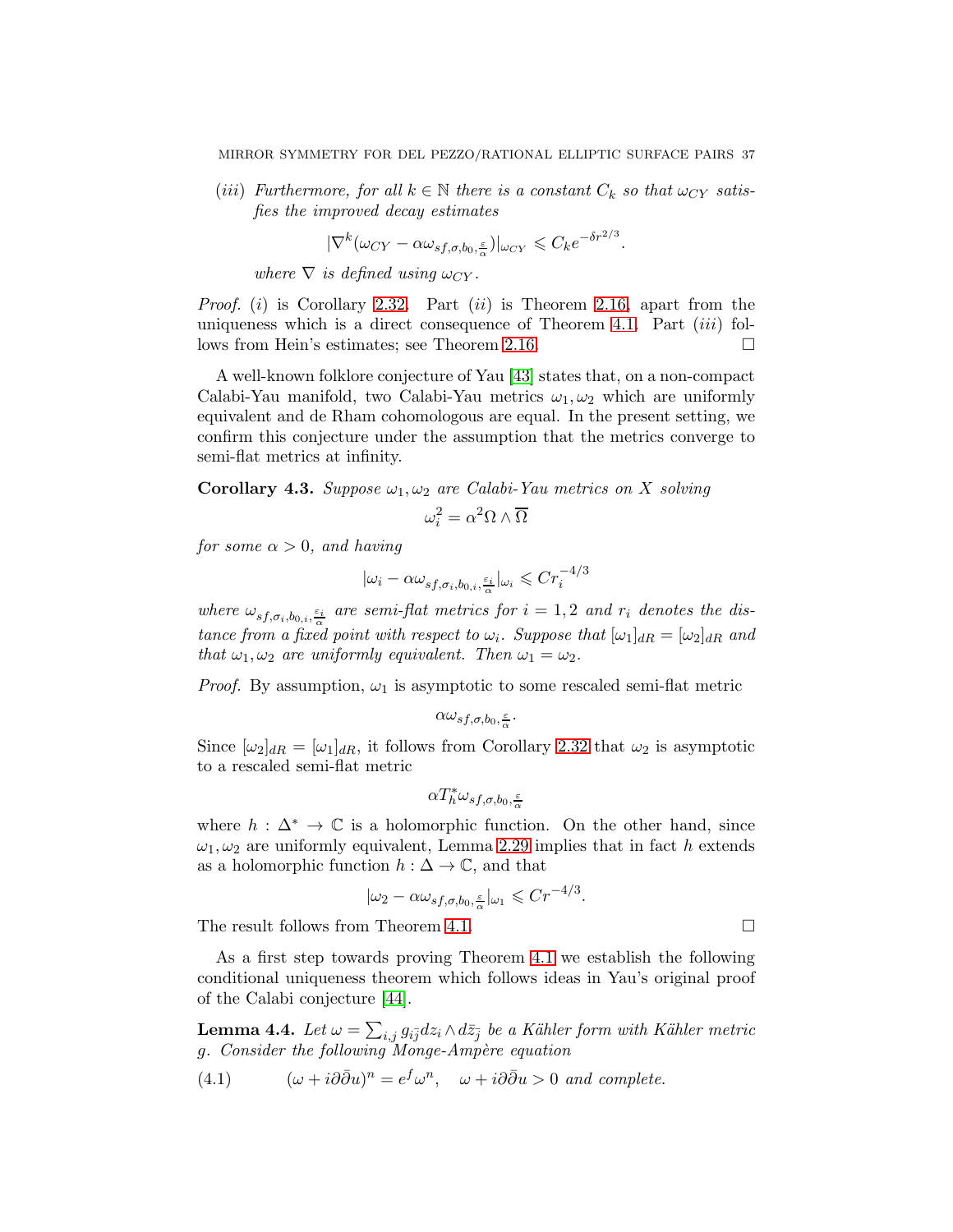Suppose the  $\varphi_1, \varphi_2$  are two solutions to [\(4.1\)](#page-36-0), and let  $g_{\varphi_i}$  be the Kähler metrics associated to  $\omega_{\varphi_i} := \omega + \sqrt{-1} \partial \overline{\partial} \varphi_i$  for  $i = 1, 2$ . Fix a point  $p_0 \in X$ and the  $B_{g_{\varphi_i}}(r)$  denote the ball around  $p_0$  of radius r with respect to  $g_{\varphi_i}$ . Suppose that  $\varphi_i$  have the following properties

- (i)  $\varphi_i$  is bounded,  $i = 1, 2$
- (ii) The Kähler metrics  $g_{\varphi_i}$  are uniformly equivalent. That is, there is a constant  $C > 0$  so that

$$
C^{-1}g_{\varphi_2} \leqslant g_{\varphi_1} < Cg_{\varphi_2}
$$

(iii) The distance spheres are uniformly volume equivalent in the sense that there is a constant  $C > 0$  so that

$$
C^{-1}\mathrm{Vol}_{g_{\varphi_2}}(\partial B_{g_{\varphi_2}}(r))\leqslant \mathrm{Vol}_{g_{\varphi_1}}(\partial B_{g_{\varphi_1}}(r))\leqslant C\mathrm{Vol}_{g_{\varphi_2}}(\partial B_{g_{\varphi_2}}(r)).
$$

(iv) We have

$$
\limsup_{r\to\infty}\mathrm{Vol}_{g_{\varphi_i}}(\partial B_{g_{\varphi_i}}(r))\cdot\left[\sup_{B_{g_{\varphi_i}}(Cr)\backslash B_{g_{\varphi_i}}(C^{-1}r)}|\nabla\varphi_i|_{g_{\varphi_i}}\right]=0.
$$

Then  $\varphi_1 - \varphi_2$  is constant.

*Proof.* For simplicity, denote  $\varphi_1 = \varphi$  and  $\varphi_2 = \psi$ . The complex Monge-Ampère equation [\(4.1\)](#page-36-0) implies that  $\det(g_{i\bar{j}} + \varphi_{i\bar{j}}) = \det(g_{i\bar{j}} + \psi_{i\bar{j}})$ , which we write as

$$
\det(g_{i\bar{j}} + \varphi_{i\bar{j}} + (\psi_{i\bar{j}} - \varphi_{i\bar{j}}))\det(g_{i\bar{j}} + \varphi_{i\bar{j}})^{-1} = 1.
$$

By the arithmetic-geometric mean inequality,

$$
\frac{1}{n}[n+\Delta_{g_{\varphi}}(\psi-\varphi)]\geqslant 1,
$$

where  $\Delta_{g_{\varphi}}$  is the Laplacian of the metric  $(g_{i\bar{j}} + \varphi_{i\bar{j}})$ . Therefore,  $\psi - \varphi$  is subharmonic with respect to  $\Delta_{g_{\varphi}}$ . Since  $\psi$  and  $\varphi$  are smooth, bounded functions by (i), we may add a constant and assume  $\psi - \varphi \geqslant 0$ . By Stokes' theorem

$$
\int_{B_{g_{\varphi}}(R)} \Delta_{g_{\varphi}}(\psi - \varphi)^2 = 2 \int_{\partial B_{g_{\varphi}}(R)} (\psi - \varphi) \langle \nabla(\psi - \varphi), \vec{n} \rangle,
$$

where  $\vec{n}$  is the unit outward normal vector of  $\partial B_{g_{\varphi}}(R)$  in X, with respect to  $g_{\varphi}$ . Applying Hölder's inequality to the right hand side above gives

$$
\bigg|\int_{\partial B_{g_{\varphi}}(R)} (\psi-\varphi)\langle \nabla(\psi-\varphi),\vec{n}\rangle\bigg|\leqslant |\psi-\varphi| l_{C^0(X)} {\rm Vol}_{g_{\varphi}}(\partial B_{g_{\varphi}}(R)) \sup_{\partial B_{g_{\varphi}}(R)} |\nabla(\psi-\varphi)|_{g_{\varphi}}.
$$

We claim that the right hand side goes to zero as  $R \to \infty$ . First, note that

$$
\sup_{\partial B_{g_{\varphi}}(R)} |\nabla(\psi - \varphi)|_{g_{\varphi}} \leq \sup_{\partial B_{g_{\varphi}}(R)} C|\nabla \psi|_{g_{\psi}} + \sup_{\partial B_{g_{\varphi}}(R)} |\nabla \varphi|_{g_{\varphi}}
$$

by uniform equivalence. Furthermore, by uniform equivalence we have

$$
\partial B_{g_{\varphi}}(R) \subset B_{g_{\psi}}(CR) \setminus B_{g_{\psi}}(C^{-1}R).
$$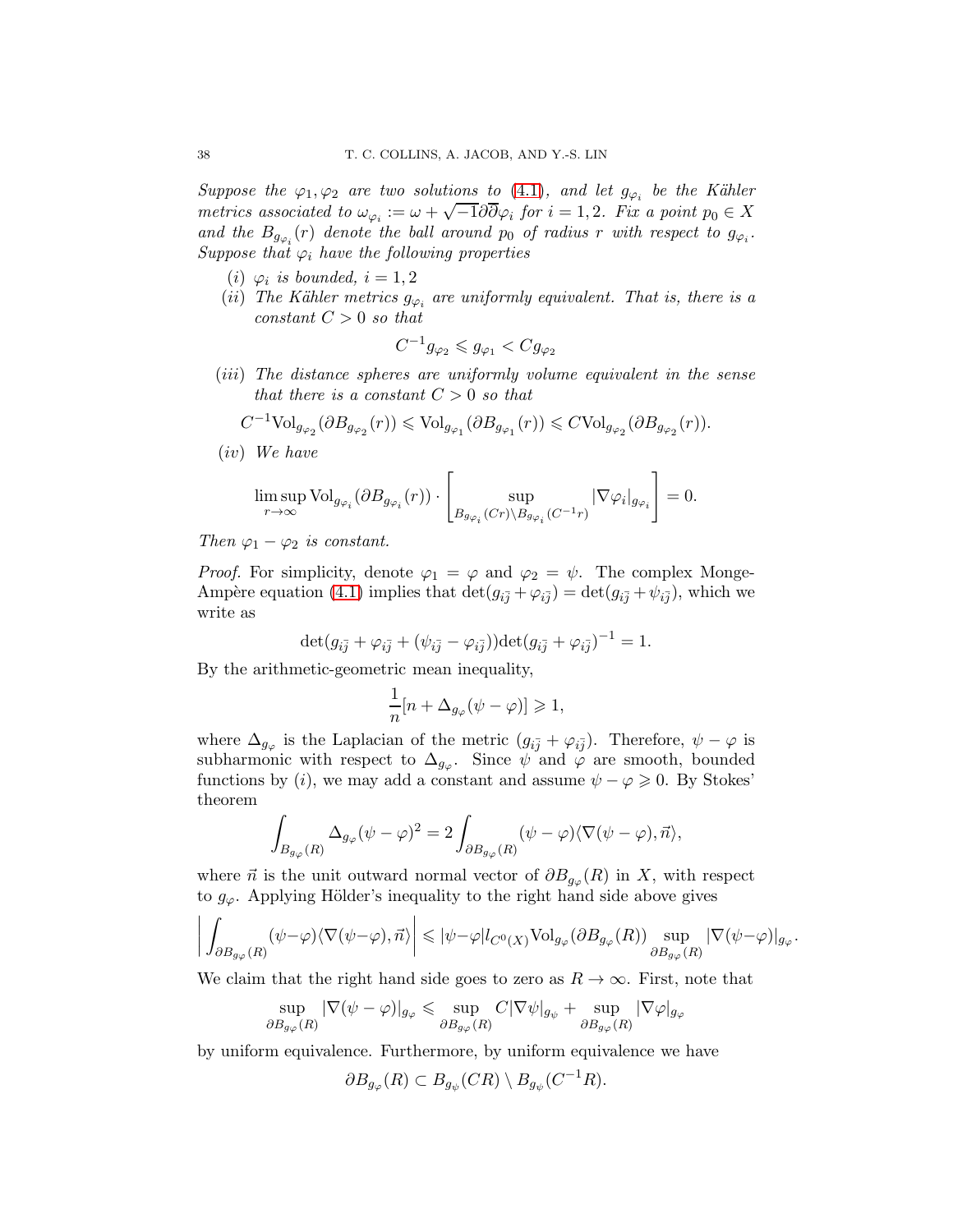Thus

$$
\sup_{\partial B_{g_{\varphi}}(R)} |\nabla(\psi - \varphi)|_{g_{\varphi}} \leq \sup_{B_{g_{\psi}}(CR)\backslash B_{g_{\psi}}(C^{-1}R)} C|\nabla\psi|_{g_{\psi}} + \sup_{B_{g_{\varphi}}(CR)\backslash B_{g_{\varphi}}(C^{-1}R)} |\nabla\varphi|_{g_{\varphi}}.
$$

The claim now follows by combining assumptions *(iii)*, and *(iv)*. Thus,  $\int_X \Delta_{g_\varphi} (\psi - \varphi)^2 = 0.$  On the other hand, since  $\Delta_{g_\varphi}(f^2) = 2|\nabla f|_{g_\varphi}^2 + 2f \Delta_{g_\varphi} f$ , we have

$$
\begin{split} 0&=\limsup_{R\to\infty}\int_{B_{g_{\varphi}}(R)}\Delta_{g_{\varphi}}(\psi-\varphi)^2\\ &=2\limsup_{R\to\infty}\left(\int_{B_{g_{\varphi}}(R)}(\psi-\varphi)\Delta_{g_{\varphi}}(\psi-\varphi)+\int_{B_{g_{\varphi}}(R)}|\nabla(\psi-\varphi)|_{g_{\varphi}}^2\right).\\ &\geqslant 2\limsup_{R\to\infty}\int_{B_{g_{\varphi}}(R)}|\nabla(\psi-\varphi)|_{g_{\varphi}}^2, \end{split}
$$

where we used that  $\psi - \varphi$  is positive and  $g_{\varphi}$  subharmonic. This implies  $\nabla(\psi - \varphi) = 0$ , and the result follows.

 $\Box$ 

<span id="page-38-2"></span>**Remark 4.5.** We make a short remark regarding assumption  $(iv)$  in Lemma [4.4.](#page-36-1) If  $g_{\varphi_1}, g_{\varphi_2}$  are Ricci-flat, then by Bishop-Gromov we have

$$
\text{Vol}_{g_{\varphi_i}}(\partial B_{g_{\varphi_i}}(r)) \leqslant Cr^{2n-1}.
$$

Thus, assumption *(iv)* holds automatically provided, for each  $i = 1, 2$  we have  $|\nabla \varphi_i|_{g_{\varphi_i}} \leqslant f_i(r)$  as  $r \to +\infty$  for a function  $f_i(r)$  satisfying

$$
\limsup_{r \to \infty} r^{2n-1} f_i(r) = 0.
$$

The assumptions of Lemma [4.4](#page-36-1) are quite restrictive and indeed are rather far from proving Theorem [4.1.](#page-35-0) While assumptions  $(ii)$  and  $(iii)$  of Lemma [4.4](#page-36-1) are natural geometrically, assumptions  $(i)$  and  $(iv)$  are not geometric. For example, the boundedness of  $\varphi_i$  is dependent on the choice of background form, since X may admit unbounded plurisubharmonic functions.

The remainder of this section will be devoted to reducing Theorem [4.1](#page-35-0) to Lemma [4.4.](#page-36-1) The first step is to prove a  $\sqrt{-1}\partial\overline{\partial}$ -lemma; recall that the  $\sqrt{-1}\partial\overline{\partial}$ -lemma fails to hold on X (see Section 2). Therefore, we need to  $\sqrt{-1}\partial\bar{\partial}$ -lemma fails to hold on X (see Section [2\)](#page-5-0). Therefore, we need to make use of the additional decay assumed in Theorem [4.1.](#page-35-0) Furthermore, since X admits many unbounded pluriharmonic functions, any solution of  $d\beta = \sqrt{-1}\partial\overline{\partial}\varphi$  is necessarily not unique. In order to apply Lemma [4.4](#page-36-1) we must first produce a bounded solution of  $\sqrt{-1}\partial\bar{\partial}\varphi = d\beta$ . The main idea is to use the decay of  $d\beta$  to solve the  $\sqrt{-1}\partial\overline{\partial}$  equation on a compactification of  $X$ .

<span id="page-38-1"></span>**Proposition 4.6.** Suppose  $d\beta$  is an exact 2-form on X, of type  $(1, 1)$ . Suppose that there is a semi-flat metric  $\omega_{s,f,\sigma,b_0,\varepsilon}$  on  $X_{\Delta^*}$  such that

<span id="page-38-0"></span>
$$
(4.2) \t\t |d\beta|_{\omega_{sf,\sigma,b_0,\varepsilon}} \leqslant Cr^{-4/3}
$$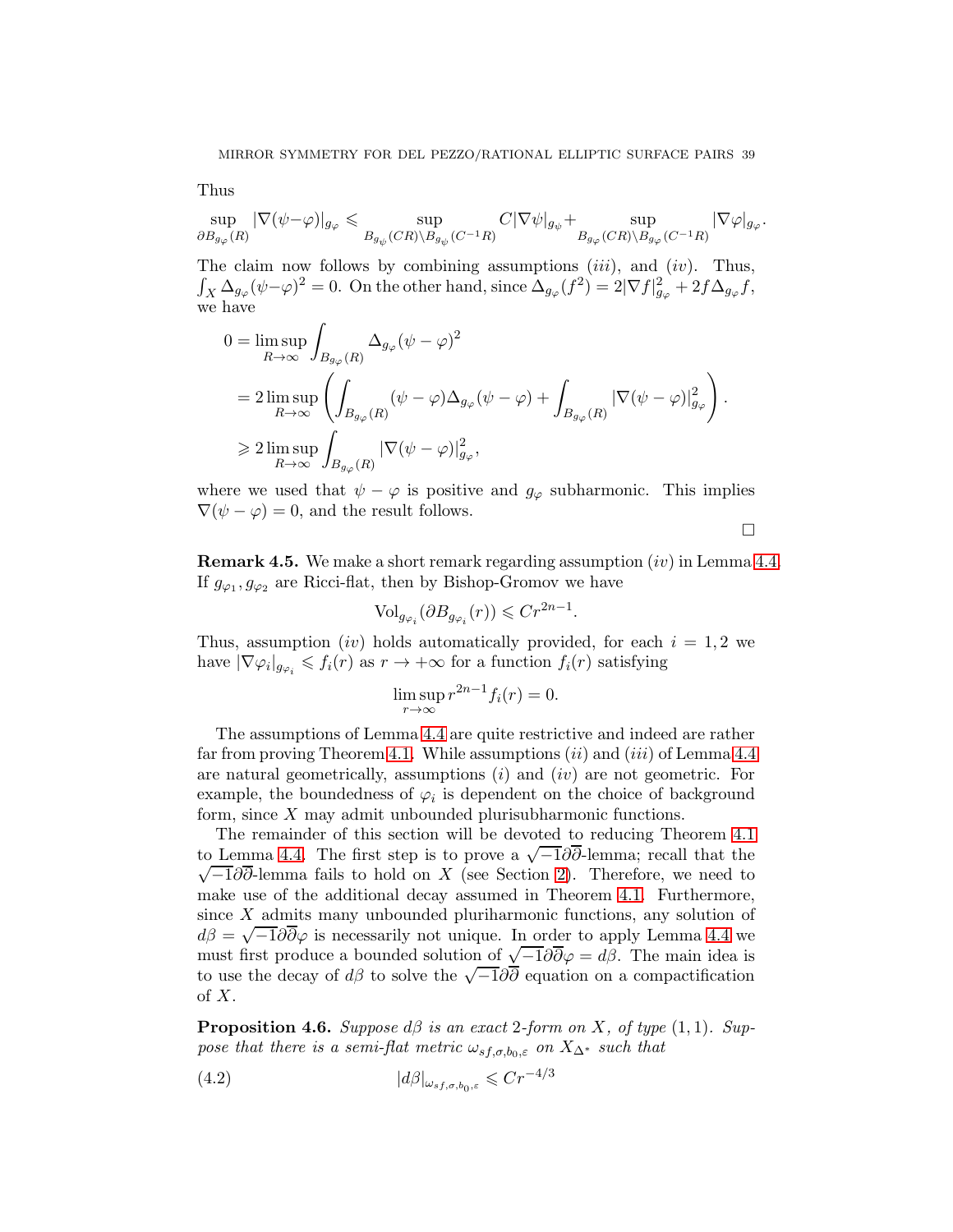where r denotes the distance from a fixed point with respect to  $\omega_{s,f,\sigma,b_0,\varepsilon}$ . Let Y denote the rational elliptic surface compactifying X induced by  $\sigma : \Delta^* \to$  $X_{\Delta^*}$ . Let  $\tilde{\omega}$  be a smooth Kähler metric on Y. Then there exists a function  $\varphi: X \to \mathbb{R}$ , unique up to addition of a constant, such that  $d\beta = \sqrt{-1}\partial\overline{\partial}\varphi$ , and  $\varphi \in C^0(Y) \cap C^{\infty}(X)$ . Furthermore, after subtracting a constant from  $\varphi$ we have

$$
|\varphi| \leqslant Cr^{-\frac{1}{3}}
$$

as  $r \to +\infty$ , where r denotes the distance from a fixed point in X with respect to  $\omega_{s f, \sigma, b_0, \varepsilon}$ .

*Proof.* Let  $Y$  be the rational elliptic surface compactifying  $X$  induced by  $\sigma : \Delta^* \to X_{\Delta^*}$ , and let D denote the  $I_k$  fiber and  $X = Y \setminus D$ . Let  $\tilde{\omega}$  be a smooth Kähler metric on Y. The first step is to translate the estimate  $(4.2)$ into an estimate for  $d\beta$  with respect to  $\tilde{\omega}$ . Recall that in Section [2](#page-5-0) we constructed explicit coordinate systems near the  $I_k$  fiber in Y compactifying X. Let  $\{(u, v) : |u| < 1, |v| < 1\}$  denote one of these coordinates patches. For simplicity, denote  $\omega_{sf} = \omega_{sf,\sigma,b_0,\varepsilon}$  and let  $g_{sf}$  denote the Kähler metric. Using the coordinates on Y and the explicit form for  $g_{sf}$  (see Section [2](#page-5-0) and Section [3\)](#page-27-0), there is a uniform constant  $C > 0$  so that following estimates hold for  $g_{sf}$  in coordinates  $(u, v)$ 

$$
C^{-1} \frac{|\log |uv||}{|u|^2} \leq (g_{sf})_{u\bar{u}} \leq C \frac{|\log |uv||}{|u|^2},
$$
  

$$
C^{-1} \frac{|\log |uv||}{|v|^2} \leq (g_{sf})_{v\bar{v}} \leq C \frac{|\log |uv||}{|v|^2}.
$$

Thanks to the fact that the semi-flat metric solves the Monge-Ampère equation  $\omega_{sf}^2 = \Omega \wedge \overline{\Omega}$  we get can easily bound

$$
|(g_{sf})_{u\bar{v}}| \leqslant C \frac{|\log |uv||}{|uv|}.
$$

Using the formula for the inverse of a  $2 \times 2$  matrix, we get

$$
C^{-1}|u|^2|\log|uv|| \le (g_{sf})^{u\bar{u}} \le C|u|^2|\log|uv||,
$$
  
\n
$$
C^{-1}|v|^2|\log|uv|| \le (g_{sf})^{v\bar{v}} \le |v|^2|\log|uv||,
$$
  
\n
$$
|(g_{sf})^{u\bar{v}}| \le C|uv||\log|uv||.
$$

By the discussion in Section [2](#page-5-0) we have  $r \sim (-\log |uv|)^{3/2}$ . Thus, the estimate [\(4.2\)](#page-38-0) implies

<span id="page-39-0"></span>(4.3)  
\n
$$
|d\beta_{u\bar{u}}| \leq \frac{C}{|u|^2 |\log |uv||^3}
$$
,  $|d\beta_{v\bar{v}}| \leq \frac{C}{|v|^2 |\log |uv||^3}$ ,  $|d\beta_{u\bar{v}}| \leq \frac{C}{|uv||\log |uv||^3}$ 

.

A key point is that each quantity appearing on the right hand side above is  $L^1$  near  $\{u=0\} \cup \{v=0\}$  with respect to the Lebesgue measure on  $\mathbb{C}^2$ . With this estimate  $d\beta$  extends by zero to a well-defined current T on Y with  $L<sup>1</sup>$ - valued coefficients. We claim that this current is closed and exact.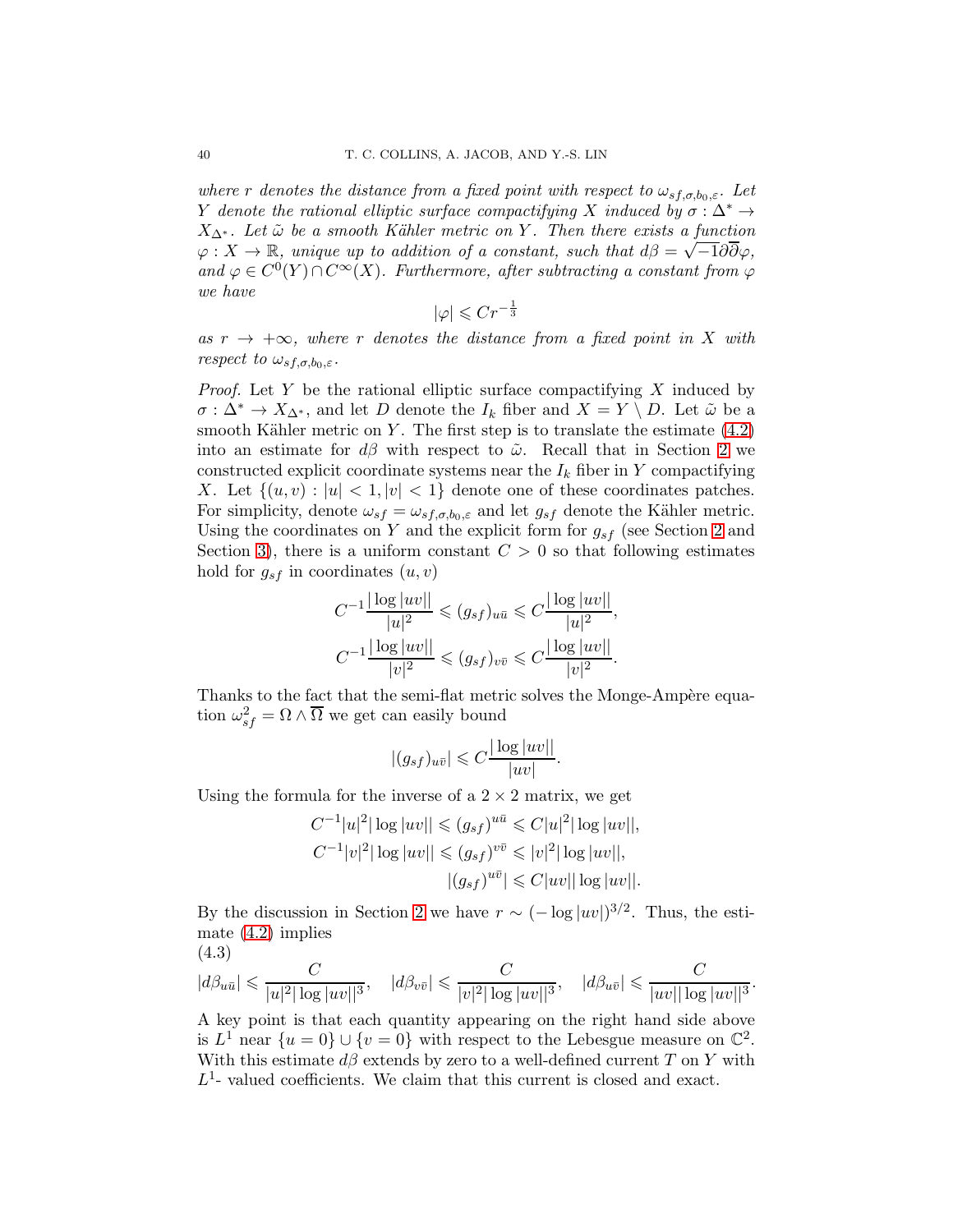Let us first prove that  $T$  is closed. For the remainder of the proof we use  $N_{\mu}$  to denote a tubular neighborhood of radius  $0<\mu\ll1$  around  $D.$  Let  $\alpha$ be a smooth, compactly supported 1-form on  $Y$ . We need to show that

$$
T(d\alpha) = \lim_{\mu \to 0} \int_{Y \setminus N_{\mu}} d\beta \wedge d\alpha = 0.
$$

Integration by parts yields

$$
\int_{Y\setminus N_{\mu}} d\beta \wedge d\alpha = \int_{\partial N_{\mu}} \alpha \wedge d\beta.
$$

It suffices to show that

$$
\lim_{\mu\to 0}\int_{\partial N_\mu}\left|d\beta\right|_{\partial N_\mu}\left|d\sigma=0\right.
$$

where the norm of  $d\beta$  is measured with respect to  $\tilde{\omega}$  and  $d\sigma$  denotes the surface measure on  $\partial N_\mu$  induced by  $\tilde{\omega}$ . We may as well assume that in our local coordinates we have

$$
\partial N_{\mu} = \{ |u| = \mu, 0 \leq |v| \leq 1 \} \cup \{ |v| = \mu, 0 \leq |u| \leq 1 \}.
$$

Consider the piece of  $\partial N_\mu$  given by  $\{|u| = \mu, \mu \leqslant |v| \leqslant 1\}$ . We break this up into sets

$$
A_1 = \{|u| = \mu, \mu \leq |v| \leq \mu^{\frac{1}{2}}\}, \qquad A_2 := \{|u| = \mu, \mu^{\frac{1}{2}} \leq |v| \leq 1\}.
$$

On  $A_1$ , the estimates in  $(4.3)$  gives

$$
|d\beta| \leq C \frac{1}{\mu^2 (-\log(\mu))^3}
$$

.

.

On the other hand, the area of  $A_1$  with respect to the smooth Kähler metric on Y is of order  $\mu^2$ . Thus we have

$$
\int_{A_1} |d\beta|d\sigma \leqslant C \frac{1}{(-\log \mu)^3}
$$

and the right hand side converges to zero as  $\mu \to 0$ . On  $A_2$  we need to be slightly more careful. Note that  $d\beta_{u\bar{u}}|_{A_2} = 0$ , and so it suffices to estimate only the terms  $d\beta_{u\bar{v}}, d\beta_{v\bar{v}}$ . Thus, on  $A_2$  we have

$$
|d\beta|_{N_{\mu}}| \leq C\left(\frac{1}{\mu|v|(-\log(\mu|v|))^3} + \frac{1}{\mu(-\log \mu)^3}\right)
$$

On the other hand,  $A_2$  is a cylinder with cross-section of circumference  $\mu$ , and thus total has area of order  $\mu$  with respect to the smooth Kähler metric on  $Y$ . We get

$$
\begin{aligned} \int_{A_2} |d\beta|_{\partial N_\mu} |d\sigma &\leqslant C \left( \frac{1}{(-\log \mu)^3} + \int_{|v|=\mu^{\frac{1}{2}}}^{|v|=1} \frac{dv \wedge d\overline{v}}{|v| (-\log (|v|))^3} \right) \\ &\leqslant C \left( \frac{1}{(-\log \mu)^3} \right) \end{aligned}
$$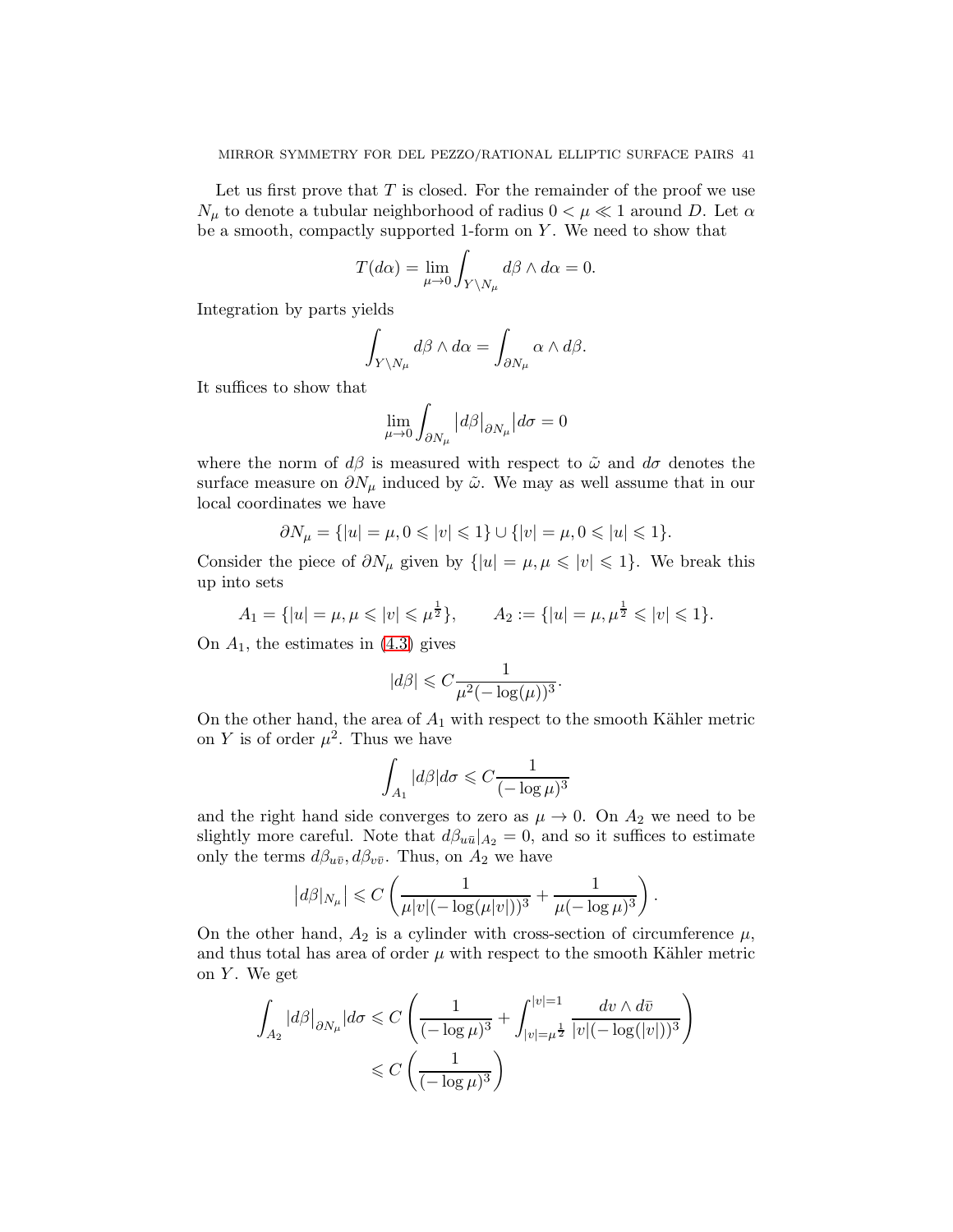and the right hand side converges to zero as  $\mu \to 0$ . The remaining piece of  $\partial N_\mu$  is treated identically, and the claim follows.

Next we prove that  $T$  is exact. Since  $T$  is closed it defines a cohomology class  $[T]_{dR} \in H_{dR}^2(Y,\mathbb{R}) = H^{1,1}(Y,\mathbb{R})$ . Since  $T|_X = d\beta$  is exact,  $[T]_{dR}$  is in the kernel of the restriction map  $H^2_{dR}(Y,\mathbb{R}) \to H^2_{dR}(X,\mathbb{R})$ . Since there is no ambiguity on Y, we drop the subscripts and denote  $[T]_{dR} = [T]$  to ease notation. By Lemma [2.19](#page-17-0) we have

$$
[T] \in \mathrm{Span}_{\mathbb{R}}\{[D_i] : 1 \leqslant i \leqslant k\},\
$$

where  $D_i \cong \mathbb{P}^1$  are the irreducible components of D. We claim that it suffices to show that  $[T][D_i] = 0$  for each i. To see this, order the  $D_i$  so that  $D_i \cdot D_{i+1} = D_i \cdot D_{i-1} = 1$ . If  $T = \sum_{j=1}^{k} a_j [D_j]$  and we have

$$
[T].[D_i] = a_{i+1} + a_{i-1} - 2a_i,
$$

where *i* is taken mod *k*. It follows easily that if  $0 = [T]$ . [ $D_i$ ] for all  $1 \leq i \leq k$ , then  $a_i = 0$  for all  $1 \leq i \leq k$ .

Let  $h_i$  be a smooth metric on  $\mathcal{O}_Y(D_i)$ , and let  $\Theta_i$  denote the curvature of  $h_i$ . Then, since  $[\Theta_i] = [D_i]$  we have

$$
[T].[D_i] = \int_Y T \wedge \Theta_i = \lim_{\mu \to 0} \int_{Y \setminus N_\mu} d\beta \wedge \Theta_i.
$$

Let  $s_i \in H^0(Y, \mathcal{O}_Y(D_i))$  be the defining section of  $D_i$ . Since  $s_i$  is nonvanishing and holomorphic on  $Y \setminus N_\mu$  we have

$$
[T].[D_i] = -\lim_{\mu \to 0} \int_{Y \setminus N_{\mu}} d\beta \wedge \sqrt{-1} \partial \overline{\partial} \log |s_i|^2_{h_i}.
$$

We now integrate by parts on the second term to get

$$
[T].[D_i] = -\lim_{\mu \to 0} \int_{\partial N_\mu} d\beta \wedge \sqrt{-1} \, \overline{\partial} \log |s_i|^2_{h_i}.
$$

It suffices to consider the contribution to this integral from a coordinate patch  $\{(u, v): 0 \leq |u|, |v| \leq 1\}$  where  $D_i = \{u = 0\}$ . Again, we can assume that  $\partial N_{\mu} = \{|u| = \mu\}$ . In this case we have

$$
\sqrt{-1}\overline{\partial}\log|s_i|^2_{h_i} \sim \sqrt{-1}\frac{d\overline{u}}{\overline{u}} + \text{smooth}
$$

and so by our previous estimates we only need to show that

$$
-\lim_{\mu \to 0} \int_{|u|=\mu} d\beta \wedge \sqrt{-1} \frac{d\bar{u}}{\bar{u}} = 0.
$$

Convert to polar coordinates, writing  $u = re^{\sqrt{-1}\theta}$ ,  $v = se^{\sqrt{-1}\psi}$ . Then we have

$$
-\lim_{\mu\to 0}\int_{|u|=\mu}d\beta\wedge\sqrt{-1}\frac{d\bar{u}}{\bar{u}}=-\lim_{\mu\to 0}\int_{r=\mu}\int_{|v|\leqslant 1}d\beta_{v\bar{v}}dv\wedge d\bar{v}\wedge d\theta.
$$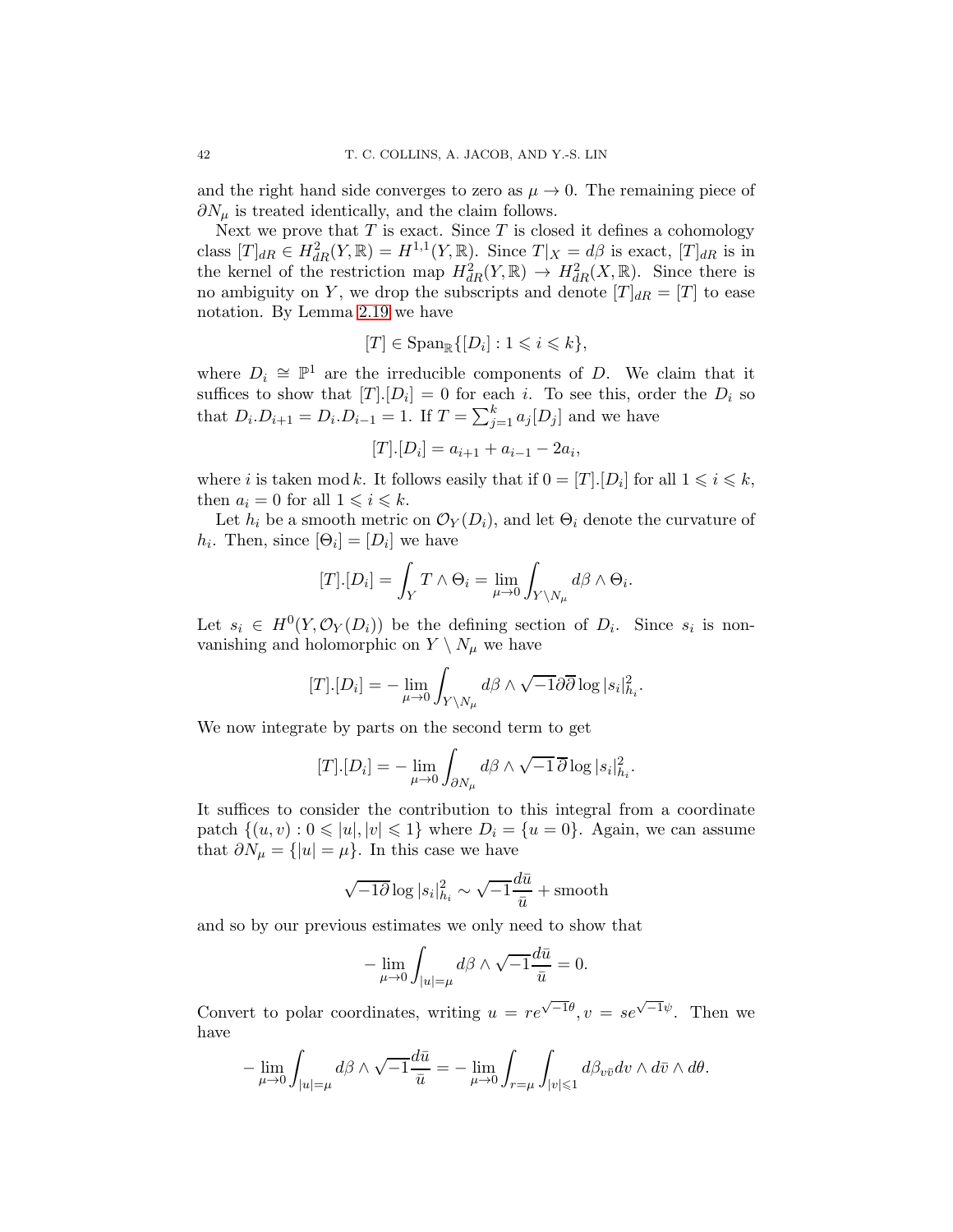Plugging in the estimate for  $d\beta_{v\bar{v}}$  yields

$$
\left| \lim_{\mu \to 0} \int_{|u| = \mu} d\beta \wedge \sqrt{-1} \frac{d\bar{u}}{\bar{u}} \right| \leq \lim_{\mu \to 0} C \int_{0 \leq |v| \leq 1} \frac{1}{|v|^2 |\log |\mu v||^3} dv \wedge d\bar{v}
$$

$$
= \lim_{\mu \to 0} C \int_{0 \leq |w| \leq \mu} \frac{1}{|w|^2 |\log |w||^3} dw \wedge d\bar{w}
$$

$$
= \lim_{\mu \to 0} \frac{C}{|\log(\mu)|^2}
$$

$$
= 0
$$

where in the second line we made the substitution  $w = \mu v$ .

Since  $[T] = 0$  in  $H^{1,1}(Y,\mathbb{R})$ , the  $\sqrt{-1}\partial\overline{\partial}$ -lemma for currents implies that we can write  $T = \sqrt{-1} \partial \overline{\partial} \varphi$  for some  $\varphi \in L^1(Y)$ , which is unique up to addition of a constant. Furthermore, since T is smooth on  $X = Y \setminus D$ , elliptic regularity implies that  $\varphi \in L^1(Y) \cap C^\infty(Y \setminus D)$ .

It remains to prove that  $\varphi$  is bounded, and decays towards a constant on D (with an explicit estimate for the rate). Using the section  $\sigma$  we identify X with  $X_{mod}$  and work in coordinates  $(x, z)$ . The bound  $|d\beta|_{\omega_{s f, b_0, \sigma, \varepsilon}} \leqslant C r^{-4/3}$ implies that, along the fiber  $\pi^{-1}(z)$  we have

<span id="page-42-0"></span>
$$
(-\log|z|)\big|\varphi_{x\bar{x}}\big|\leqslant C\frac{1}{(-\log|z|)^2}.
$$

For fixed z, we view  $\varphi$  as a periodic function on  $\mathbb{C}$ . Recall that the lattice generating the fiber  $\pi^{-1}(z)$  is spanned by  $1, \frac{k}{2\pi\sqrt{3}}$  $\frac{k}{2\pi\sqrt{-1}}\log(z)$ . We claim that there is a uniform constant C such that the following estimate holds for  $\varphi$ ;

$$
\text{(4.4)} \qquad \qquad \text{osc}_{\pi^{-1}(z)}\varphi \leq \frac{C}{(-\log|z|)^{1/2}}
$$

provided |z| is sufficiently small. In what follows  $C$  will be a constant which can change from line to line, but is always understood to be independent of z. Let  $R = k\sqrt{1 + \frac{1}{2\pi} |\log |z||^2}$ , and define  $y = R^{-1}x$ . The point of this rescaling is that a fundamental domain for the torus  $\pi^{-1}(z)$  is rescaled to lie within the ball of radius 1. Define

$$
f = \varphi_{x\bar{x}}, \qquad A_z = \frac{2\pi}{k(-\log|z|)} \int_{\pi^{-1}(z)} \varphi \, dx
$$

where we use the notation  $dx := \frac{\sqrt{-1}dx \wedge d\bar{x}}{2}$ . Set

$$
\widetilde{\varphi}(y) = R^{-2}(\varphi(Ry) - A_z), \qquad \widetilde{f}(y) = f(Ry) = \widetilde{\varphi}_{y\bar{y}}(y).
$$

Since  $\tilde{\varphi}$  is defined on all of  $\mathbb{C}$ , the standard elliptic regularity estimate yields

$$
\|\widetilde{\varphi}\|_{W^{2,2}(B_2)} \leq C(\|\widetilde{f}\|_{L^2(B_4)} + \|\widetilde{\varphi}\|_{L^2(B_4)}).
$$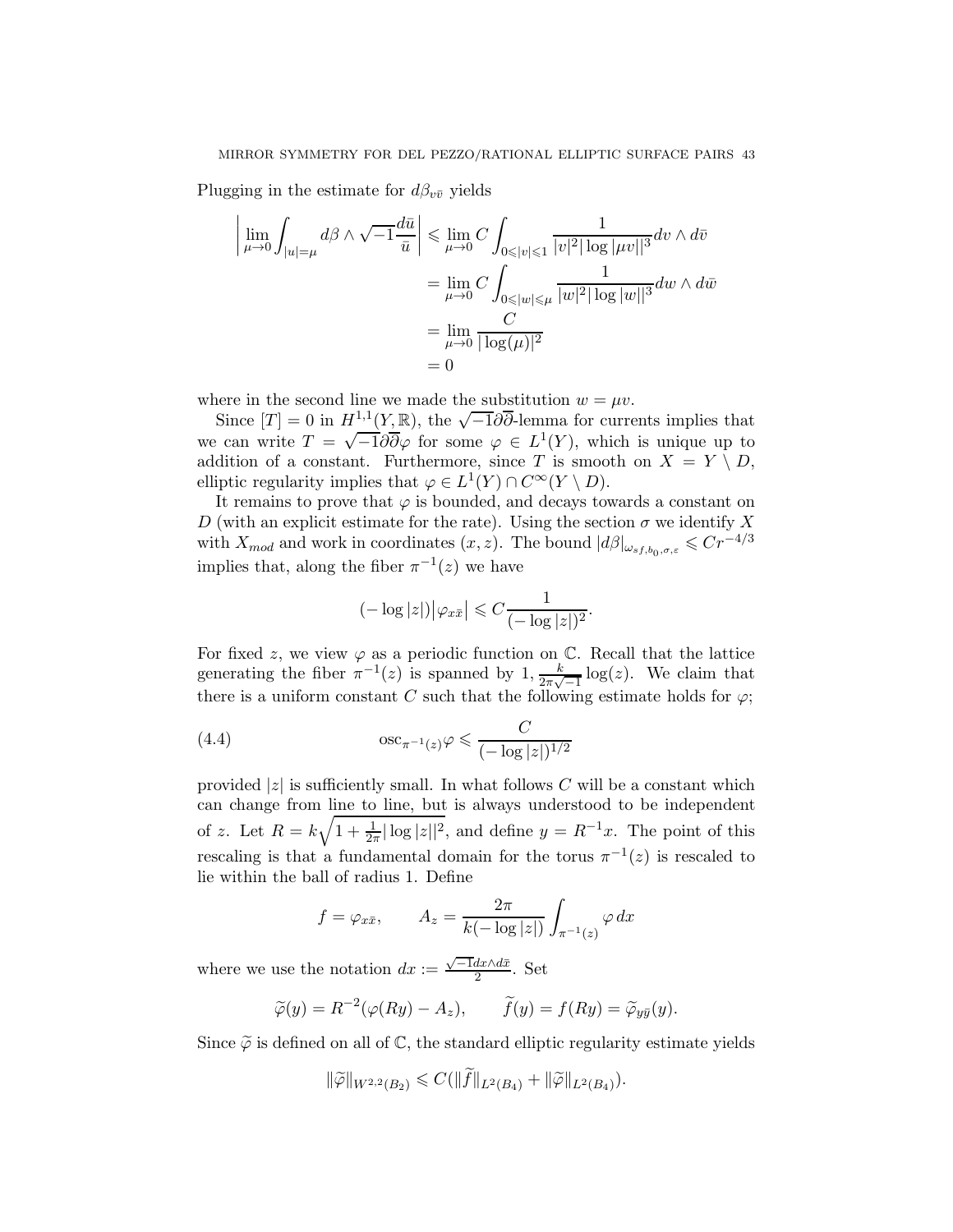Recall that in dimension 2 the Sobolev Imbedding theorem gives  $W^{2,p} \hookrightarrow C^0$ for any  $p > 1$ . Combining this with Hölder's inequality, we obtain

$$
\|\widetilde{\varphi}\|_{L^{\infty}(B_1)} \leqslant C\left(\|\widetilde{f}\|_{L^2(B_4)} + \|\widetilde{\varphi}\|_{L^2(B_4)}\right).
$$

Using  $\|\widetilde{f}\|_{L^2(B_4)} \leq C \|f\|_{L^{\infty}(\pi^{-1}(z))}$  and writing everything in terms of x, we get

$$
R^{-2} \|\varphi(x) - A_z\|_{L^{\infty}(\pi^{-1}(z))} \leq C \left( \|f\|_{L^{\infty}} + R^{-3} \|\varphi - A_z\|_{L^2(B_{4R})} \right).
$$

Note there is a fixed integer N so that  $B_{4R}$  is covered by  $\sim NR$  translates of the fundamental domain and so

$$
\|\varphi(x) - A_z\|_{L^{\infty}(\pi^{-1}(z))} \leq C \left( \frac{1}{(-\log|z|)} + \|\varphi - A_z\|_{L^2(\pi^{-1}(z),dx)} \right).
$$

Recall that the flat torus  $(\pi^{-1}(z), dx)$  has as uniform Poincaré inequality of the form

$$
\int_{\pi^{-1}(z)} |\varphi - A_z|^2 \, dx \leq C \left(-\log|z| \right)^2 \int_{\pi^{-1}(z)} |\varphi_x|^2 \, dx.
$$

From the equation  $\varphi_{x\bar{x}} = f$  and integration by parts we obtain

$$
\int_{\pi^{-1}(z)} |\varphi_x|^2 dx \leq C ||\varphi - A_z||_{L^2(\pi^{-1}(z))} \cdot ||f||_{L^2(\pi^{-1}(z))}.
$$

Combining these three estimates with the bound for f yields

$$
\|\varphi(x) - A_z\|_{L^{\infty}(\pi^{-1}(z))} \leq C \left( \frac{1}{(-\log|z|)} + \frac{1}{(-\log|z|)^{1/2}} \right),
$$

which implies  $(4.4)$ .

In order to obtain the  $L^{\infty}$  bound we will show that there exists an x the such  $\limsup_{z\to 0} |\varphi(x,z)| < +\infty$ . In fact, we claim that for almost every  $c \in \mathbb{C}$  the function  $\varphi(x, z)$  is  $L^{\infty}$  when restricted to the slice  $\{x = c\}.$ Since the coordinates  $(x, z)$  do not extend over the  $I_k$  fiber D, it is more convenient to work in the local coordinates  $(u, v)$ . In these coordinates a slice  $\{x = \text{const.}\}\$ is given by  $\{u = \text{const.}\}\$ , and we use v as a coordinate on the slice.

Consider the functions  $\varphi, \varphi_{v\bar{v}}$ . Since each of these functions is smooth on X, and  $L^1$  on Y, it follows from Fubini's theorem that they are  $L^1$  on almost every slice  $\{u = c\}$ . We claim that for almost every c,  $\varphi_{v\bar{v}}$  is the weak Laplacian of  $\varphi$  restricted to the slice  $\{u = c\}$ . Let  $\eta(v)$  be a smooth, compactly supported function. We need to show that for almost every  $u$ 

$$
\int \varphi_{v\bar{v}}(u,v)\eta(v)dv = \int \varphi(u,v)\eta_{v\bar{v}}(v)dv.
$$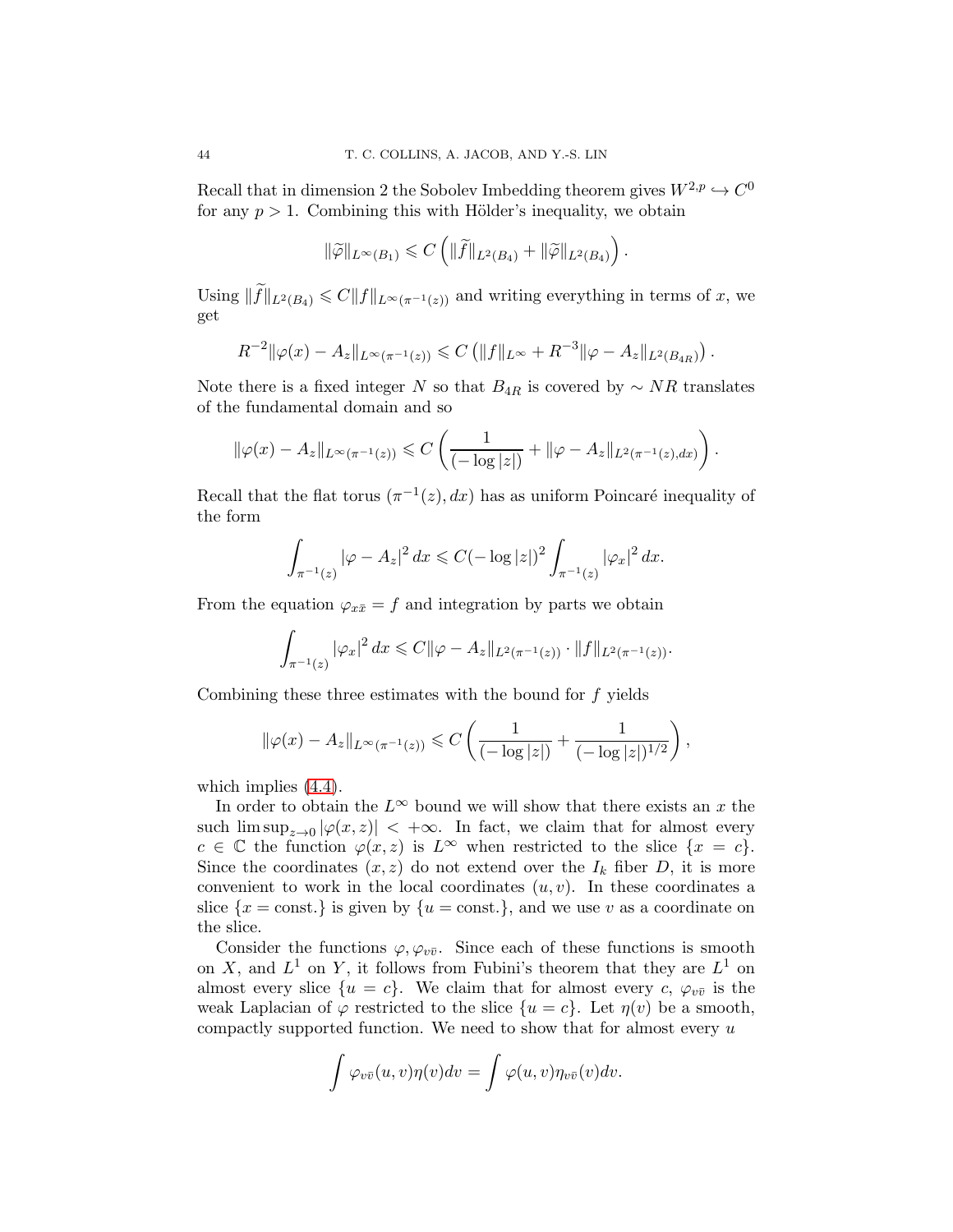By Fubini's theorem both sides of this equation are  $L<sup>1</sup>$  functions of u. Let  $\psi(u)$  be any smooth compactly supported function. Then  $\psi(u)\eta(v)$  is compactly supported and so

$$
\int \int \varphi_{v\bar{v}}(u,v)\eta(v)\psi(u)dudv = \int \int \varphi(u,v)\eta_{v\bar{v}}(v)\psi(u)dudv.
$$

Thus we have

$$
\int \left( \int \left( \varphi_{v\bar{v}}(u,v) \eta(v) - \varphi(u,v) \eta_{v\bar{v}}(v) \right) dv \right) \psi(u) du = 0.
$$

Since this holds for every smooth compactly supported function  $\psi(u)$  we have

<span id="page-44-0"></span>
$$
\int \bigg(\varphi_{v\bar{v}}(u,v)\eta(v) - \varphi(u,v)\eta_{v\bar{v}}(v)\bigg)dv = 0 \quad \text{ a.e. } u.
$$

We can therefore choose a slice  $\{u = c\}$ ,  $c \neq 0$  such that  $\varphi(c, v)$  is  $L^1$  and, as a function of v on the slice, the distributional Laplacian  $\varphi(c, v)_{v\bar{v}}$  is also  $L<sup>1</sup>$ . At the same time, the estimate [\(4.3\)](#page-39-0) implies that there is a constant  $C > 0$  so that

(4.5) 
$$
|\varphi(c,v)_{v\bar{v}}| \leqslant \frac{C}{|v|^2(-\log|v|)^3}.
$$

Consider

<span id="page-44-1"></span>(4.6) 
$$
\varphi_{+}(v) := \varphi(c,v) + \frac{C}{(-\log|v|)}.
$$

The function  $\varphi_+$  is  $L^1$ , smooth away from  $v = 0$  and by estimate [\(4.5\)](#page-44-0),  $\varphi_+$  satisfies  $\sqrt{-1}\partial\overline{\partial}\varphi_+ \geq 0$  in the sense of distributions. Thus, we may redefine  $\varphi_+$  at  $v = 0$  to make it upper semi-continuous. By the maximum principle for subharmonic functions,  $\varphi_+$  is bounded above. But since  $\frac{1}{-\log|v|}$ is bounded, we get an upper bound  $\sup_{v\neq 0} \varphi(c, v) \leq C'$  (note that we omit the origin from the supremum, since  $\varphi$  may differ from  $\varphi_+$  there). Arguing in the same way for

(4.7) 
$$
\varphi_{-}(v) := -\varphi(c, v) + \frac{C}{(-\log|v|)}
$$

yields a lower bound  $\inf_{v\neq0} \varphi(c, v) > -C'$ . This yields the estimate

<span id="page-44-2"></span>
$$
\|\varphi(c,v)\|_{L^\infty} < C'
$$

for a uniform constant  $C'$ . Combining this estimate with  $(4.4)$  we conclude that  $\varphi \in L^{\infty}(Y)$ . Now it follows easily from integration by parts that  $\varphi$ has  $L^2(Y, \tilde{\omega})$  second derivative. Precisely, the  $L^1$  bound for  $\Delta \varphi$  and the  $L^{\infty}$ bound for  $\varphi$  imply that

$$
C\geqslant \big|\int_Y\varphi\sqrt{-1}\partial\overline{\partial}\varphi\wedge\tilde{\omega}\bigg|=\int_Y\sqrt{-1}\partial\varphi\wedge\overline{\partial}\varphi\wedge\tilde{\omega}
$$

Arguing via Fubini's theorem as above, we can assume that  $\varphi(c, v)$  is bounded with  $L^2$  gradient on the slice  $\{u = c\}.$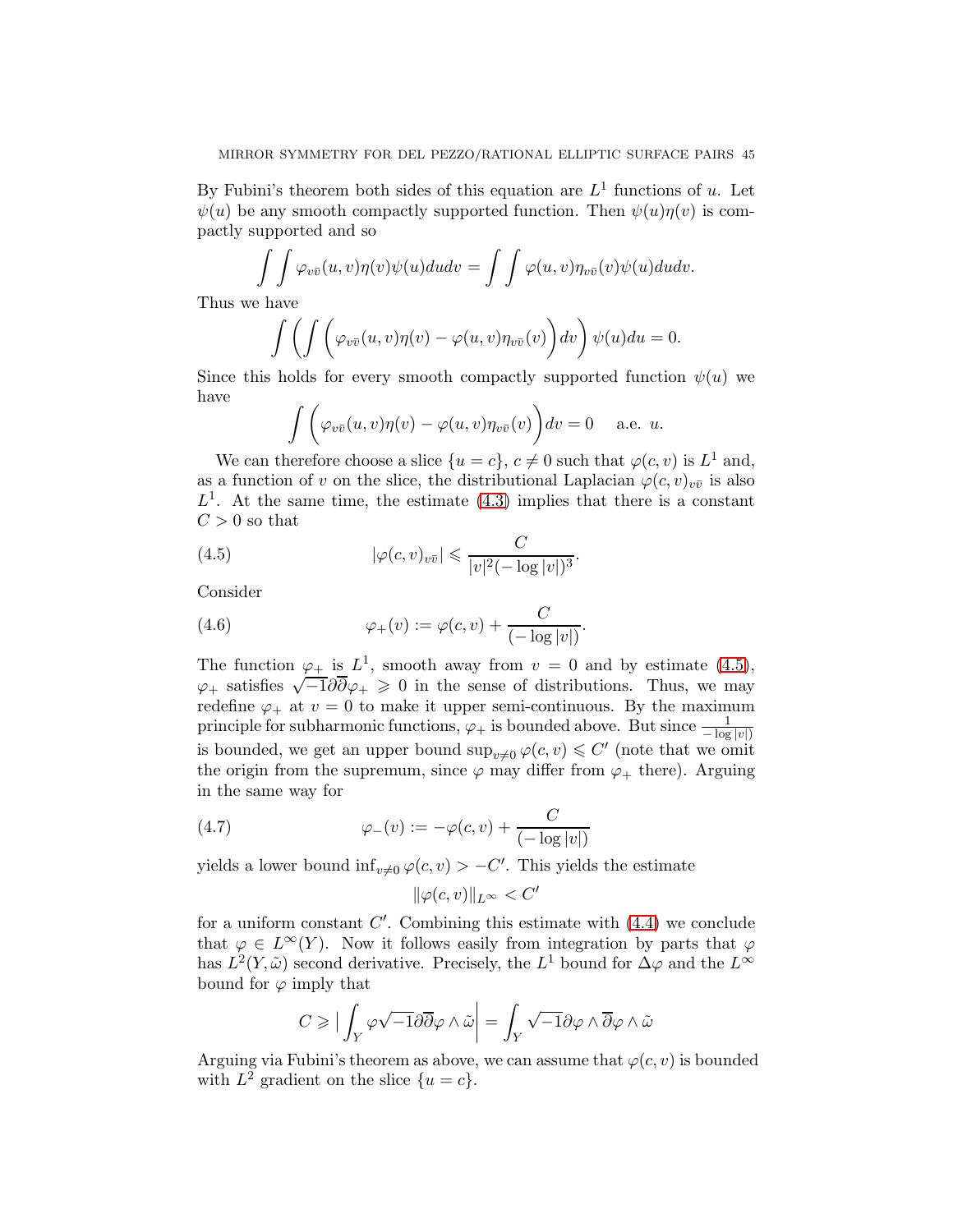Next we will show that  $\varphi(c, v)$  is continuous with an estimate for the modulus of continuity. Let us drop the dependence on the fixed constant  $c$  and regard  $\varphi = \varphi(v)$  on this slice. To begin with, recall the functions  $\varphi_+$  of [\(4.6\)](#page-44-1) is plurisubharmonic while the function  $\varphi_$  of [\(4.7\)](#page-44-2) is plurisuperharmonic. It follows that

$$
a_+(r) := \frac{1}{2\pi} \int_0^{2\pi} \varphi_+(r\theta) d\theta, \qquad a_-(r) := \frac{1}{2\pi} \int_0^{2\pi} \varphi_-(r\theta) d\theta
$$

have the property that  $a_{+}(r)$  is increasing in r, while  $a_{-}(r)$  is decreasing in r. Since  $\frac{1}{-\log(r)}$  goes to zero as  $r \to 0$  it follows that that is a number  $\varphi_0$ such that

$$
\varphi_0 = \lim_{r \to 0} \frac{1}{2\pi} \int_0^{2\pi} \varphi(r\theta) d\theta,
$$

and we have the estimate

$$
\left|\varphi_0 - \frac{1}{2\pi} \int_0^{2\pi} \varphi(r\theta) d\theta\right| \leqslant \frac{C}{-\log(r)}.
$$

Since  $\varphi_+/\varphi_-$  is sub/superharmonic, the maximum principle implies that for  $r < R$  we have

$$
\sup_{|v|=r}\varphi_+\leqslant \sup_{|v|=R}\varphi_+, \qquad \inf_{|v|=r}\varphi_-\geqslant \inf_{|v|=R}\varphi_-.
$$

It follows immediately that the function

$$
\tilde{\omega}(r) = \mathrm{osc}_{|v|=r} \varphi + \frac{2C}{(-\log(r))},
$$

is increasing in r. By the Fundamental Theorem of Calculus we have

$$
\mathrm{osc}_{|v|=r}\varphi=\varphi(r\theta^*)-\varphi(r\theta_*)=\int_{\theta_*}^{\theta^*}\langle\nabla\varphi(r\theta),\frac{\partial}{\partial\theta}\rangle d\theta,
$$

where where choose  $\theta^*, \theta_*$  so that  $|\theta^* - \theta_*| \leq \pi$ . By Hölder's inequality we obtain

$$
\mathrm{osc}_{|v|=r}\varphi \leqslant r\sqrt{\pi}\left(\int_0^{2\pi} |\nabla \varphi(r\theta)|^2 d\theta\right)^{\frac{1}{2}}.
$$

Combining this estimate with the definition of  $\tilde{\omega}(r)$  and squaring we get

$$
\frac{\tilde{\omega}(r)^2}{r} \leq 4\pi r \left( \int_0^{2\pi} |\nabla \varphi(r\theta)|^2 d\theta \right) + \frac{10C^2}{r(-\log(r))^2}.
$$

We now integrate this function in r from  $\rho$  to  $\frac{1}{2}$ . Since  $\tilde{\omega}(r)$  is increasing we have

$$
\tilde{\omega}(\rho)^2(-\log(2\rho)) \leq \int_{\rho}^{\frac{1}{2}} \frac{\tilde{\omega}(r)^2}{r} dr
$$
  

$$
\leq 4\pi \int_{B_{1/2} \backslash B_{\rho}} |\nabla \varphi|^2 dv + 10C^2 \left( \frac{1}{\log(2)} - \frac{1}{(-\log \rho)} \right).
$$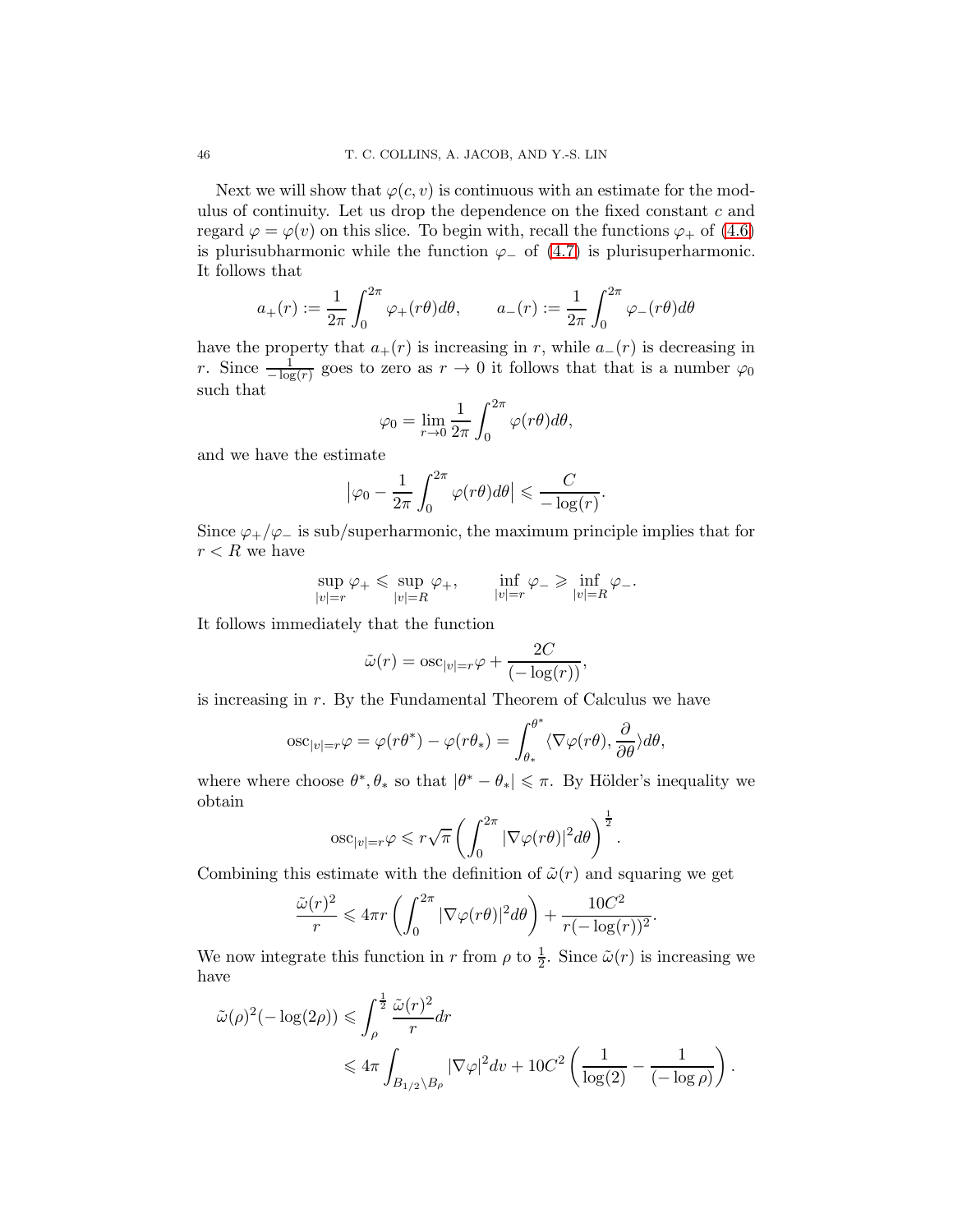Thanks to the  $L^2$  bound for  $|\nabla \varphi|$  we find that there is a constant  $C' > 0$ independent of  $\rho$  so that

$$
\tilde{\omega}(\rho) \leqslant \frac{C'}{(-\log(\rho))^{1/2}}.
$$

From the definition of  $\tilde{\omega}$  we obtain an estimate for the oscillation of  $\varphi$  on the spheres  $|v| = \rho$ ;

$$
\mathrm{osc}_{|v|=\rho}\varphi \leqslant \frac{C'}{(-\log(\rho))^{1/2}} + \frac{C}{-\log(\rho)}.
$$

By the triangle inequality, for any v with  $|v| = r$  we have

$$
|\varphi_0 - \varphi(v)| \le |\varphi_0 - \frac{1}{2\pi} \int_0^{2\pi} \varphi(r\theta) d\theta| + \left|\frac{1}{2\pi} \int_0^{2\pi} \varphi(r\theta) d\theta - \varphi(v)\right|
$$
  

$$
\le \frac{C}{(-\log r)} + \operatorname{osc}_{|v|=r} \varphi
$$
  

$$
\le \frac{C''}{(-\log(r))^{\frac{1}{2}}}.
$$

All together, defining  $\varphi(0, v) = \varphi_0$  have the obtained the estimate

<span id="page-46-0"></span>(4.8) 
$$
|\varphi(c,0)-\varphi(c,v)| \leq \frac{C}{(-\log|v|)^{1/2}}.
$$

We can now finish the proof. Let  $A_0 := \varphi(c, 0)$  be the value of  $\varphi$  at the origin on the slice  $\{u = c\}$ . We return to working in  $(x, z)$  coordinates, and denote by  $x_0$  the value of x on the slice  $\{u = c\}$ . Combining estimates [\(4.4\)](#page-42-0) and [\(4.8\)](#page-46-0) we obtain

$$
|\varphi(x, z) - A_0| \le |\varphi(x, z) - \varphi(x_0, z)| + |\varphi(x_0, z) - A_0| \le \frac{C}{(-\log|z|)^{\frac{1}{2}}},
$$

which completes the proof.  $\Box$ 

Remark 4.7. The second half of the proof, establishing the continuity from the  $L^1$  regularity of  $\varphi, \sqrt{-1}\partial\overline{\partial}\varphi$ , can be viewed as a strengthening of the Sobolev embedding theorem in our particular setting. The key extra ingredient exploited in the proof is the uniform boundedness of the Laplacian of  $\varphi$  with respect to the flat metric metric along the fibers of  $\pi: Y \to \mathbb{P}^1$ . This is used to prove the oscillation bound [\(4.4\)](#page-42-0). To see how the result can fail without this bound, consider the function  $\psi(u, v) := \log(-\log(|u|^2 + |v|^2))$ in a ball around  $u = v = 0$ . The function  $\psi(u, v)$  is  $W^{2,p}$  for any  $p < 2$ , but evidently not bounded. The key difference between this function and the function  $\varphi$  that the  $W^{2,p}$  norm of  $\psi$  along the fibers  $v = \text{const}$  is unbounded as  $|v| \to 0$ .

With this Proposition [4.6](#page-38-1) we are in position to prove Theorem [4.1](#page-35-0)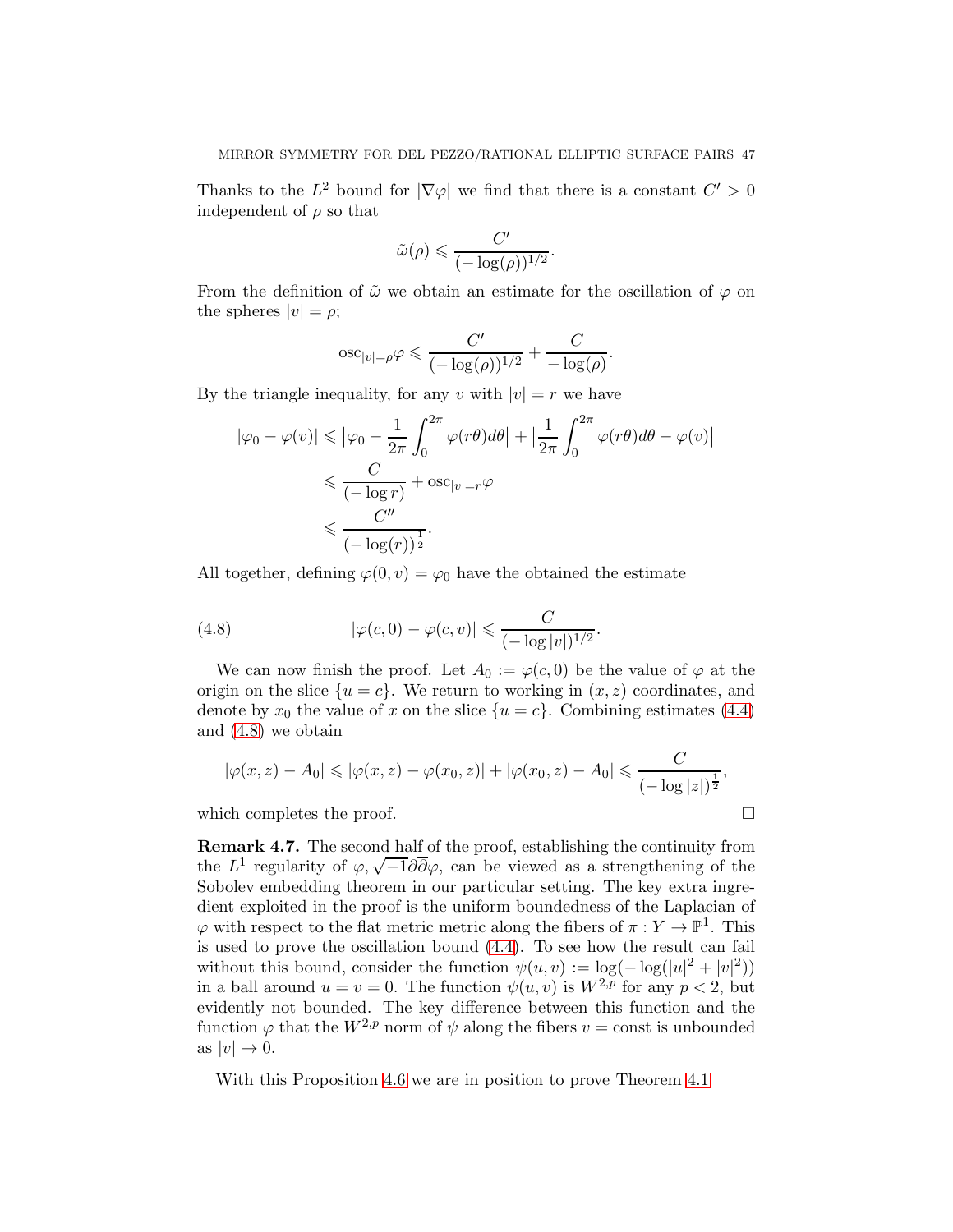*Proof of Theorem [4.1.](#page-35-0)* Let  $\omega_1, \omega_2$  be as in the statement of the theorem. By Proposition [4.6](#page-38-1) there is a function  $\varphi \in L^{\infty}(Y) \cap C^{\infty}(X)$  satisfying  $|\varphi| \leq$  $Cr^{-\frac{1}{3}}$  and such that  $\omega_2 = \omega_1 + \sqrt{-1}\partial\overline{\partial}\varphi$ . We claim that

(4.9) 
$$
\int_X |\nabla \varphi|_{\omega_1}^2 \omega_1^2 < +\infty.
$$

To see this, fix a standard cut-off function  $\eta : \mathbb{R} \to +\infty$  such that  $\eta \equiv 1$  on [0, 1],  $\eta \equiv 0$  on [2, + $\infty$ ), and  $|\eta'| \le 2$ . Let r denote the distance from a fixed point in X with respect to  $\omega_1$ , and define

<span id="page-47-0"></span>
$$
\eta_R = \eta\left(\frac{r}{R}\right).
$$

Integration by parts yields

$$
\int_X \eta_R^2 \varphi \Delta_{\omega_1} \varphi \omega_1^2 = -\int_X (\eta_R^2 |\nabla \varphi|_{\omega_1}^2 + 2\eta_R \varphi \langle \nabla \eta_R, \nabla \varphi \rangle_{\omega_1}) \omega_1^2
$$

Rearranging we obtain

$$
\int_X \eta_R^2 |\nabla \varphi|_{\omega_1}^2 \omega_1^2 \leqslant C \int_X (\eta_R^2 |\varphi| |\Delta_{\omega_1} \varphi| + \varphi^2 |\nabla \eta_R|_{\omega_1}^2) \, \omega_1^2.
$$

From the assumption, we have  $\left|\Delta_{\omega_1}\varphi\right| \leqslant Cr^{-4/3}$ , while  $\omega_1^2 = \alpha^2 \Omega \wedge \overline{\Omega}$ . Together with the decay estimate for  $\varphi$  we obtain

$$
\begin{aligned} \int_X |\varphi||\Delta_{\omega_1}\varphi|\omega_1^2 &\leqslant C+C\int_{|z|<1}\int_{x\in\pi^{-1}(z)}\frac{(\sqrt{-1})^2dz\wedge d\bar z\wedge dx\wedge d\bar x}{|z|^2(-\log|z|)^{2+\frac{1}{2}}}\\ &\leqslant C+C\int_{|z|<1}\frac{\sqrt{-1}dz\wedge d\bar z}{|z|^2(-\log|z|)^{1+\frac{1}{2}}}<+\infty \end{aligned}
$$

where we used that the fiber  $\pi^{-1}(z)$  has area ~ (- log |z|). Note that without the decay estimate for  $\varphi$  established in Proposition [4.6](#page-38-1) the above integral would diverge like  $log(-log(R))$ . From the volume growth of the semi-flat metric we obtain

$$
\int_X \left( \eta_R^2 |\varphi| |\Delta_{\omega_1} \varphi| + \varphi^2 |\nabla \eta_R|_{\omega_1}^2 \right) \omega_1^2 \leqslant C (1+R^{4/3} R^{-2}).
$$

Since  $R^{4/3-2} \to 0$  as  $R \to +\infty$  we get  $\int_{B_R} |\nabla \varphi|_{\omega_1}^2 \omega_1^2 \leq C$  for a uniform constant  $C$  and  $(4.9)$  follows.

Having established [\(4.9\)](#page-47-0), Hein's estimates [\[25,](#page-75-2) Proposition 2.9] imply that

$$
|\nabla^k \varphi|_{\omega_1} \leqslant C_k e^{-\delta r^{2/3}}
$$

for all  $k \geqslant 0$ . By Lemma [4.4,](#page-36-1) and Remark [4.5](#page-38-2) the theorem follows.

 $\Box$ 

In [\[40\]](#page-75-3), Tian-Yau developed a robust technique for constructing complete Ricci-flat metrics on non-compact Kähler manifolds with trivial canonical bundle. The authors mention [\[40,](#page-75-3) p. 579] that the uniqueness of such metrics is likely related to the automorphism group of the manifold. The following proposition confirms this expectation.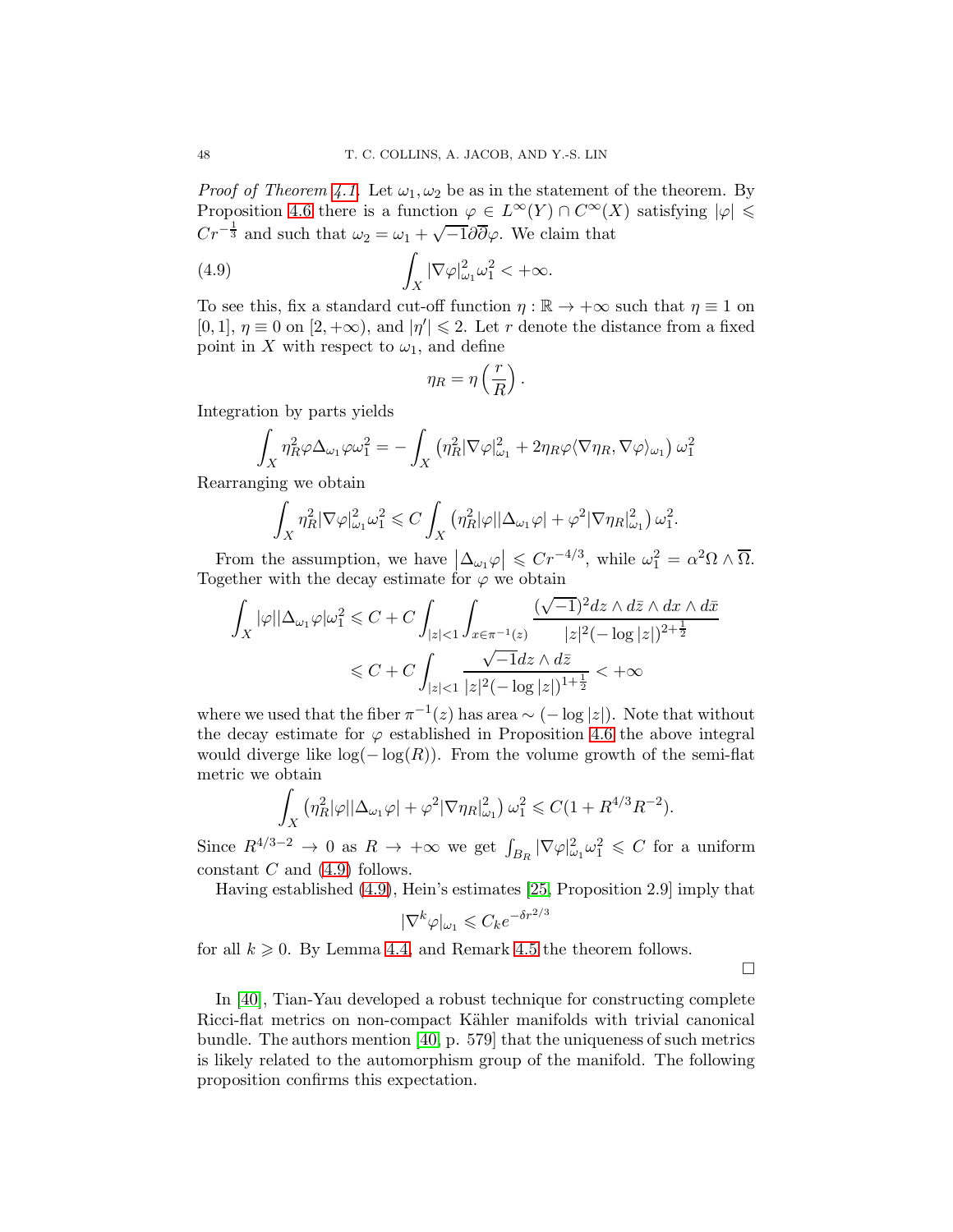<span id="page-48-0"></span>**Proposition 4.8.** Suppose  $\omega_1, \omega_2$  are two complete Calabi-Yau metrics on  $X = Y \setminus D$  with the following properties

- (i)  $\omega_i^2 = \alpha^2 \Omega \wedge \overline{\Omega}$ , for  $i = 1, 2$ , and
- (*ii*)  $[\omega_1]_{dR} = [\omega_2]_{dR} \in H^2_{dR}(X, \mathbb{R}).$
- (iii) There are (possibly non-standard) semi-flat metrics  $\omega_{sf,\sigma_i,b_{0,i},\varepsilon_i}$  such that

$$
[\omega_{sf,\sigma_i,b_{0,i},\varepsilon_i}]_{BC} = [\omega_i]_{BC} \in H_{BC}^{1,1}(X_{\Delta^*},\mathbb{R})
$$

and

$$
|\omega_i - \alpha \omega_{sf, \sigma_i, b_{0,i}, \frac{\varepsilon_i}{\alpha}}| \leqslant Cr_i^{-4/3}
$$

where  $r_i$  is the distance from a fixed point with respect to  $\omega_i$ .

Then there is a fiber preserving holomorphic map  $\Phi \in \text{Aut}_0(X, \mathbb{C})$  such that  $\Phi^*\omega_2=\omega_1.$ 

*Proof.* The proof is straightforward, given Theorem [4.1.](#page-35-0) Since  $\omega_1, \omega_2$  are de Rham cohomologous we must have that  $\omega_i$  decays towards the rescaled semi-flat metric

$$
\alpha \omega_{sf,\sigma_i,b_0,\frac{\varepsilon}{\alpha}}
$$

where  $\sigma_i : \Delta^* \to X_{\Delta^*}$  are local holomorphic sections near the  $I_k$  fiber D. To ease notation, let us define

$$
\omega_{sf,i} := \omega_{sf,\sigma_i,b_0,\frac{\varepsilon}{\alpha}}.
$$

Since  $[\omega_1]_{dR} = [\omega_2]_{dR}$ , the Leray spectral sequence associates to the Bott-Chern class  $[\omega_1 - \omega_2]_{BC}$  identifies a global holomorphic section  $\tau \in H^0(\mathbb{C}, R^1\pi_*\mathcal{O}_X)$ by the discussion in Section [2.](#page-5-0) According to Lemma [2.26,](#page-21-0) the section  $\frac{-2\alpha}{\varepsilon} \tau \in H^0(\mathbb{C}, R^1\pi_*\mathcal{O}_X)$  induces a biholomorphism  $\Phi \in \text{Aut}_0(X, \mathbb{C})$ . Then by Proposition [2.33](#page-26-0) part  $(iii)$  we have

$$
[\Phi^*\omega_1 - \omega_2]_{BC} = [\Phi^*\omega_1 - \omega_1]_{BC} + [\omega_1 - \omega_2]_{BC} \leftrightarrow 0 \in H^0(\mathbb{C}, R^1\pi_*\mathcal{O}_X)
$$

and so  $\Phi^* \omega_1, \omega_2$  are Bott-Chern cohomologous Calabi-Yau metrics asymptotic to (rescaled) semi-flat metrics. The result now follows from the uniqueness part of Corollary [4.2.](#page-35-1)

 $\Box$ 

4.1. Applications. The most important application of the uniqueness result is to defining the Kähler moduli for the non-compact Calabi-Yau manifold  $X = Y \ D$  where Y is a rational ellliptic surface and D is an  $I_k$  singular fiber.

<span id="page-48-1"></span>**Definition 4.9.** Define  $\widetilde{\mathcal{K}_{CY}}$  to be the set of complete Kähler metrics  $\omega$  on X satisfying:

- (*i*)  $\omega^2 = \Omega \wedge \overline{\Omega},$
- (ii) there is a constant  $C > 0$  such that  $\omega$  satisfies

$$
|\omega - \omega_{sf,\sigma,b_0,\varepsilon}|_{\omega} \leq C r^{-4/3}
$$

where  $\omega_{sf,\sigma,b_0,\varepsilon}$  is the unique semi-flat metric in  $[\omega]_{BC} \in H^{1,1}(X_{\Delta^*}, \mathbb{R}),$ and r is the distance from a fixed point with respect to  $\omega$ .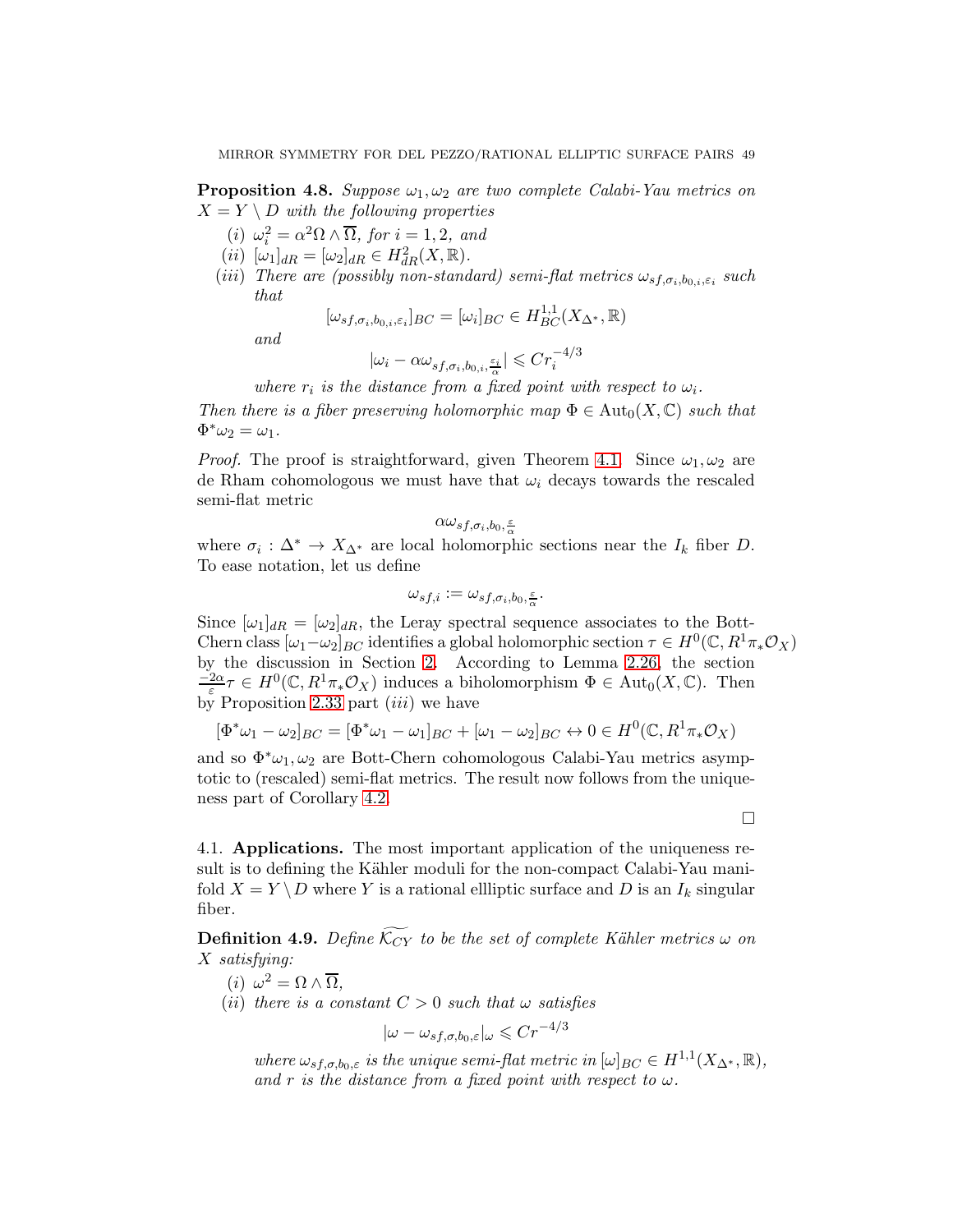We define

$$
\mathcal{K}_{CY} := \widetilde{\mathcal{K}}_{CY}/\mathrm{Aut}_0(X,\mathbb{C})
$$

to be the moduli of asymptotically semi-flat, complete Calabi-Yau metrics.

Let C be a cone in  $\mathbb{R}^n$  with apex at the origin. We say that a cone  $C' \subset C$ is a relatively compact subcone if

$$
\overline{C'}\subset C\cup\{0\}
$$

With these definitions we have

**Corollary 4.10.** Let  $C \subset \mathcal{K}_{dR,X}$  be a relatively compact subcone of the Kähler cone of X. Then there is a  $\delta > 0$  such that  $C \cap B_{\delta}(0)$  embeds into  $\mathcal{K}_{CY}$ . In particular,  $\mathcal{K}_{CY}$  has dimension  $11 - k$ .

*Proof.* For any Kähler class  $[\omega] \in \mathcal{K}_{dR,X}$ , Theorem [2.16](#page-15-0) (or more precisely Corollary [4.2\)](#page-35-1) implies that there is a Calabi-Yau metric  $\omega_{CY} \in \widetilde{\mathcal{M}}_{\text{Käh}}$  with  $[\omega_{CY}] = \alpha^{-1}[\omega]$  for any  $\alpha > \alpha_0$  sufficiently large. As pointed out in Ap-pendix [B,](#page-67-0)  $\alpha_0$  can be taken to depend continuously on the cohomology class. That this map defines an embedding follows from Proposition [4.8](#page-48-0) and Hein's estimates, as recalled in Corollary [4.2.](#page-35-1)

Remark 4.11. Rather than defining the moduli space of Calabi-Yau metrics asymptotic to a semi-flat metric, one could instead study the space of Calabi-Yau metrics asymptotic to a rescaled semi-flat metric  $\alpha \omega_{sf,\sigma,b_0,\frac{\varepsilon}{\alpha}}$ . In this case the uniqueness result Proposition [4.8](#page-48-0) implies that, after modding out by the action of  $\text{Aut}_0(X,\mathbb{C})$ , we get a moduli space, denoted  $\mathcal{M}_{Ric}$ , which admits an embedding of  $\mathcal{K}_{dR,X} \times \mathbb{R}_{>0}$  where  $\mathcal{K}_{dR,X}$  is the de Rham Kähler cone of X, and  $\mathbb{R}_{>0}$  is identified with the parameter  $\alpha - \alpha_0$ , where  $\alpha_0$  is the scale parameter in Corollary [4.2.](#page-35-1) This yields a  $12 - k$  dimensional moduli space. Furthermore,  $\mathcal{M}_{Ric}$  has a natural projection or  $\mathcal{K}_{CY}$  with  $\mathbb{R}_{>0}$  fibers.

Let us describe a second application of the uniqueness result which an-swers a question of Yau [\[43\]](#page-75-0). Let  $\check{Y}$  be a del Pezzo surface of degree  $0 < k \leq 9$ and  $\check{D} = s^{-1}(0)$  be a smooth anti-canonical divisor with  $s \in H^0(\check{Y}, -K_{\check{Y}})$ , and let  $\check{\Omega} = \frac{1}{s}$  be a holomorphic volume form on  $\check{Y} \setminus \check{D}$ . Let h be a positively curved hermitian metric on  $-K_{\tilde{Y}}$  such that the restriction to  $\tilde{D}$  agrees with the (unique up to scale) hermitian metric on  $-K_Y|_D$  whose curvature  $\tilde{\omega}_{\tilde{D}}$  is the flat metric on D in the Kähler class  $c_1(Y)|_{\tilde{D}}$ . Tian-Yau [\[40\]](#page-75-3) proved that there is a complete, exact Kähler metric  $\tilde{\omega}_{TY}$  on  $\tilde{Y} \setminus \tilde{D}$  asymptotic to the model

$$
\omega_{mod} = \frac{\sqrt{-1}}{2\pi} \partial \bar{\partial} \big(-\log |s|^2_{h_{\tilde{D}}} \big)^{\frac{3}{2}}
$$

solving the Monge-Ampère equation  $2\tilde{\omega}_{TY}^2 = \tilde{\Omega} \wedge \overline{\tilde{\Omega}}$ . This model geometry is often referred to as the Calabi model. In the authors' previous work [\[9\]](#page-74-0) we proved (see Theorem [1.2\)](#page-2-0) that any choice of simple closed geodesic  $\gamma \subset D$ gives rise to a special Lagrangian fibration

$$
\check{\pi}_{\gamma}: \check{Y} \setminus \check{D} \to \mathbb{R}^2.
$$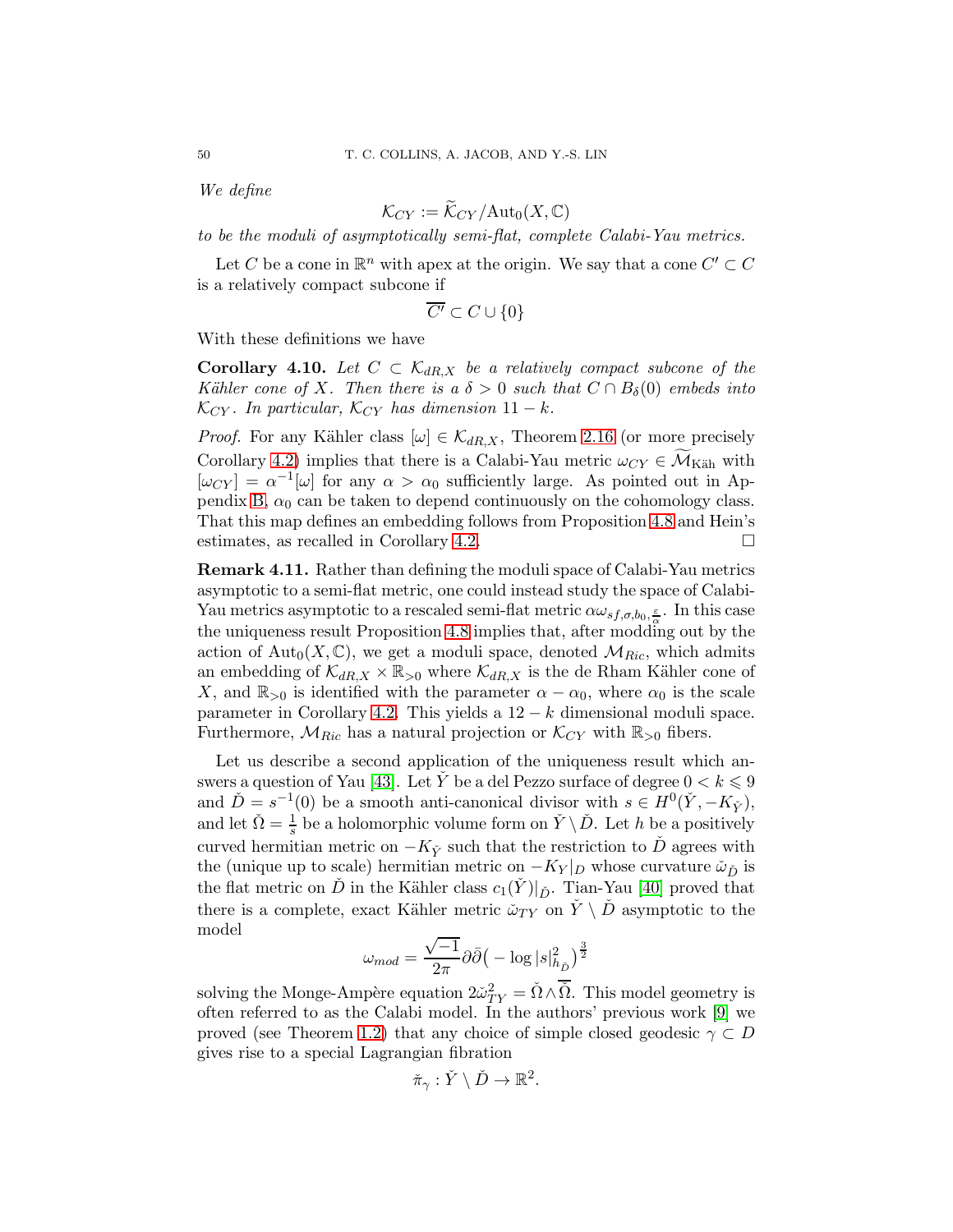Normalize the holomorphic volume form so that  $\text{Im}(\check{\Omega})_{\check{\pi}_\gamma^{-1}(b)} = 0$  for  $b \in \mathbb{R}^2$ , the base of the special Lagrangian fibration, the authors proved

<span id="page-50-0"></span>**Theorem 4.12** (Theorem 1.5, [\[9\]](#page-74-0)). With the notation above. Let X be the hyperKähler rotation of  $\overline{X}$  with Kähler form and holomorphic volume form given by

<span id="page-50-1"></span>(4.10) 
$$
\omega = \text{Re}\check{\Omega},
$$

$$
\Omega = \check{\omega} - \sqrt{-1}\text{Im}\check{\Omega}.
$$

Then X can be compactified to a rational elliptic surface Y by adding an  $I_k$ fiber D at infinity.

Recall that the Tian-Yau metric on  $\check{Y} \backslash \check{D}$  is asymptotic (with exponential decay) to the Calabi model  $(C, \Omega_C, \omega_C)$ , see [\[26,](#page-75-4) Section 3], or [A](#page-60-0)ppendix A for more discussion. In [A](#page-60-0)ppendix A we show that the hyperKähler of Theorem [4.12,](#page-50-0) applied to the Calabi model, produces exactly a rescaled semi-flat metric

$$
\mathrm{Re}\check{\Omega}_{\mathcal{C}}=\alpha\omega_{sf,\sigma,b_0,\frac{\varepsilon}{\alpha}}.
$$

Furthermore, the explicit dependence of  $\alpha, \varepsilon$  on the modulus of the elliptic curve D is computed. Generic choices of the modulus  $\tau$  of the elliptic curve D yield comparatively small values of  $\alpha, \varepsilon$ . However, if  $D_t$  is a family of tori approaching a nodal curve and the geodesic  $\gamma_t$  is chosen to be the vanishing cycle, then one can easily check that the calculations in Appendix [A](#page-60-0) yield  $\alpha \to +\infty$ . Therefore, we have

<span id="page-50-2"></span>Proposition 4.13. In the above setting, the symplectic form of the hyperK¨ahler rotated Calabi-Yau structure converges exponentially fast to a rescaled semi-flat metric. Furthermore, this symplectic form is asymptotic to a standard semi-flat symplectic form, in the sense of Definition [2.8,](#page-11-0) if and only if after the action of  $SL(2,\mathbb{Z})$  we have

$$
D = \mathbb{C}/(\mathbb{Z} + \tau \mathbb{Z})
$$

with  $\text{Re}(\tau) = 0$ , and  $[\gamma]$  is the cycle generated by  $0, \tau$ . In particular, the hyperKähler rotation of the Tian-Yau metric is equal to a generalized Hein metric produced by Theorem [2.16,](#page-15-0) whenever one exists.

## 5. Mirror Symmetry and Applications

In this section we combine our results from Sections [2-](#page-5-0) [4](#page-35-2) to prove SYZ mirror symmetry.

5.1. Collapsing of Del Pezzo Surfaces near the Large Complex Structure Limit. The authors are not aware of a notion of the large complex structure limit for pairs  $(Y, D)$ . Here we will propose a notion of large complex structure limit from the viewpoint of Strominger-Yau-Zaslow conjecture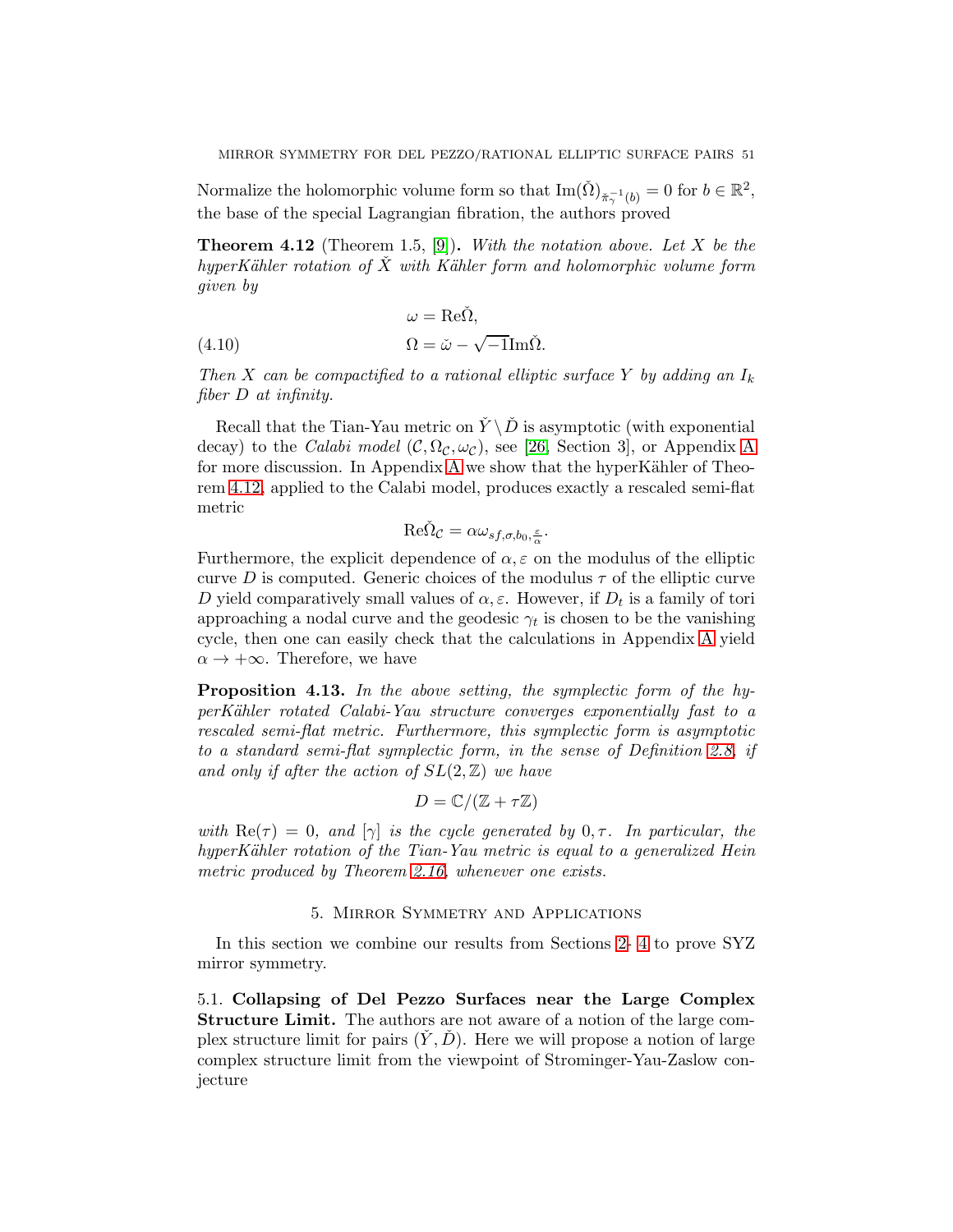<span id="page-51-1"></span>**Definition 5.1.** A large complex structure limit of a Calabi-Yau pair  $(\tilde{Y}, \tilde{D})$ with  $\check{Y}, \check{D}$  smooth is a family of pairs  $\pi : (\check{Y}, \check{D}) \to \Delta$  such that, for each  $t \in \Delta$ ,  $\check{Y}_t := \pi^{-1}(t)$  is smooth,  $\check{Y}_1 \cong \check{Y}$ ,  $\check{D}_t := \pi^{-1}(t)$  is smooth for  $t \in \Delta^*$ and  $\pi : \check{\mathcal{D}} \to \Delta$  is a large complex structure limit of  $\check{\mathcal{D}}$ .

In our setting of a pair of a del Pezzo surface with a smooth anti-canonical divisor,  $(\check{Y}_t, \check{D}_t)$  goes to large complex structure limit as  $\check{D}_t$  converges to a nodal curve. Kontsevich-Soibelman proposed that the Calabi-Yau manifolds collapsed to affine manifolds with singularities at the large complex structure limit [\[29\]](#page-75-5). This proposal has been confirmed in the case of K3 surfaces and hyperKähler manifolds with abelian fibrations  $[22, 8, 38]$  $[22, 8, 38]$  $[22, 8, 38]$  and a weak formulation is proved in the case of Fermat hypersurfaces [\[30\]](#page-75-8).

Let  $(\check{Y}_t, \check{D}_t)$  be a flat family of pairs of smooth del Pezzo surfaces  $\check{Y}_t$ and anti-canonical divisors  $\check{D}_t \in |-K_{\check{Y}_t}|$  over a disc  $\Delta \subseteq \mathbb{C}$  such that  $\check{D}_t$  are smooth for  $t \neq 0 \in \Delta$ . Denote  $\check{X}_t = \check{Y}_t \setminus \check{D}_t$ . Let  $\check{\omega}_t$  be the corresponding Tian-Yau metric on  $\check{X}_t$ , for  $t \neq 0$ . Assume that  $\check{D}_0$  is a nodal curve. Let  $\alpha, \beta \in H_1(\check{D}_t, \mathbb{Z})$  be a basis and  $\alpha$  be the vanishing cycle. Let  $\tilde{\alpha}, \tilde{\beta} \in H_2(\check{X}_t, \mathbb{Z})$  denote the homology class of unit  $S^1$ -bundle (in the normal bundle of  $D_t$ ) over  $\alpha, \beta$ . Then there exists a unique holomorphic volume form  $\Omega_t$  on  $\check{X}_t$  such that

$$
2\tilde{\omega}_t^2 = \check{\Omega}_t \wedge \bar{\check{\Omega}}_t, \qquad \int_{\tilde{\alpha}} \check{\Omega}_t \in \mathbb{R}_+.
$$

From Theorem [1.2](#page-2-0) there exists a special Lagrangian fibration on  $\check{X}_t$  with respect to  $(\check{\omega}_t, \check{\Omega}_t)$  with fiber class  $\tilde{\alpha} \in H_2(\check{X}_t, \mathbb{Z})$ . We will explain the behavior of special Lagrangian fibration as  $t \to 0$ .

Let  $l_t(\alpha)$ ,  $l_t(\beta)$  denote length of the geodesics in  $D_t$  with respect to the flat metric associated to  $c_1(-K_{Y_t})|_{D_t}$ . Then  $l_t(\alpha) = O((\log|t|)^{-1/2}) \to 0$ and  $l_t(\beta) = O((\log|t|)^{1/2}) \to \infty$  as  $t \to 0$ . One has

$$
|\int_{\tilde{\alpha}}\check{\Omega}_t|\to 0,\quad |\int_{\tilde{\beta}}\check{\Omega}_t|\to \infty,
$$

as  $t \to 0$  from [\[9,](#page-74-0) Lemma 4.6]. We are interested in describing how the corresponding Riemannian metrics  $\check{g}_t$  degenerate. Since the Tian-Yau metric is asymptotic to the Calabi ansatz, the torus fibers homologous to  $\tilde{\alpha}$  are volume collapsing from equations  $[9,$  Equations  $(4.1),(4.2)]$ . However, this cannot be an overall collapsing since there are compact special Lagrangian cycles in class  $\hat{\beta}$  with volume approaching infinity. To sum up, we have

<span id="page-51-0"></span>**Lemma 5.2.** Consider the log Calabi-Yau surface  $(\check{X}_t, \check{g}_t)$  with special Lagrangian fibration with fibers homologous to  $\tilde{\alpha}$ . Then, as  $t \to 0$ , the volume of the special Lagrangian fibers collapses to zero.

Together with the earlier discussion, Lemma [5.2](#page-51-0) motivates Definition [5.1](#page-51-1)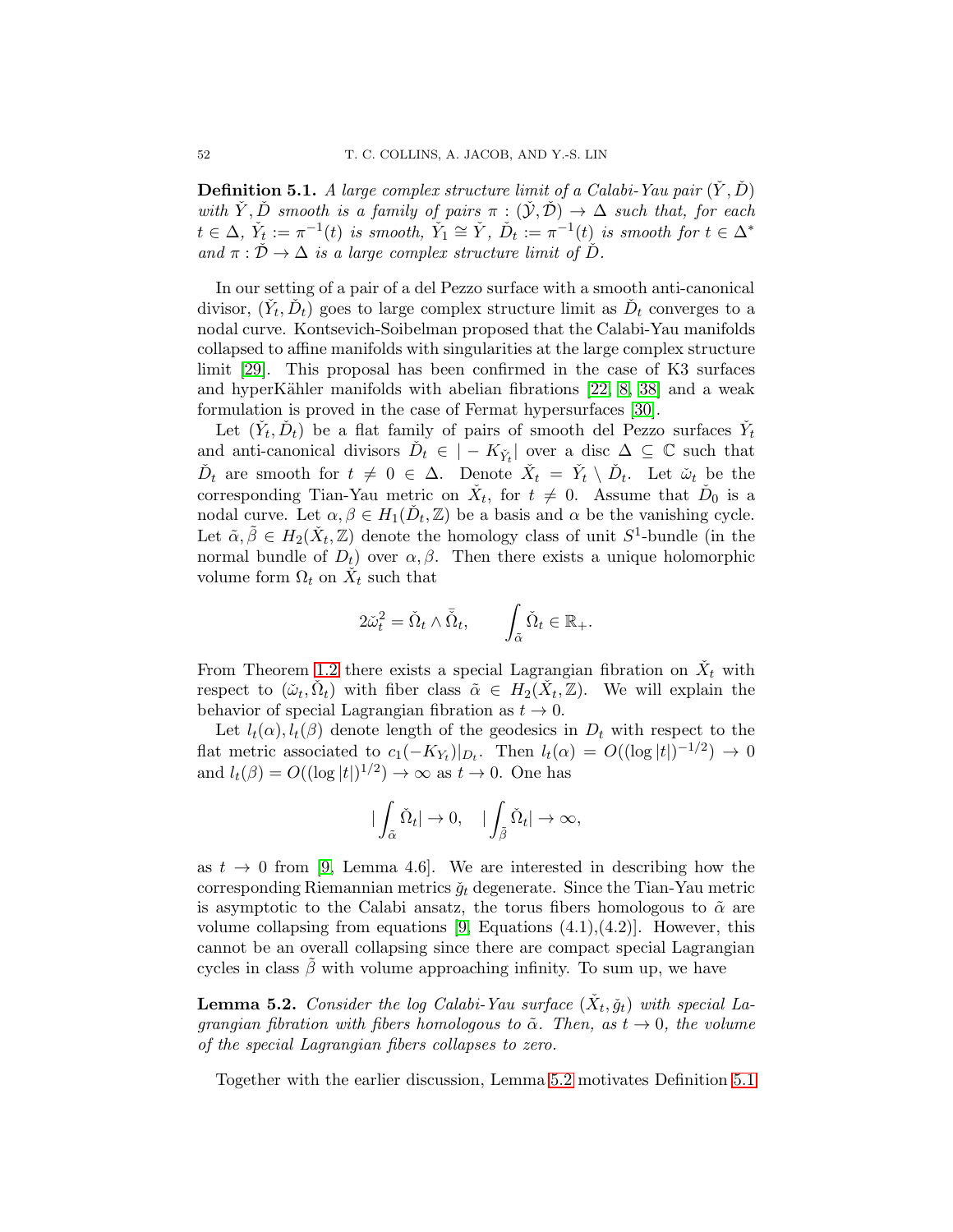5.2. SYZ Mirror symmetry between Del Pezzo surfaces and rational elliptic surfaces. It is well-known that the del Pezzo surfaces and the rational elliptic surfaces are mirror pairs. In this section, we will focus on SYZ mirror symmetry between del Pezzo surfaces and rational elliptic surfaces. Recall from Conjecture [1.1](#page-0-0) that the Strominger-Yau-Zaslow conjecture predicts the existence of a special Lagrangian fibration on a Calabi-Yau  $X$  and a T-dual special Lagrangian fibration giving the mirror Calabi-Yau X. The special Lagrangian fibrations are dual in the sense that they interchange the induced complex and symplectic affine structures on the base of the SYZ fibrations, see [\[16,](#page-74-2) Conjecture 6.6]. In this section we will define a mirror map from the complex moduli of del Pezzo pairs to the Kähler moduli of a rational elliptic surface with an  $I_k$  singular fiber, demonstrating that the special Lagrangian fibrations constructed by the authors in [\[9\]](#page-74-0) (see Theorem [1.2\)](#page-2-0) and Theorem [3.4](#page-33-0) are T-dual.

Let us first recall some mirror symmetry of log Calabi-Yau surfaces. The mirror of a del Pezzo surface  $Y$  of degree  $k$  relative to an anti-canonical divsior with at worst nodal singularities is a Landau-Ginzburg superpotential  $W : M \to \mathbb{C}$ , where M is a complex surface and W is a holomorphic function. The fibers are punctured elliptic curves which can be partially compactified to obtain a rational elliptic surface with an  $I_k$  fiber at infinity. Auroux-Kartzarkov-Orlov [\[3\]](#page-74-3) proved that the Fukaya-Seidel category of W is equivalent to the derived category of coherent sheaves on  $\dot{Y}$ . Notice that the Fukaya-Seidel category doesn't depend on the (almost) complex structure on M. Hacking-Keating [\[23\]](#page-75-9) recently generalized the work of  $[3]$  to obtain homological mirror symmetry of log Calabi-Yau surfaces  $(Y, D)$  where D is a singular nodal curve in  $|-K_Y|$ . They showed that the mirror of  $(Y, D)$  is a Calabi-Yau surface M with a mirror superpotential  $W : M \to \mathbb{C}$ , which encodes the counting of holomorphic discs intersecting D and with boundaries on the putative SYZ fibers. Hacking-Keating further found that there exists a distinguished complex structure  $(Y_e, D_e)$  in the deformation family of  $(Y, D)$  such that the derived category of  $Y_e$  is equivalent to the Fukaya-Seidel category of W with an exact symplectic form.

Now we review the Torelli theorem of log Calabi-Yau surfaces of Gross-Hacking-Keel [\[19\]](#page-74-4) (see also [\[14\]](#page-74-5)). Let  $(Y, D)$  be a log Calabi-Yau pair. The restriction of Picard group  $Pic(Y) \to Pic(D) \cong \mathbb{C}^*$  induces the marking

$$
\alpha_{(Y,D)} : \Lambda(Y,D) \to \mathbb{C}^*,
$$

where  $\Lambda(Y, D)$  denotes the subgroup of Pic(Y) perpendicular to each component of D. The Torelli theorem for log Calabi-Yau surfaces [\[19\]](#page-74-4) says that a deformation of  $(Y, D)$  is determined by its marking. We will use the following weak Torelli theorem;

<span id="page-52-0"></span>**Theorem 5.3** (Theorem 1.8, [\[19\]](#page-74-4)). If  $(Y, D), (Y', D')$  are two deformation equivalent log Calabi-Yau pairs such that  $\alpha_{(Y,D)} = \alpha_{(Y',D')}$  under the identification  $H^2(Y, \mathbb{Z}) \cong H^2(Y', \mathbb{Z})$  from parallel transport, then  $(Y, D) \cong (Y', D')$ .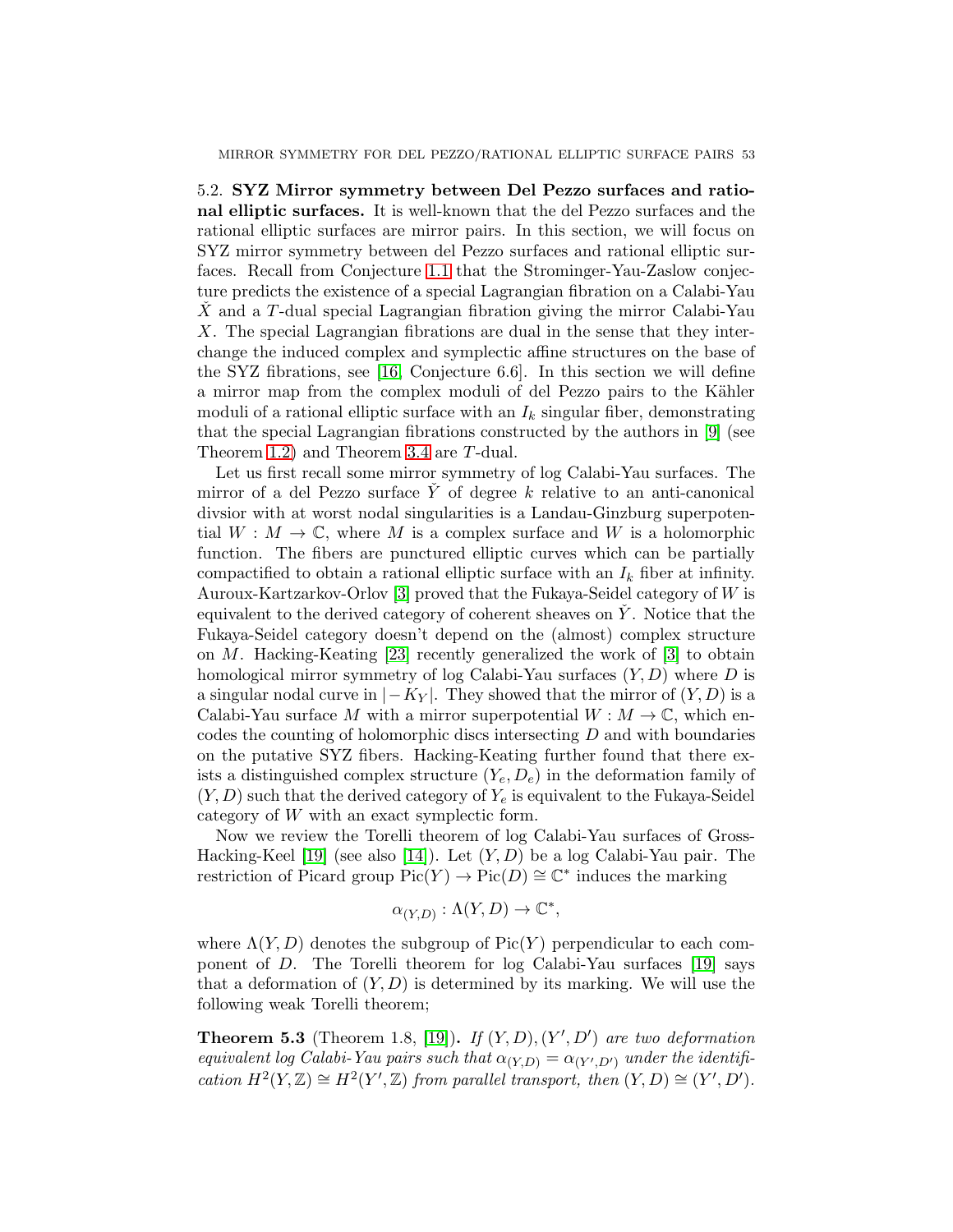From the surjectivity of the period map [\[14,](#page-74-5) Theorem 3.17], there exists a distinguished point  $(Y_e, D_e)$  such that  $\alpha_{(Y_e, D_e)} \equiv 1$ , which is the distinguished complex structure in the work of Hacking-Keating [\[23\]](#page-75-9) mentioned above. The marking can also be understood via the classical periods. Consider the following long exact sequence

<span id="page-53-0"></span>(5.1)

$$
0 = H_3(Y) \to H_3(Y, Y \setminus D) \to H_2(Y \setminus D) \to H_2(Y) \to H_2(Y, Y \setminus D).
$$

By Poincaré duality  $H_i(Y, Y \setminus \check{D}) \cong H^{4-i}(D)$ . Any 2-cycle in Y having zero intersection with each component of D can be deformed to a cycle in  $H_2(X)$ (see [\[14,](#page-74-5) p.22]). Recall from Section [2](#page-5-0) that the bad cycle  $[C]$  is well-defined up to a multiple of the elliptic fiber. It follows that the integral  $\int_{[C]} \Omega$  is well-defined and hence we normalize it to be 1. Then

<span id="page-53-1"></span>(5.2) 
$$
(\gamma \mapsto \exp(2\pi i \int_{\gamma} \Omega)) \in \text{Hom}(\Lambda(Y, D), \mathbb{C}^*)
$$

from the exact sequence [\(5.1\)](#page-53-0). Moreover, the classical period [\(5.2\)](#page-53-1) coincides with  $\alpha_{(Y,D)}$  by [\[14,](#page-74-5) Proposition 3.12].

With the above understanding of the periods, the Torelli theorem limits the possible rational elliptic surfaces obtained from Theorem [4.12.](#page-50-0)

**Proposition 5.4.** If  $(Y, D)$  is a log Calabi-Yau pair coming from Theorem [4.12,](#page-50-0) then its period  $\alpha_{(Y,D)} \in Hom(\Lambda(Y,D), S^1)$ .

*Proof.* This is the direct consequence of the fact that  $\text{Im}\Omega = \omega$  is exact from equation [\(4.10\)](#page-50-1) and the description of the periods in [\(5.2\)](#page-53-1).  $\Box$ 

From the classification of surfaces there are 10 families of del Pezzo surfaces: one for each degree  $k \neq 8$  and two for  $k = 8$  which are  $\mathbb{P}^1 \times \mathbb{P}^1$  and the Hirzebruch surface  $\mathbb{F}_1$ . On the other hand, it is well-known that there are 10 deformation families of rational elliptic surfaces with an  $I_k$  fiber, for  $k \in \{1, \dots, 9\}$  (see [\[14,](#page-74-5) Propositions 9.15, 9.16]). There is one for each  $k \neq 8$ and two for  $k = 8$  which correspond to the mirror families of  $\mathbb{P}^1 \times \mathbb{P}^1$ , and  $\mathbb{F}_1$ . Recall that the mirror superpotential for  $\mathbb{P}^1 \times \mathbb{P}^1$  is

$$
W_{\mathbb{P}^1 \times \mathbb{P}^1} = x + y + x^{-1} + y^{-1} : (\mathbb{C}^*)^2 \to \mathbb{C},
$$

with fibers quadruple-punctured elliptic curves. One can fiberwise compactify to an elliptic fibration and add an  $I_8$  fiber at infinity to get a rational elliptic surface  $Y_8$ . We can similarly get another rational elliptic surface  $Y_{8'}$ from the mirror superpotential  $W_{\mathbb{F}_1} = x + y + \frac{1}{xy} + \frac{1}{x}$  $\frac{1}{x}$ . We claim that if  $\check{Y} \cong \mathbb{P}^1 \times \mathbb{P}^1$ , then the rational elliptic surface Y obtained from hyperKähler rotation according to Theorem [4.12](#page-50-0) belongs to the deformation family containing  $Y_8$  and that if  $\check{Y} \cong \mathbb{F}_1$ , then  $\check{Y}$  is in the same deformation family as  $Y_{8'}$ . This can be determined from purely topological reasoning. Indeed, we first look at the long exact sequence of relative homology

(5.3) 
$$
H_2(\check{Y}) \to H^2(\check{D}) \cong \mathbb{Z} \to H_1(\check{X}) \to H_1(\check{Y}) = 0.
$$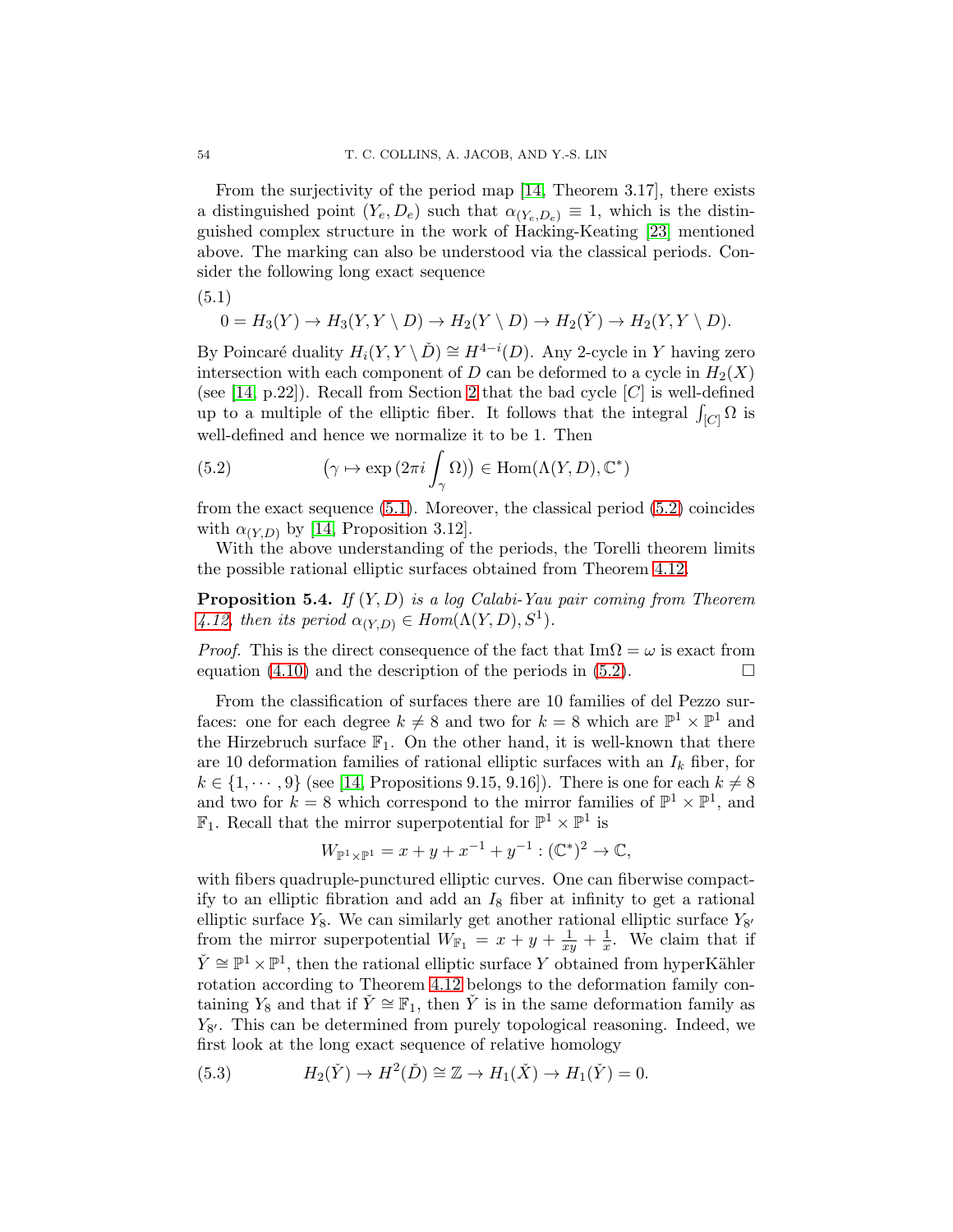When  $\check{Y} \cong \mathbb{P}^1 \times \mathbb{P}^1$ ,  $H_2(\check{Y})$  is generated by the two rulings and each generator intersects Ď twice and so  $H_1(\check{X}) \cong \mathbb{Z}_2$ . When  $\check{Y} \cong \mathbb{F}_1$ ,  $H_2(\check{Y})$  is generated by the fibers and the  $(-1)$ -section. The latter has intersection 1 with  $\check{D}$  and thus  $H_1(\check{X}) = 0$ . On the other hand, applying the long exact sequence of relative homology on a rational elliptic surface

<span id="page-54-0"></span>(5.4) 
$$
H_2(Y) \to H^2(D) \cong \mathbb{Z}^8 \to H_1(X) \to H_1(Y) = 0,
$$

where the first map is  $H_2(Y) \ni C \mapsto (D_i \mapsto C.D_i)$ . Here we denote by  $D_1, \dots, D_8$  the components of D in cyclic order. In the case of  $Y = Y_8$ , there are four sections intersecting  $D_1, D_3, D_5, D_7$  (with suitable cyclic permutation of the labeling). Direct calculation shows that  $H_1(X) \cong \mathbb{Z}_2$ . On the other hand, in the case of  $Y = Y_{8'}$ , there are four sections intersecting  $D_1, D_2, D_4, D_7$ . Direct calculation shows that  $H_1(X) = 0$ . Since hyperK¨ahler rotation does not change the topology, the rational elliptic surfaces in Theorem [4.12](#page-50-0) always fall in the expected deformation families from the view point of mirror symmetry.

With the above discussion we will prove the SYZ mirror symmetry between del Pezzo surfaces and rational elliptic surfaces. Let us set up the notation to be used below: let  $\check{\mathcal{M}}_k$  be the moduli space of pairs  $(\check{Y}, \check{D}),$ where Y is a del Pezzo surface of degree k,  $\dot{D}$  is a smooth anti-canonical cycle. There is a Torelli theorem for marked pairs due to McMullen [\[34\]](#page-75-10): first there is a fibration from  $\mathcal{M}_k$  to the *j*-line of elliptic curves by sending a pair to the j-invariant of the anti-canonical divisor. Recall the long exact sequence

$$
H^1(\check{D}) \to H_2(\check{X}) \to H_2(\check{Y}) \to H^2(\check{D}).
$$

Let  $\tilde{\alpha}, \tilde{\beta}$  be generators of the image of  $H^1(\check{D}) \to H_2(\check{X})$ . The periods  $\tau_1 = \int_{\tilde{\alpha}} \check{\Omega}, \tau_2 = \int_{\tilde{\beta}} \check{\Omega}$  determine the complex structure of  $\check{D}$  from [\[9,](#page-74-0) Lemma 4.6. Let  $\gamma_i, 1 \leq i \leq 9-k$  be the elements in  $H_2(\check{X})$  forming a basis with  $\tilde{\alpha}, \tilde{\beta}$ . Then a marking of the pair  $(\check{Y}, \check{D})$  is given by the data

$$
\int_{\gamma_i} \check{\Omega} \in \mathbb{C}/(\mathbb{Z}\tau_1 \oplus \mathbb{Z}\tau_2) \cong \check{D},
$$

which is equivalent to an element of  $Hom(\Lambda(\check{Y}, \check{D}), \mathbb{C}^*)$ . The later (up to a quotient of finite group) is the fibre of the projection from  $\mathcal{M}_k$  to the *j*-line. In particular, the moduli space  $\mathcal{M}_k$  has complex dimension  $10 - k$ .

There is a connected  $\mathbb{Z}^2$ -covering of  $\mathcal{M}_k$  with fibers being elements of the first fundamental group of the corresponding smooth anti-canonical divisor. Let  $\mathcal{M}_{cpx}$  be the loci where the last component is primitive and denote the fiber of the universal family over  $\check{q} \in \check{\mathcal{M}}_{cpx}$  by  $(\check{Y}_{\check{q}}, \check{D}_{\check{q}}, \alpha_{\check{g}})$ . Write  $\check{X}_{\check{q}} =$  $\check{Y}_{\check{q}}\setminus \check{D}_{\check{q}}$  with Tian-Yau metric  $\check{\omega}_{\check{q}}$  and holomorphic volume  $\check{\Omega}_{\check{q}}$ . We make the fix the following data (including normalizations) by requiring

(1) The complex Monge-Ampere equation  $2\omega_{\tilde{q}}^2 = \tilde{\Omega}_{\tilde{q}} \wedge \overline{\tilde{\Omega}}_{\tilde{q}}$  holds.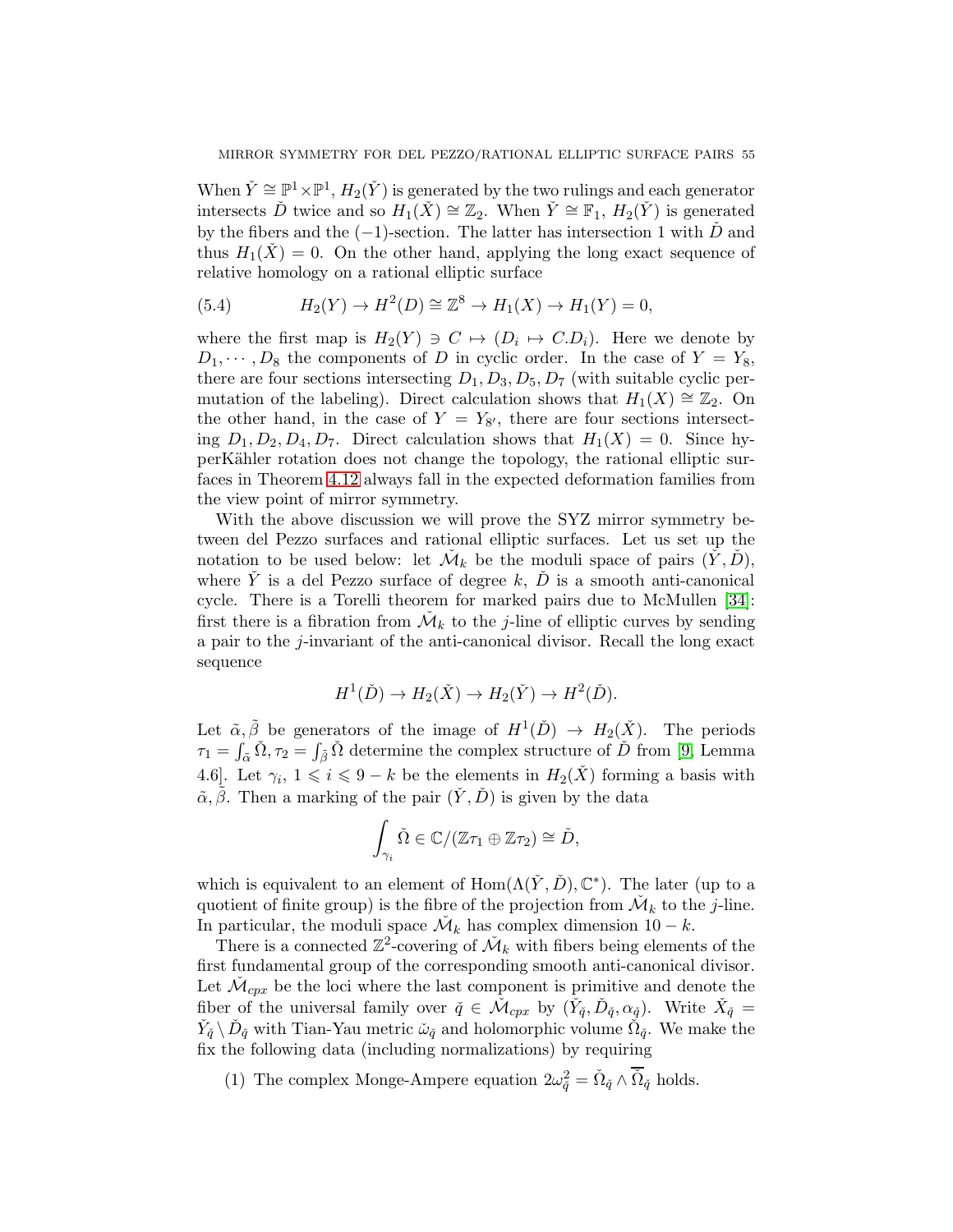- (2)  $\int_{\tilde{\alpha}_{\tilde{q}}} \tilde{\Omega}_{\tilde{q}} \in \mathbb{R}_+$ , where  $\tilde{\alpha}_{\tilde{q}} \in H_2(\tilde{X}_{\tilde{q}}, \mathbb{Z})$  is the special Lagrangian class corresponding to  $\alpha_{\check{q}}$ .
- (3) Fix a primitive class  $\beta_{\tilde{q}} \in H_1(\check{D}_{\tilde{q}}, \mathbb{Z})$  with  $\langle \alpha_{\tilde{q}}, \beta_{\tilde{q}} \rangle = m \in \mathbb{Z}$ . Then  $\int_{\tilde{\beta}_{\tilde{q}}}$  Im $\tilde{\Omega}_{\tilde{q}} = m$ , where  $\tilde{\beta}_{\tilde{q}} \in H_2(\tilde{X}_{\tilde{q}}, \mathbb{Z})$  the special Lagrangian class corresponding to  $\beta_{\check{q}}$ .<sup>[1](#page-55-0)</sup>

On the other hand, we let  $X_e = Y_e \setminus D_e$  denote the complement of the  $I_k$  fiber in the distinguished rational elliptic surface and let E be an elliptic fiber. Let  $\mathcal{M}_K$  be the complexified Kähler moduli of  $X_e$ , which is defined to be

$$
\mathcal{M}_K = \{ \mathbf{B} + \sqrt{-1}[\omega] : \mathbf{B} \in H^2(X_e, \mathbb{R}/2\pi\mathbb{Z}), [\omega] \in \bigcup_{\substack{(m_1, m_2) \in \mathbb{Z}^2 \\ m_1 > 0, \text{gcd}(m_1, m_2) = 1}} V_{m_1, m_2} \}.
$$

where  $V_{m_1,m_2}$  is defined in [\(2.11\)](#page-27-1). In other words, we require that  $[\omega]_{dR}$  is rational near infinity in the sense of Definition [2.34.](#page-27-2)<sup>[2](#page-55-1)</sup>

**Remark 5.5.** The moduli space  $\mathcal{M}_K$  is precisely the complexification of the points in  $\mathcal{K}_{CY}$  (see Definition [4.9\)](#page-48-1) which are rational near infinity, in the sense of Definition [2.34.](#page-27-2)

Given  $q \in M_K$ , let  $\mathbf{B}_q + \sqrt{-1}[\omega_q]$  to be the corresponding complexified Kähler class. Let  $\omega_q$  be a Ricci-flat metric on  $X_e$  in the Kähler class  $[\omega_q]_{dR}$ and asymptotic to the semi-flat metric  $\alpha_q \omega_{sf,\sigma',b_0,\frac{\varepsilon}{\alpha_q}}$  guaranteed by Corollary [4.2](#page-35-1) for  $\alpha_q \gg 0$  (this parameter will be fixed below). Here  $\varepsilon$  is the size of the elliptic fiber with respect to  $[\omega_q]_{dR}$  and  $\sigma'$  is a local holomorphic section in a neighborhood of infinity. Let  $\Omega_q$  be the unique holomorphic volume form with simple pole along  $D_e$  such that

- (1)  $2\omega_q^2 = \Omega_q \wedge \overline{\Omega}_q$ , and
- (2) Im $\Omega_q$  is exact on  $X_e^3$  $X_e^3$ .

The special Lagrangian in the class of the quasi-bad cycle  $C_q$  defined by the cohomology class  $[\omega_q]_{dR}$  (which is rational near infinity) has volume  $\int_{C_q} \Omega_q = m \alpha_q$  if  $C_q$  is an m-quasi-bad cycle. From [\(5.4\)](#page-54-0), the dimension of  $\mathcal{M}_K$  is 10 – k and hence matches with the dimension of  $\mathcal{M}_{cpx}$ .

<span id="page-55-3"></span>**Theorem 5.6.** There exists a mirror map  $\check{\mathcal{M}}_{cpx} \to \mathcal{M}_K$  sending  $\check{q} \in \check{\mathcal{M}}_{cpx}$ to  $q(\check{q}) \in \mathcal{M}_K$  such that near the large complex structure limit (in the sense of Definition [5.1\)](#page-51-1)

(1) the special Lagrangian fibration on  $X_{q(\check{q})}$  with respect to  $(\omega_{q(\check{q})}, \Omega_{q(\check{q})})$ from Theorem [3.4](#page-33-0) and the special Lagrangian fibration on  $\check{X}_{\check{q}}$  constructed in Theorem [1.2](#page-2-0) exchange their complex and symplectic affine structures.

<span id="page-55-0"></span><sup>&</sup>lt;sup>1</sup>The normalization does not depend on the particular choice of  $\beta_q$  chosen.

<sup>&</sup>lt;sup>2</sup>This condition is necessary and sufficient for the existence of a special Lagrangian fibration

<span id="page-55-2"></span><span id="page-55-1"></span><sup>&</sup>lt;sup>3</sup>The phase we choose here is  $\pi/2$  different from the previous sections.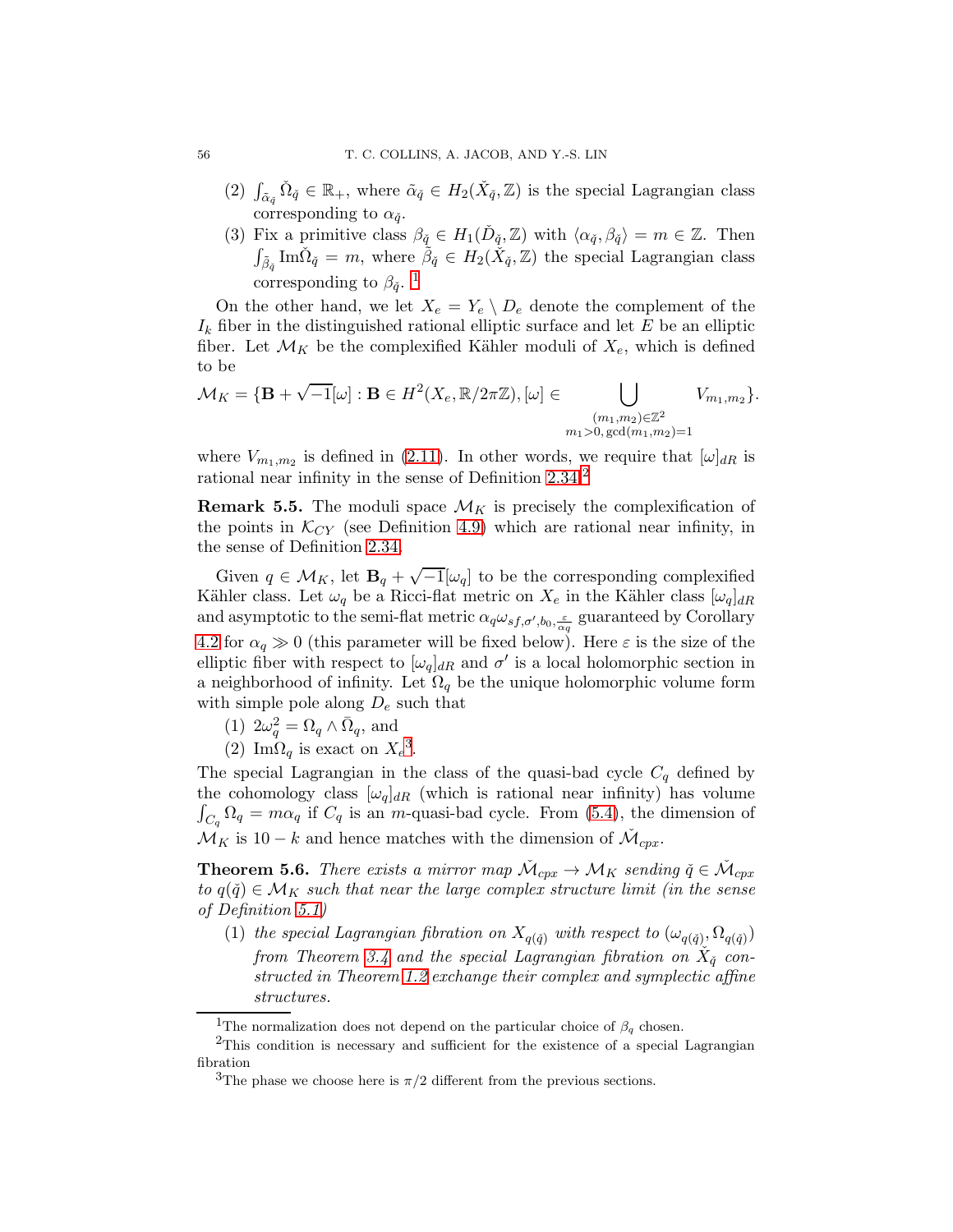## (2) the volumes of torus fibers are inverse of each other.

*Proof.* Given a triple  $(\check{Y}_{\check{q}}, \check{D}_{\check{q}}, \alpha_{\check{q}}) \in \check{\mathcal{M}}_{cpx}$ , there exists a special Lagrangian fibration  $\check{X}_{\check{q}} \to B_{\check{q}}$  from Theorem [1.2.](#page-2-0) Moreover, from Theorem [4.12,](#page-50-0) the same underlying space of  $\check{X}_{\check{q}}$  with Kähler form  $\text{Re}\check{\Omega}_{\check{q}}$  and holomorphic 2form  $\tilde{\Omega}'_{\check{q}} = \text{Im}\tilde{\Omega}_{\check{q}} + \sqrt{-1}\tilde{\omega}_{\check{q}}$  can be compactified to a rational elliptic surface  $\check{Y}'_{\check{q}}$  by adding an  $I_k$  fiber  $\check{D}'_{\check{q}}$  at infinity and  $\check{\Omega}'_{\check{q}}$  extends as a meromorphic 2-form with simple pole along  $\check{D}'_{\check{q}}$ . Denote  $\check{X}'_{\check{q}} = \check{Y}'_{\check{q}} \setminus \check{D}'_{\check{q}}$ . Then  $\tilde{\beta}_{\check{q}}$  is an *m*-quasi bad cycle of the rational elliptic surface  $\check{Y}'_{\check{q}}$  and  $\int_{\tilde{\beta}_{\check{q}}} \check{\Omega}'_{\check{q}} = m$  from the normalization of  $\check{\Omega}_{\check{q}}$ . Let  $\tau_{\check{q}}$  be in the fundamental region such that  $\tilde{D}_{\tilde{q}} \cong \mathbb{C}/(\mathbb{Z} \oplus \mathbb{Z}\tau_{\tilde{q}})$  where  $\alpha_{\tilde{q}}$  corresponds to the cycle generated by 0, 1. It follows that  $\beta_{\check{q}}$  corresponds to  $n + m\tau_{\check{q}}$  for some  $n \in \mathbb{Z}$ . The volume of the special Lagrangian fibers is  $\int_{\tilde{\alpha}_{\tilde{q}}} \tilde{\Omega}_{\tilde{q}} = \frac{1}{\text{Im}\tau_{\tilde{q}}}$  thanks to the choice of normalization  $\int_{\tilde{\beta}_{\tilde{q}}}$  Im $\check{\Omega}_{\check{q}} = m$ .

On the other hand, given  $\mathbf{B}_q + \sqrt{-1}[\omega]_q \in \mathcal{M}_K$  with  $\int_E[\omega]_q \gg 0$  and a choice of m-quasi bad cycle  $C_q$ , Theorem [3.4](#page-33-0) yields the existence of a special Lagrangian fibraton  $X_q \to B_q$  with respect to  $(\omega_q, \Omega_q)$  with fibers homologous to  $C_q$ . Moreover, the same underlying space  $X_e$  with Kähler form Re $\Omega_q$  and holomorphic 2-form  $\Omega'_q = \omega_q - \sqrt{-1} \text{Im}\Omega_q$  can be compactified to a rational elliptic surface  $Y'_q$  by adding an  $I_k$  fiber  $D'_q$  at infinity and  $\Omega'_q$  is meromorphic on  $Y'_q$  with simple pole along  $D'_q$ . Denote  $X'_q = Y'_q \setminus D'_q$ . Then the integral of  $\Omega'_q$  on an m-quasi bad cycle of  $Y'_q$  is  $m\alpha_q$ . Therefore, to prove the theorem it suffices to show that the rational elliptic surfaces  $Y'_q$  and  $\check{Y}'_{\check{q}}$ are biholomorphic and the meromorphic volume forms  $\omega_q - \sqrt{-1} \text{Im}\Omega_q$ , and Im $\tilde{\Omega}_{\check{q}} + \sqrt{-1}\tilde{\omega}_{\check{q}}$  have the same phase.

Fix a reference point  $(\check{Y}_{\check{q}_0}, \check{D}_{\check{q}_0}, \alpha_{\check{q}_0}) \in \check{\mathcal{M}}_{cpx}$  and a diffeomorphism  $\check{X}_{\check{q}_0} \cong$  $X_e$  sending the class of SYZ fibers in  $\check{X}_{\check{q}_0}$  to a class which is not the class of elliptic fibers of  $X_e$ . Such a diffeomorphism can be constructed as follows: choose a primitive class  $\beta_{q_0} \in H_1(\check{D}_0, \mathbb{Z})$  with  $\langle \alpha_{\check{q}_0}, \beta_{\check{q}_0} \rangle = m$ . Again by Theorem [1.2,](#page-2-0) there exists a special Lagrangian fibration on  $\check{X}_{\check{q}_0}$  with fiber class  $\tilde{\beta}_{\check{q}_0}$ . By Theorem [4.12,](#page-50-0) after hyperKähler rotating to an elliptic fibration  $\check{X}_{\check{q}_0}'' \to \mathbb{C}, \check{X}_{\check{q}_0}''$  can be compactified to a rational elliptic surface  $\check{Y}_{\check{q}_0}''$  by adding an  $I_k$  fiber  $\check{D}''_{\check{q}_0}$  at infinity. Since there are exactly 10 families of rational elliptic surfaces corresponding to the 10 families of del Pezzo surfaces,  $(\check{Y}_{\check{q}_0}'', \check{D}_{\check{q}_0}'')$  and  $(Y_e, D_e)$  are deformation equivalent. In particular, there exists a diffeomorphism  $\check{X}_{\check{q}_0}'' \cong X_e$  sending  $\tilde{\beta}_{\check{q}_0}$  to the class of the elliptic fiber. Since the hyperKähler rotation does not change the underlying space, we have a diffeomorphism  $\check{X}_{\check{q}_0} \cong X_e$  sending  $\tilde{\alpha}_{\check{q}_0}$  to a non-fiber class, which is necessarily an *m*-quasi-bad cycle  $C_q$ .

From the Mayer-Vietoris sequence this diffeomorphism induces an isomorphism of lattices  $H^2(Y'_{\check{q}_0}, \mathbb{Z}) \cong H^2(Y'_q, \mathbb{Z})$ , for any  $q \in \mathcal{M}_K$ . Again  $Y'_q$  and  $Y'_{\check{q}_0}$ are in the same deformation family and therefore, by Theorem [5.3,](#page-52-0) it suffices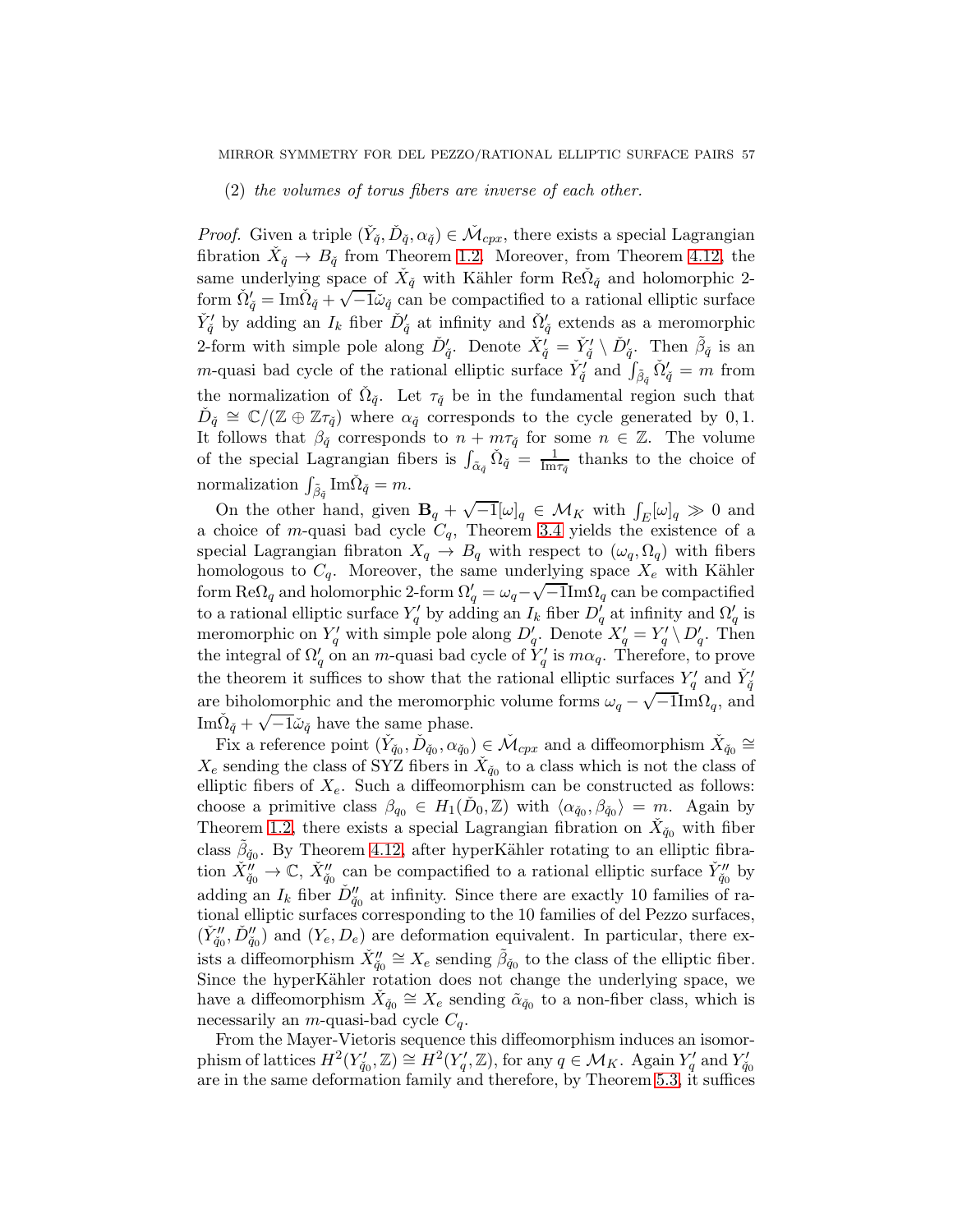to check that they share the same periods under the natural identification of the lattices arising from the deformation.

Under the identification  $\check{X}_{\check{q}_0} \cong X_e$  and parallel transport  $\check{X}_{\check{q}} \cong \check{X}_{\check{q}_0}$ , one has a diffeomorphism  $\psi_{\tilde{q}} : \check{X}_{\tilde{q}} \cong X_e$ . Define  $\mathbf{B}_{q(\tilde{q})} + i[\omega_{q(\tilde{q})}] \in \mathcal{M}_K$  such that

<span id="page-57-0"></span>(5.5) 
$$
\mathbf{B}_{q(\check{q})} + \sqrt{-1} \frac{m[\omega_{q(\check{q})}]}{\alpha_{q(\check{q})}} = \psi_{\check{q}}^* [\text{PD}([\check{\sigma}_{\check{q}}]) + \check{\Omega}_{\check{q}}]
$$

<span id="page-57-1"></span>(5.6) 
$$
\text{Im}\tau_{\check{q}} = m\alpha_{q(\check{q})}.
$$

where  $\check{\sigma}_{\check{q}}$  is a choice of topological section which is flat with respect to  $\check{q}$ , and PD denotes the Poincaré dual. Here, we view

$$
[\check{\sigma}_{\check{q}}] \in H_2(\check{X}_{\check{q}}, \partial \check{X}_{\check{q}}; \mathbb{Z}) \cong H_2(\check{X}_{\check{q}_0}, \partial \check{X}_{\check{q}_0}; \mathbb{Z}) \cong H^2(\check{X}_{\check{q}_0}, \mathbb{Z}) \cong H^2(X_e, \mathbb{Z}).
$$

Notice that [\(5.5\)](#page-57-0) determines  $[\omega_{q(\check{q})}]$  up to  $\mathbb{R}^*$ -scaling and such scaling is determined by [\(5.6\)](#page-57-1). Similar mirror maps also appeared in [\[16\]](#page-74-2)[\[23\]](#page-75-9). One will see from the proof that the mirror map arise naturally from the SYZ perspective. Indeed, straightforward calculation shows that the volume of the special Lagrangian in the class  $C_q$  with respect to  $(\omega_q, \Omega_q)$  is  $|\int_{C_q} \Omega_q|$  =  $m\alpha_q$ . Together with [\(5.6\)](#page-57-1), this implies the second part of the theorem. Recall that the elliptic fiber E of  $X_e$  becomes an m-quasi-bad cycle in  $Y'_{q(\check{q})}$ and  $\int_E \omega_q - \sqrt{-1} \text{Im}\Omega_q = \alpha_q$ . Thus,  $\frac{m}{\alpha_{q(\tilde{q})}} \Omega'_{q(\tilde{q})}$  is the meromorphic volume form on  $Y'_{q(\check{q})}$  with integral 1 on the bad cycle of  $Y'_{q(\check{q})}$ . From the weak Torelli theorem of log Calabi-Yau surfaces there exists an isomorphism  $\varphi_{\check{q}} : \check{Y}'_{\check{q}} \cong$  $Y'_{q(\check{q})}$ . Notice that since the imaginary parts of both  $\varphi_{\check{q}}^* (\omega_{q(\check{q})} - \sqrt{-1} \text{Im} \Omega_{q(\check{q})})$ and  $\text{Im}\,\tilde{\Omega}_{\check{q}} + \sqrt{-1}\tilde{\omega}_{\check{q}}$  are exact, we have

$$
\varphi_{\check{q}}^* \big( \omega_{q(\check{q})} - \sqrt{-1} \text{Im} \Omega_{q(\check{q})} \big) = \text{Im} \check{\Omega}_{\check{q}} + \sqrt{-1} \check{\omega}_{\check{q}}.
$$

 $\varphi_{\tilde{q}}$  induces an isomorphism on the bases of  $\check{Y}'_{\tilde{q}}$  and  $Y'_{q(\tilde{q})}$ , denoted by  $\underline{\varphi}_{\tilde{q}}$ :  $\mathbb{P}^1 \to \mathbb{P}^1$ . In particular, the restriction of  $\underline{\varphi}_{\check{q}}$  yields a map (still denoted by  $\frac{\varphi_{\check{q}}}{\varphi}$  identifying the bases of the two special Lagrangian fibrations,



For any  $b \in B_{\check{q}}$  not in the discriminant locus,  $\varphi_{\check{q}}$  induces an isomorphism

$$
(\varphi_{\check{q}})_*: H_1((\check{X}_{\check{q}})_b, \mathbb{Z}) \cong H_1\big((X_{q(\check{q})})_{\underline{\varphi}_{\check{q}}(b)}, \mathbb{Z}\big).
$$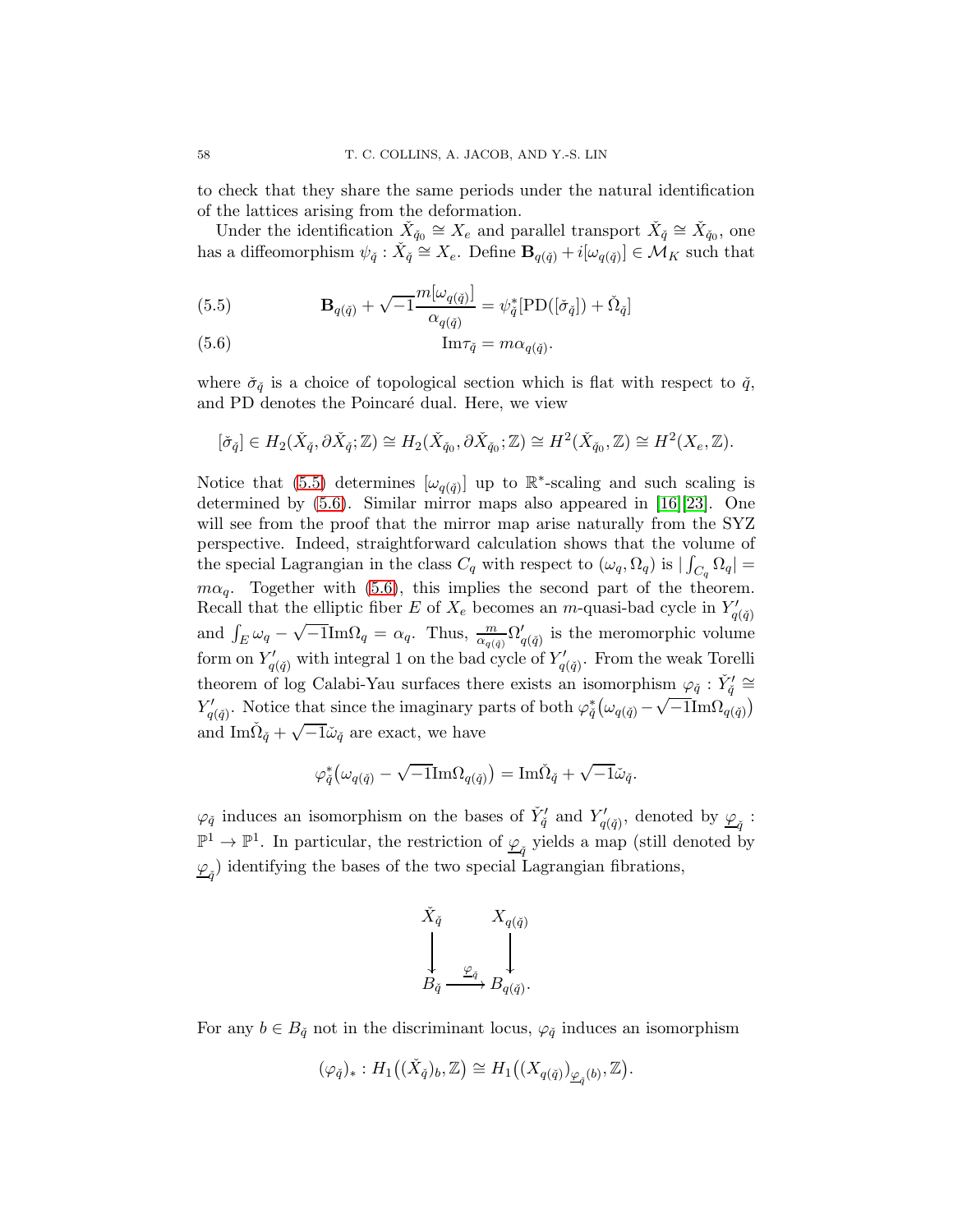Thus, for any  $v \in T_b B_{\tilde{q}}$  and  $\gamma \in H_1((\check{X}_{\check{q}})_b, \mathbb{Z})$ 

$$
\int_{\gamma} \iota_v \check{\omega}_{\check{q}} = \int_{(\varphi_{\check{q}})_{*}\gamma} \iota_{(\underline{\varphi}_{\check{q}})_{*}v} \text{Im}\Omega_{q(\check{q})}
$$

$$
\int_{\gamma} \iota_v \text{Im}\check{\Omega}_{\check{q}} = \int_{(\varphi_{\check{q}})_{*}\gamma} \iota_{(\underline{\varphi}_{\check{q}})_{*}v} \omega_{q(\check{q})}.
$$

In other words, the symplectic and complex affine structures of the two special Lagrangian fibrations are exchanged.

 $\Box$ 

Remark 5.7. In the proof of Theorem [5.6,](#page-55-3) there is a choice of diffeomorphism  $\check{X}_{\check{q}_0} \cong X_e$  sending the fiber class  $\tilde{\alpha}_{\check{q}_0} \in H_2(\check{X}_{\check{q}_0}, \mathbb{Z})$  to an *m*-quasi-bad cycle  $C_{m,m'} \in H_2(X_e, \mathbb{Z})$ . After fixing such choice, the mirror map sends  $\mathcal{M}_{cpx}$  to  $V_{m,m'} \subseteq \mathcal{M}_K$ . It is worth pointing out that the monodromy group of  $\check{\mathcal{M}}_k$  induces a group action on  $H_1(\check{D}_{\check{q}_0}, \mathbb{Z})$  acting transitively on primitive elements. Therefore, for different choices of the diffeomoprhisms  $\check{X}_{\check{q}_0} \cong X_e$ , the mirror maps differ by composing with a self-diffeomorphsim of  $X_e$  (or  $\check{X}_{\check{q}_0}$  naturally identifying components of  $\mathcal{M}_K$ .

Remark 5.8. We do not need to assume that the special Lagrangian is simple in the sense of [\[16\]](#page-74-2).

**Remark 5.9.** In summary, the mirror pairs  $(\check{Y}_{\check{q}}, \check{D}_{\check{q}})$  and  $(Y_{q(\check{q})}, D_{q(\check{q})})$  are related by two hyperKähler rotations. However, it is worth noticing that the symplectic structure on  $\check{Y}'_{\check{q}} \cong Y'_{q(\check{q})}$  induced by hyperKähler rotation is not equal to the mirror symplectic structure.

5.3. Automorphisms of del Pezzo surfaces. Another application of the special Lagrangian fibrations constructed in [\[9\]](#page-74-0) and the uniqueness result in Theorem [4.1](#page-35-0) is to produce automorphisms of del Pezzo surfaces fixing a given smooth anti-canonical divisor. Let  $(Y, D)$  be a pair of a del Pezzo surface of degree k and D a smooth anti-canonical divisor. Equip  $\dot{X} = \dot{Y} \setminus \dot{D}$  with the Tian-Yau metric  $\check{\omega}$  and a holomorphic volume form  $\check{\Omega}$  having a simple pole on D. Fix a choice of primitive class  $[\gamma] \in H_1(D, \mathbb{Z})$  and let X be the hyperKähler rotation of X with Kähler form  $\omega$  and holomorphic volume form  $\Omega$  given by [\(4.10\)](#page-50-1). From Proposition [4.13,](#page-50-2) the Kähler form  $\omega$  satisfies.

$$
|\omega - \omega_{sf,\sigma'',b_0,\varepsilon}|_{\omega} \leqslant Ce^{-\delta r^{2/3}}
$$

for certain data  $\sigma'', b_0, \varepsilon$  (see Appendix [A\)](#page-60-0). Let  $(Y, D)$  denote the pair of a rational elliptic surface with an  $I_k$  fiber obtained by compactifying X using the section  $\sigma''$ , as described in Section [2.](#page-5-0)

The automorphism groups of rational elliptic surfaces Y were studied by Karayayla [\[27\]](#page-75-11); since  $K_Y \cong \mathcal{O}_Y(-E)$ , where E is any fiber, any automorphism  $\sigma \in Aut(Y)$  of Y must send fibers to fibers and induce an automorphism of the base  $\mathbb{P}^1$ . Moreover, Karayayla proved that

<span id="page-58-0"></span>(5.7) 
$$
\operatorname{Aut}(Y) = MW(Y) \rtimes \operatorname{Aut}_{\sigma}(Y),
$$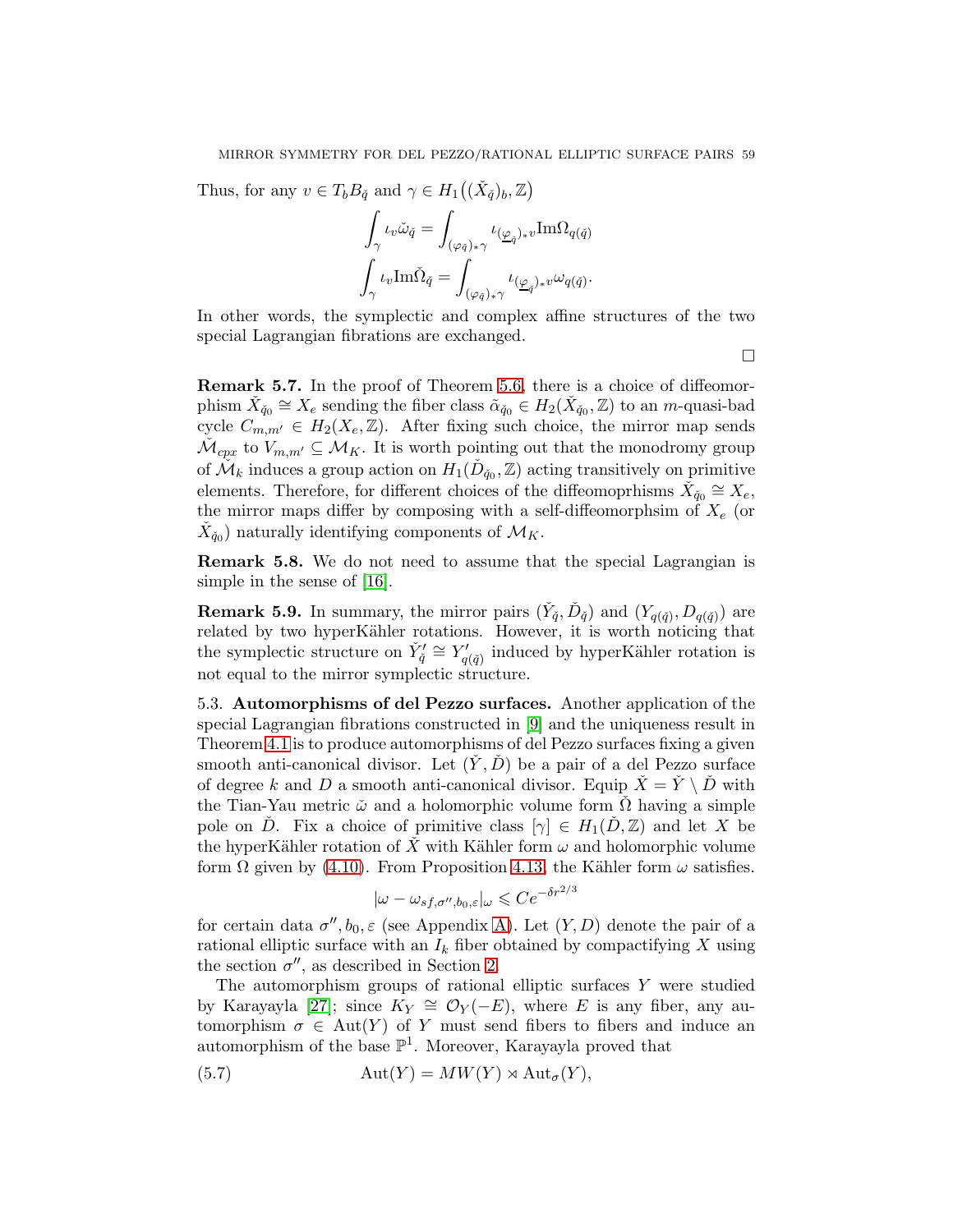where  $MW(Y)$  is the Modell-Weil group and  $Aut_{\sigma}(Y)$  is the subgroup of Aut(Y) fixing the section  $\sigma$ . Recall that  $MW(Y)$  is the group of the sections of Y with a choice of zero section  $\sigma$ . For  $\sigma' \in MW(Y)$ , we denote  $T_{\sigma'}$  be the translation of the section  $\sigma'$  with respect to  $\sigma$ , the corresponding element in  $Aut(Y)$ .

Denote by  $Aut(Y, D)$  the group of automorphisms of Y preserving D and denote  $Aut(Y, D)$  similarly. We first have the following proposition:

<span id="page-59-0"></span>**Proposition 5.10.** Let  $\varphi \in Aut(Y, D)$  such that  $\varphi^* \Omega = \Omega$ . Then the same underlying map induces an symplectomorphism  $\check{\varphi} \in Sympl(X, \check{\omega})$ . Furthermore, if  $\varphi^*[\omega] = [\omega] \in H^2(X, \mathbb{R})$ , then  $\check{\varphi} \in Aut(\check{Y}, \check{D})$ .

Proof. The first part of the proposition directly follows from  $(4.10)$ .

Now assume that  $\varphi^*[\omega] = [\omega]$  and  $\varphi^* \Omega = \Omega$ . From Appendix A, we have  $|\omega - \omega_{sf,\sigma'',b_0,\varepsilon}|_{\omega} \leqslant Ce^{-\delta r^{2/3}}$ . We may replace the local section  $\sigma''$  by a global section  $\sigma$  up to loosening the estimate to  $|\omega - \omega_{sf,\sigma,b_0,\varepsilon}|_{\omega} \sim O(r^{-\frac{4}{3}})$ thanks to Lemma [2.2](#page-6-0) and Lemma [2.29.](#page-23-0) From [\(5.7\)](#page-58-0), we can write  $\varphi = \varphi_1 \varphi_2$ , where  $\varphi_1 = T^*_{\sigma'}$  is the translation of  $\sigma'$  with respect to  $\sigma$  for some global holomorphic section  $\sigma'$  of Y and  $\varphi_2 \in \text{Aut}_{\sigma}(Y)$  automorphism fixing  $\sigma$ . Since any automorphism  $\varphi_2 \in \text{Aut}_{\sigma}(Y)$  preserves the j invariant of the elliptic fiber and  $\sigma$ , (so on the local model  $X_{mod}$  it acts as  $z \mapsto e^{i\theta}z, x \mapsto x$ ) we have  $\varphi_2^* \omega_{sf,\sigma,b_0,\varepsilon} = \omega_{sf,\sigma,b_0,\varepsilon}$ . Since  $\sigma, \sigma'$  are global sections of Y, Lemma [2.2](#page-6-0) and Lemma [2.29](#page-23-0) and explicit calculation show that  $|\omega_{sf,\sigma,b_0,\varepsilon} - \varphi_1^* \omega_{sf,\sigma,b_0,\varepsilon}| \sim$  $O(r^{-\frac{4}{3}})$ . To sum up, we have  $|\omega_{s,f,\sigma,b_0,\varepsilon} - \varphi^* \omega_{s,f,\sigma,b_0,\varepsilon}| \sim O(r^{-\frac{4}{3}})$ . Then  $\varphi^*\omega = \omega$  by Theorem [4.1.](#page-35-0) Therefore,  $\varphi$  induces an automorphsim  $\check{\varphi}$  of X. Since  $\varphi$  preserves a tubular neighborhood of D,  $\varphi$  preserves a tubular neighborhood of D. Since a locally bounded holomorphic function extends over the divisors,  $\check{\varphi}$  extends to Y.

 $\Box$ 

Proposition [5.10](#page-59-0) provides an analytic approach to study the automorphism groups  $Aut(Y, D)$ . For instance, the above proposition recovers the classical result for plane cubics (see [\[42,](#page-75-12) p. 22]) in the case  $\check{Y} = \mathbb{P}^2$ .

**Corollary 5.11.** Given any smooth plane cubic  $E \subseteq \mathbb{P}^2$ , there exists  $\mathbb{Z}_3 \oplus$  $\mathbb{Z}_3 \subseteq Aut(\mathbb{P}^2)$  fixing E.

Proof. From Theorem [1.2](#page-2-0) and Theorem [4.12,](#page-50-0) there exists a special Lagrangian fibration on  $\check{X} = \mathbb{P}^2 \setminus E$  such that after hyperKähler rotation, it compactifies to the extremal rational elliptic surface with singular configuration  $I_9I_1^3$  [\[9,](#page-74-0) Corollary 1.4]. Any automorphism  $\varphi$  of Y preserves the I<sub>9</sub> fiber D and thus  $Aut(Y) = Aut(Y, D)$ . From [\[27,](#page-75-11) Table 11], there exists  $\mathbb{Z}_3 \oplus \mathbb{Z}_3 \subseteq \text{Aut}(Y)$  preserving  $\Omega$ . With the decomposition  $\varphi = \varphi_1 \varphi_2$  as in Proposition [5.10,](#page-59-0) it suffices to check that  $\varphi_i^*[\omega] = [\omega] \in H_2(X)$ ,  $i = 1, 2$ . Since  $\varphi_1$  is translation by a section, it is isotopic to the identity. It is easy to see that  $\varphi_2$  preserves the homology class of bad cycle. Since  $H_2(X)$  is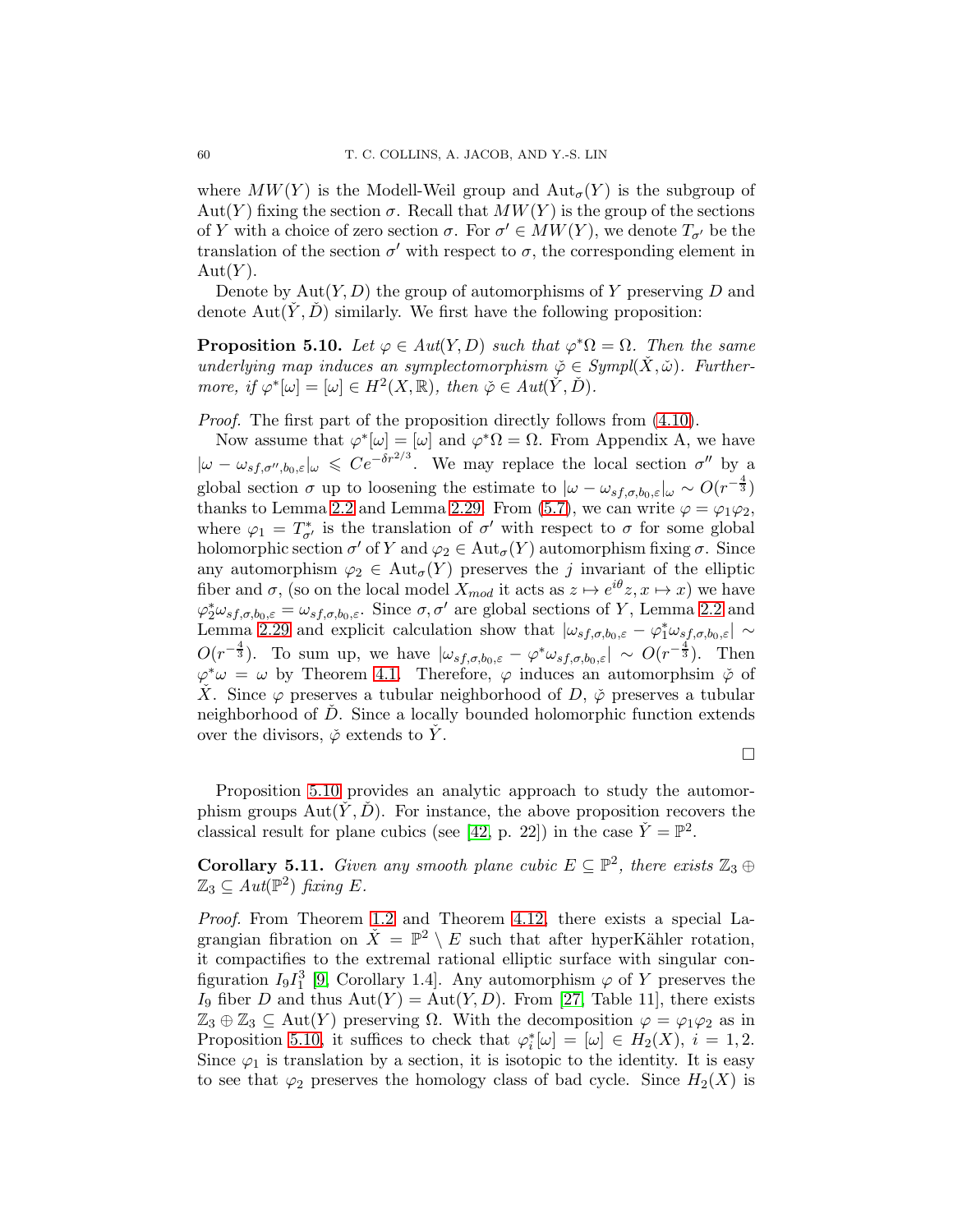$\Box$ 

generated by the fiber and the bad cycle, we have  $\varphi_2^*[\omega] = [\omega]$  as well. Then the corollary follows from Proposition [5.10.](#page-59-0)

## <span id="page-60-0"></span>APPENDIX A. HYPERKÄHLER ROTATION AND SEMI-FLAT METRICS

In this appendix we demonstrate how the Calabi ansatz Ricci-flat metric behaves under hyperKähler rotation by constructing an explicit hyperKähler rotation along a special Lagrangian fibration from the Calabi model to the semi-flat model near an  $I_k$  fiber.

We begin with an explicit Ricci-flat metric on the total space of an ample line bundle over a torus, called the Calabi model. Let D be a complex torus, and  $L \to D$  be a holomorphic line bundle of degree  $k > 0$ . Fix a primitive homology class  $[\gamma_1] \in H_1(D, \mathbb{Z})$  represented by a simple closed loop, and let  $[\gamma_2] \in H_1(D,\mathbb{Z})$  be a complementary simple closed loop so that  $[\gamma_1] \cdot [\gamma_2] = 1$ . After fixing a point  $q_0 \in D$ , the Abel-Jacobi map identifies  $D \cong \mathbb{C}/\Lambda$  for the lattice  $\Lambda := \mathbb{Z} + \tau \mathbb{Z}$  with  $\text{Im}(\tau) > 0$ . We choose  $\gamma_2$  in such a way that  $\tau$  lies in a fundamental domain for the  $PSL(2,\mathbb{Z})$  action on the upper halfplane; namely  $\text{Re}(\tau) \in \left[-\frac{1}{2}\right]$  $\frac{1}{2}, \frac{1}{2}$  $\frac{1}{2}$ ) and  $|\tau| \ge 1$ . Let  $\xi = \xi_1 + \sqrt{-1}\xi_2$  denote the standard complex coordinate on C. Through the Abel-Jacobi map we can identify L with the quotient of  $\mathbb{C} \times \mathbb{C}$  by the action of  $\Lambda$  by

$$
\gamma.(\xi, w) \longmapsto (\xi + \gamma, e_{\gamma}(\xi)w),
$$

where

$$
e_{\gamma}(\xi) = a(\gamma)e^{\frac{k\pi}{\text{Im}(\tau)}(\overline{\gamma}\xi + \frac{|\gamma|^2}{2})}
$$
,  $a \in \text{Hom}(\Lambda, S^1)$ .

Evidently,  $a \in \text{Hom}(\Lambda, S^1)$  is determined by  $a(1), a(\tau)$ . Write

$$
a(1) = e^{-\sqrt{-1}k\pi\beta_1}
$$
,  $a(\tau) = e^{-\sqrt{-1}k\pi\beta_2}$ .

Let  $q = -\beta_2 + \beta_1 \tau$ . Let  $T_q : D \to D$  denote the translation map. Then one can check that, up to isomorphism,  $T_q^*L$  is the bundle determined by

$$
\tilde{e}_{\gamma}(\xi) = \tilde{a}(\gamma)e^{\frac{k\pi}{\text{Im}(\tau)}(\overline{\gamma}\xi + \frac{|\gamma|^2}{2})},
$$

where  $\tilde{a} \in \text{Hom}(\Lambda, S^1)$  has  $\tilde{a}(1) = \tilde{a}(\tau) = 1$ . In particular, after changing the base point for the Abel-Jacobi map, we can assume that  $L$  is identified with the bundle of degree k defined by  $\tilde{a} \in \text{Hom}(\Lambda, S^1)$ . For a nice discussion of theory of holomorphic line bundles on abelian varieties we refer the reader to [\[4\]](#page-74-6). We can choose a metric  $h = e^{-\varphi}$  on L for which the associated curvature form is a multiple of the flat area form, i.e.

$$
\varphi(z) = \frac{k\pi}{\text{Im}(\tau)}|z|^2.
$$

Equivalently, the curvature two from  $\Theta(h) = -\sqrt{-1}\partial\overline{\partial}\log(h)$  induces a flat Riemannian metric on D given by

$$
g_D = \frac{2\pi k}{\text{Im}(\tau)} (d\xi_1^2 + d\xi_2^2).
$$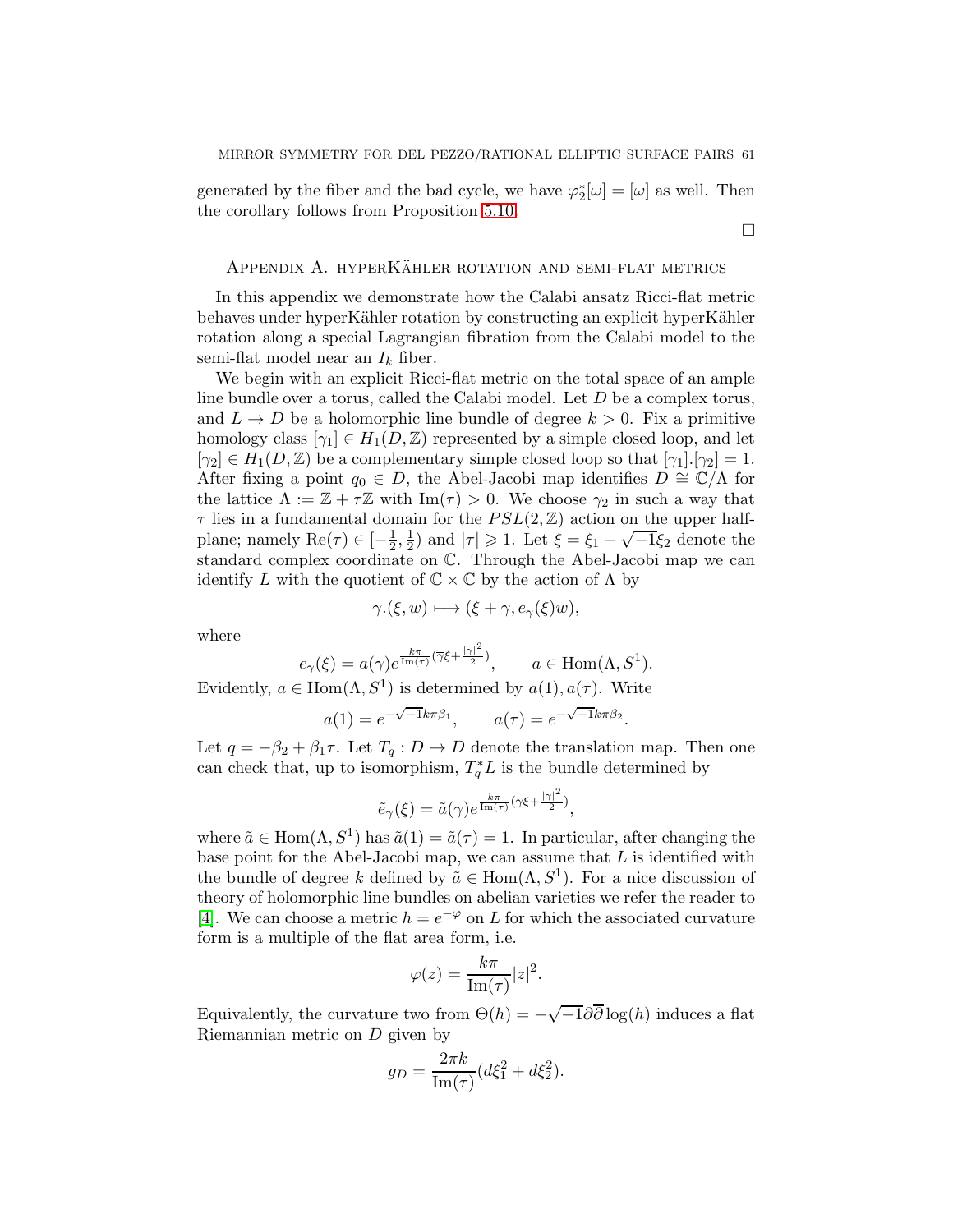Define the space  $\mathcal C$  to be the punctured tubular neighborhood of the zero section

$$
\mathcal{C}:=\{\zeta\in L\,|\,0<|\zeta|_h<1\}.
$$

The Calabi model is the space  $\mathcal C$  equipped with the natural complex structure J, the symplectic form

$$
\omega_J = \frac{2}{3}\sqrt{-1}\partial \overline{\partial}(-\log|\xi|_h^2)^{\frac{3}{2}} = -\frac{1}{3}dJd(-\log|\xi|_h^2)^{\frac{3}{2}}.
$$

and the holomorphic volume form with a simple pole on the zero section of L (see below for an explicit formula). We work in coordinates  $(\xi_1, \xi_2)$  on the fundamental domain for D. Equip L with complex coordinate  $w = re^{\sqrt{-1}\psi}$ , so a section  $\zeta$  has norm  $|\zeta|^2_h = |w|^2 e^{-\varphi} = r^2 e^{-\varphi}$ . Furthermore define

$$
\ell := (-\log |\zeta|_h^2)^{\frac{1}{2}}
$$

and note that

$$
d\ell = -\ell^{-1}\left(\frac{dr}{r} - \frac{1}{2}d\varphi\right), \qquad Jd\ell = \ell^{-1}\left(d\psi + \frac{1}{2}Jd\varphi\right).
$$

Introduce the 1-form  $\theta := \ell J d\ell = d\psi + \frac{1}{2} J d\varphi$ , and compute

$$
\omega_J = -\frac{1}{3} dJd(-\log|\zeta|_h^2)^{\frac{3}{2}} = -\frac{1}{2} d\left( (-\log|\zeta|_h^2)^{\frac{1}{2}} J(-2\frac{dr}{r} + d\varphi) \right)
$$
  

$$
= d\left( \ell J(\frac{dr}{r} - \frac{1}{2}d\varphi) \right)
$$
  

$$
= d\ell \wedge (-\theta) - \ell \frac{1}{2} dJd\varphi
$$
  

$$
= \theta \wedge d\ell + \frac{2\pi k\ell}{\text{Im}(\tau)} d\xi_1 \wedge d\xi_2,
$$

where in the last line we used our explicit formula for the curvature  $\Theta(h)$ . Since the Riemannian metric is given by  $g(\cdot,\cdot) = \omega(\cdot, J\cdot)$ , one can easily check

$$
g = \frac{1}{\ell} \left( \left( \frac{dr}{r} - \frac{1}{2} d\varphi \right)^2 + (d\psi + \frac{1}{2} J d\varphi)^2 \right) + \ell g_D
$$
  
=  $\ell (d\ell^2 + g_D) + \ell^{-1} \theta^2$ .

Written in this way, the metric is in the form of the Gibbons-Hawking ansatz (see e.g. [\[22,](#page-75-6) [26\]](#page-75-4)). Here the harmonic function (usually denoted  $V$ ) is simply the coordinate function  $\ell$ .

To get a better feel for the one-form  $\theta$  is precisely the connection on the  $S^1$  principal bundles  $\{|s|_h = \text{const}\}\subset L$ . induced by the Chern connection. In particular, a parallel section of L lies in the kernel of  $\theta$ .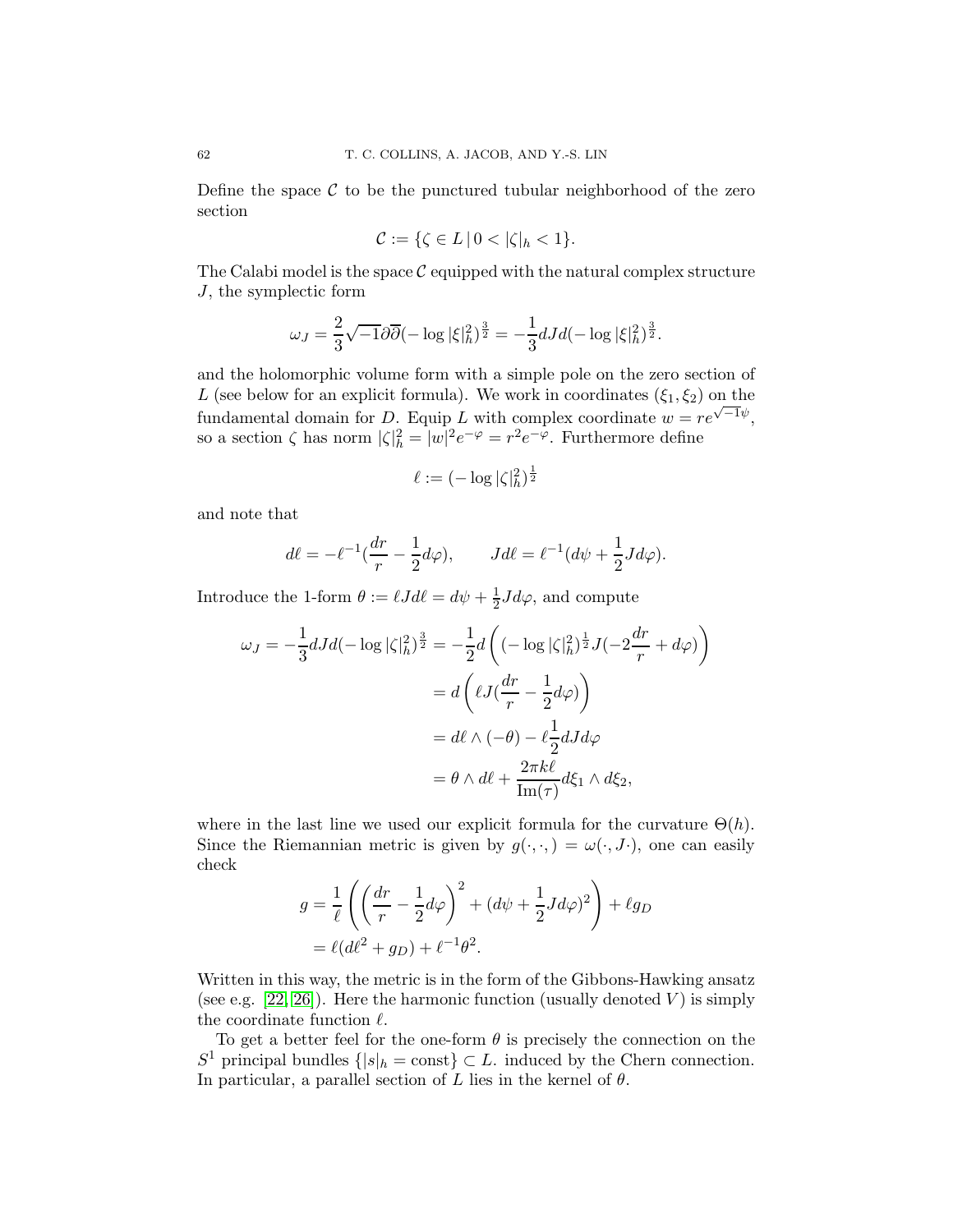The Calabi space  $\mathcal C$  has a natural holomorphic volume form with a simple pole on the zero section of  $L$ . For our purposes we choose the normalization

$$
\Omega_J := \sqrt{-1} \frac{\overline{\tau}}{|\tau|} \left( \frac{2\pi k}{\text{Im}(\tau)} \right)^{\frac{1}{2}} \frac{dw}{w} \wedge (d\xi_1 + \sqrt{-1}d\xi_2)
$$
  
=  $\sqrt{-1} \frac{\overline{\tau}}{|\tau|} \left( \frac{2\pi k}{\text{Im}(\tau)} \right)^{\frac{1}{2}} \left( \frac{1}{2}d\varphi - \ell d\ell + \sqrt{-1}d\psi \right) \wedge (d\xi_1 + \sqrt{-1}d\xi_2).$ 

With this normalization we have

$$
\omega_J^2 = \frac{1}{2} \Omega_J \wedge \overline{\Omega}_J.
$$

Let  $L_{(\xi_1,\xi_2)}$  denote the fiber of L over  $(\xi_1,\xi_2) \in D$ . Consider the torus fibration of  $\mathcal C$  by

<span id="page-62-1"></span>(A.1) 
$$
M_{c,K} = \left\{ (\xi_1, \xi_2, s) \in D \times L_{(\xi_1, \xi_2)} \middle| \begin{aligned} &\text{Im}(\tau)\xi_1 - \text{Re}(\tau)\xi_2 = c \\ &(-\log|s|_h^2)^{\frac{1}{2}} = K \end{aligned} \right\}
$$

The curves  $\{\text{Im}(\tau)\xi_1-\text{Re}(\tau)\xi_2=c\}$  represent the homology class  $[\gamma_2] \in H_1(D,\mathbb{Z})$ . Note that, up to the action of  $PSL(2,\mathbb{Z})$ , our choice of simple closed curve  $[\gamma_2] \in H_1(D, \mathbb{Z})$  is arbitrary. We parametrize these lines by the constant c, chosen so that this line intersects the  $\xi_2 = 0$  line in the fundamental domain (ie.  $\frac{c}{\text{Im}(\tau)} \in [0, 1)$ ); such a choice is possible since  $\text{Im}(\tau) \neq 0$ . We claim that the  $M_{c,K}$  form a special Lagrangian torus fibration; ie.

.

(A.2) 
$$
\omega_J\big|_{M_{c,K}} = 0 \qquad \text{Im}(\Omega_J)\big|_{M_{c,K}} = 0.
$$

The first equality is clear since  $\ell = K$  on  $M_{c,K}$  by definition. For the second equality, observe that

<span id="page-62-0"></span>
$$
d\xi_1 + \sqrt{-1}d\xi_2|_{M_{c,K}} = \tau \frac{d\xi_2}{\text{Im}(\tau)}.
$$

Since  $\varphi$  depends only on  $\xi_1, \xi_2$ , we have

$$
\Omega_J\Big|_{M_{c,K}} = \sqrt{-1} \frac{\bar{\tau}}{|\tau|} \left(\frac{2\pi k}{\text{Im}(\tau)}\right)^{\frac{1}{2}} \left(\sqrt{-1}d\psi \wedge \tau \frac{d\xi_2}{\text{Im}(\tau)}\right)
$$

$$
= -\frac{|\tau|}{\text{Im}(\tau)} \left(\frac{2\pi k}{\text{Im}(\tau)}\right)^{\frac{1}{2}} d\psi \wedge d\xi_2
$$

which proves the second equality in  $(A.2)$ . Thus, the fibration induced by the map

$$
\pi(\ell, \psi, \xi_1, \xi_2) = (\ell, \operatorname{Im}(\tau)\xi_1 - \operatorname{Re}(\tau)\xi_2),
$$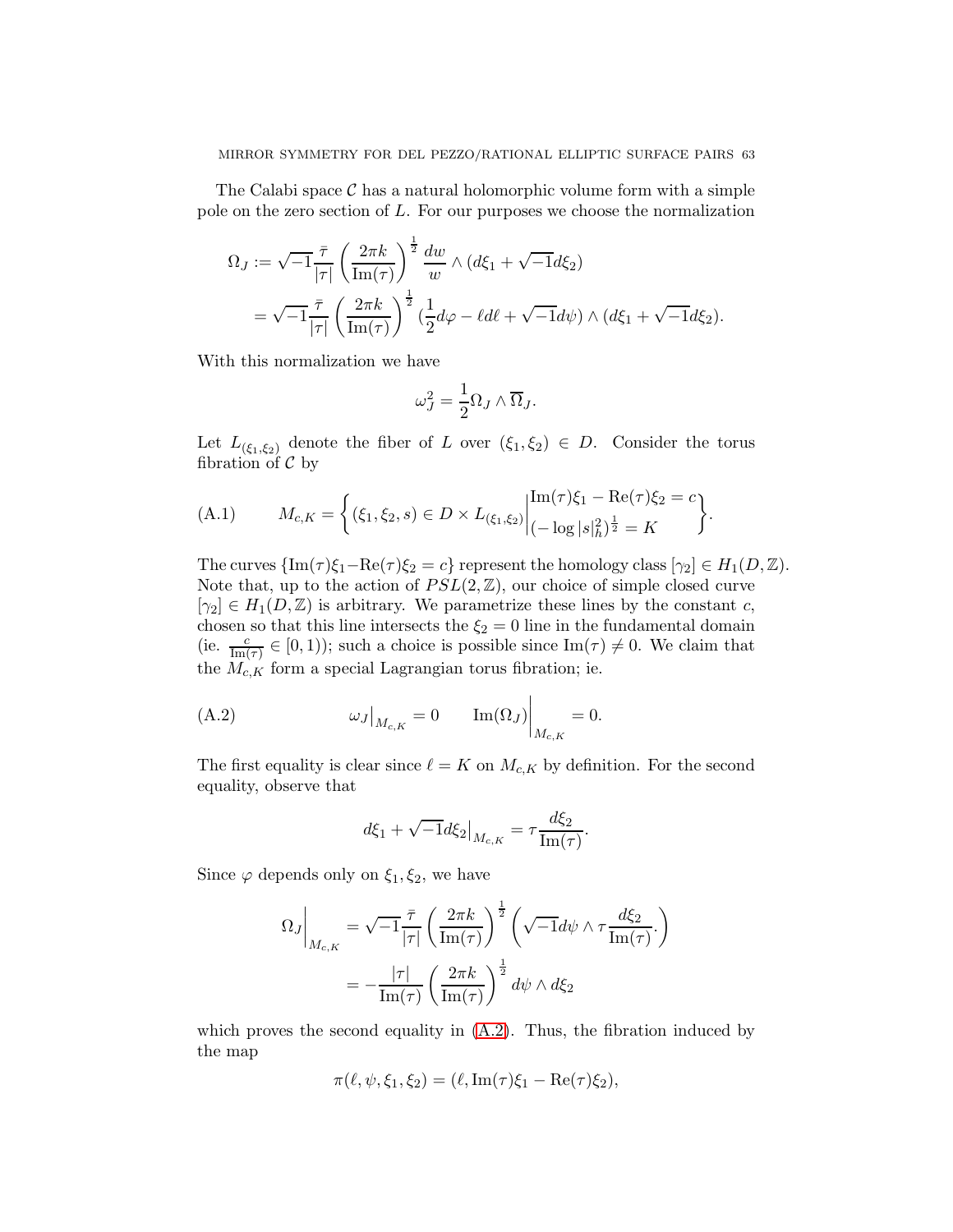is a special Lagrangian fibration for the Calabi-Yau structure  $(\omega_J, \Omega_J)$ . We can now hyperKähler rotate so that this fibration becomes a genus 1 holomorphic fibration. To ease notation, let us define

<span id="page-63-2"></span>(A.3) 
$$
a_{\tau} = \frac{\text{Im}(\tau)}{|\tau|}, \qquad b_{\tau} = -\frac{\text{Re}\tau}{|\tau|}, \qquad c_{\tau} = \left(\frac{2\pi k}{\text{Im}(\tau)}\right)^{\frac{1}{2}}.
$$

Consider the symplectic forms

$$
\omega_J = \theta \wedge d\ell + c_\tau^2 d\xi_1 \wedge d\xi_2
$$
  
(A.4)  

$$
\omega_I = c_\tau (\theta \wedge d\xi_2 + \ell d\ell \wedge d\xi_1)
$$
  

$$
\omega_K = c_\tau (d\xi_1 \wedge \theta + \ell d\ell \wedge d\xi_2).
$$

One can easily check that these symplectic forms are closed and generate a hyperKähler triple (using, e.g.  $[10]$ ). The associated complex structures  $J, I, K$  are given by

<span id="page-63-0"></span>
$$
Jd\ell = \ell^{-1}\theta
$$
  
\n
$$
Jd\xi_1 = -d\xi_2
$$
  
\n
$$
Id\xi_2 = c_\tau^{-1}\ell^{-1}\theta
$$
  
\n
$$
Kd\xi_1 = -c_\tau^{-1}\ell^{-1}\theta
$$
  
\n
$$
Kd\xi_2 = c_\tau^{-1}d\ell.
$$

Using this hyperKähler triple, we consider the symplectic form

$$
\omega_{\tau} = a_{\tau}\omega_{I} + b_{\tau}\omega_{K}
$$
  
(A.5)  

$$
= c_{\tau}\left(\theta \wedge (a_{\tau}d\xi_{2} - b_{\tau}d\xi_{1}) + \ell d\ell \wedge (a_{\tau}d\xi_{1} + b_{\tau}d\xi_{2})\right),
$$

along with the associated complex structure  $J_{\tau} := a_{\tau} I + b_{\tau} K$ .

Define a  $J_{\tau}$  holomorphic coordinate by

<span id="page-63-1"></span>
$$
y = y_1 + \sqrt{-1}y_2 := |\tau|c_{\tau}^{-1}\ell + \sqrt{-1}(\text{Im}(\tau)\xi_1 - \text{Re}(\tau)\xi_2).
$$

Note that under the lattice  $\mathbb{Z} + \tau \mathbb{Z}$  we have

$$
y_2 \sim y_2 + \operatorname{Im}(\tau) \cdot \mathbb{Z}.
$$

It follows that the fibration  $\pi$  is holomorphic with respect to  $J_{\tau}$  with the fibers given by  $\{y = \text{const}\}.$  We next need to construct a  $J_{\tau}$  holomorphic coordinate on the (universal cover of the) total space  $\mathcal C$  which restricts to a coordinate along the fibers of  $\pi$ . We will call this coordinate  $x = x_1 + \sqrt{-1}x_2$ . Define

$$
x_2 = c_\tau \ell \xi_2
$$

which is well defined on the universal cover. Then

(A.6) 
$$
J_{\tau}dx_2 = a_{\tau}\theta - c_{\tau}^2(a_{\tau}\xi_2d\xi_1 + b_{\tau}\xi_2d\xi_2) + b_{\tau}\ell d\ell
$$

which is a well-defined, closed 1-form, since

<span id="page-63-3"></span>
$$
d\theta = \frac{1}{2}dJd\varphi = -\sqrt{-1}\partial\overline{\partial}\varphi = -c_{\tau}^{2}d\xi_{1} \wedge d\xi_{2}.
$$

In order to construct the holomorphic coordinate x, it suffices to find a  $J_{\tau}$ holomorphic section  $\sigma$  of the fibration such that  $Jdx_2\big|_{\sigma} = 0$ . If such a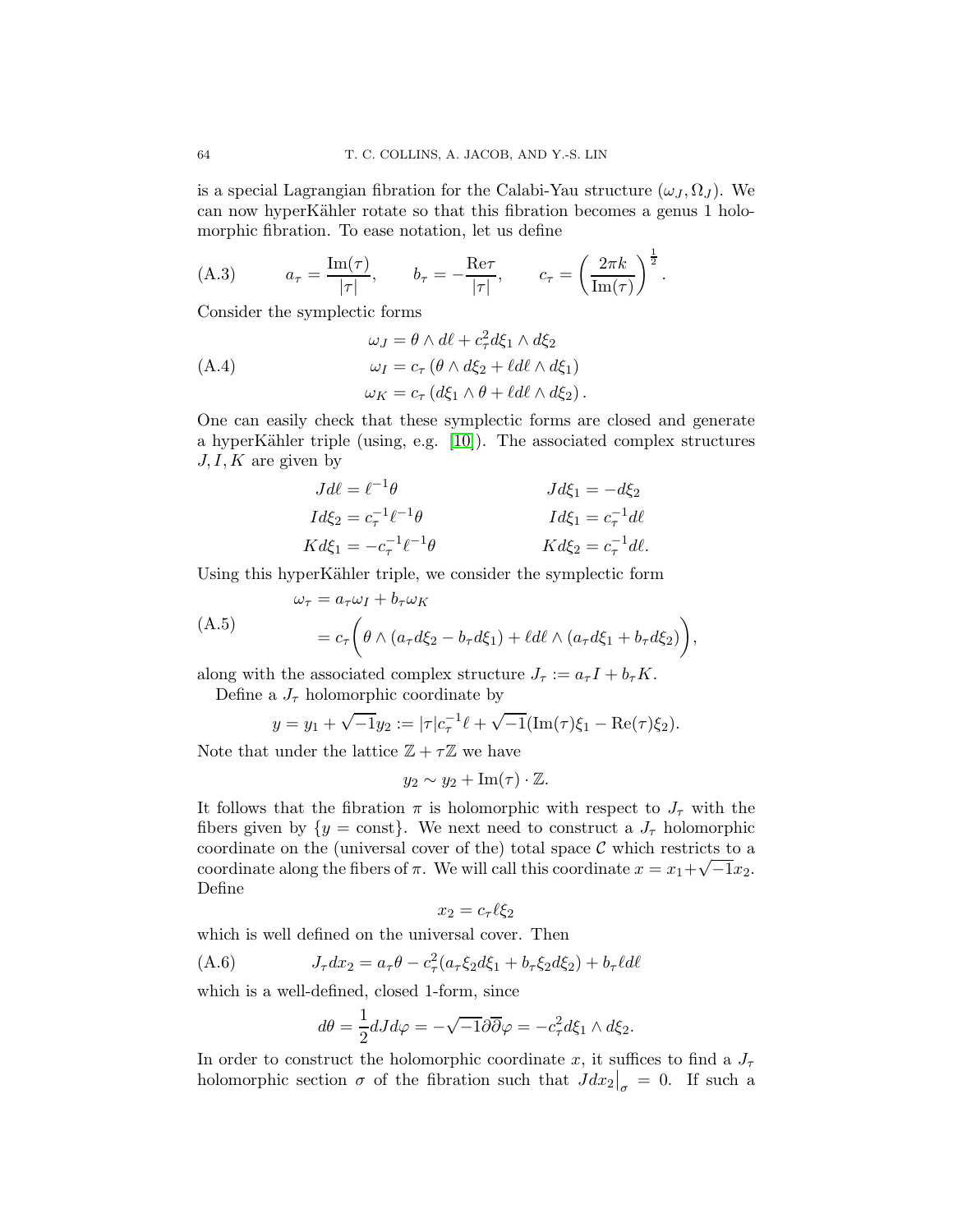section can be found then we can integrate the closed 1-form  $J_\tau dx_2$  to find  $x_1$ . Consider a general map

$$
\sigma(y) \longmapsto (\ell(y), \psi(y), \xi_1(y), \xi_2(y)) = \left(\frac{c_{\tau}}{|\tau|} y_1, \psi(y_1, y_2), \frac{y_2}{\text{Im}(\tau)}, 0\right).
$$

The easiest way to find a holomorphic section of the fibration is to find a section of the fibration which is special Lagrangian for the data  $(\omega_J, \Omega_J)$ . We can appeal to equations [\(A.4\)](#page-63-0) to see that

$$
\omega_J\big|_{\sigma} = \theta \wedge d\ell = \theta \wedge \frac{c_{\tau}}{|\tau|} dy_1
$$
  
\n
$$
\text{Im}(\Omega_J)\big|_{\sigma} = \sqrt{-1} \frac{\bar{\tau}}{|\tau|} c_{\tau} (\frac{1}{2} d\varphi - \ell d\ell + \sqrt{-1} d\psi) \wedge d\xi_1
$$
  
\n
$$
= \sqrt{-1} \frac{\bar{\tau}}{|\tau|} c_{\tau} (-\ell d\ell + \sqrt{-1} d\psi) \wedge d\xi_1
$$
  
\n
$$
= \sqrt{-1} \frac{\bar{\tau}}{|\tau|} c_{\tau} (-\frac{c_{\tau}^2}{|\tau|^2} y_1 dy_1 + \sqrt{-1} d\psi) \wedge \frac{dy_2}{\text{Im}(\tau)}.
$$

From the equation  $\omega_J|_{\sigma}$  we see that  $\theta|_{\sigma}=0$ , or in other words, we should look for a parallel section  $s: \{\xi_2 = 0\} \to L\big|_{\{\xi_2 = 0\}}$ . Let us show that such a section exists. Let  $s_0 \in L_{(0,0)}$  be a unit length section. From the formula for  $\varphi$  we have

$$
\frac{1}{2}Jd\varphi = \frac{k\pi}{\text{Im}(\tau)}\xi_2 d\xi_1 - \xi_1 d\xi_2,
$$

and so restricting to  $\{\xi_2 = 0\}$  gives  $\theta|_{\{\xi_2=0\}} = d\psi$ . Thus, under parallel transport we have  $\psi(\xi_1) = \psi(0)$ . Recall that, from our choice of base point for the Abel-Jacobi map, the identification of the fibers  $L_{(0,0)}$  and  $L_{(1,0)}$  is given by the transition function  $e_1(0) = e^{\frac{k\pi}{2\text{Im}(\tau)}}$ , which is real. Since the connection is unitary, parallel transport along  $x_2 = 0$  has trivial monodromy and so any parallel section is well-defined. Let  $s_0(\xi_1)$  be the parallel transport of  $s_0$  and consider the map

$$
(\ell, \xi_1) \mapsto \sigma(\ell, x_1) := e^{-\frac{\ell^2}{2} - \sqrt{-1} \frac{b_\tau \ell^2}{2a_\tau}} s_0(\xi_1) \in L_{\xi_1, 0},
$$

or, written in terms of the coordinates on the base of the fibration,

$$
(y_1, y_2) \mapsto \sigma(y_1, y_2) := e^{-\frac{c^2 \cdot y_1^2}{2}} \sqrt{-1} \frac{b_\tau c^2 \cdot y_1^2}{2a_\tau} s_0 \left(\frac{y_2}{\text{Im}(\tau)}\right) \in \pi^{-1}(y_1, y_2).
$$

It remains to show that this section is holomorphic and that  $J_{\tau}dx_2|_{\sigma=0} = 0$ . We will work in coordinates  $\xi_1, \ell$  to avoid unnecessary factors of  $c_{\tau}$ . Since  $s_0(\xi_1)$  is parallel, we have

$$
\theta|_{\sigma} = -\frac{b_{\tau}\ell}{a_{\tau}}d\ell
$$

and so  $\omega_J|_{\sigma} = 0$ . Similarly, we have

$$
d\psi = \frac{\partial \psi}{\partial \xi_1} d\xi_1 + \frac{\partial \psi}{\partial \ell} d\ell = -\frac{1}{2} \frac{\partial \varphi}{\partial \xi_2} d\xi_1 - \frac{b_\tau \ell}{a_\tau} d\ell
$$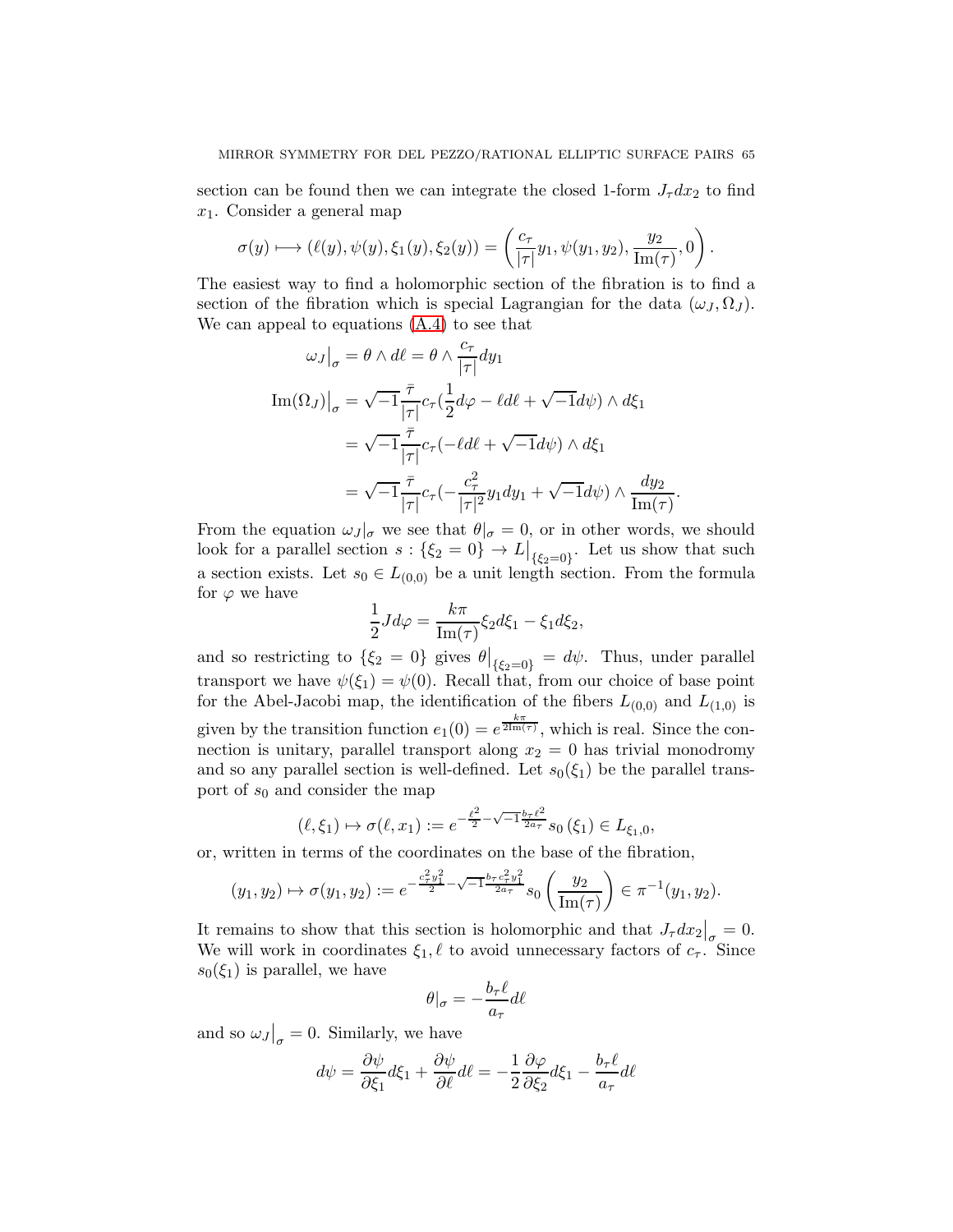where we used again that  $s_0(\xi_1)$  is parallel. Therefore

$$
\Omega_J\big|_{\sigma} = \sqrt{-1} \frac{\bar{\tau}}{|\tau|} c_{\tau}(-\ell d\ell - \sqrt{-1} \frac{b_{\tau}\ell}{a_{\tau}} d\ell) \wedge d\xi_1
$$
  
=  $\sqrt{-1} \frac{\bar{\tau}}{|\tau|} \frac{c_{\tau}}{|\tau| a_{\tau}} (-\text{Im}(\tau) + \sqrt{-1} \text{Re}(\tau)) \ell d\ell \wedge d\xi_1$   
=  $-\frac{c_{\tau}}{a_{\tau}} \ell d\ell \wedge d\xi_1.$ 

So indeed we have  $\text{Im}(\Omega_J)|_{\sigma} = 0$  and hence  $\sigma$  is holomorphic with respect to  $J_{\tau}$ . Furthermore, using again the parallel transport equation we have

$$
J_{\tau}dx_2\big|_{\sigma} = a_{\tau}(-\frac{b_{\tau}\ell}{a_{\tau}}d\ell) + b_{\tau}\ell d\ell = 0.
$$

This completes the construction of the holomorphic coordinate x.

Let us now identify the lattice of the torus fibration. Without loss of generality, we can assume that  $\psi(s_0(0,0)) = 0$ . First, it is clear that  $x \sim$  $x + a_{\tau} 2\pi$ , which follows from computing the integral

$$
\int_{(\psi,\xi_2)=(-\frac{b_{\tau}}{2a_{\tau}}\ell^2,0)}^{(2\pi-\frac{b_{\tau}}{2a_{\tau}}\ell^2,0)} dx_1.
$$

Next we claim that

<span id="page-65-1"></span>(A.7) 
$$
x \sim x + a_{\tau} 2\pi
$$
,  $x \sim x + \sqrt{-1}c_{\tau}^2 y_1 \frac{\text{Im}(\tau)}{|\tau|} - \frac{2\pi k}{|\tau|} y_2$ .

To see this, recall that the fiber of  $\pi$  over  $(\ell, y_2) = (K, c)$  is given by  $(A.1)$ . Under the action of  $\mathbb{Z} + \tau \mathbb{Z}$  we have

> $\setminus$ ,

<span id="page-65-0"></span>(A.8)  

$$
\left(\frac{c}{\text{Im}(\tau)}, 0s_0(\xi_1)\right) \sim \left(\frac{c}{\text{Im}(\tau)} + \text{Re}(\tau), \text{Im}(\tau), a(\tau) e^{\frac{k\pi}{\text{Im}(\tau)}(\bar{\tau}\xi_1) + \frac{|\tau|^2}{2}} s_0(\xi_1)\right)
$$

and from our choice of origin we have  $a(\tau) = 1$ . Thus, it suffices to compute the integral of  $dx_1 = Jdx_2$  over any curve in  $M_{c,K}$  connecting the points on the left and right hand sides of [\(A.8\)](#page-65-0). Along the fiber we can write  $dx_1 = a_\tau d\psi - \frac{k\pi}{\text{Im}(\tau)}$  $\frac{k\pi}{\text{Im}(\tau)|\tau|}y_2 d\xi_2$ , and so

$$
\int_{(\psi,\xi_2)=(-\frac{b_{\tau}}{2a_{\tau}}\ell^2,\text{Im}(\tau))}^{(-k\pi\frac{y_2}{2a_{\tau}}\ell^2,\text{Im}(\tau))} dx_1 = \int_{(\psi,\xi_2)=(-\frac{b_{\tau}}{2a_{\tau}}\ell^2,\text{Im}(\tau))}^{(-k\pi\frac{y_2}{2a_{\tau}}-\frac{b_{\tau}}{2a_{\tau}}\ell^2,\text{Im}(\tau))} a_{\tau}d\psi - \frac{k\pi}{\text{Im}(\tau)|\tau|} y_2d\xi_2
$$
  
=  $-a_{\tau}k\pi \frac{y_2}{\text{Im}(\tau)} - \frac{k\pi}{|\tau|} y_2 = -\frac{2k\pi}{|\tau|} y_2.$ 

Writing these relations in terms of  $y_1, y_2$  yields  $(A.7)$ . Define

$$
\tilde{x} = \frac{x}{a_{\tau} 2\pi}.
$$

Then using the definition of  $a_{\tau}$ ,  $c_{\tau}$  we arrive at

$$
\tilde{x} \sim \tilde{x} + 1,
$$
  $\tilde{x} \sim \tilde{x} + \sqrt{-1} \frac{k y_1}{\text{Im}(\tau)} - \frac{k}{\text{Im}(\tau)} y_2.$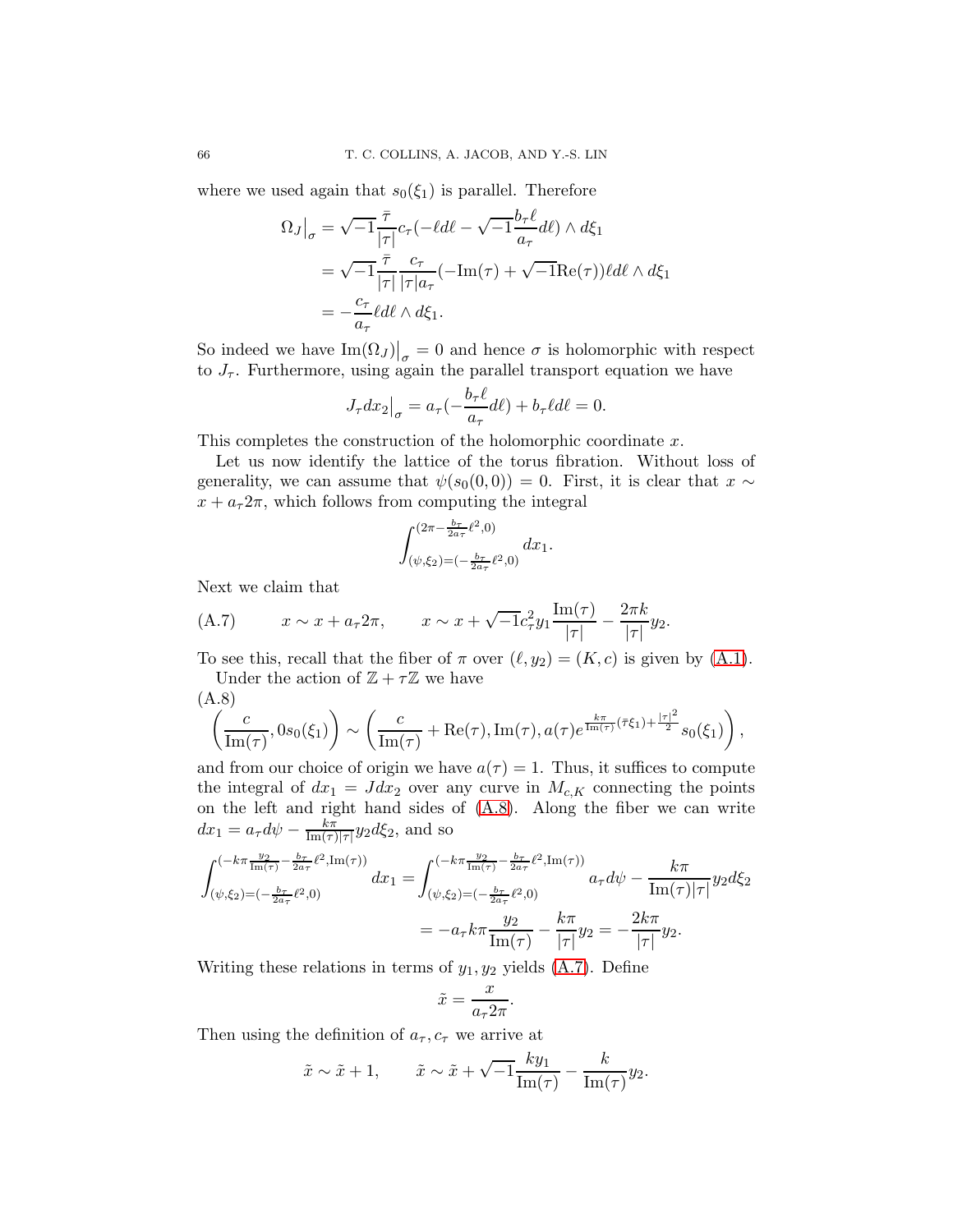Set  $z = e^{-\frac{2\pi}{\text{Im}(\tau)}(y_1 + \sqrt{-1}y_2)}$  so that z is a well defined coordinate on  $\Delta = \{|z| < \infty\}$ 1}  $\subset \mathbb{C}$ . Then the holomorphic fibration  $\pi : (\mathcal{C}, J_{\tau}) \to \Delta^*$  is determined by the lattice

$$
\mathbb{Z} \oplus \frac{k}{2\pi\sqrt{-1}}\log(z) \cdot \mathbb{Z}.
$$

Let us write the symplectic form  $\omega_{\tau}$ , given in equation [\(A.5\)](#page-63-1), in the  $(\tilde{x}, z)$ coordinates. As a first step, we will write the symplectic form in the coordinates  $(x, y)$ . The most laborious term to rewrite is the term in  $(A.5)$ involving  $\theta$ , and so we will take this on first. Recall that these coordinates are given by

$$
dx_1 = a_{\tau}\theta - c_{\tau}^2(a_{\tau}\xi_2 d\xi_1 + b_{\tau}\xi_2 d\xi_2) + b_{\tau}\ell d\ell, \qquad x_2 = c_{\tau}\ell\xi_2, \n y_1 = |\tau|c_{\tau}^{-1}\ell, \qquad y_2 = (\text{Im}(\tau)\xi_1 - \text{Re}(\tau)\xi_2).
$$

As a first step, we calculate  $d\xi_1, d\xi_2$  in terms of  $(x, y)$ . Note that we can write  $x_2 = c_\tau^2 |\tau|^{-1} y_1 \xi_2$ , and so

$$
d\xi_2 = \frac{|\tau|}{c_\tau^2 y_1} \left( dx_2 - \frac{x_2}{y_1} dy_1 \right).
$$

From the formula for  $y_2$  we get

$$
d\xi_1 = \frac{dy_2}{a_{\tau}|\tau|} - \frac{|\tau|b_{\tau}}{a_{\tau}c_{\tau}^2y_1} \left(dx_2 - \frac{x_2}{y_2}dy_1\right).
$$

Combining these formulas gives

$$
a_{\tau}d\xi_{2} - b_{\tau}d\xi_{1} = \left(\frac{a_{\tau}|\tau|}{c_{\tau}^{2}} + \frac{|\tau|b_{\tau}^{2}}{a_{\tau}c_{\tau}^{2}}\right)\frac{1}{y_{1}}\left(dx_{2} - \frac{x_{2}}{y_{2}}dy_{1}\right) - \frac{b_{\tau}}{a_{\tau}|\tau|}dy_{2}
$$

$$
= \frac{|\tau|^{2}}{2\pi k y_{1}}\left(dx_{2} - \frac{x_{2}}{y_{1}}dy_{1}\right) - \frac{b_{\tau}}{a_{\tau}|\tau|}dy_{2},
$$

where in the last line we used the definition of  $a_{\tau}, b_{\tau}, c_{\tau}$  (see [\(A.3\)](#page-63-2)). Let us now rewrite  $\theta$ . From  $(A.6)$  we have

$$
a_{\tau}\theta = dx_1 + c_{\tau}^2(a_{\tau}\xi_2 d\xi_1 + b_{\tau}\xi_2 d\xi_2) - b_{\tau}\ell d\ell
$$
  
= 
$$
dx_1 + \frac{x_2}{y_1}dy_2 - \frac{b_{\tau}c_{\tau}^2}{|\tau|^2}y_1 dy_1.
$$

Define a  $(1,0)$ -form by

$$
E := \frac{|\tau|^2}{2\pi k} \left( dx + \frac{x_2}{\sqrt{-1}y_1} dy \right) - \frac{b_\tau}{|\tau| a_\tau} y_1 dy
$$
  
= 
$$
\frac{|\tau|^2}{2\pi k} \left( \left( dx + \frac{x_2}{\sqrt{-1}y_1} dy \right) - \frac{b_\tau c_\tau^2}{|\tau|^2} y_1 dy \right),
$$

where we used again the definitions of  $a_{\tau}, c_{\tau}$ . Then we can write

$$
\theta = \frac{2\pi k}{a_{\tau}|\tau|^2} \text{Re}(E), \quad a_{\tau}d\xi_2 - b_{\tau}d\xi_1 = \frac{1}{y_1}\text{Im}(E)
$$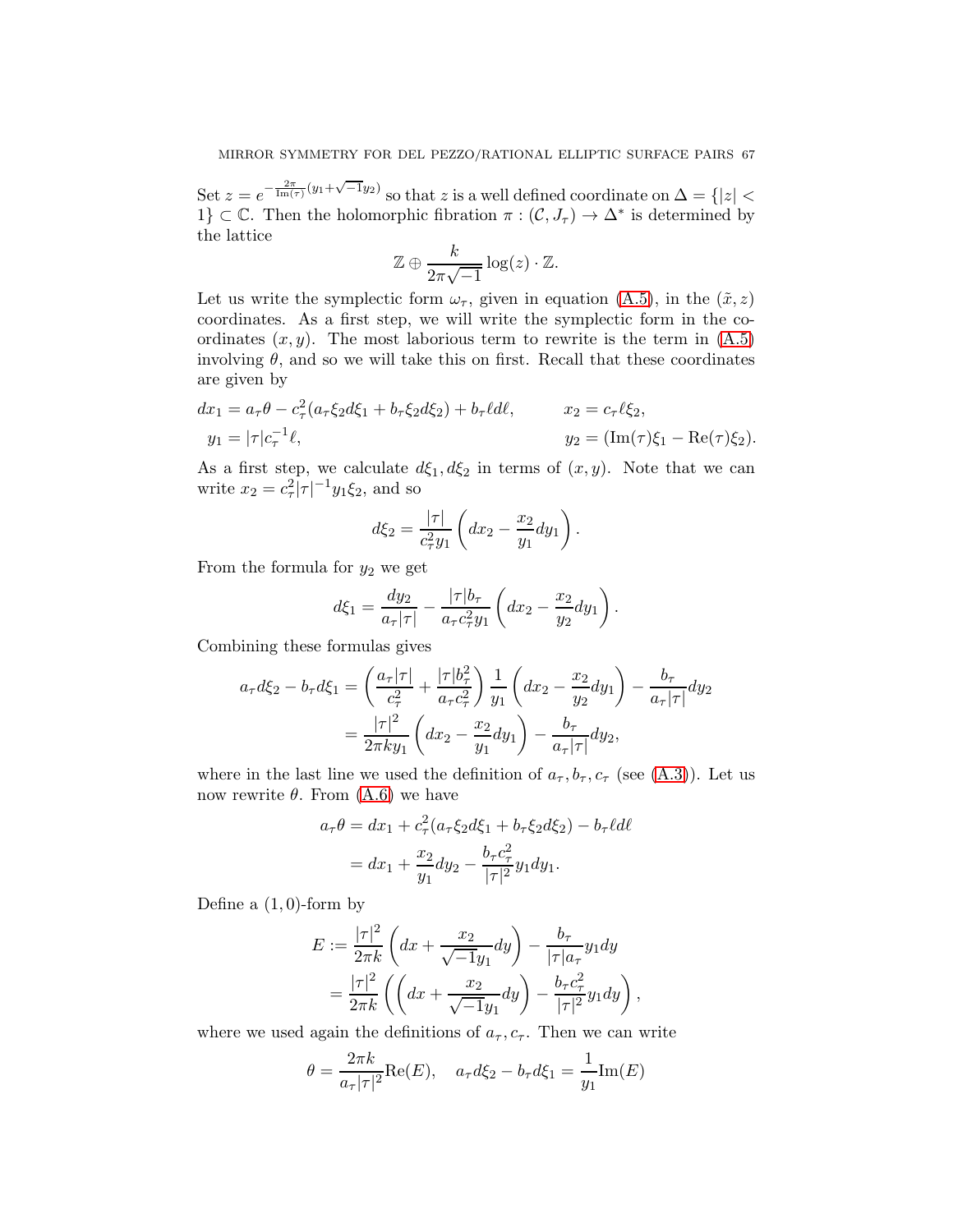and so

$$
\omega_{\tau} = \frac{\sqrt{-1}}{2} c_{\tau}^{3} \left( \frac{y_{1}}{|\tau|^{3}} dy \wedge d\bar{y} + \frac{1}{y_{1}|\tau|} E \wedge \overline{E} \right).
$$

We now write this in terms of  $(\tilde{x}, z)$ , where we recall that

$$
\tilde{x} = \frac{x}{2\pi a_{\tau}}, \qquad \log z = -\frac{2\pi}{\text{Im}(\tau)}y.
$$

We have

$$
y_1 dy \wedge d\overline{y} = \left(\frac{\operatorname{Im}(\tau)}{2\pi}\right)^3 \left(-\log|z|\right) \frac{dz \wedge d\overline{z}}{|z|^2}.
$$

We also compute

$$
E = \frac{|\tau| \text{Im}(\tau)}{k} \left( \left( d\tilde{x} - \frac{\tilde{x}_2}{\sqrt{-1}z(-\log|z|)} dz \right) + \frac{b_\tau k}{4\pi^2 |\tau|} (-\log|z|) \frac{dz}{z} \right).
$$

After some routine manipulations we arrive at

$$
\omega_{\tau} = \alpha \left( \frac{W^{-1}\alpha}{\varepsilon} \sqrt{-1} \frac{dz \wedge d\bar{z}}{|z|^2} + \frac{W \varepsilon}{\alpha} \frac{\sqrt{-1}}{2} \tilde{E} \wedge \overline{\tilde{E}} \right)
$$

where

$$
W = \frac{2\pi}{k|\log|z||}, \qquad \varepsilon = 2\pi|\tau|\sqrt{\frac{2\pi k}{\text{Im}(\tau)}}, \qquad \alpha = \frac{\sqrt{k\pi \text{Im}(\tau)}}{|\tau|}
$$

and we have denoted

$$
\tilde{E} = \left(d\tilde{x} - \frac{\tilde{x}_2}{\sqrt{-1}z(-\log|z|)}dz\right) + \frac{b_\tau k}{4\pi^2|\tau|}(-\log|z|)\frac{dz}{z}.
$$

If  $Re(\tau) = 0$  then this is clearly a rescaling of a standard semi-flat metric in the sense of Definition [2.7.](#page-10-0) On the other hand if  $\text{Re}(\tau) \neq 0$  then

$$
\frac{2}{k}\frac{1}{2|\tau|}b_{\tau}k = \frac{b_{\tau}}{|\tau|} = \frac{-\text{Re}(\tau)}{|\tau|^2} \in (-1,0) \cup (0,1)
$$

since  $\operatorname{Re}(\tau) \in \left[-\frac{1}{2}\right]$  $\frac{1}{2}, \frac{1}{2}$  $(\frac{1}{2})$  and  $|\tau| \geq 1$ . Thus,  $\frac{1}{2|\tau|}b_{\tau}k \notin \frac{k}{2}$  $\frac{k}{2}\mathbb{Z}$  and so by Lemma [2.14](#page-14-0)  $\omega_{\tau}$  is not a rescaling of a standard semi-flat metric. Thus, if  $\text{Re}(\tau) \neq 0$ , the hyperKähler rotation of the Tian-Yau metric is always a non-standard semiflat metric in the sense of Definition [2.11.](#page-13-0)

## Appendix B. Hein's construction

<span id="page-67-0"></span>In this appendix we provide the necessary details needed for Theorem [2.16,](#page-15-0) adapted from [\[25\]](#page-75-2). In particular, we show that with our modified assumptions one can still construct a background Kähler metric with the properties needed to deduce the existence of the desired Calabi-Yau metric from the results of [\[25\]](#page-75-2). We emphasize that the discussion here can be extracted from Hein's work, but for the readers convenience we have provided a self-contained exposition.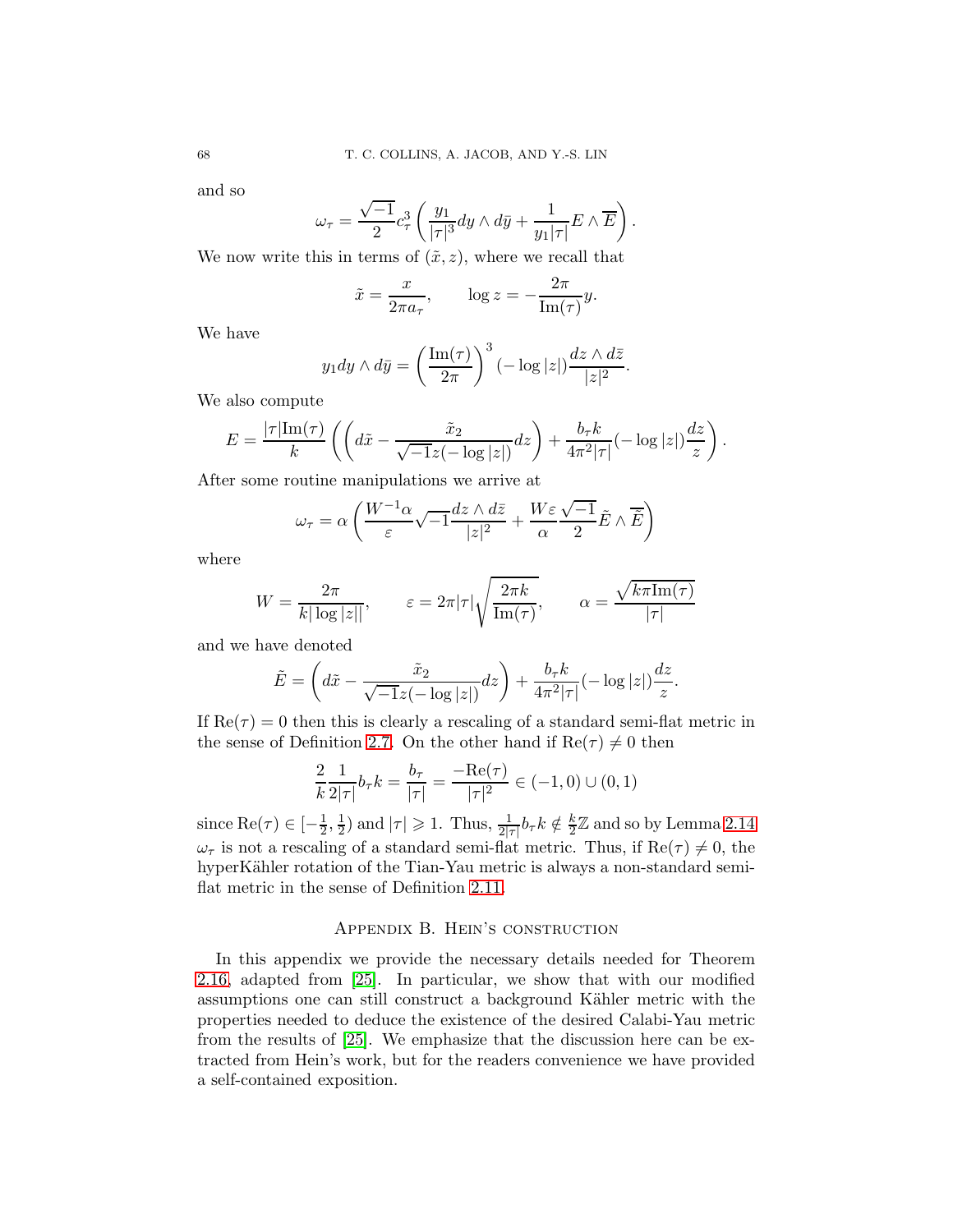Recall the setting of Theorem [2.16.](#page-15-0) We let  $\omega_0$  be a smooth Kähler metric on  $X$  satisfying

$$
[\omega_0]_{dR}.[F] = \varepsilon, \qquad [\omega_0]_{dR}.[C] = \frac{2b_0}{k}\varepsilon \notin \mathbb{Z}\varepsilon.
$$

In order construct the background Kähler metric, we need to glue  $\omega_0$  to a semi-flat metric in the neighborhood of the singular  $I_k$  fiber. By Corollary [2.15](#page-14-1) and Corollary [2.32](#page-25-0) (cf. [\[25,](#page-75-2) Claim 1]), there exists a (possibly nonstandard) semi flat metric  $\omega_{s,f,b_0,\sigma,\varepsilon}$  such that

$$
[\omega_0]_{BC} = [\omega_{sf,\sigma,b_0,\varepsilon}]_{BC} \in H_{BC}^{1,1}(X_{\Delta^*},\mathbb{R}).
$$

We can then write

$$
\omega_{sf,\sigma,b_0,\varepsilon} = \omega_0 + \sqrt{-1}\partial \overline{\partial} u_1
$$

for some (non-unique) function  $u_1 : X_{\Delta^*} \to \mathbb{R}$ . To ease notation, let us suppress the dependence of the metric on the section  $\sigma$ , writing  $\omega_{s f, b_0, \varepsilon}$  in place of  $\omega_{s,f,\sigma,b_0,\varepsilon}$ . We work on  $X_{mod}$  with model coordinates. First, define

$$
\omega_{sf,b_0,\varepsilon}(\alpha) = \sqrt{\alpha} \omega_{sf,b_0,\frac{\varepsilon}{\sqrt{\alpha}}}
$$

for  $\alpha > 0$ . Note that this notation differs slightly from the definition in the main body of the paper where we have used the convention  $\alpha \mapsto \alpha^2$ . We have chosen this convention for the appendix as it is consistent with Hein's notation [\[25\]](#page-75-2). We have

$$
\omega_{sf,b_0,\varepsilon}(\alpha) - \omega_{sf,b_0,\varepsilon} = (\alpha - 1)\sqrt{-1}|\kappa(z)|^2 \frac{k|\log|z||}{2\pi\varepsilon} \frac{dz \wedge d\bar{z}}{|z|^2} = (\alpha - 1)\sqrt{-1}\partial\overline{\partial}u
$$

for some smooth potential u, which exists since  $\Delta^*$  satisfies the  $\bar{\partial}$ -Poincaré lemma. Note that u is the same function for both standard and non-standard semi-flat metrics and hence has all the same properties as the similarly defined function  $u$  in [\[25\]](#page-75-2). We now write

$$
\omega_{sf,b_0,\varepsilon}(\alpha) = \omega_0 + \sqrt{-1}\partial\overline{\partial} u_\alpha
$$

where  $u_{\alpha} = u_1 + (\alpha - 1)u$ . Since these functions are not unique we fix choices for them once and for all.

Introduce the notation  $\Delta(r) = \{|z| < r\} \subset \Delta$ . Let  $\psi = \psi_{r,s}$  be a radial cut-off function with  $\psi \equiv 1$  on  $\Delta(r+s)$  and supp $(\psi) \subset \Delta(r+2s)$ , satisfying

$$
s|\psi_z| + s^2|\psi_{z\bar{z}}| < C_0.
$$

As in [\[25\]](#page-75-2), we let  $C_0$  denote a constant which depends only on fixed data and  $C_0(r, s)$  a constant depending on r, s. Let  $\beta$  be a  $(1, 1)$  form on  $\mathbb{P}^1$ such that  $\text{supp}(\beta) \subset \Delta(r+3s) \setminus \Delta(r)$ ,  $0 \le \beta \le |dz|^2$ , and  $\beta = |dz|^2$  on  $\Delta(r+2s)\setminus \Delta(r+s)$ . We identify  $\psi, \beta$  with forms on  $X_{\Delta^*}$ .

First, since the function  $\sqrt{-1}\overline{\partial}\overline{\partial}u$  does not depends on whether the semiflat metric is standard or non-standard, we have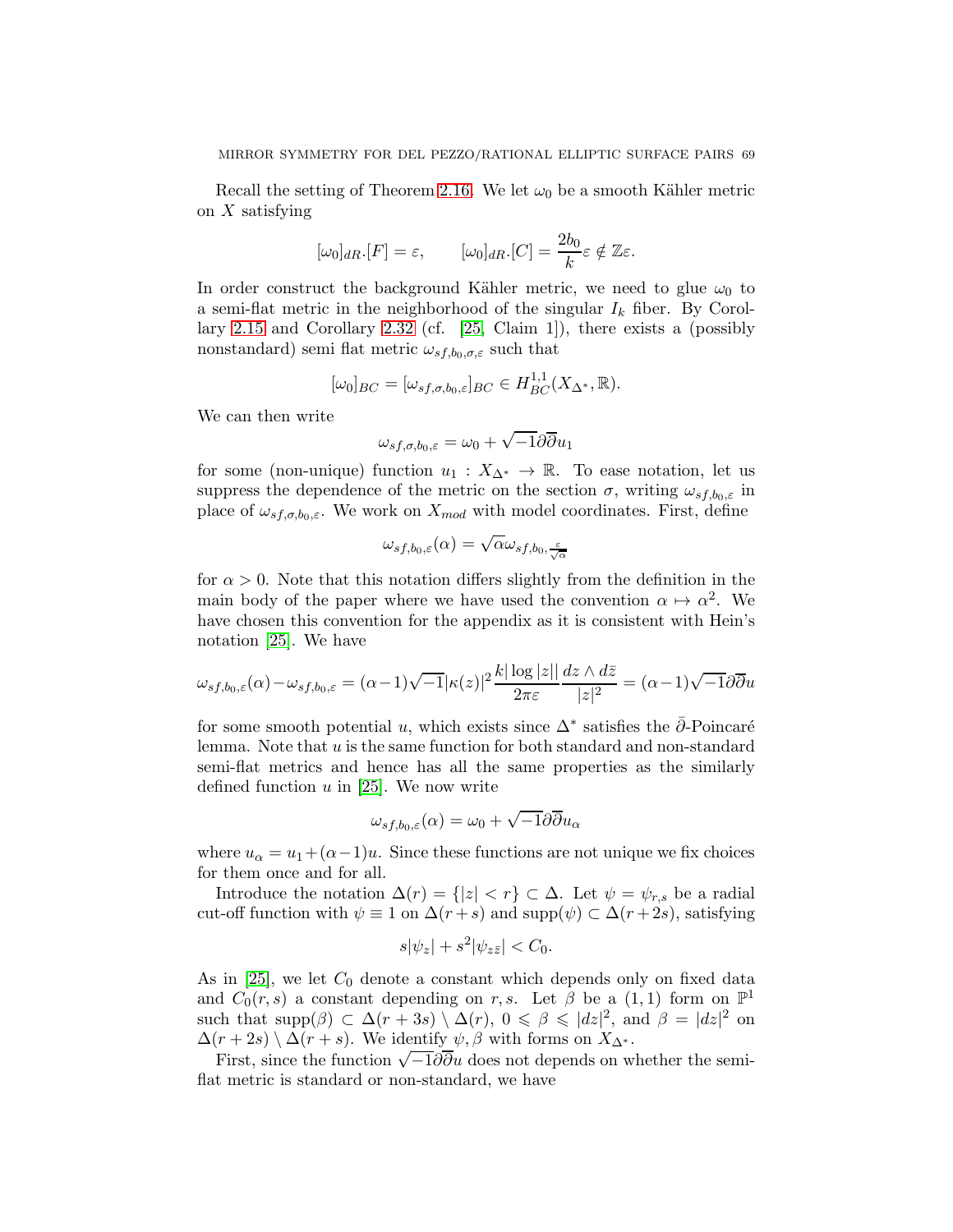<span id="page-69-0"></span>**Lemma B.1** (Claim 2, [\[25\]](#page-75-2)). If  $C_0r < 1$ ,  $C_0s < r$ , and v is harmonic with the same boundary values as u on  $\Delta(r+3s) \setminus \Delta(r)$ , then

$$
\sup_{\Delta(r+2s)\setminus\Delta(r+s)}(s^{-2}|u-v|+s^{-1}|(u-v)_z|) \leq C_0 \sup_{\Delta(r+3s)\setminus\Delta(r)}u_{z\bar{z}}
$$

Define the  $(1,1)$  form

$$
\omega_{\alpha}(t) := \begin{cases} \omega_0 + t\beta + \sqrt{-1}\partial\overline{\partial}(\psi\widetilde{u}_{\alpha}) & \text{outside } X_{\Delta(r)} \\ \omega_0 + t\beta + \sqrt{-1}\partial\overline{\partial}u_{\alpha} & \text{over } X_{\Delta(r+s)^*} \end{cases}
$$

where

$$
\widetilde{u}_{\alpha} = u_1 + (\alpha - 1)(u - v)
$$
 on  $X_{\Delta(r+3s)\backslash \Delta(r)}$ .

A few remarks are in order. First,  $\beta$  is not exact on  $\mathbb{P}^1$ , but it is exact on  $\mathbb{P}^1 \setminus {\infty}$ , thus  $\omega_\alpha(t)$  is in the same Bott-Chern class as  $\omega_0$ . Secondly, note that

(B.1) 
$$
\omega_{\alpha}(t) = \begin{cases} \omega_0 & \text{outside } X_{\Delta(r+3s)} \\ \omega_{s f, \sigma, b_0, \varepsilon}(\alpha) & \text{over } X_{\Delta(r)^*} \end{cases}
$$

We now check that this form is positive.

<span id="page-69-1"></span>**Lemma B.2** ([\[25\]](#page-75-2), Claim 3). There exists a constant  $C_0(r, s) > 0$ , depending only on  $\psi$ ,  $u_1$ , such that if  $t > C_0(r, s) + C_0(\alpha - 1|\sup_{\Delta(r+3s)\setminus\Delta(r)} u_{z\bar{z}}$ , then, on all of X we have

$$
\omega_{\alpha}(t) \geqslant \frac{1}{2}(\omega_0 + \psi \sqrt{-1}\partial \overline{\partial} u_{\alpha}) > 0.
$$

*Proof.* Cleary the required estimate holds outside  $X_{\Delta(r+2s)}$ , since  $\psi$  is zero there and  $\beta \geq 0$ . Also, on  $\Delta(r+s)$ ,  $\psi \equiv 1$  and the estimate is again obvious from the definition. So we only need to check on  $\Delta(r+2s) \setminus \Delta(r+s)$ . On this region we have

$$
\omega_{\alpha}(t) = \omega_0 + t\beta + \widetilde{u}_{\alpha}\psi_{z\bar{z}}\sqrt{-1}dz \wedge d\bar{z} + \psi\sqrt{-1}\partial\overline{\partial}u_{\alpha} + 2\text{Re}\left(\sqrt{-1}\partial\widetilde{u}_{\alpha} \wedge \overline{\partial}\psi\right)
$$

$$
= (\omega_0 + \psi\sqrt{-1}\partial\overline{\partial}u_{\alpha}) + t\beta + \widetilde{u}_{\alpha}\psi_{z\bar{z}}\sqrt{-1}dz \wedge d\bar{z} + 2\text{Re}\left(\sqrt{-1}\partial\widetilde{u}_{\alpha} \wedge \overline{\partial}\psi\right)
$$

where we used that  $\sqrt{-1}\partial\overline{\partial}\tilde{u}_{\alpha} = \sqrt{-1}\partial\overline{\partial}u_{\alpha}$  since v is pluriharmonic. Note that

$$
(\omega_0 + \psi \sqrt{-1} \partial \overline{\partial} u_{\alpha}) = (1 - \psi)\omega_0 + \psi \omega_{sf,\sigma,b_0,\varepsilon}(\alpha) > 0.
$$

Because u, v are independent of the fiber coordinate x, we have  $\partial_x \tilde{u}_\alpha = \partial_x u_1$ , and so we can rewrite the expression for  $\omega_{\alpha}(t)$  as

$$
\omega_{\alpha}(t) = (\omega_0 + \psi \sqrt{-1} \partial \overline{\partial} u_{\alpha}) + t\beta + 2\text{Re}((u_1)_x \psi_{\overline{z}} \sqrt{-1} dx \wedge d\overline{z}) + (\psi_{z\overline{z}} \widetilde{u}_{\alpha} + \psi_{z} (\widetilde{u}_{\alpha})_{\overline{z}} + \psi_{\overline{z}} (\widetilde{u}_{\alpha})_{z}) \sqrt{-1} dz \wedge d\overline{z}
$$

To deal with the  $dx \wedge d\bar{z}$  terms we evaluate on  $c_x \frac{\partial}{\partial x}, c_z \frac{\partial}{\partial z}$  and use the fact that

$$
2\mathrm{Re}(ac_x\bar{c}_z) \geqslant -\frac{|a|}{\delta}|c_z|^2 - \delta|a||c_x|^2,
$$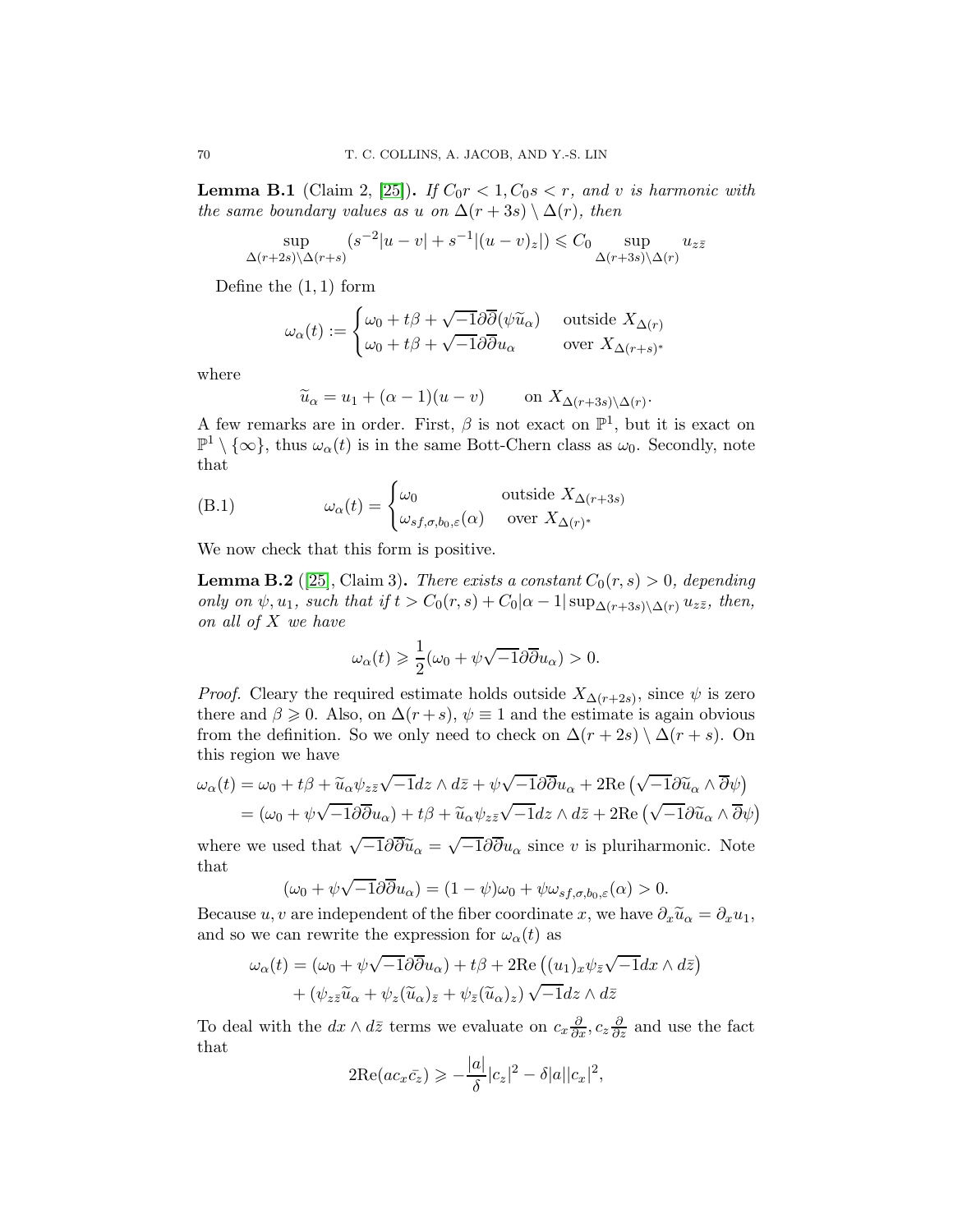and so if we choose  $\delta$  such that

$$
2\delta \sup_{\Delta(r+2s)\setminus\Delta(r+s)}|\psi_{\bar{z}}(u_1)_x| = \inf_{\Delta(r+2s)\setminus\Delta(r+s)}(\omega_0 + \psi\sqrt{-1}\partial\overline{\partial}u_1)_{x\bar{x}},
$$

we then can absorb the  $|c_x|^2$  term into the corresponding term from  $(\omega_0 +$  $\psi\sqrt{-1}\partial\overline{\partial}u_1$ ). Taking  $C_0(r,s) \gg 1$  depending on  $u_1, \psi$  we can absorb the  $|c_z|^2$  term into t $\beta$ . We now need to deal with the  $\sqrt{-1}dz \wedge d\bar{z}$  terms. This can be done in the following way. We write

$$
(\psi_{z\bar{z}}\widetilde{u}_{\alpha} + \psi_z(\widetilde{u}_{\alpha})_{\bar{z}} + \psi_{\bar{z}}(\widetilde{u}_{\alpha})_z) = (\psi_{z\bar{z}}u_1 + \psi_z(u_1)_{\bar{z}} + \psi_{\bar{z}}(u_1)_z) + (\alpha - 1) (\psi_{z\bar{z}}(u - v) + 2\text{Re}(\psi_z(u - v)_{\bar{z}}))
$$

The  $u_1$  contribution can be controlled by increasing  $C_0(r, s)$  (and hence t). The  $(\alpha - 1)(u - v)$  contribution is controlled uniformly by Lemma [B.1](#page-69-0)

$$
|(\alpha - 1) (\psi_{z\bar{z}}(u - v) + 2\text{Re}(\psi_z(u - v)_{\bar{z}}))| \leq C_0 |(\alpha - 1)| \sup_{\Delta(r+3s)\setminus\Delta(r)} u_{z\bar{z}}.
$$

This completes the proof of the lemma.

$$
\Box_{\mathbb{C}}
$$

Remark B.3. We note that the above proof demonstrates, for our given choices of  $C_0, C_0(r, s)$  and t, that the two form

$$
\widetilde{u}_{\alpha}\psi_{z\bar{z}}\sqrt{-1}dz\wedge d\bar{z}+\sqrt{-1}\partial\widetilde{u}_{\alpha}\wedge\overline{\partial}\psi+\sqrt{-1}\partial\psi\wedge\overline{\partial}\widetilde{u}_{\alpha}
$$

is controlled from above and below by  $\omega_0 + \psi \sqrt{-1} \partial \overline{\partial} u_1 + t \beta$ .

At this point we have shown that, for  $\alpha > 0$ , if t is sufficiently positive then there is a complete Kähler metric  $\omega_{\alpha}(t)$  agreeing with the semi-flat metric on  $X_{\Delta(r)}$  and agreeing with  $\omega_0$  outside of  $X_{\Delta(r+3s)}$ . This proves points  $(i)$  and  $(ii)$  from the statement of Theorem [2.16.](#page-15-0)

It remains to show that we can choose  $\alpha, t$  so that

$$
\int_X \omega_\alpha(t)^2 - \alpha \Omega \wedge \overline{\Omega} = 0.
$$

From here the conclusion of Theorem [2.16](#page-15-0) follows from Hein's argument [\[25\]](#page-75-2). Define

$$
I(\alpha, t) = \int_X \omega_{\alpha}(t)^2 - \alpha \Omega \wedge \overline{\Omega}.
$$

It's not hard to see from the construction that  $I(\alpha, t)$  is linear in both  $\alpha, t$ . At this point we have established the existence of constants  $C_0, C_0(r, s)$  above, which we now fix. Following [\[25\]](#page-75-2) we will prove

<span id="page-70-0"></span>**Lemma B.4** (Claim 4, [\[25\]](#page-75-2)). One can choose r, s, depending on  $X, \Omega$ , and  $\omega_0$ , such that, for all  $t'>1$  there exists precisely one  $\alpha>0$  such that  $I(\alpha, t) = 0$  for  $t = C(r, s)t' + C_0|\alpha - 1| \sup_{\Delta(r+3s)\setminus\Delta(r)} u_{z\bar{z}}.$ 

The new observation in the present work is that, with some minor adaptations, the proof of [\[25,](#page-75-2) Claim 4] goes through without the assumption that the background Kähler form  $\omega_0$  has finite volume on X; ie.  $\int_X \omega_0^2 < +\infty$ .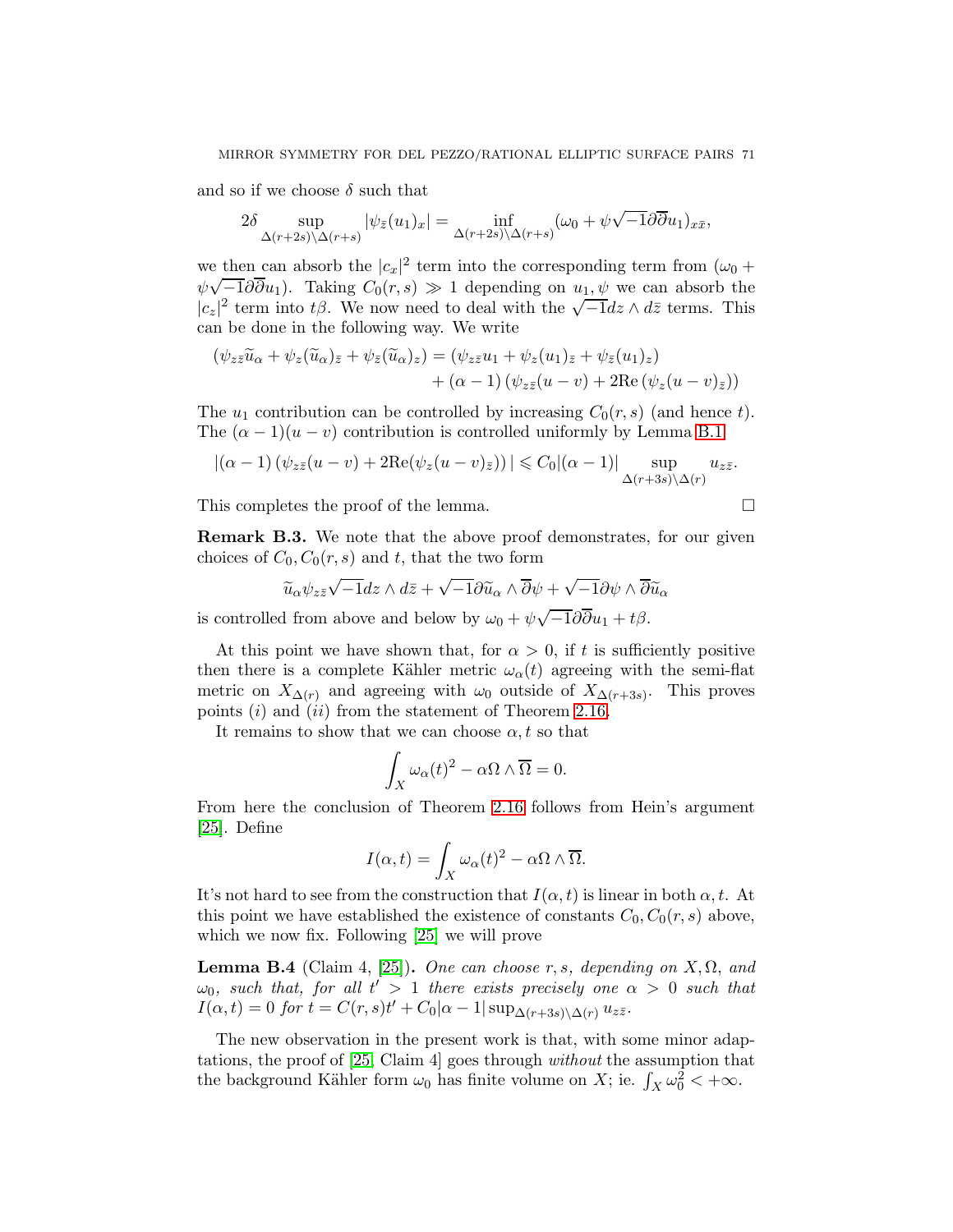*Proof of Lemma [B.4.](#page-70-0)* Let r, s be constants satisfying  $C_0r < 1$  and  $C_0s < r$ . Fix  $t' > 1$  and let t be the constant defined above. We are going to show that  $I(\alpha, t) > 0$  if  $\alpha$  is small, and  $I(\alpha, t) < 0$  if  $\alpha$  is large, provided r, s are chosen correctly.

First, since the semi-flat metric solves the Monge-Ampère equation we have

$$
I(\alpha, t) = \int_{X_{\Delta(r)}^c} \omega_{\alpha}(t)^2 - \alpha \Omega \wedge \overline{\Omega}.
$$

Now, by the definition of  $\omega_{\alpha}(t)$  we have  $\omega_{\alpha}(t) = \omega_0$  on  $X_{\Delta(r+3s)}^c$ , so

$$
\int_{X_{\Delta(r)}^c}\omega_\alpha(t)^2\geqslant \int_{X_{\Delta(r+3s)}^c}\omega_0^2>0
$$

and hence if  $\alpha$  is sufficiently small then  $I(\alpha, t) > 0$ .

For the other direction, we assume that  $\alpha > 1+C_0(r,s)t'$ . Using Lemma [B.2,](#page-69-1) on  $\Delta(r+3s)\setminus\Delta(r)$  we have

$$
\omega_{\alpha}(t) \leq 2(\omega_0 + \psi \sqrt{-1} \partial \overline{\partial} u_1) + (\alpha - 1) \sqrt{-1} \partial \overline{\partial} u + 2t \beta.
$$

Now recall that

$$
|\kappa(z)|^2 \frac{k|\log|z||}{2\pi\varepsilon|z|^2} = u_{z\bar{z}}.
$$

From here we have

$$
\sup_{\Delta(r+3s)\setminus\Delta(r)} u_{z\bar{z}} \leqslant A \inf_{\Delta(r+3s)\setminus\Delta(r)} u_{z\bar{z}},
$$

for some fixed constant A which can be chosen independent of  $r, s$ . To see this, note that  $\kappa(0) = 1$ , and so for r small enough we have  $\frac{1}{2} \leqslant |\kappa(z)|^2 \leqslant 2$ . Since  $\frac{\lfloor \log |z| \rfloor}{|z|^2}$  is decreasing in  $|z|$  we see

$$
\sup_{\Delta(r+3s)\setminus\Delta(r)} u_{z\bar{z}} \leqslant 2\frac{k|\log|r||}{2\pi\varepsilon|r|^2}.
$$

Similarly,

$$
\inf_{\Delta(r+3s)\setminus\Delta(r)} u_{z\bar{z}} \geqslant \frac{k|\log|r+3s||}{4\pi\varepsilon|r+3s|^2} > \frac{k|\log|r+\frac{3r}{C_0}||}{4\pi\varepsilon|r+\frac{3r}{C_0}|^2},
$$

where in the last inequality we used  $C_0s < r$ . Thus,

$$
\left(\sup_{\Delta(r+3s)\backslash \Delta(r)} u_{z\bar{z}}\right) \bigg/ \left(\inf_{\Delta(r+3s)\backslash \Delta(r)} u_{z\bar{z}}\right) \leqslant 4(1+C_0)^2 \frac{\log |r|}{\log |r+\frac{3r}{C_0}|} \leqslant A,
$$

since for r small enough the function  $\frac{\log |r|}{\log |r + \frac{3r}{C_0}|}$  is bounded above by 2.

Now, from the definition of t, and our choice of  $\alpha > 1 + C_0(r, s)t'$ , we get

$$
t < (\alpha - 1) + C_0(\alpha - 1) \sup_{\Delta(r+3s)\setminus\Delta(r)} u_{z\bar{z}}.
$$
  

$$
< (\alpha - 1) + AC_0(\alpha - 1) \inf_{\Delta(r+3s)\setminus\Delta(r)} u_{z\bar{z}}.
$$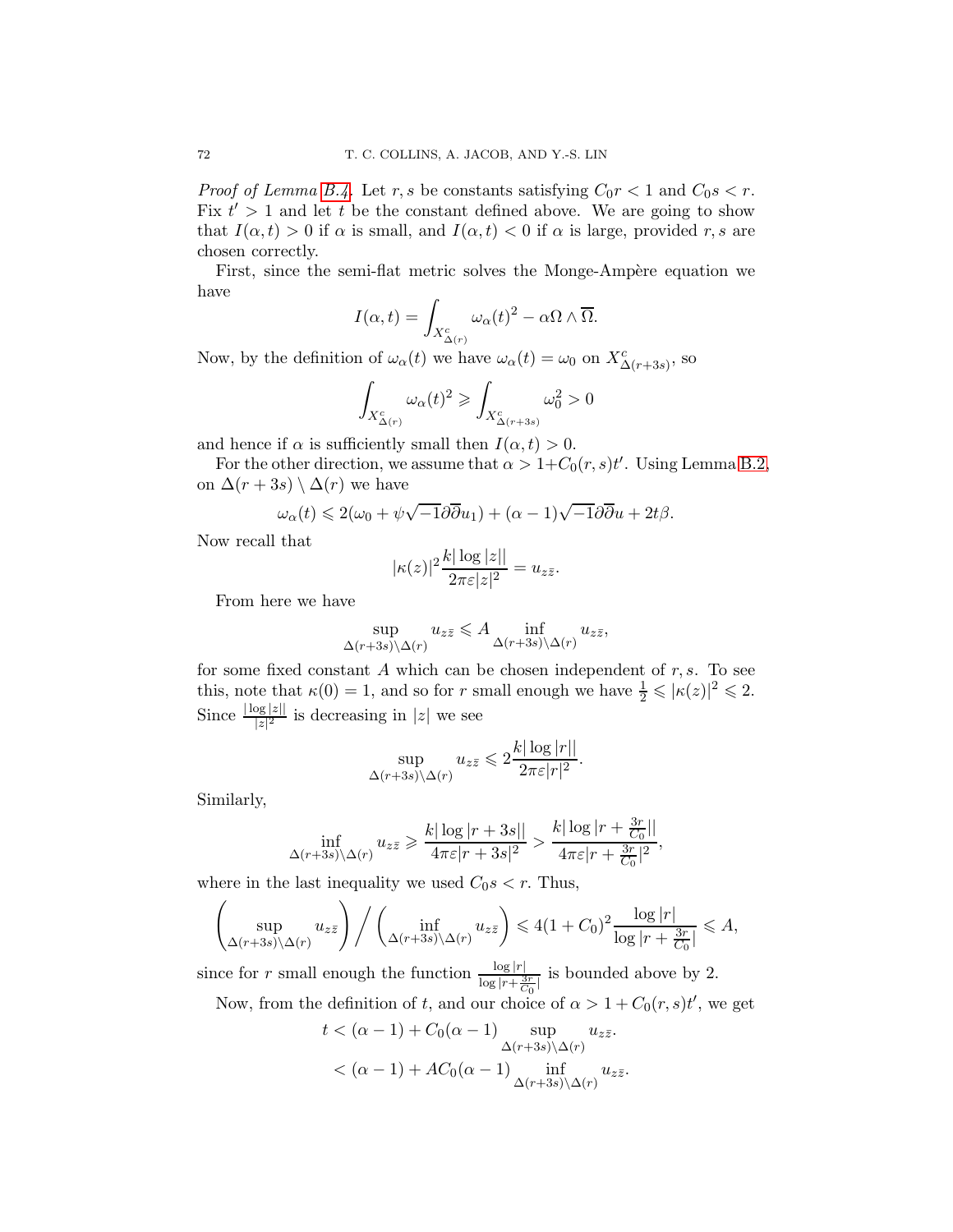Using that  $0 \le \beta \le |dz|^2$ , we have

$$
2t\beta \leqslant (\overline{C_0} - 1)(\alpha - 1)\sqrt{-1}\partial \overline{\partial} u,
$$

where  $C_0 = 2 + AC_0$ , and we have used that  $u_{z\bar{z}} \geq 1$  for r small enough. Next, using that  $\omega_0 + \sqrt{-1} \partial \overline{\partial} u_1 = \omega_{sf,b_0,\varepsilon}(1) \geq 0$ , we have

$$
-\sqrt{-1}\partial\overline{\partial}u_1\leqslant\omega_0.
$$

Since  $0 \leq \psi \leq 1$ , we see  $(\psi - 1)\sqrt{-1}\partial \overline{\partial} u_1 \leq u_0$ . Recall that on  $\Delta(r+3s)\setminus \Delta(r)$ , we have

$$
\omega_{\alpha}(t) = \omega_0 + \psi \sqrt{-1} \partial \overline{\partial} u_{\alpha} + t\beta + \widetilde{u}_{\alpha} \sqrt{-1} \partial \overline{\partial} \psi + \sqrt{-1} \partial \widetilde{u}_{\alpha} \wedge \overline{\partial} \psi + \sqrt{-1} \partial \psi \wedge \overline{\partial} \widetilde{u}_{\alpha},
$$

where again we have used that  $v$  is pluriharmonic. Remark [B.3](#page-70-0) now gives

$$
\omega_{\alpha}(t) \leq 2(\omega_{0} + \psi\sqrt{-1}\partial\overline{\partial}u_{1}) + (\alpha - 1)\sqrt{-1}\partial\overline{\partial}u + 2t\beta
$$
  
\n
$$
\leq 2(\omega_{0} + \sqrt{-1}\partial\overline{\partial}u_{1} + (\psi - 1)\sqrt{-1}\partial\overline{\partial}u_{1}) + \overline{C_{0}}(\alpha - 1)\sqrt{-1}\partial\overline{\partial}u
$$
  
\n
$$
\leq \overline{C_{0}}(\omega + \sqrt{-1}\partial\overline{\partial}u_{1} + (\alpha - 1)\sqrt{-1}\partial\overline{\partial}u) + 2(\psi - 1)\sqrt{-1}\partial\overline{\partial}u_{1}
$$
  
\n
$$
\leq \overline{C_{0}}\omega_{sf,b_{0},\varepsilon}(\alpha) + 2\omega_{0}.
$$

This implies

$$
\omega_{\alpha}(t)^{2} \leq \overline{C_{0}}^{2}(\omega_{0}^{2} + 2\omega_{0} \wedge \omega_{sf,b_{0},\varepsilon}(\alpha) + \alpha \Omega \wedge \overline{\Omega})
$$

on  $\Delta(r+3s) \setminus \Delta(r)$ . Now, using [\(B.1\)](#page-69-0) we get

$$
I(\alpha, t) \leq \overline{C_0}^2 \left( \int_{X_{\Delta(r)}^c} \omega_0^2 + \int_{X_{r,s}} 2\omega_0 \wedge \omega_{sf,b_0,\varepsilon}(\alpha) + \alpha \int_{X_{r,s}} \Omega \wedge \overline{\Omega} \right) - \alpha \int_{X_{\Delta(r)}^c} \Omega \wedge \overline{\Omega}
$$

where we used the notation  $X_{r,s} = X|_{\Delta(r+3s)\setminus \Delta(r)}$ . Define

$$
I_1(r) := \int_{X_{\Delta(r)}^c} \omega_0^2, \quad I_2(r,s) = \int_{X_{r,s}} 2\omega_0 \wedge \omega_{sf,b_0,\varepsilon}(\alpha), \quad I_3(r,s) = \int_{X_{r,s}} \Omega \wedge \overline{\Omega}.
$$

First choose  $r \ll 1$  so that

$$
\int_{X^c_{\Delta(r)}} \Omega \wedge \overline{\Omega} \geqslant 1,
$$

which is possible since this integral diverges as  $r \to 0$ . Next, from the formula  $\omega_{sf,b_0,\varepsilon}(\alpha) = \omega_0 + \sqrt{-1}\partial\overline{\partial}u_1 + (\alpha - 1)\sqrt{-1}\partial\overline{\partial}u$  we get

$$
I_2(r,s) \leqslant \int_{X_{r,s}} \omega_0^2 + \int_{X_{r,s}} \omega_0 \wedge \sqrt{-1} \partial \overline{\partial} u_1 + (\alpha - 1) \int_{X_{r,s}} \omega_0 \wedge \sqrt{-1} \partial \overline{\partial} u.
$$

Now, note that  $\omega_0$ ,  $u_1$  and u are fixed. Thus, for any fixed r,  $\delta > 0$ , there is and  $s_{r,\delta} > 0$  so that, if  $s < s_{r,\delta}$  then we have

$$
\int_{X_{r,s}} \omega_0^2 + \omega_0 \wedge \sqrt{-1} \partial \overline{\partial}(u_1 - u) \leq 1, \qquad \alpha \int_{X_{r,s}} \omega_0 \wedge \sqrt{-1} \partial \overline{\partial} u \leq \alpha \delta
$$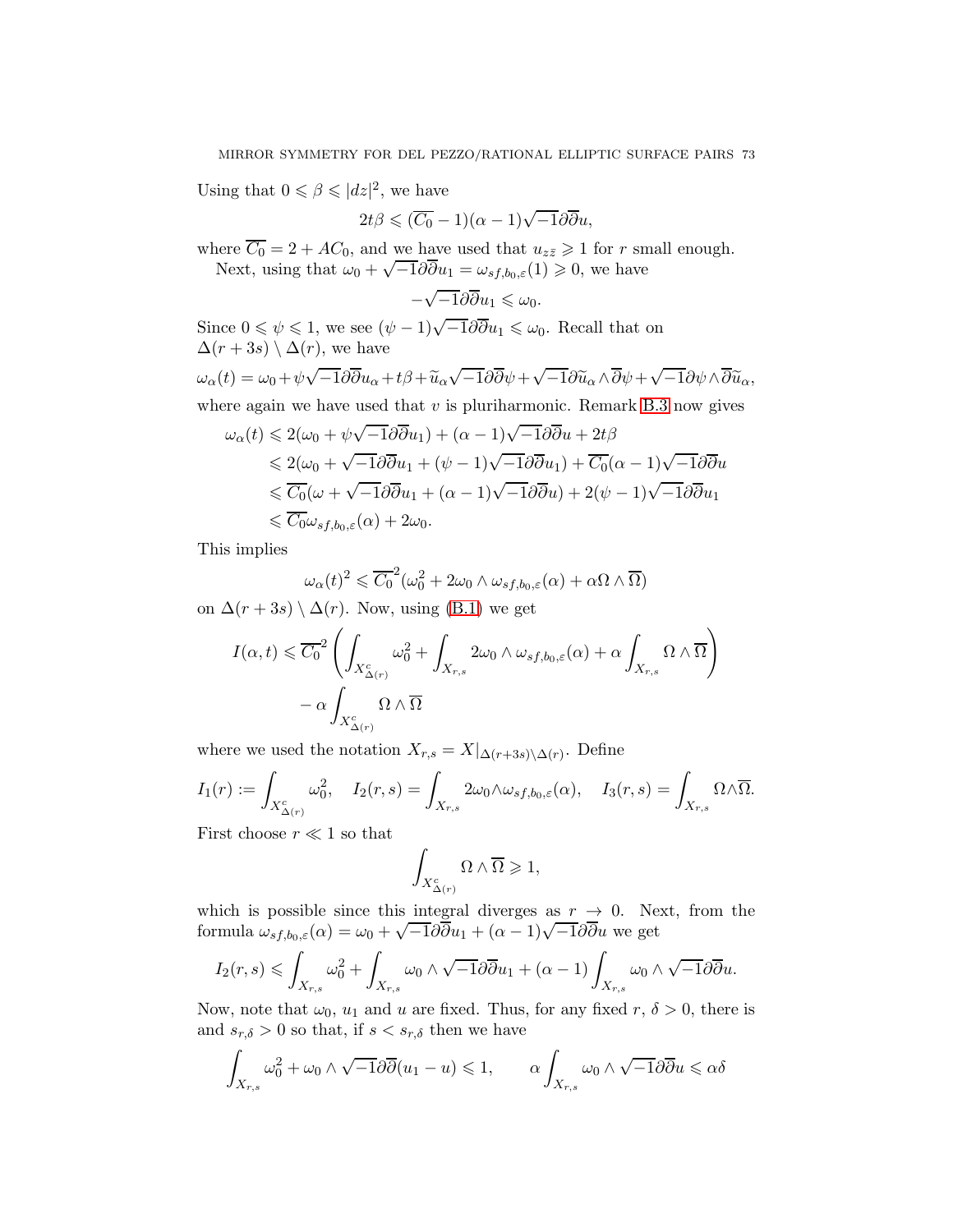which gives

$$
I_2(r,s) \leq 1 + \delta \alpha.
$$

Next we can choose  $s \ll s_{r,\delta}$  so that  $I_3(r, s) < \delta$ . This implies

$$
I(\alpha, t) \leq \overline{C_0}^2 \left( \int_{X_{\Delta(r)}^c} \omega^2 + 1 + \delta \alpha + \delta \alpha \right) - \alpha,
$$

and so taking  $\delta < \frac{1}{10C_0^2}$  and choosing  $\alpha \gg 1$  completes the proof.

We conclude this appendix with a discussion of how the unique  $\alpha$  satisfying  $I(\alpha, t) = 0$  depends on X,  $\Omega$ , t and in particular  $\omega$ . More precisely, suppose  $\omega_0, \omega_1$  are Kähler forms on X. Without loss of generality, assume that  $[\omega_0][F] = \varepsilon = [\omega_1][F]$  where  $[F]$  is the class of a fiber. Set  $\omega_y = (1 - y)\omega_0 + y\omega_1$ , for  $y \in [0, 1]$ . We may assume that that

$$
\omega_{sf,\sigma,b_0,\varepsilon} = \omega_0 + \sqrt{-1}\partial\overline{\partial}u_{1,0}
$$

$$
T_h^*\omega_{sf,\sigma,b_1,\varepsilon} = \omega_1 + \sqrt{-1}\partial\overline{\partial}u_{1,1}.
$$

for  $h : \Delta^* \to \mathbb{C}$  a holomorphic function in a neighborhood of infinity. Set  $b_0(y) = (1 - y)b_0 + yb_1$ . It is straightforward to check (using, for example  $(2.1)$  that

$$
(1-y)\omega_{sf,\sigma,b_0,\varepsilon} + yT_h^*\omega_{sf,\sigma,b_1,\varepsilon} = T_{yh}^*\omega_{sf,\sigma,b_0(y),\varepsilon} - y(1-y)\pi^*\gamma
$$

for a smooth, real (1, 1)-form  $\gamma$  defined on  $\Delta^*$ . Fix a function  $\eta : \Delta^* \to \mathbb{R}$ so that  $\sqrt{-1}\partial\overline{\partial}\eta = \pi^*\gamma$ . We can write

$$
T_{yh}^* \omega_{sf,\sigma,b_0(y),\varepsilon} = \omega_y + \sqrt{-1}\partial \overline{\partial}(yu_{1,0} + (1-y)u_{1,1} + y(1-y)\eta)
$$

From this observation it follows immediately that the constant  $C_0(r, s)$  in Lemma [B.2](#page-69-1) can be chosen uniformly for  $y \in [0, 1]$ . In particular, for each  $\alpha >$ 0 and  $t$  larger than a constant independent of  $y$  we can construct a metric  $\omega_{\alpha}(t, y)$  and agreeing with the rescaled semi-flat metric  $T_{yh}^* \omega_{sf, \sigma, b_0(y), \varepsilon}(\alpha)$ outside a compact set, and satisfying the estimate of Lemma [B.2.](#page-69-1) Fix such a uniform constant  $C_0(r, s)$ . Inspecting the proof of Lemma [B.4](#page-70-1) one sees that the constants  $r, s$  in the statement can be chosen uniformly. Indeed, one need only observe that the integrals

$$
I_1(r,y) = \int_{X_{\Delta(r)}^c} \omega_y^2 \qquad I_2(r,s,y) = 2 \int_{X_{r,s}} 2\omega_y \wedge T_{yh}^* \omega_{sf,\sigma,b_0(y),\varepsilon}
$$

depend continuously on y. Now, for each  $t' > 1$  as in Lemma [B.4](#page-70-1) one can choose uniform numbers  $\alpha_*, \alpha^* > 0$ , independent of y such that the integral

$$
I(\alpha, t, y) = \int_X \omega_{\alpha}(t, y)^2 - \alpha \Omega \wedge \overline{\Omega}
$$

has  $I(\alpha, t, y) < 0$  if  $\alpha < \alpha_*$  and  $I(\alpha, t, y) > 0$  if  $\alpha > \alpha^*$ . It follows that the unique  $\alpha = \alpha(y)$  in Lemma [B.4](#page-70-1) depends continuously on y.

 $\Box$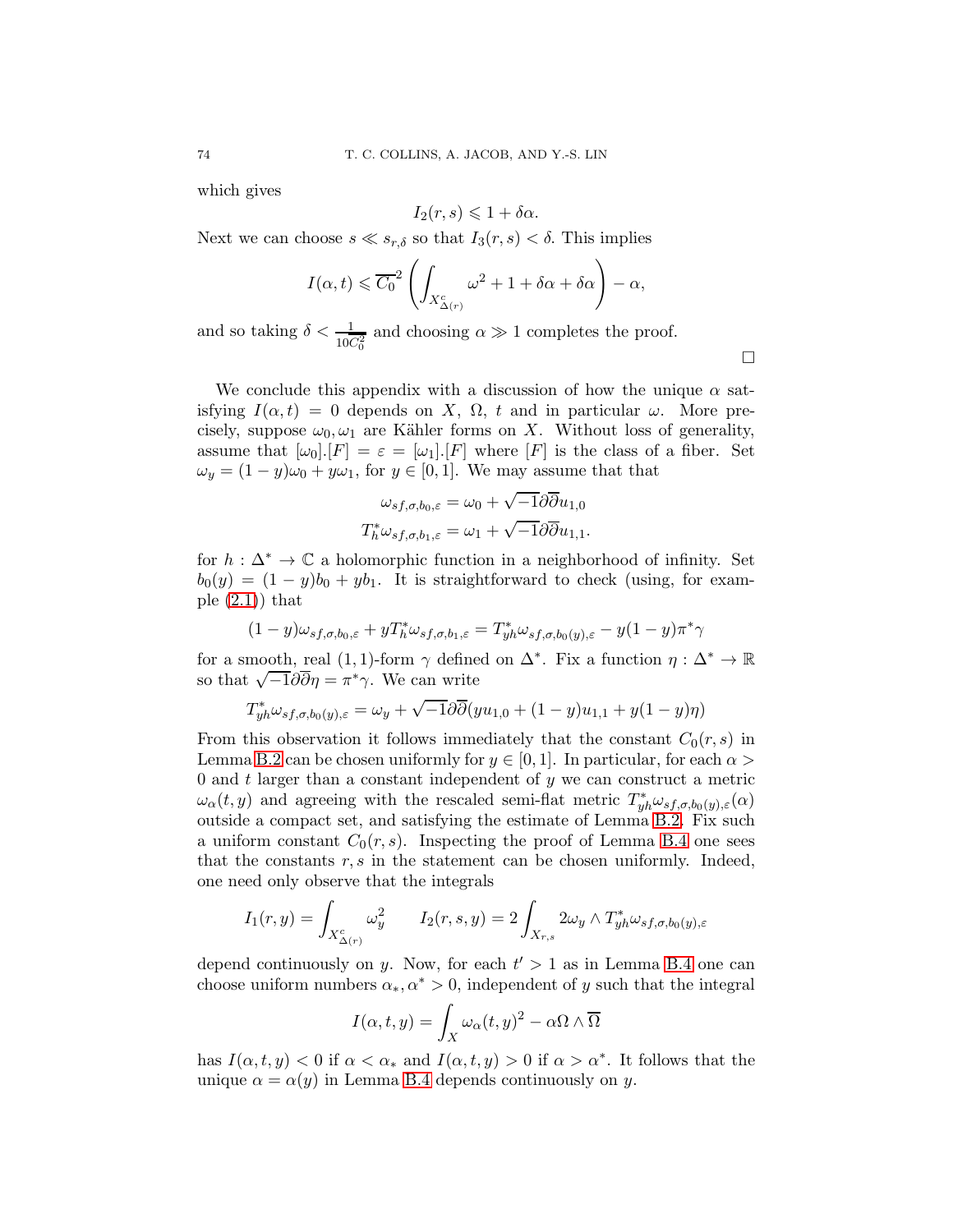## **REFERENCES**

- [1] D. Auroux, Mirror symmetry and T -duality in the complement of an anticanonical  $divisor$ , J. Gökova Geom. Topol. GGT 1 (2007) 51–91.
- [2] D. Auroux, Special Lagrangian fibrations, wall-crossing, and mirror symmetry, Surveys in differential geometry. Vol XIII. Geometry, analysis, algebraic geometry: forty years of the Journal of Differential Geometry, 1–47. Surv. Differ. Geom., 13, Int. Press, Somerville, MA, 2009.
- [3] D. Auroux, L. Katzarkov, and D. Orlov, Mirror symmetry for del Pezzo surfaces: vanishing cycles and coherent sheaves, Invent. Math. 166 (2006), no. 3, 537–582.
- [4] A. Beauville, Theta functions, old and new, Open problems and surveys of contemporary mathematics, 99–132, Surv. Mod. Math., 6, Int. Press, Somerville, MA, 2013.
- [5] F. A. Bogomolov *Hamiltonian Kählerian manifolds*. Dokl. Akad. Nauk SSSR 243 (1978), no. 5, 1101–1104.
- [6] Wolf P. Barth, and Klaus Hulek, and Chris A. M. Peters, and Antonius Van de Ven Compact complex surfaces. Second edition. Ergebnisse der Mathematik und ihrer Grenzgebiete. 3. Folge. A Series of Modern Surveys in Mathematics [Results in Mathematics and Related Areas. 3rd Series. A Series of Modern Surveys in Mathematics], 4. Springer-Verlag, Berlin, 2004. xii+436 pp.
- [7] M. Carl, M. Pumperla, B. Siebert, A tropical view on Landau-Ginzburg models, preprint, 2010.
- [8] G. Chen, J. Viaclovsky and R. Zhang, Collapsing Ricci-flat metrics on elliptic K3 surfaces, Preprint 2019, [arXiv:1910.11321.](http://arxiv.org/abs/1910.11321)
- [9] T. Collins, A. Jacob, and Y.-S. Lin, Special Lagrangian tori in log Calabi-Yau manifolds, preprint, [arXiv:1904.08363.](http://arxiv.org/abs/1904.08363)
- [10] S. K. Donaldson, Two-forms on four-manifolds and elliptic equations Inspired by S. S. Chern, 153–172, Nanakai Tracts Math., 11, World Sci. Publ., Hackensack, NJ, 2006
- [11] C. Doran, A. Harder, and A. Thompson, Mirror symmetry, Tyurin degenerations and fibrations on Calabi-Yau manifolds, String-Math 2015, 93–131, Proc. Sympos. Pure Math., 96, Amer. Math. Soc., Providence, RI, 2017.
- [12] C. Doran, and A. Thompson, Mirror symmetry for lattice polarized del Pezzo surfaces, Commun. Number Theory Phys. 12 (2018), no. 3, 543–580.
- [13] R. Friedman, Algebraic surfaces and holomorphic vector bundles, Universitext. Springer-Verlag, New York, 1998
- [14] R. Friedman, On the geometry of anti-canonical pairs, preprint, arXiv: 1502.02560.
- [15] R. Friedman, and J. Morgan, Smooth four-manifolds and complex surfaces, Ergebnisse der Mathematik und ihrer Grenzgebiete (3) [Results in Mathematics and Related Areas (3)], 27. Springer-Verlag, Berlin, 1994. x+520 pp.
- [16] M. Gross, Special Lagrangian fibrations. II. Geometry. Surveys in differential geometry: differential geometry inspired by string theory, 341–403, Surv. Differ. Geom., 5, Int. Press, Boston, MA, 1999.
- [17] G. Greene, A. Shapere, C. Vafa, and S.-T. Yau, Stringy cosmic strings and noncompact Calabi-Yau manifolds, Nuclear Phys. B, 337 (1990), no. 1, 1-36.
- [18] M. Gross, P. Hacking, and S. Keel, Mirror symmetry for log Calabi-Yau surfaces I. Publ. Math. Inst. Hautes Études Sci.  $122$  (2015), 65–168.
- [19] M. Gross, P. Hacking and S. Keel, Moduli of surfaces with an anti-canonical cycle, Compos. Math. 151 (2015), no. 2, 265–291.
- [20] M. Gross, and B. Siebert, From real affine geometry to complex geometry, Ann. of Math. (2), 174 (2011), 1031–1428.
- [21] M. Gross, V. Tosatti, and Y. Zhang Collapsing of abelian fibered Calabi-Yau manifolds, Duke Math. J. 162 (2013), no. 3, 517–551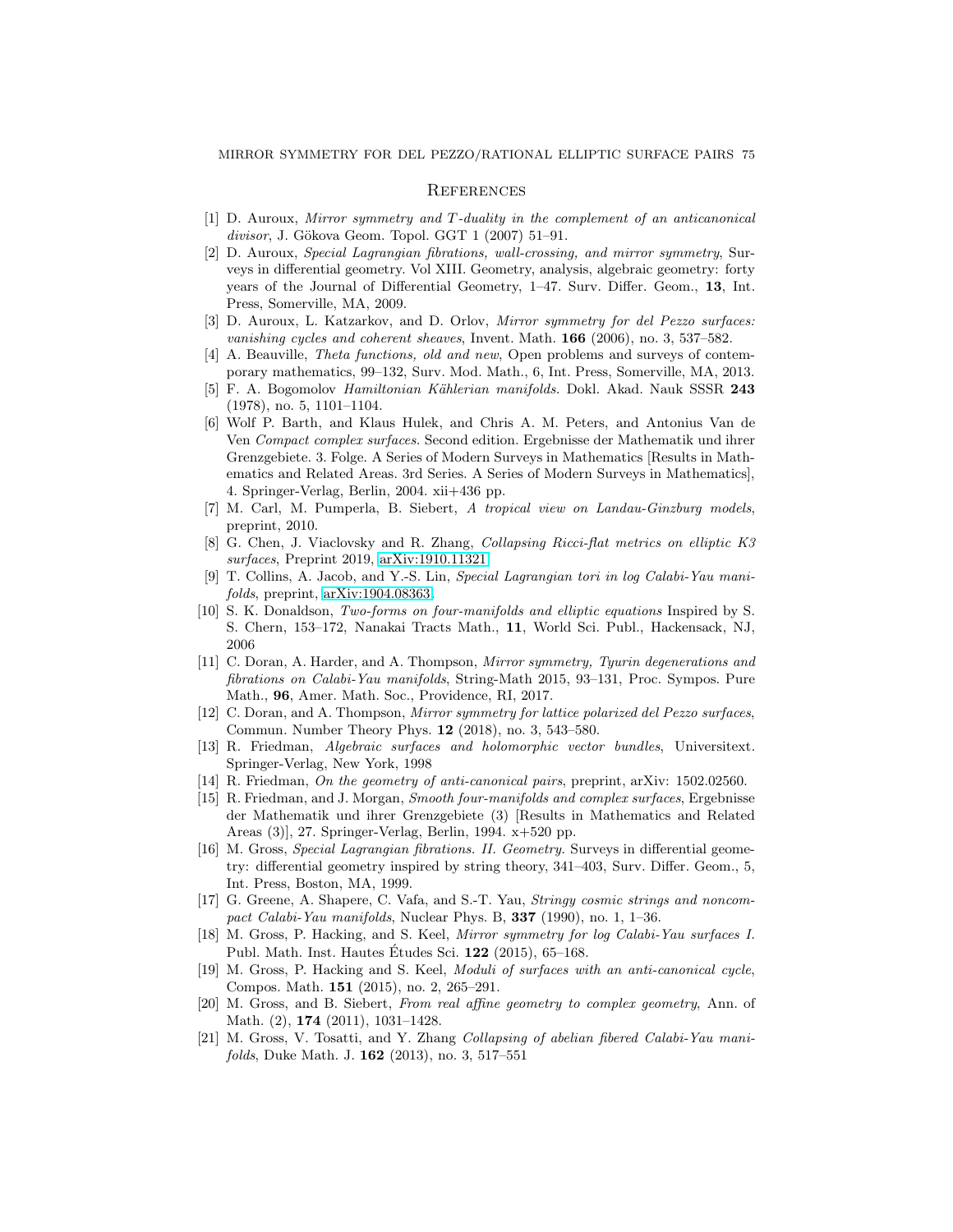- [22] M. Gross, and P. Wilson, Large complex structure limits of K3 surfaces, J. Differential Geom. 55 (2000), no. 3, 475–546.
- [23] P. Hacking, and A. Keating, Homological mirror symmetry for log Calabi-Yau surfaces, preprint 2020, arXiv: 2005.05010v1.
- [24] N. Hitchin The moduli space of special Lagrangian submanifolds. Ann. Scuola Norm. Sup. Pisa Cl. Sci. (4) 25 (1997), no. 3–4, 503–515 (1998).
- [25] H.-J. Hein, Gravitational instantons from rational elliptic surfaces, J. Amer. Math. Soc. 25 (2012), no. 2, 355–393.
- [26] H.-J. Hein, S. Sun, J. Viaclovsky, and R. Zhang, Nilpotent structures and collapsing Ricci-flat metrics on K3 surfaces, [arXiv:1807.09367](http://arxiv.org/abs/1807.09367)
- [27] T. Karayayla, The classification of automorphism groups of rational elliptic surfaces with section, Adv. Math. **230** (2012), no. 1, 1-54.
- [28] L. Katzarkov, M. Kontsevich, and T. Pantev Bogomolov-Tian-Todorov theorems for Landau-Ginzburg models, J. Differential Geom. 105 (2017), no. 1, 55–117.
- [29] M. Kontsevich, and Y. Soibelman, Affine structures and non-Archimedean analytic spaces, The unity of mathematics, Progr. Math.,  $244$  (2006), 321–385, Birkhäuser Boston, Boston, MA.
- [30] Y. Li, SYZ conjecture for Calabi-Yau hypersurfaces in the Fermat family, preprint 2019, [arXiv:1912.02360.](http://arxiv.org/abs/1912.02360)
- [31] Y. Li, Metric SYZ conjecture and non-archimedean geometry, preprint 2020, [arXiv:2007.01384](http://arxiv.org/abs/2007.01384)
- [32] Y.-S. Lin Enumerative geometry of del Pezzo surfaces, preprint, [arXiv:2005.08681](http://arxiv.org/abs/2005.08681)
- [33] V. Lunts, and V. Przyjalkowski, Landau-Ginzburg Hodge numbers for mirrors of del Pezzo surfaces, Adv. Math. 329 (2018), 189–216.
- [34] C. McMullen, Automorphisms of rational maps, Holomorphic functions and moduli, Vol. I (Berkeley, CA, 1986), 31–60, Math. Sci. Res. Inst. Publ., 10, Springer, New York, 1988.
- [35] J. Pascaleff, On the symplectic cohomology of log Calabi-Yau surfaces, preprint arXiv: 1304.5298.
- [36] R. Schoen, and S.-T. Yau, Lectures on differential geometry. Lecture notes prepared by Wei Yue Ding, Kung Ching Chang [Gong Qing Zhang], Jia Qing Zhong and Yi Chao Xu. Translated from the Chinese by Ding and S. Y. Cheng. With a preface translated from the Chinese by Kaising Tso. Conference Proceedings and Lecture Notes in Geometry and Topology, I. International Press, Cambridge, MA, 1994. v+235 pp.
- [37] A. Strominger, S.-T. Yau, and E. Zaslow Mirror symmetry is T -duality, Nuclear Phys. B 479 (1996), no. 1-2, 243–259.
- [38] V. Tosatti, and Y. Zhang Collapsing Hyperkähler manifolds, Ann. Sci. Éc. Norm. Supér. (4) **53** (2020), no. 3, 751–786.
- [39] G. Tian Smoothness of the universal deformation space of compact Calabi-Yau manifolds and its Petersson-Weil metric, Mathematical aspects of string theory (San Diego, Calif.m 1986), 629–646, Adv. Ser. Math. Phys., 1, World Sci. Publishing, Singapore, 1987
- [40] G. Tian, and S.-T. Yau, *Complete Kähler manifolds with zero Ricci curvature. I. J.* Amer. Math. Soc. 3 (1990), no. 3, 579–609.
- [41] A. Todorov, The Weil-Petersson geometry of the moduli space of  $SU(n \geq 3)$  (Calabi-Yau) manifolds. I., Comm. Math. Phys. **126** (1989), no. 2, 325–346.
- [42] H. Weber, Lehrbuch der Algebra (Brauschweig 1898); third edition 1908 republished by Chelsea, New York.
- [43] S.-T. Yau, personal communication
- [44] S.-T. Yau, On the Ricci curvature of a compact Kähler manifolds and the complex *Monge-Ampère equation, I, Comm. Pure. Appl. Math 31 (1978), no. 3, 339-411.*

Email address: tristanc@mit.edu